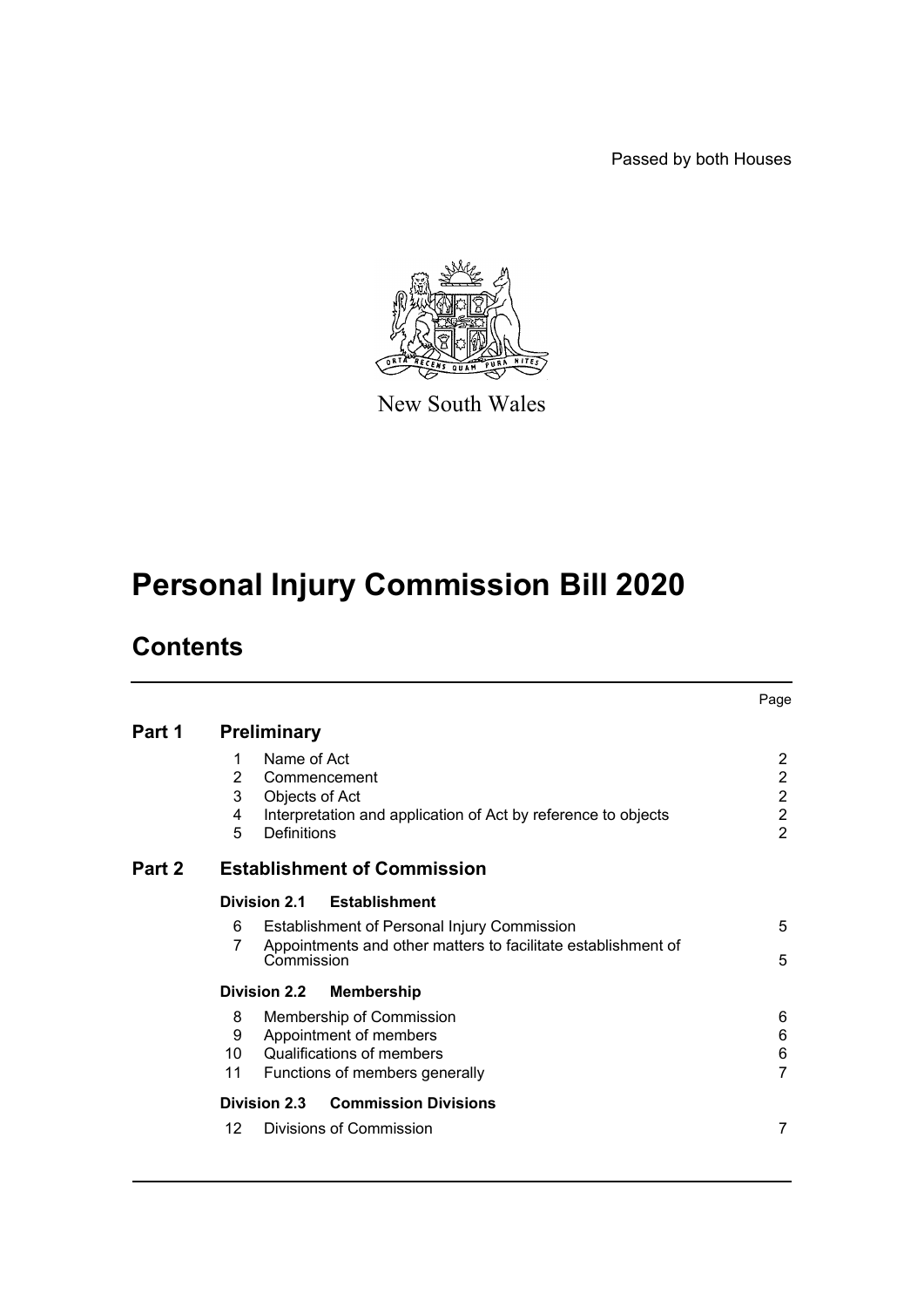|        | 13<br>Division Schedule for Commission Division<br>14<br><b>Division Heads</b><br>15<br>Assignment of members to Commission Divisions                                                                                                                                                                 |                     |                                                                                                                                                                                                                                                                        |                                  |  |  |  |  |  |
|--------|-------------------------------------------------------------------------------------------------------------------------------------------------------------------------------------------------------------------------------------------------------------------------------------------------------|---------------------|------------------------------------------------------------------------------------------------------------------------------------------------------------------------------------------------------------------------------------------------------------------------|----------------------------------|--|--|--|--|--|
|        |                                                                                                                                                                                                                                                                                                       | <b>Division 2.4</b> | <b>Functions of President and Division Heads</b>                                                                                                                                                                                                                       |                                  |  |  |  |  |  |
|        | 16<br><b>Functions of President</b><br>17<br><b>Functions of Division Heads</b>                                                                                                                                                                                                                       |                     |                                                                                                                                                                                                                                                                        |                                  |  |  |  |  |  |
|        |                                                                                                                                                                                                                                                                                                       | <b>Division 2.5</b> | <b>Delegations</b>                                                                                                                                                                                                                                                     |                                  |  |  |  |  |  |
|        | 18                                                                                                                                                                                                                                                                                                    |                     | Delegations by the President and Division Heads                                                                                                                                                                                                                        | 9                                |  |  |  |  |  |
|        |                                                                                                                                                                                                                                                                                                       | <b>Division 2.6</b> | <b>Commission rules and procedural directions</b>                                                                                                                                                                                                                      |                                  |  |  |  |  |  |
|        | 19<br>20<br>21                                                                                                                                                                                                                                                                                        |                     | <b>Rule Committee of Commission</b><br>Commission rules<br>Procedural directions                                                                                                                                                                                       | 10<br>11<br>12 <sup>2</sup>      |  |  |  |  |  |
|        |                                                                                                                                                                                                                                                                                                       | <b>Division 2.7</b> | <b>Registrars and other staff</b>                                                                                                                                                                                                                                      |                                  |  |  |  |  |  |
|        | 22<br>23                                                                                                                                                                                                                                                                                              |                     | Appointment of registrars and other staff<br>Functions of registrars                                                                                                                                                                                                   | 13<br>13                         |  |  |  |  |  |
| Part 3 | <b>Functions and constitution of Commission</b>                                                                                                                                                                                                                                                       |                     |                                                                                                                                                                                                                                                                        |                                  |  |  |  |  |  |
|        |                                                                                                                                                                                                                                                                                                       | <b>Division 3.1</b> | <b>Functions</b>                                                                                                                                                                                                                                                       |                                  |  |  |  |  |  |
|        | 24                                                                                                                                                                                                                                                                                                    |                     | Functions of Commission generally                                                                                                                                                                                                                                      | 15                               |  |  |  |  |  |
|        |                                                                                                                                                                                                                                                                                                       | <b>Division 3.2</b> | Determination of federal proceedings                                                                                                                                                                                                                                   |                                  |  |  |  |  |  |
|        | 25<br>26<br>27<br>28<br>29<br>30                                                                                                                                                                                                                                                                      | Definitions         | Applications involving federal jurisdiction may be made to District Court<br>Proceedings after leave granted<br>Provisions relating to determining substituted proceedings<br>Commencement of court proceedings<br>Relationship of Division to this Act and other laws | 15<br>15<br>16<br>17<br>17<br>18 |  |  |  |  |  |
|        |                                                                                                                                                                                                                                                                                                       | <b>Division 3.3</b> | <b>Constitution</b>                                                                                                                                                                                                                                                    |                                  |  |  |  |  |  |
|        | 31                                                                                                                                                                                                                                                                                                    |                     | <b>Constitution of Commission</b>                                                                                                                                                                                                                                      | 18                               |  |  |  |  |  |
| Part 4 | <b>Medical assessors, merit reviewers and mediators</b>                                                                                                                                                                                                                                               |                     |                                                                                                                                                                                                                                                                        |                                  |  |  |  |  |  |
|        |                                                                                                                                                                                                                                                                                                       | <b>Division 4.1</b> | <b>Medical assessors and merit reviewers</b>                                                                                                                                                                                                                           | 19                               |  |  |  |  |  |
|        | 32<br><b>Definition</b><br>33<br>Appointment of medical assessors and merit reviewers<br>34<br>Functions of decision-makers<br>35<br>Lists of decision-makers<br>36<br>Control and direction of decision-makers<br>37<br>Provision of training and information<br>38<br>Protection of decision-makers |                     |                                                                                                                                                                                                                                                                        |                                  |  |  |  |  |  |
|        |                                                                                                                                                                                                                                                                                                       | <b>Division 4.2</b> | <b>Mediators</b>                                                                                                                                                                                                                                                       |                                  |  |  |  |  |  |
|        | 39<br>40                                                                                                                                                                                                                                                                                              |                     | Appointment of mediators<br>Protection of mediators                                                                                                                                                                                                                    | 20<br>21                         |  |  |  |  |  |

Page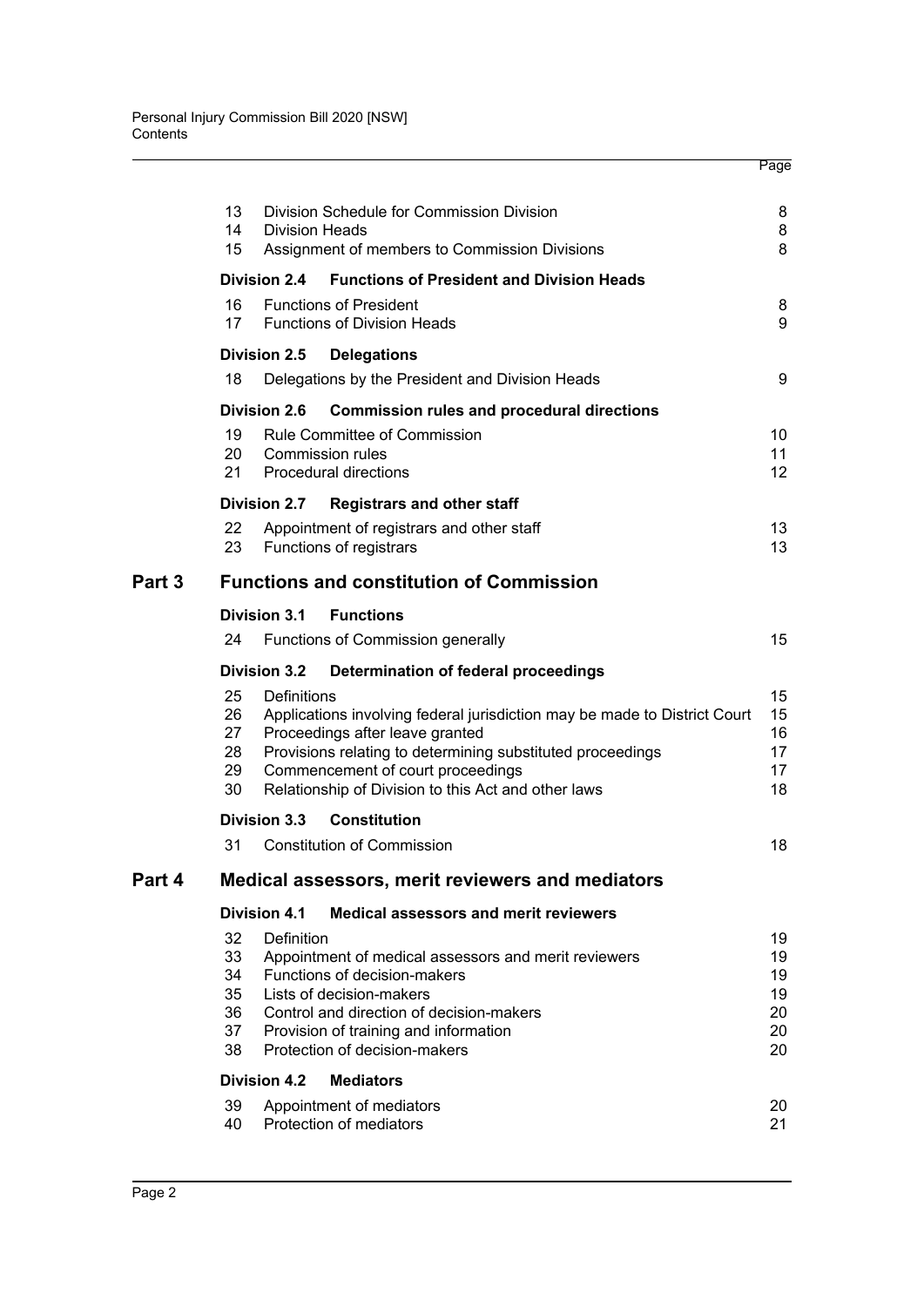# **[Part 5 Practice and procedure](#page-25-0)**

|                   | <b>Division 5.1</b><br>Introduction                       |                                                                                                                 |                                                                                                                                                                                                                                  |                            |  |  |  |  |  |
|-------------------|-----------------------------------------------------------|-----------------------------------------------------------------------------------------------------------------|----------------------------------------------------------------------------------------------------------------------------------------------------------------------------------------------------------------------------------|----------------------------|--|--|--|--|--|
|                   | 41<br>42<br>43                                            |                                                                                                                 | Application of Part<br>Guiding principle to be applied to practice and procedure<br>Procedure before Commission generally                                                                                                        | 22<br>22<br>22             |  |  |  |  |  |
|                   | <b>Division 5.2</b><br><b>Commencement of proceedings</b> |                                                                                                                 |                                                                                                                                                                                                                                  |                            |  |  |  |  |  |
|                   | 44<br>45<br>46                                            | What constitutes an application<br>Making of applications and appeals<br>Service of documents outside the State | 23<br>23<br>23                                                                                                                                                                                                                   |                            |  |  |  |  |  |
|                   |                                                           | <b>Division 5.3</b>                                                                                             | <b>Participation in proceedings</b>                                                                                                                                                                                              |                            |  |  |  |  |  |
|                   | 47<br>48<br>49<br>50<br>51                                |                                                                                                                 | Intervention by Authority<br>Representation before Commission<br>Power of Commission to require information<br>Power of Commission to provide documents and information to a party<br>Summons to appear at conference or hearing | 23<br>23<br>24<br>25<br>25 |  |  |  |  |  |
|                   |                                                           | Division 5.4                                                                                                    | <b>Conduct of proceedings</b>                                                                                                                                                                                                    |                            |  |  |  |  |  |
|                   | 52<br>53<br>54                                            |                                                                                                                 | Hearings and conferences<br>Reconstitution of Commission during proceedings<br>Dismissal of proceedings                                                                                                                          | 26<br>26<br>26             |  |  |  |  |  |
|                   | Division 5.5<br>Determination of issues and proceedings   |                                                                                                                 |                                                                                                                                                                                                                                  |                            |  |  |  |  |  |
|                   | 55<br>56<br>57<br>58                                      |                                                                                                                 | Commission divided in opinion<br><b>Effect of decisions of Commission</b><br>Reconsideration of decisions of Commission<br>Publication of decisions                                                                              | 26<br>27<br>27<br>27       |  |  |  |  |  |
| Part 6            | <b>Enforcement</b>                                        |                                                                                                                 |                                                                                                                                                                                                                                  |                            |  |  |  |  |  |
|                   | 59<br>60                                                  |                                                                                                                 | Recovery of amounts ordered to be paid<br>Proceedings for offences                                                                                                                                                               | 29<br>29                   |  |  |  |  |  |
| Part 7            | <b>Miscellaneous</b>                                      |                                                                                                                 |                                                                                                                                                                                                                                  |                            |  |  |  |  |  |
|                   | 61<br>62<br>63<br>64                                      |                                                                                                                 | Act to bind Crown<br>Authentication of documents<br>Proof of certain matters not required<br>Protection of representatives, witnesses and relevant Commission                                                                    | 30<br>30<br>30             |  |  |  |  |  |
|                   | 65<br>66                                                  | officers<br>Regulations<br>Annual reviews                                                                       |                                                                                                                                                                                                                                  | 30<br>30<br>31             |  |  |  |  |  |
|                   | 67<br>68                                                  | Review of Act                                                                                                   | Repeal of Workers Compensation Commission Rules 2011                                                                                                                                                                             | 31<br>31                   |  |  |  |  |  |
| <b>Schedule 1</b> |                                                           |                                                                                                                 | Savings, transitional and other provisions                                                                                                                                                                                       | 33                         |  |  |  |  |  |
| <b>Schedule 2</b> |                                                           |                                                                                                                 | Provisions relating to members of Commission                                                                                                                                                                                     | 40                         |  |  |  |  |  |
| <b>Schedule 3</b> |                                                           |                                                                                                                 | <b>Workers Compensation Division</b>                                                                                                                                                                                             | 45                         |  |  |  |  |  |
| Schedule 4        |                                                           |                                                                                                                 | <b>Motor Accidents Division</b>                                                                                                                                                                                                  | 48                         |  |  |  |  |  |
| Schedule 5        |                                                           |                                                                                                                 | <b>Independent Review Officer</b>                                                                                                                                                                                                | 50                         |  |  |  |  |  |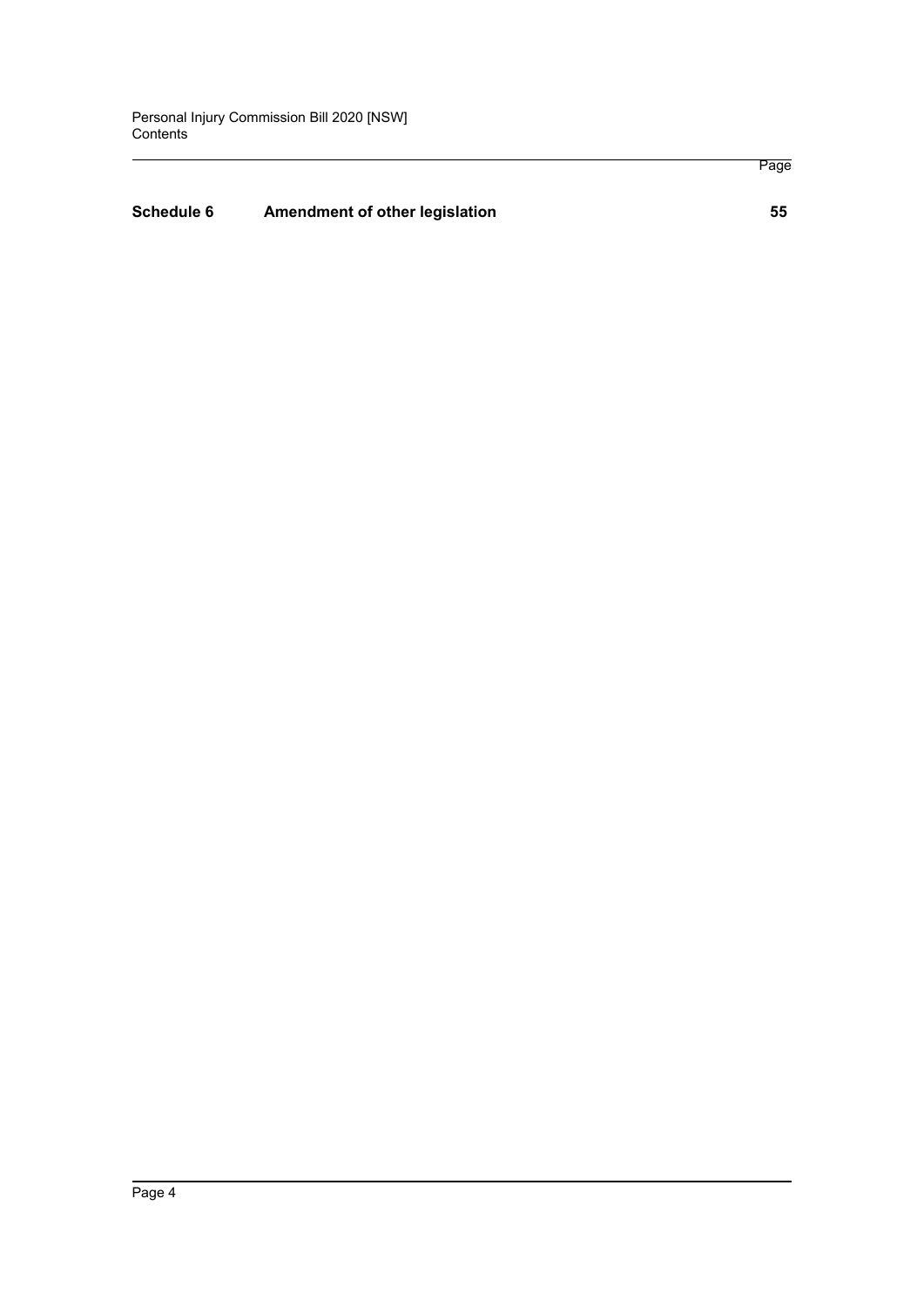*I certify that this public bill, which originated in the Legislative Assembly, has finally passed the Legislative Council and the Legislative Assembly of New South Wales.*

> *Clerk of the Legislative Assembly. Legislative Assembly, Sydney, , 2020*



New South Wales

# **Personal Injury Commission Bill 2020**

Act No , 2020

An Act to establish the Personal Injury Commission and provide for its functions; and to make consequential amendments to other legislation.

*I have examined this bill and find it to correspond in all respects with the bill as finally passed by both Houses.*

*Assistant Speaker of the Legislative Assembly.*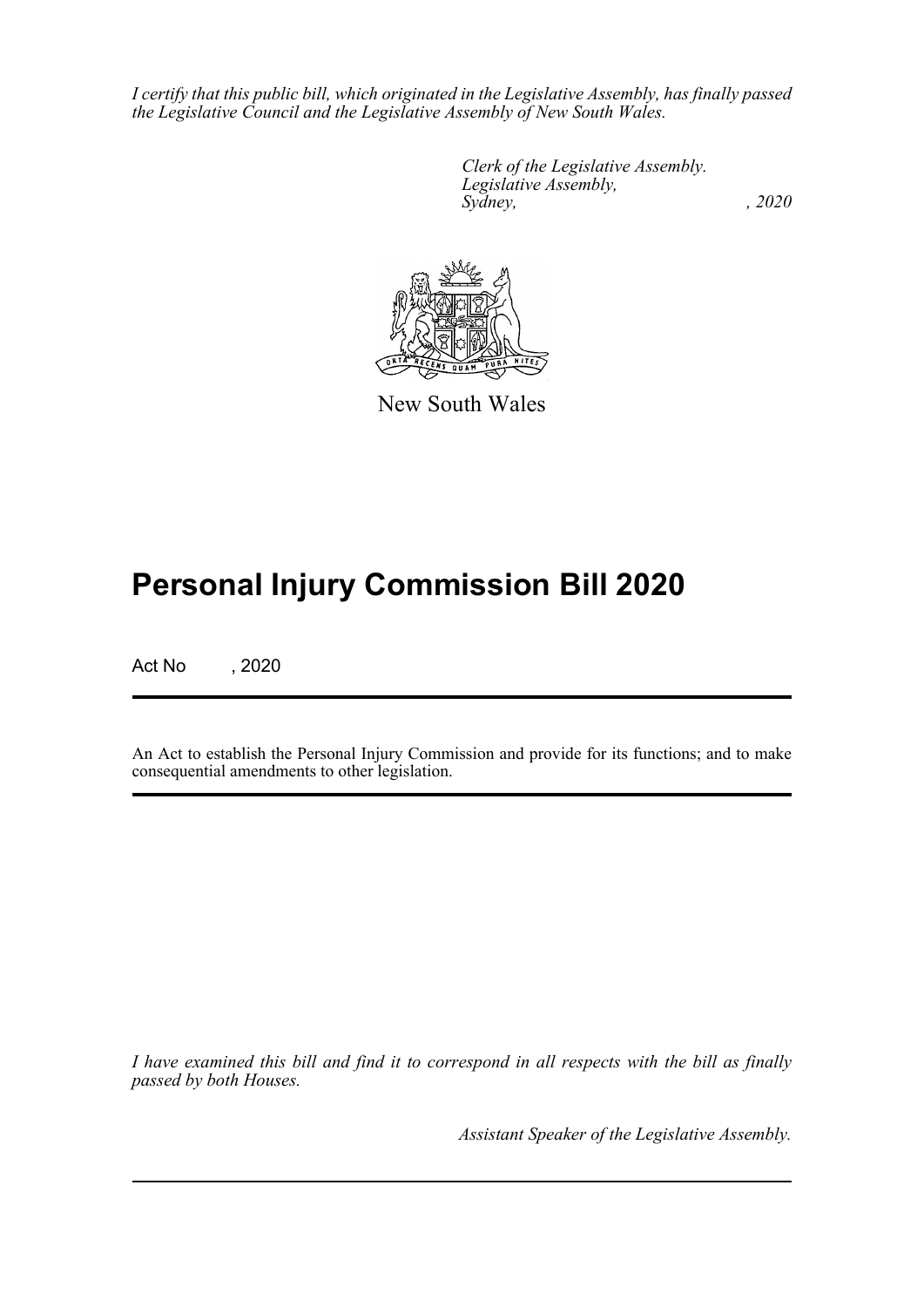### **The Legislature of New South Wales enacts—**

# <span id="page-5-1"></span><span id="page-5-0"></span>**Part 1 Preliminary**

### **1 Name of Act**

This Act is the *Personal Injury Commission Act 2020*.

### <span id="page-5-2"></span>**2 Commencement**

- (1) This Act commences on the date of assent to this Act, except as provided by this section.
- (2) Schedule 5 commences on the establishment day.
- (3) Schedule 6 commences on a day or days to be appointed by proclamation.

### <span id="page-5-3"></span>**3 Objects of Act**

The objects of this Act are as follows—

- (a) to establish an independent Personal Injury Commission of New South Wales to deal with certain matters under the workers compensation legislation and motor accidents legislation and provide a central registry for that purpose,
- (b) to ensure the Commission—
	- (i) is accessible, professional and responsive to the needs of all of its users, and
	- (ii) is open and transparent about its processes, and
	- (iii) encourages early dispute resolution,
- (c) to enable the Commission to resolve the real issues in proceedings justly, quickly, cost effectively and with as little formality as possible,
- (d) to ensure that the decisions of the Commission are timely, fair, consistent and of a high quality,
- (e) to promote public confidence in the decision-making of the Commission and in the conduct of its members,
- (f) to ensure that the Commission—
	- (i) publicises and disseminates information concerning its processes, and
	- (ii) establishes effective liaison and communication with interested parties concerning its processes and the role of the Commission,
- (g) to make appropriate use of the knowledge and experience of members and other decision-makers.

### <span id="page-5-4"></span>**4 Interpretation and application of Act by reference to objects**

- (1) In the interpretation of a provision of this Act, the Commission rules or the regulations, a construction that would promote the objects of this Act or the provision is to be preferred to a construction that would not promote those objects.
- (2) In the exercise of a discretion conferred by a provision of this Act, the Commission rules or the regulations, the person exercising the discretion must do so in the way that would best promote the objects of this Act or the provision concerned.

### <span id="page-5-5"></span>**5 Definitions**

 $(1)$  In this Act—

*Authority* means the State Insurance Regulatory Authority constituted under the *State Insurance and Care Governance Act 2015*.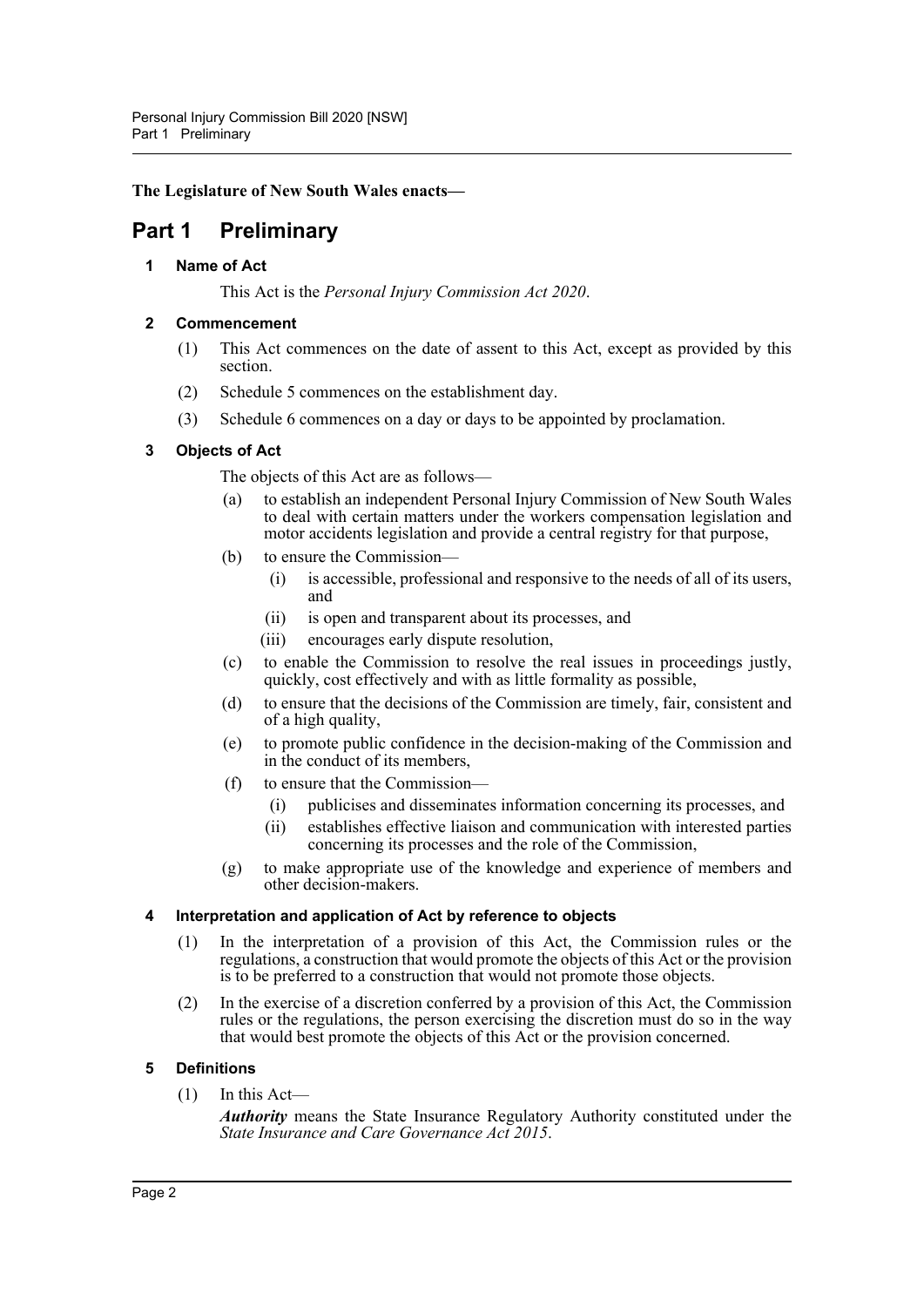*Commission* means the Personal Injury Commission of New South Wales established by this Act.

*Commission Division* means—

- (a) the Workers Compensation Division, or
- (b) the Motor Accidents Division.

*Commission rules*—see section 20.

*Deputy President* means a Deputy President of the Commission.

*Division Head* of a Commission Division means the member who is appointed by or under this Act as the Division Head of that Division.

*Division member*, in relation to a Commission Division, means a member who is assigned by or under this Act to that Division.

*Division Schedule* for a Commission Division—see section 13.

*enabling legislation* means—

- (a) the workers compensation legislation, and
- (b) the motor accidents legislation.

*establishment day*—see section 6.

*general member* means a general member of the Commission.

*Independent Review Officer* means the Independent Review Officer appointed under Schedule 5.

*judicial officer* has the same meaning as in the *Judicial Officers Act 1986*. *legislation* means an Act or statutory rule.

*mediator* means a mediator appointed by the President under this Act.

*medical assessor* means a medical assessor appointed by the President under this Act.

*member* means a member of the Commission.

*merit reviewer* means a merit reviewer appointed by the President under this Act. *modification* includes variation, addition, exception, omission or substitution.

*Motor Accidents Division* means the Motor Accidents Division of the Commission. *motor accidents legislation* means—

- (a) the *Motor Accidents Compensation Act 1999*, and
- (b) the *Motor Accidents (Lifetime Care and Support) Act 2006*, and
- (c) the *Motor Accident Injuries Act 2017,* and
- (d) any other Act prescribed by the regulations, and
- (e) the instruments under each of those Acts.

*non-presidential member*—see section 8.

*President* means the President of the Commission.

*presidential member*—see section 8.

*principal member* means a principal member of the Commission.

*principal registrar* means the person employed in the Public Service as the principal registrar of the Commission.

*procedural directions*—see section 21.

*Public Service employee* has the same meaning as in the *Government Sector Employment Act 2013*.

*registrar* means the principal registrar or any other person employed in the Public Service as a registrar of the Commission.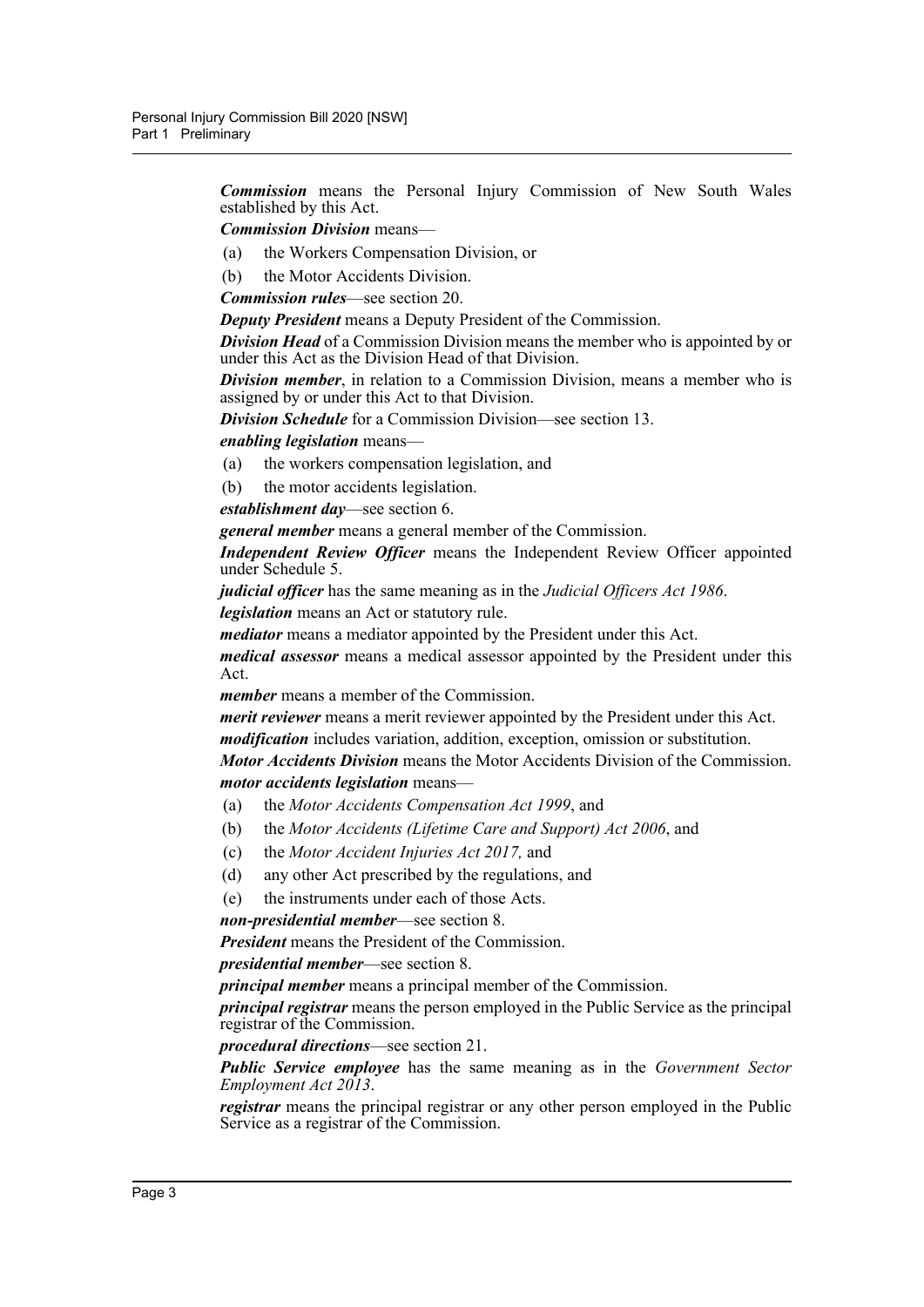*relevant Commission officer* means each of the following—

- (a) the principal registrar or any other registrar,
- (b) a medical assessor,
- (c) a merit reviewer,
- (d) a mediator,
- (e) any other kind of person prescribed by the regulations who exercises functions in connection with the Commission.

*Rule Committee* means the Rule Committee of the Commission.

*senior member* means a senior member of the Commission.

*work injury damages* has the same meaning as in Chapter 7 (New claims procedures) of the *Workplace Injury Management and Workers Compensation Act 1998*.

*Workers Compensation Acts* has the same meaning as in the *Workplace Injury Management and Workers Compensation Act 1998*.

*Workers Compensation Division* means the Workers Compensation Division of the Commission.

*workers compensation legislation* means—

- (a) workers compensation legislation within the meaning of the *Workplace Injury Management and Workers Compensation Act 1998*, and
- (b) any other Act prescribed by the regulations (including instruments under the prescribed Act).

**Note.** The *Interpretation Act 1987* contains definitions and other provisions that affect the interpretation and application of this Act.

- (2) A reference in this Act (however expressed) to the exercise by the Commission of its functions in relation to enabling legislation includes a reference both to its functions under the enabling legislation and its functions under this Act or any other legislation in relation to the enabling legislation.
- (3) Any provisions of this Act or enabling legislation that are expressed to be subject to the Commission rules have effect subject to any exceptions, limitations or other restrictions specified by the Commission rules.
- (4) Notes included in this Act do not form part of this Act.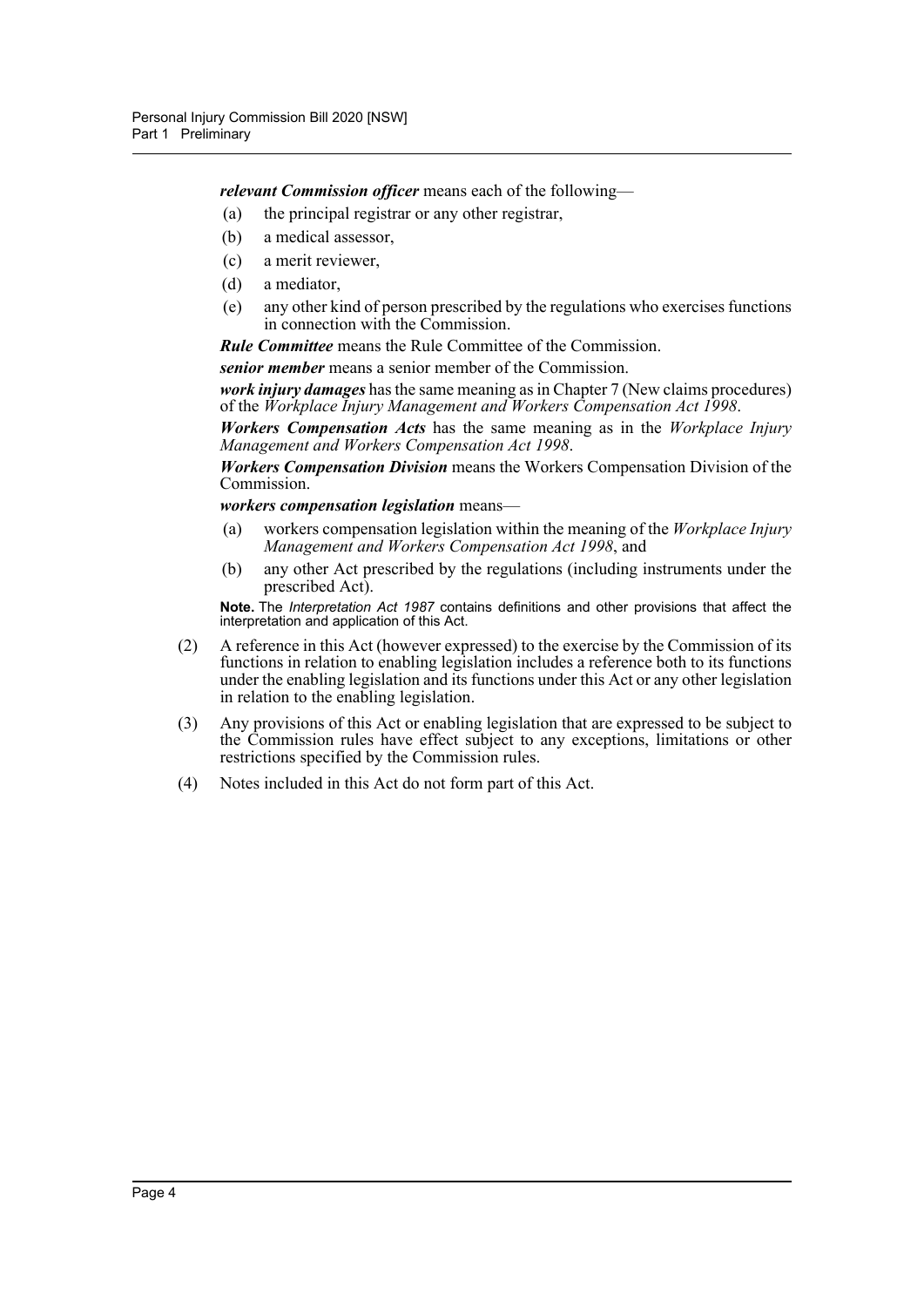# <span id="page-8-0"></span>**Part 2 Establishment of Commission**

# <span id="page-8-2"></span><span id="page-8-1"></span>**Division 2.1 Establishment**

### **6 Establishment of Personal Injury Commission**

(1) The Personal Injury Commission of New South Wales is established by this Act on the establishment day.

**Note.** Part 3 provides for the functions and constitution of the Commission.

(2) The Commission is to have a seal and the seal is to be judicially noticed. **Note.** Section 20 enables the Commission rules to make provision for or with respect to the form, use and effect of the seal of the Commission.

### (3) The *establishment day* is—

- (a) 1 March 2021, or
- (b) any later day fixed as the establishment day by a proclamation made under this section.
- (4) The Governor may, by proclamation published on the NSW legislation website, fix a day later than 1 March 2021 as the establishment day for the purposes of this section.
- (5) The Governor may, by further proclamation published on the NSW legislation website, revoke a previous proclamation fixing a day as the establishment day and fix a different day later than 1 March 2021 as the establishment day.
- (6) A proclamation under this section has effect only if published before the establishment day applying for the time being.

### <span id="page-8-3"></span>**7 Appointments and other matters to facilitate establishment of Commission**

- (1) A person may be appointed to any office or other position under this Act before the establishment day.
- (2) Without limiting subsection (1), the following appointments may be made before the establishment day—
	- (a) appointment as the President or as any other kind of member,
	- (b) appointment as a Division Head of a Commission Division that will be created on the establishment of the Commission,
	- (c) appointment as the Independent Review Officer,
	- (d) appointment as a member of the Rule Committee,
	- (e) appointment as a registrar (including as the principal registrar) or other member of staff of the Commission.
- (3) To avoid doubt, the provisions of clauses 2–4 of Schedule 5 apply in relation to the appointment of the Independent Review Officer before the establishment day even though those provisions have not commenced.
- (4) A member appointed before the establishment day may also be assigned by or under this Act to  $\hat{a}$  Commission Division to be created on the establishment of the Commission.
- (5) Without limiting subsections (1) and (2), the Rule Committee may be constituted before the establishment day and may before that day—
	- (a) meet and transact business as if the Commission (and its Divisions) had been established, and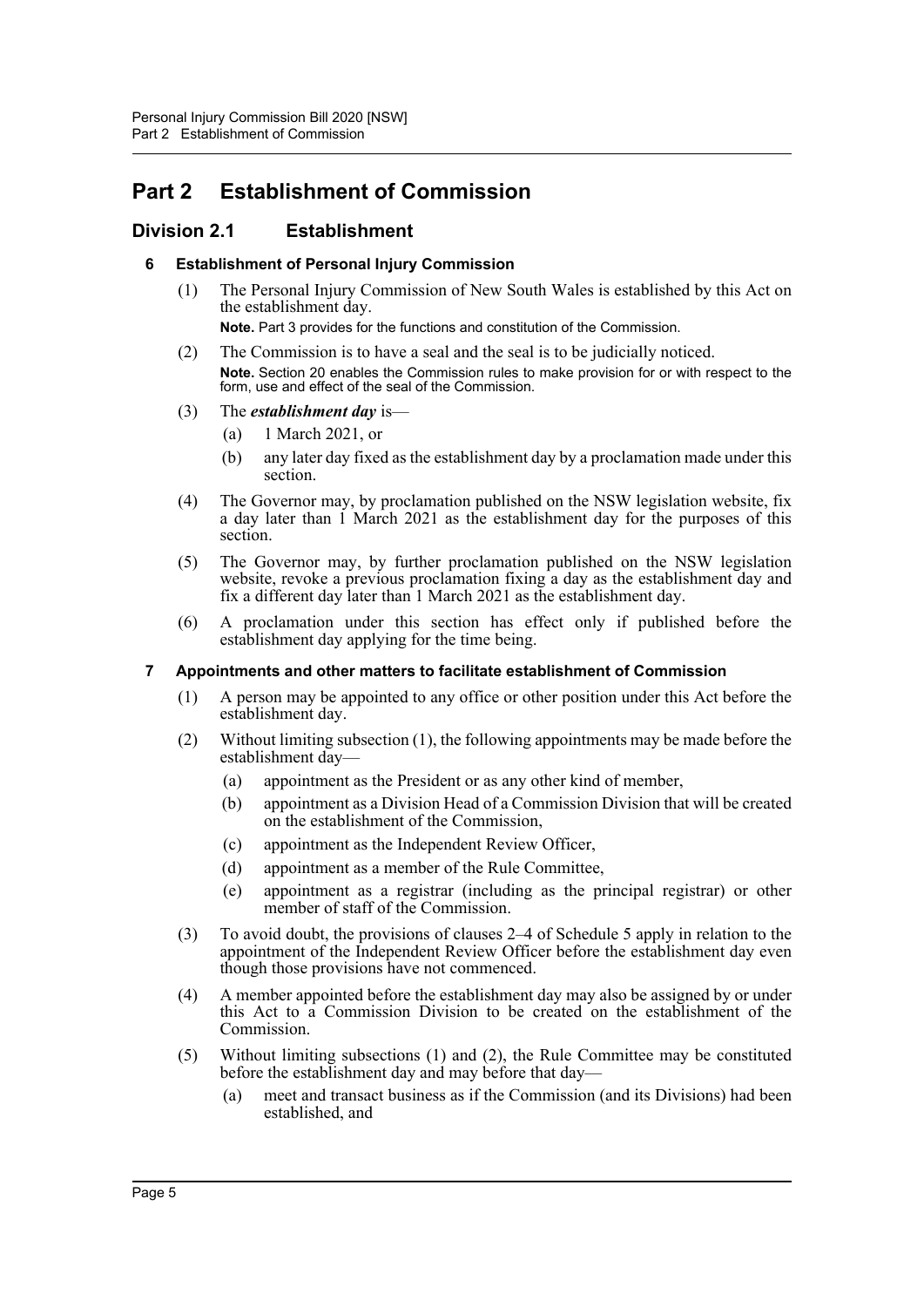- (b) without limiting paragraph (a), make Commission rules that will come into force on or after the establishment day.
- (6) Any appointment or assignment made before the establishment day has effect on and from the day specified in the instrument of appointment or assignment as the date of appointment or assignment as if the Commission (including its Divisions) had been established.
- (7) Despite Division 3 of Part 2 of Schedule 1, a person holding an office to which a provision of that Division applies who is appointed as a member of the Commission before the establishment day is not entitled to be paid remuneration as a member of the Commission while the person continues to receive remuneration for the office.

### <span id="page-9-1"></span><span id="page-9-0"></span>**Division 2.2 Membership**

### **8 Membership of Commission**

- (1) The Commission is to consist of the following members—
	- (a) the President,
	- (b) Deputy Presidents,
	- (c) principal members,
	- (d) senior members,
	- (e) general members.
- (2) The President and the Deputy Presidents are referred to in this Act as *presidential members*.
- (3) The principal members, senior members and general members are referred to in this Act as *non-presidential members*.
- (4) Schedule 2 sets out additional provisions with respect to members (including their maximum terms of office).

### <span id="page-9-2"></span>**9 Appointment of members**

(1) A person may be appointed as a member if the person is qualified to be appointed as a member of the kind concerned.

**Note.** Section 10 makes general provision with respect to qualifications for appointment.

- (2) A member is to be appointed by the Minister by written instrument.
- (3) The instrument of appointment of a member is to specify—
	- (a) whether the member has been appointed as the President or a Deputy President, principal member, senior member or general member, and
	- (b) the term for which the member has been appointed, and
	- (c) any entitlements of the member to annual and other leave, and
	- (d) whether the member is appointed on a full-time basis or on some other basis.

### <span id="page-9-3"></span>**10 Qualifications of members**

### (1) **President**

A person is qualified to hold office as the President only if the person is a judge of a court of record.

### (2) **Deputy Presidents**

- A person is qualified to be appointed as a Deputy President only if the person—
- (a) is or has been a judicial officer, or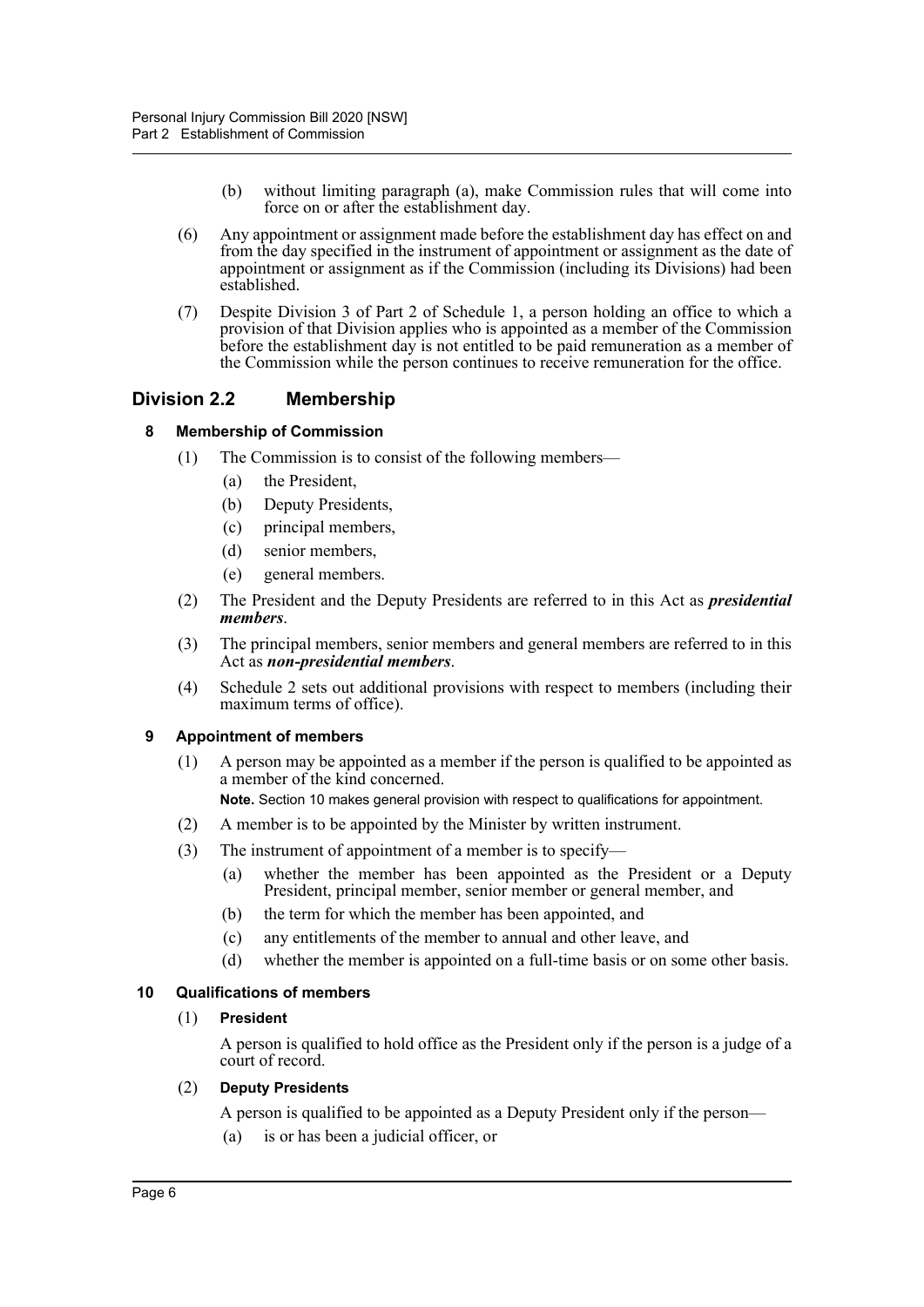(b) is an Australian lawyer of 7 years' standing and has, in the opinion of the Minister, special knowledge, skill or expertise in relation to any class of matter in respect of which the Commission has jurisdiction.

### (3) **Principal members**

A person is qualified to be appointed as a principal member if the person—

- (a) is an Australian lawyer of at least 7 years' standing, or
- (b) has, in the opinion of the Minister, special knowledge, skill or expertise in relation to any class of matter in respect of which the Commission has jurisdiction.

### (4) **Senior members or general members**

A person is qualified to be appointed as a senior member or general member if the person—

- (a) is an Australian lawyer of at least 5 years' standing, or
- (b) has, in the opinion of the Minister, special knowledge, skill or expertise in relation to any class of matter in respect of which the Commission has jurisdiction.

### (5) **Appointment of Public Service employees**

A Public Service employee who is otherwise qualified for appointment may be appointed as a general member (but not as any other kind of member).

### <span id="page-10-0"></span>**11 Functions of members generally**

- (1) A member has any functions conferred or imposed on the member by or under this Act or any other legislation.
- (2) Without limiting subsection (1), a member (other than the President or Division Head of a Commission Division) appointed before the establishment day has and may exercise any functions with respect to the establishment of the Commission as may be assigned to the member under section 16(2).
- (3) Each member must comply with any procedural directions given by the President and the Division Head of the Commission Division to which the member is assigned.

# <span id="page-10-1"></span>**Division 2.3 Commission Divisions**

### <span id="page-10-2"></span>**12 Divisions of Commission**

- (1) On the establishment of the Commission, the Divisions of the Commission are to be—
	- (a) the Workers Compensation Division, and
	- (b) the Motor Accidents Division.
- (2) The functions of the Commission in relation to enabling legislation allocated to a Commission Division are to be exercised in that Division.

**Note.** Section 5(2) provides that a reference in this Act (however expressed) to the exercise by the Commission of its functions in relation to enabling legislation includes a reference both to its functions under the enabling legislation and its functions under this Act or any other legislation in relation to the enabling legislation.

- (3) The functions of the Commission in relation to enabling legislation allocated to a Commission Division are the functions in relation to the legislation allocated to the Division by the Division Schedule for the Division.
- (4) A Commission Division is composed of the members assigned to it by or under this Act.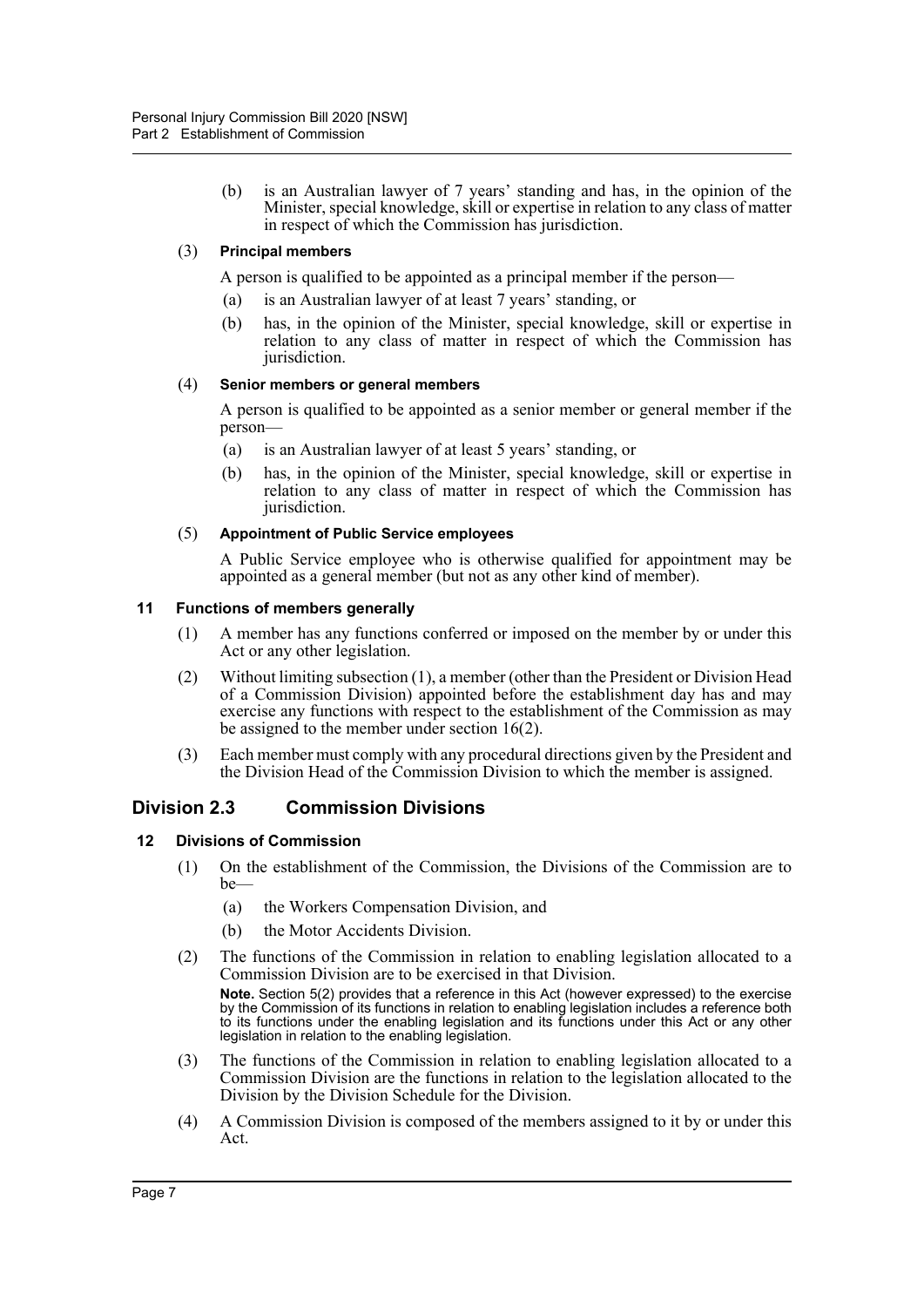### <span id="page-11-0"></span>**13 Division Schedule for Commission Division**

- (1) The *Division Schedule* for a Commission Division is—
	- (a) for the Workers Compensation Division—Schedule 3, or
	- (b) for the Motor Accidents Division—Schedule 4.
- (2) The provisions of a Division Schedule for the Commission prevail to the extent of any inconsistency between those provisions and any other provisions of this Act or the provisions of the regulations or the Commission rules.

### <span id="page-11-1"></span>**14 Division Heads**

- (1) The President, or a Deputy President or principal member, may be appointed by the Minister as the Division Head of a Commission Division—
	- (a) in the instrument of appointment of the member, or
	- (b) by subsequent instrument.
- (2) A Division Head ceases to hold office as a Division Head if the person—
	- (a) is removed from office as a Division Head by the Minister, or
	- (b) resigns the office by written instrument addressed to the Minister, or
	- (c) ceases to hold office as a member.
- (3) However, a person does not cease to hold office as a member simply because the person has been removed, or has resigned, from office as a Division Head under subsection (2).
- (4) A Division Head has any functions conferred or imposed on the Division Head by or under this Act or any other legislation.

### <span id="page-11-2"></span>**15 Assignment of members to Commission Divisions**

- (1) The President is assigned to each Commission Division.
- (2) A Division Head is assigned to the Commission Division in respect of which the person is appointed as the Division Head.
- (3) Subject to this Act (including subsections (1) and (2))—
	- (a) a member is assigned to the Commission Division specified in the member's instrument of appointment, and
	- (b) the Minister may vary the assignment of the member at any time by one or more subsequent instruments, and
	- (c) a member (other than the President) may be assigned to one or more Commission Divisions at a time.
- (4) An assignment of a member to a Commission Division is subject to any limitations specified in the member's instrument of appointment or assignment (including in respect of the kinds of matters that may be dealt with by the member).

### <span id="page-11-3"></span>**Division 2.4 Functions of President and Division Heads**

### <span id="page-11-4"></span>**16 Functions of President**

- (1) The functions of the President are—
	- (a) to direct the business of the Commission (including determining the places and times for sittings of the Commission), and
	- (b) to facilitate the adoption of good administrative practices for the conduct of the business of the Commission, and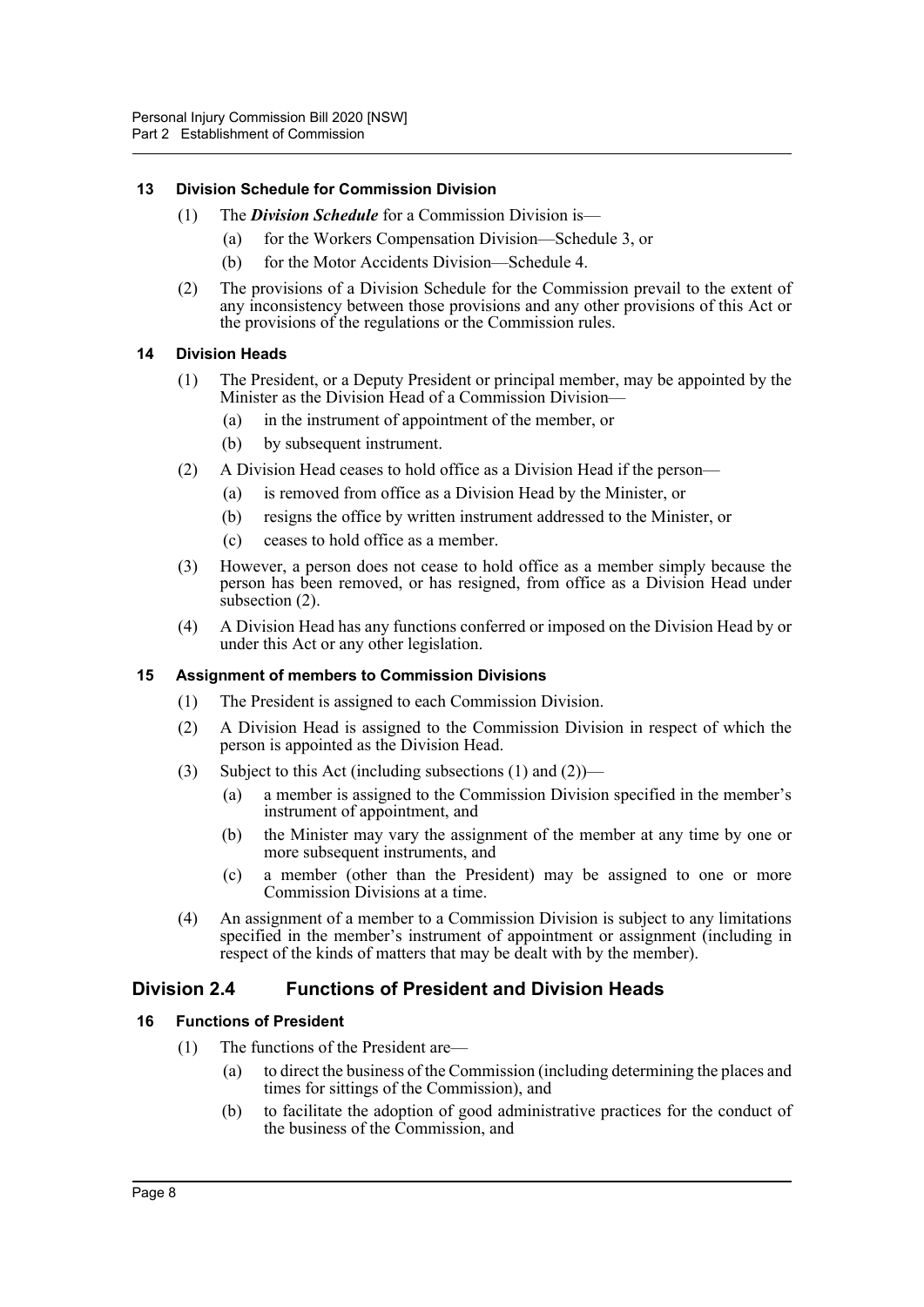- (c) to give directions about, and participate in the development of, the practice and procedure to be followed by the Commission, and
- (d) to manage members in each of the Divisions of the Commission, and
- (e) to appoint medical assessors, merit reviewers and mediators for the purposes of enabling legislation and exercise general direction and control over the exercise of their functions, and
- (f) to advise the Minister about the appointment, reappointment and removal of members and assist in the process of recruitment at the direction of the Minister, and
- (g) any other functions that are conferred or imposed on the President by or under this Act or any other legislation.
- (2) Without limiting subsection (1), the President has the following functions if appointed before the establishment day—
	- (a) to assist in the development of the Commission rules for the Commission to use on its establishment,
	- (b) to assign functions to other members appointed before the establishment day (including any Division Head of a Commission Division) with respect to the establishment of the Commission,
	- (c) to assign functions to any registrar or other member of staff appointed before the establishment day,
	- (d) any other functions as are necessary or convenient to facilitate the establishment of the Commission.

### <span id="page-12-0"></span>**17 Functions of Division Heads**

- (1) The functions of a Division Head of a Commission Division are—
	- (a) to direct (subject to this Act, the regulations, the Commission rules and any direction of the President) the business of the Commission in that Division, and
	- (b) to exercise any other functions conferred or imposed on the Division Head by or under this Act or any other legislation.
- (2) Without limiting subsection (1), a Division Head of a Commission Division appointed before the establishment day has and may exercise any functions with respect to the establishment of the Commission as may be assigned to the Division Head under section 16(2).

### <span id="page-12-1"></span>**Division 2.5 Delegations**

### <span id="page-12-2"></span>**18 Delegations by the President and Division Heads**

- (1) The President may—
	- (a) delegate to a Division Head of a Commission Division or other member any of the functions of the President (other than this power of delegation), or
	- (b) delegate to a registrar or any other member of staff of the Commission any of the functions of the President (other than this power of delegation) specified by a Division Schedule for a Commission Division or prescribed by the Commission rules.

**Note.** Section 49 of the *Interpretation Act 1987* contains general provisions relating to the delegation of functions.

(2) Despite subsection (1), the President may delegate a function of the President under section 92 of the *Motor Accidents Compensation Act 1999* or section 7.34 of the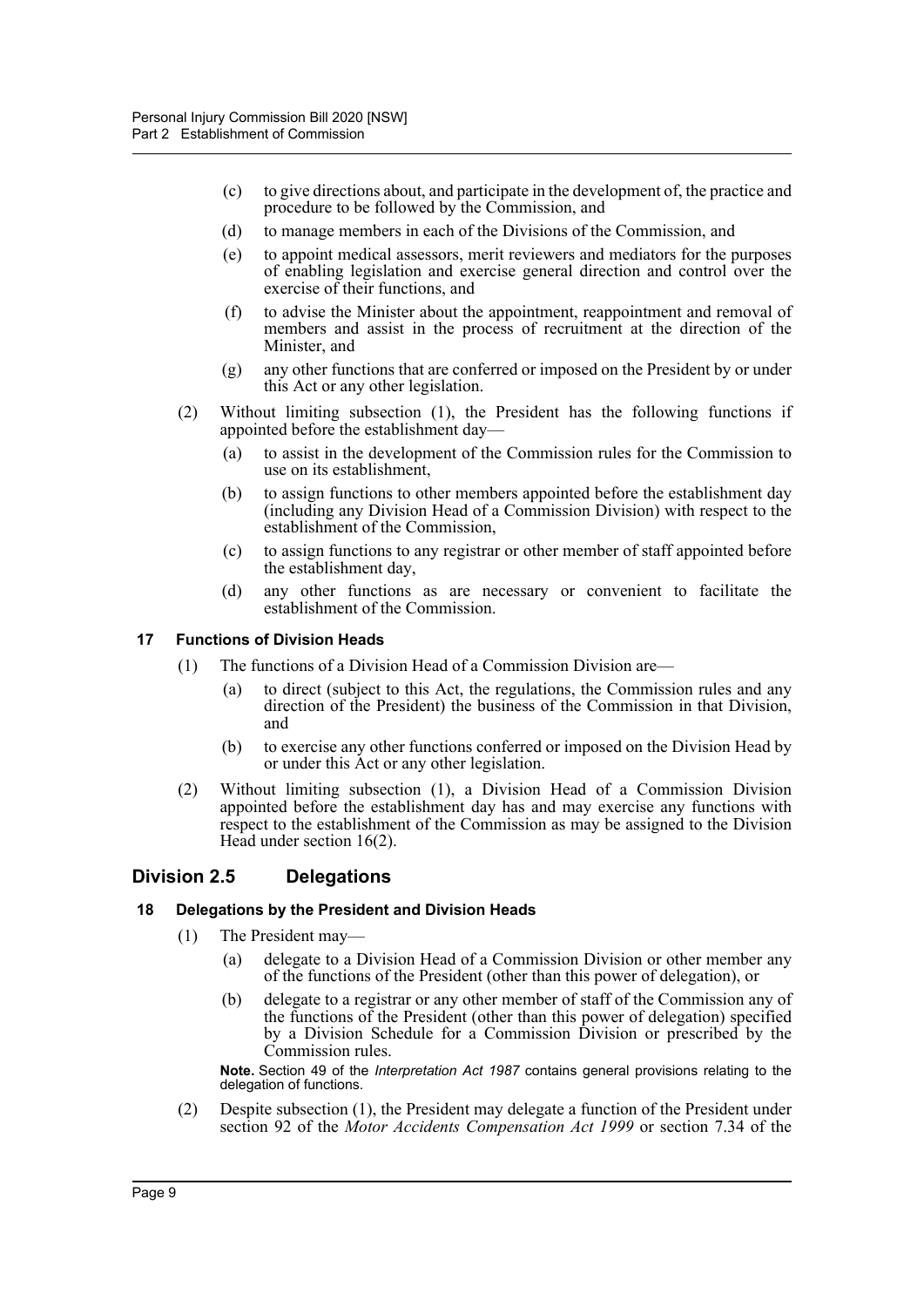*Motor Accident Injuries Act 2017* only to the Division Head of the Motor Accidents Division.

- (3) The Division Head of a Commission Division may
	- delegate to another Division member any of the functions of the Division Head (other than this power of delegation), or
	- (b) delegate to a registrar or any other member of staff of the Commission any of the functions of the Division Head (other than this power of delegation) specified by the Division Schedule for the Division or prescribed by the Commission rules.
- (4) A delegate may subdelegate a function delegated to the delegate if-
	- (a) for a function of the President—the delegate is authorised in writing to do so by the President, or
	- (b) for a function of a Division Head of a Commission Division—the delegate is authorised in writing to do so by the Division Head.

## <span id="page-13-0"></span>**Division 2.6 Commission rules and procedural directions**

### <span id="page-13-1"></span>**19 Rule Committee of Commission**

- (1) There is to be a Rule Committee of the Commission.
- (2) The functions of the Rule Committee are—
	- (a) to make the Commission rules, and
	- (b) to ensure that the Commission rules it makes are as flexible and informal as possible.
- (3) The Rule Committee is to be composed of the following—
	- (a) the President,
	- (b) each Division Head of a Commission Division,
	- (c) 1 person nominated for the time being by the Authority,
	- (d) 1 person nominated for the time being by Unions NSW,
	- (e) 1 person jointly nominated for the time being by the following—
		- (i) the Ai Group,
		- (ii) the Australian Federation of Employers and Industries,
		- (iii) the NSW Business Chamber,
	- (f) 2 barristers nominated for the time being by the Council of the New South Wales Bar Association who, in the opinion of the Council, have special knowledge, skill or expertise in relation to any class of workers compensation claims or motor accidents claims,
	- (g) 2 solicitors nominated for the time being by the Council of the Law Society of New South Wales who, in the opinion of the Council, have special knowledge, skill or expertise in relation to any class of workers compensation claims or motor accidents claims,
	- (h) 1 person jointly nominated by the Presidents for the time being of the following—
		- (i) the Royal Australasian College of Physicians,
		- (ii) the Royal Australasian College of Surgeons,
		- (iii) the Royal Australian and New Zealand College of Psychiatrists.
- (4) The President is to be the Chairperson of the Rule Committee.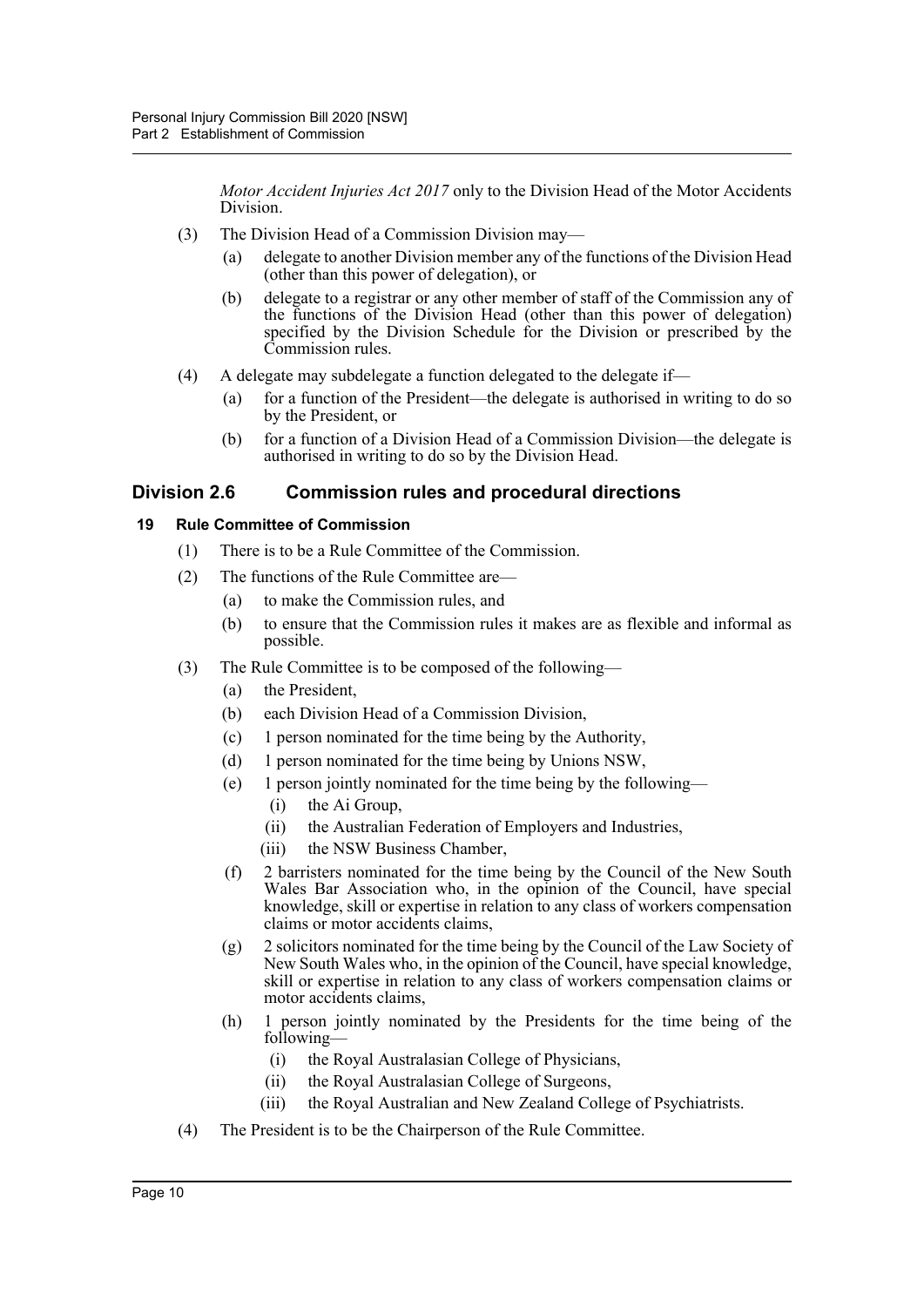- (5) The President is to appoint one of the other members of the Rule Committee who is a member of the Commission as Deputy Chairperson of the Rule Committee.
- (6) Unless the regulations provide otherwise, the Rule Committee is to regulate its own procedure.
- (7) The following provisions apply in relation to meetings of the Rule Committee unless the regulations provide, or the Rule Committee decides, otherwise—
	- (a) the Chairperson of the Rule Committee or, in the absence of the Chairperson, the Deputy Chairperson of the Committee is to preside at a meeting of the Committee,
	- (b) in the absence from a meeting of the Rule Committee of both the Chairperson and Deputy Chairperson, another member of the Committee who is a Division Head of a Commission Division is to be chosen by the members present to preside at the meeting,
	- (c) the quorum for a meeting of the Rule Committee is a majority of the number of the members for the time being,
	- (d) any duly convened meeting of the Rule Committee at which a quorum is present is competent to transact any business of the Rule Committee and has and may exercise all the functions of the Rule Committee,
	- (e) a decision supported by a majority of the votes cast at a meeting of the Rule Committee at which a quorum is present is the decision of the Committee,
	- (f) the person presiding at a meeting of the Rule Committee has a deliberative vote and, in the event of an equality of votes, also has a casting vote.
- (8) Despite subsections (6) and (7), a Commission rule cannot take effect unless the President consents to the rule being made either by—
	- (a) voting for it at the meeting at which it is proposed to be made, or
	- (b) giving written consent for its making before or after the meeting.
- (9) The President is to call the first meeting of the Rule Committee in the manner the President thinks fit and (subject to any decision of the Committee) may call any other meetings of the Committee as the President thinks necessary.
- (10) In this section—

*motor accidents claims* means claims for statutory benefits or damages to which the motor accidents legislation applies.

*workers compensation claims* means claims for compensation or damages to which the workers compensation legislation applies.

### <span id="page-14-0"></span>**20 Commission rules**

- (1) The Rule Committee may make rules of the Commission (referred to in this Act as the *Commission rules*), not inconsistent with this Act or enabling legislation, for or with respect to the following—
	- (a) the practice and procedure to be followed in proceedings before the Commission,
	- (b) the practice and procedure to be followed in proceedings before medical assessors, merit reviewers or mediators,
	- (c) any matter that is, by this Act or enabling legislation, required or permitted to be prescribed by the Commission rules.

**Note.** The Commission rules are rules of court within the meaning of section 21 of the *Interpretation Act 1987*. Rules of court are statutory rules for the purposes of the *Interpretation Act 1987*. As a result, they can be disallowed by either House of Parliament under Part 6 of that Act.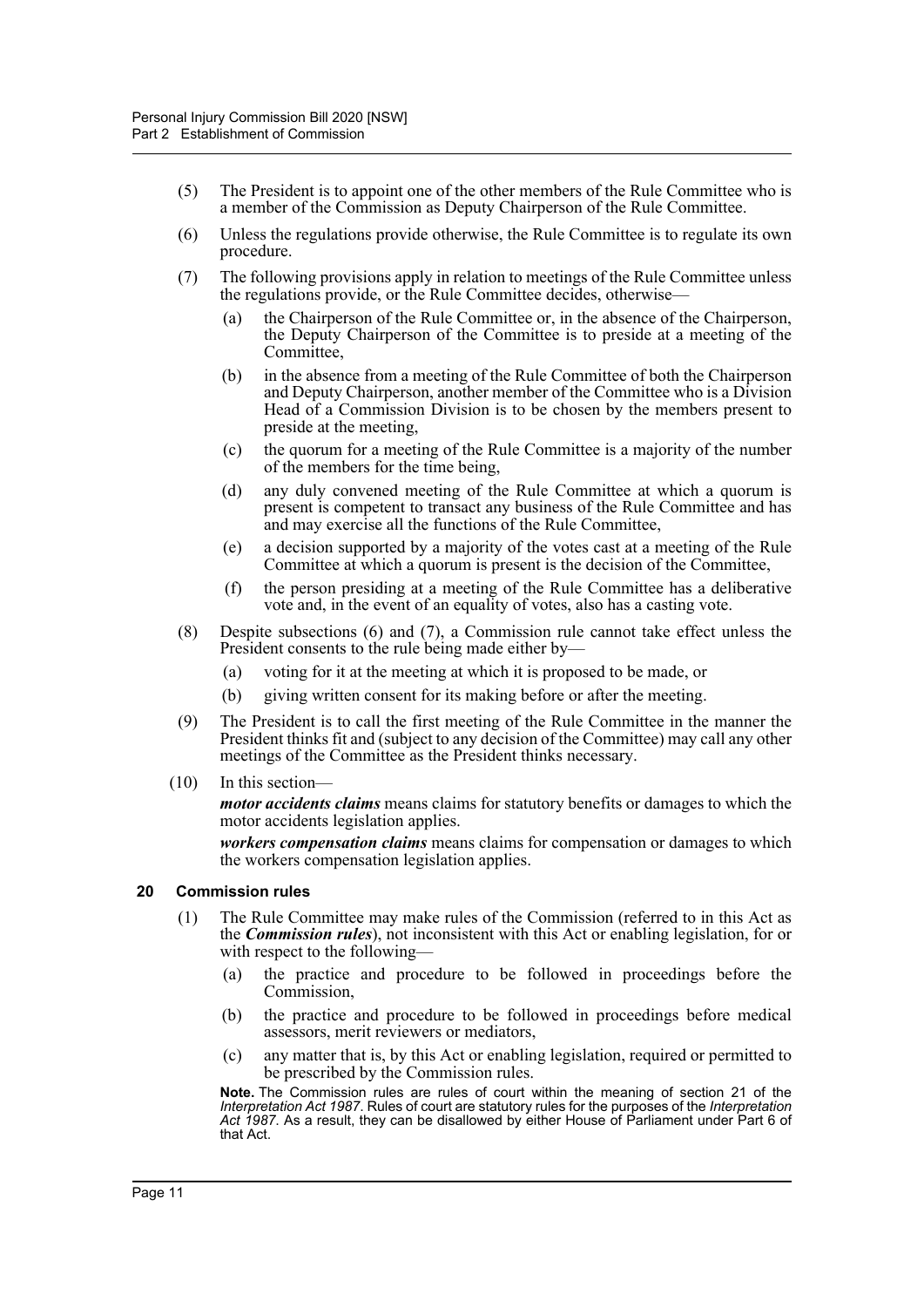- (2) Without limiting subsection (1), the Commission rules may make provision for or with respect to any of the following matters—
	- (a) the way for referring claims or disputes for assessment or determination or for making appeals,
	- (b) the amendment of filed or lodged documents,
	- (c) non-compliance with provisions concerning practice and procedure (including the effect of irregularities on proceedings),
	- (d) the making of assessments and determinations,
	- (e) the way for specifying an amount of damages, statutory benefits or compensation,
	- (f) the parties to proceedings (including the joinder, misjoinder and non-joinder of parties and rights of intervention of third parties such as the Authority in proceedings),
	- (g) the splitting and consolidation of proceedings in the Commission,
	- (h) the documentation to accompany a reference of a claim or dispute for assessment or determination or an appeal,
	- (i) the way for presenting documents and information by parties, including time limits for the presentation of the documents and information,
	- (j) the provision of documents and information by a party to a matter to any other party to the matter,
	- (k) the way for notifying the parties to proceedings of decisions of, or other action taken by, the Commission in the proceedings,
	- (l) the form, use and effect of the seal of the Commission,
	- (m) the specification of exceptions, limitations or other restrictions in relation to a provision of this Act or enabling legislation that is expressed to be subject to the Commission rules.
- (3) The Commission rules may authorise or require the use of an electronic case management system established under clause 2 of Schedule 1 to the *Electronic Transactions Act 2000* in relation to any proceedings in the Commission in respect of which the use of the system is authorised by an order in force under clause 3 of Schedule 1 to that Act.
- (4) Without limiting the generality of section 42 of the *Interpretation Act 1987*, the Commission rules may also prescribe different rules for—
	- (a) each of the Divisions of the Commission, and
	- (b) different classes of matters.
- (5) This section does not limit the operation of section 78 (Rules of court) of the *Interpretation Act 1987*.

### <span id="page-15-0"></span>**21 Procedural directions**

- (1) The President may give directions (*procedural directions*) relating to the practice and procedures to be followed in proceedings before—
	- (a) the Commission, or
	- (b) medical assessors or merit reviewers.
- (2) The procedural directions must be—
	- (a) publicly available, and
	- (b) consistent with this Act and enabling legislation.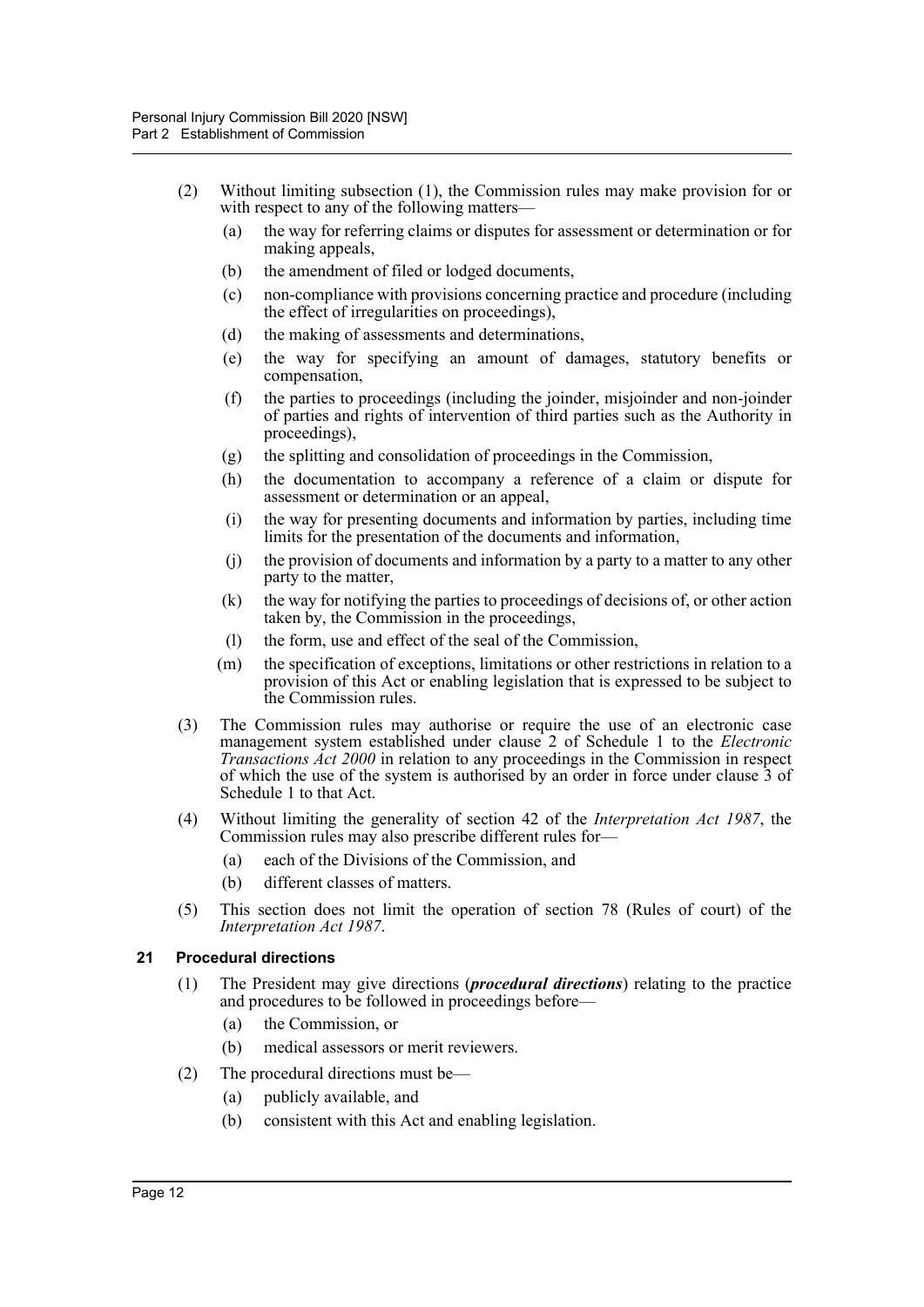- (3) Without limiting subsection (2)(a), it is sufficient compliance with that paragraph if procedural directions are published on the website of the Commission.
- (4) Each of the following must comply with any applicable procedural directions—
	- (a) members,
	- (b) medical assessors,
	- (c) merit reviewers,
	- (d) the parties to proceedings and their representatives and agents.

## <span id="page-16-0"></span>**Division 2.7 Registrars and other staff**

### <span id="page-16-1"></span>**22 Appointment of registrars and other staff**

(1) Persons (including the principal registrar and other registrars) may be employed in the Public Service under the *Government Sector Employment Act 2013* to enable the Commission to exercise its functions.

**Note.** Section 59 of the *Government Sector Employment Act 2013* provides that the persons so employed (or whose services the Commission makes use of) may be referred to as officers or employees, or members of staff, of the Commission. Section 47A of the *Constitution Act 1902* precludes the Commission from employing staff.

- (2) This section does not affect the exercise of the functions under the *Government Sector Employment Act 2013* of the head of the Public Service agency in which those persons are employed.
- (3) The Authority or any other Department of the Government as the regulations may specify is to provide for the Commission—
	- (a) facilities (including registry facilities), and
	- (b) any additional staff that may be necessary.
- (4) Without limiting subsection (3), the President may enter into arrangements with any government agency or other body or person (whether in the public or private sector) for the provision of assistance to the Commission in connection with the exercise of its functions.

### <span id="page-16-2"></span>**23 Functions of registrars**

- (1) A registrar has the functions conferred or imposed on the registrar by or under this Act or any other legislation.
- (2) The principal registrar has the following additional functions—
	- (a) to assist the President in managing the business and the affairs of the Commission,
	- (b) any administrative and other functions conferred or imposed on the principal registrar by or under this Act or any other legislation.
- (3) A registrar may exercise any functions of the principal registrar as may be directed by the President or principal registrar.
- (4) Without limiting subsections (1) and (3)—
	- (a) the President may, from time to time, designate a registrar to be a registrar for one or more Divisions of the Commission, and
	- (b) the designated registrar may (subject to any direction of the President or principal registrar) exercise the functions of the principal registrar in connection with proceedings and legislation allocated to the Division or Divisions concerned.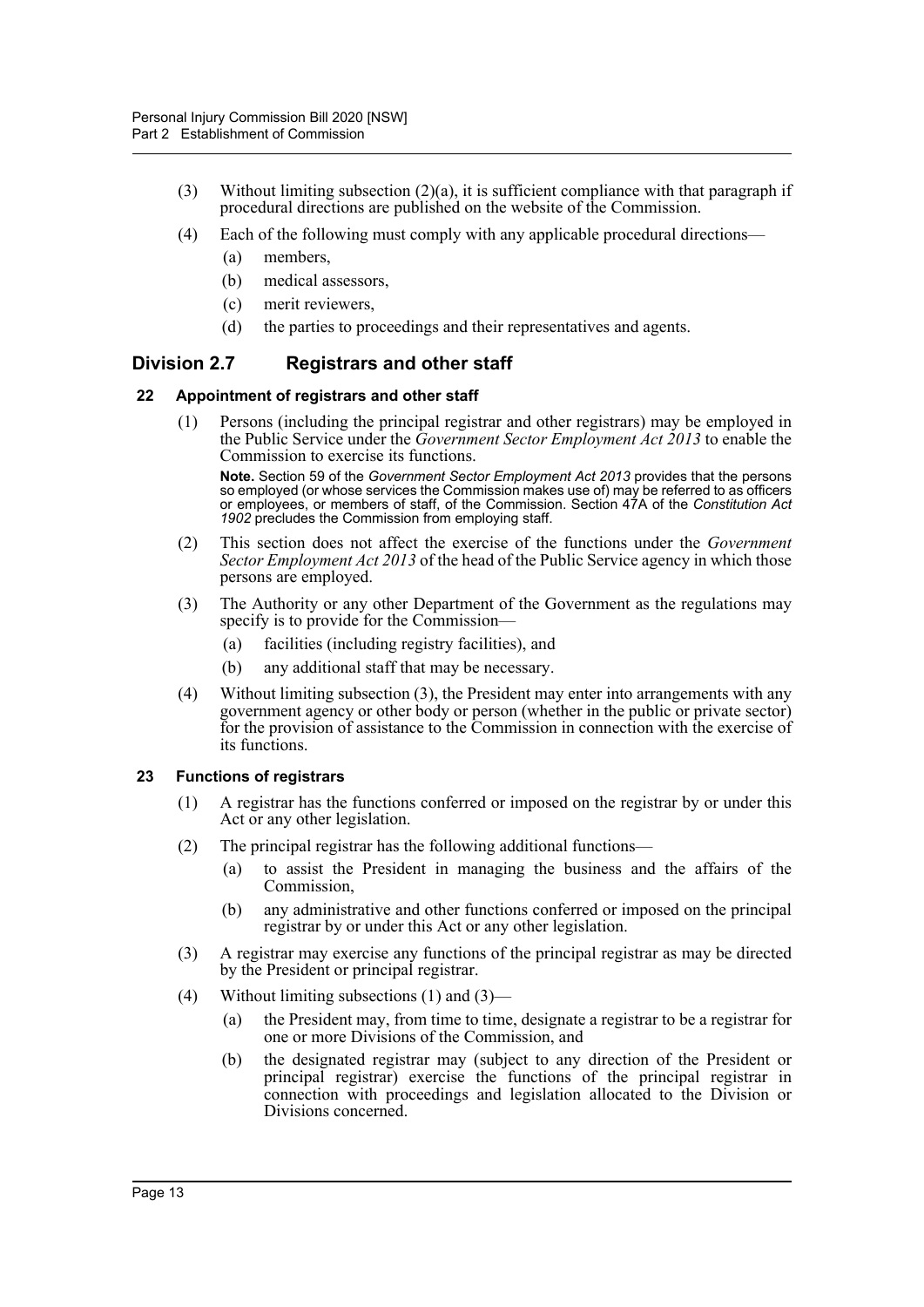- (5) Anything done or omitted to be done by a registrar in exercising a function of the principal registrar has effect as if it had been done or omitted to be done by the principal registrar.
- (6) The Commission rules may make provision for or with respect to the functions of the principal registrar and other registrars, including authorising registrars to make specified kinds of decisions of the Commission on behalf of the Commission.
- (7) In addition, a registrar (including the principal registrar) appointed before the establishment day has and may exercise any functions with respect to the establishment of the Commission as may be assigned to the registrar under section 16(2).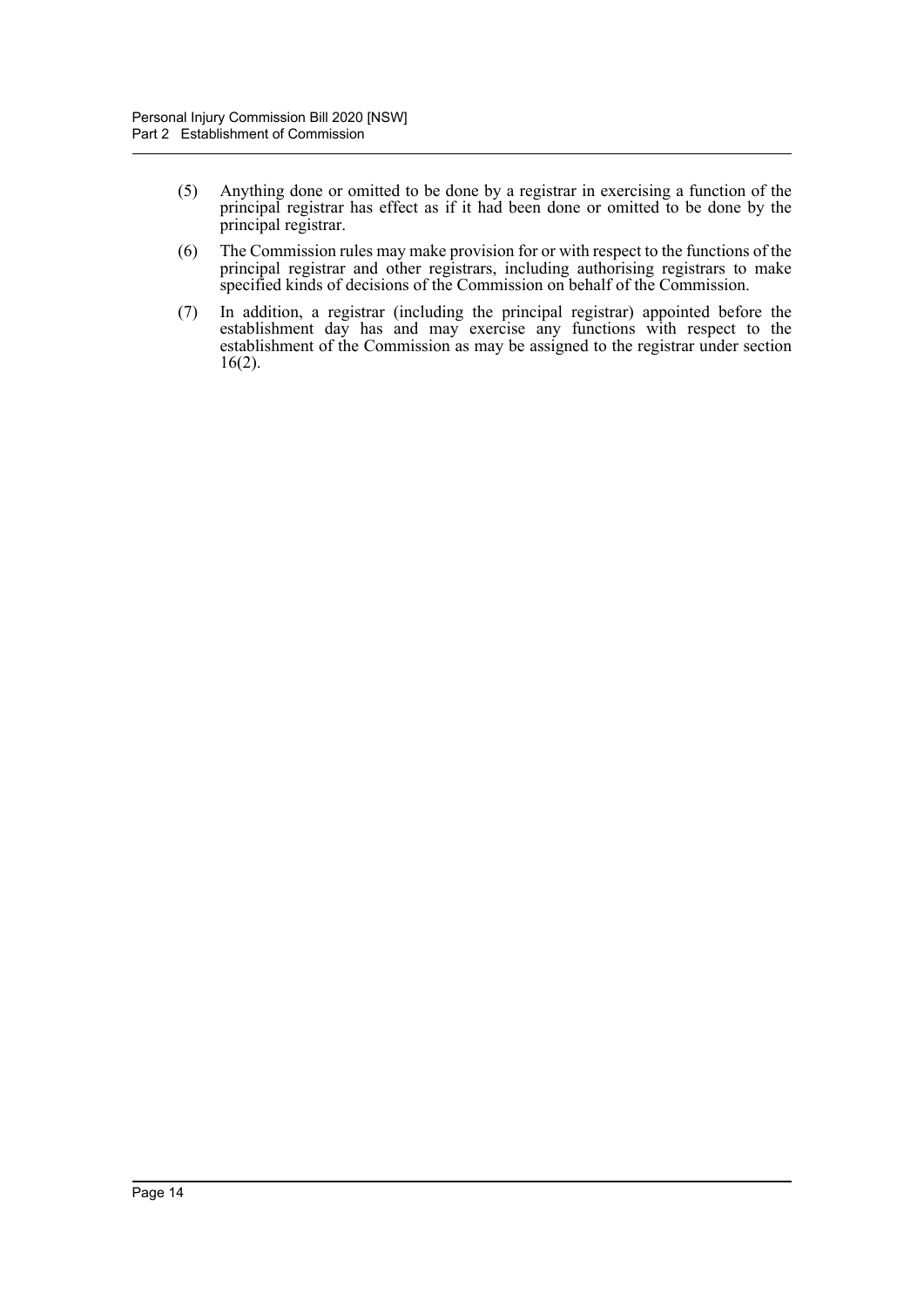# <span id="page-18-0"></span>**Part 3 Functions and constitution of Commission**

### <span id="page-18-1"></span>**Division 3.1 Functions**

### <span id="page-18-2"></span>**24 Functions of Commission generally**

The Commission has the jurisdiction and functions that may be conferred or imposed on it by or under this Act, enabling legislation or any other legislation.

### <span id="page-18-3"></span>**Division 3.2 Determination of federal proceedings**

### <span id="page-18-4"></span>**25 Definitions**

In this Division—

### *compensation claim* means—

- (a) a claim for damages to which the *Motor Accidents Compensation Act 1999* applies, or
- (b) a claim for statutory benefits to which the *Motor Accident Injuries Act 2017* applies, or
- (c) a claim for damages to which the *Motor Accident Injuries Act 2017* applies, or
- (d) a claim for compensation or work injury damages to which the *Workplace Injury Management and Workers Compensation Act 1998* applies.

*compensation matter application*—see section 26.

*federal jurisdiction* means jurisdiction of a kind referred to in section 75 or 76 of the Commonwealth Constitution.

*relevant courts legislation* means—

- (a) the *District Court Act 1973* and the rules of court under that Act, and
- (b) the *Civil Procedure Act 2005* and the regulations and uniform rules under that Act in their application to the District Court.

### *substituted proceedings*—see section 27.

*usual decision-maker*, in relation to determining a matter concerning a compensation claim, means the person or body (whether or not the President or Commission) on which the function is conferred or imposed by this Act or enabling legislation.

### <span id="page-18-5"></span>**26 Applications involving federal jurisdiction may be made to District Court**

- (1) A person with standing to apply to the President or the Commission for a matter concerning a compensation claim to be determined by the usual decision-maker (a *compensation matter application*) may, with the leave of the District Court, make the application to the Court instead of the President or Commission.
- (2) The regulations may make provision for or with respect to—
	- (a) who has standing to make an application for leave, and
	- (b) excluding or including applications as compensation matter applications.
- (3) The District Court may grant leave for a compensation matter application to be made to the Court only if it is satisfied that—
	- (a) an application was first made to the President or Commission, and
	- (b) the determination of the matter by the usual decision-maker would involve an exercise of federal jurisdiction, and
	- (c) the usual decision-maker would otherwise have had jurisdiction enabling the decision-maker to determine the application.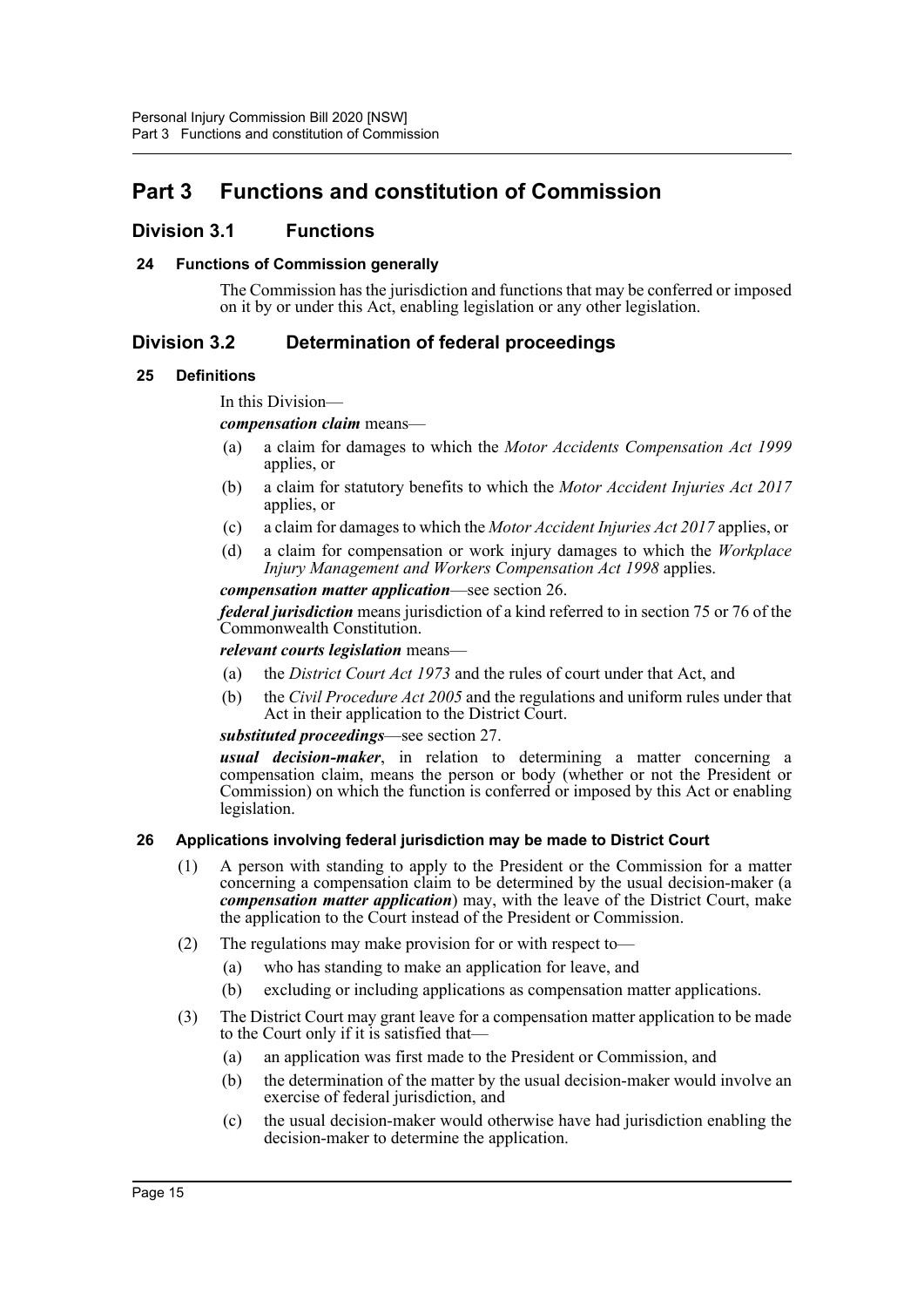- (4) An application for leave must be—
	- (a) filed with the District Court along with—
		- (i) an application that has been completed in the form and manner required under this Act or enabling legislation for the kind of compensation matter application concerned, and
		- (ii) if the parties to the compensation matter application have reached a settlement before leave is sought using a resolution process provided under this Act or enabling legislation—a copy of the terms of settlement, and
	- (b) accompanied by the applicable fee (if any) payable for the compensation matter application unless it has already been paid.
- (5) The District Court may—
	- (a) remit a compensation matter application for determination by the usual decision-maker if the Court is satisfied that the usual decision-maker has jurisdiction to determine it, and
	- (b) do so instead of granting leave or after granting leave.
- (6) If the District Court remits a compensation matter application to be dealt with by the usual decision-maker, the Court may make such orders that it considers appropriate to facilitate the determination of the application by the decision-maker.
- (7) The usual decision-maker is to determine any compensation matter application that is remitted to the decision-maker in accordance with any orders made by the District Court.

### <span id="page-19-0"></span>**27 Proceedings after leave granted**

- (1) If the District Court grants leave for a compensation matter application to be made to it instead of the President or Commission—
	- (a) proceedings for the determination of the application (*substituted proceedings*) are taken to have been commenced in the Court on the day on which the application was first made, and
	- (b) the Court may make such orders (including in relation to the usual decision-maker) as it considers appropriate to facilitate its determination of the application.
- (2) Subsection (1) applies despite any limitation period under the *Limitation Act 1969* or any enabling legislation that applies to the application concerned provided it was first lodged for exercise by the usual decision-maker before the expiry of the period.
- (3) The District Court has, and may exercise, all of the jurisdiction and functions in relation to the substituted proceedings that the usual decision-maker would have had if they could exercise federal jurisdiction, including jurisdiction and functions conferred or imposed by or under this Act, enabling legislation or any other legislation.
- (4) Without limiting subsection (3), the District Court may—
	- (a) order that a medical assessment or merit review required by or under enabling legislation (or a review or appeal against the assessment or merit review) be carried out for the Court by a medical assessor, merit reviewer or panel specified by the Court, and
	- (b) make any other orders it thinks fit to facilitate the carrying out of the medical assessment, merit review or the review or appeal before the panel (including with respect to the issuing of certificates), and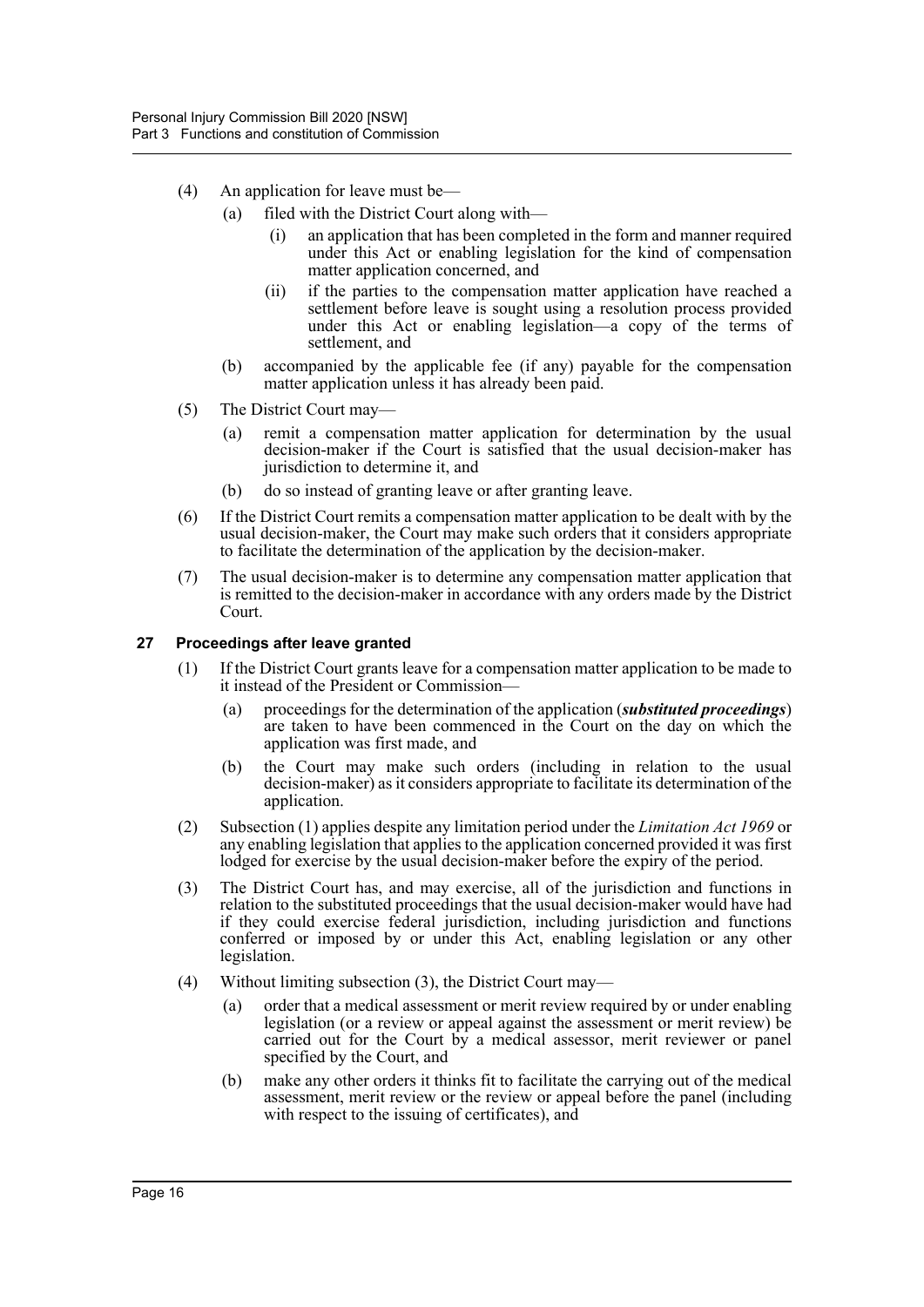- (c) adopt (whether with or without variation), or refuse to adopt, the decision of the medical assessor, merit reviewer or panel as the Court sees fit.
- (5) A decision adopted by the Court (whether with or without variation) has effect as a decision of the Court in respect of the matter concerned.
- (6) This section has effect subject to the provisions specified by section 28.

#### <span id="page-20-0"></span>**28 Provisions relating to determining substituted proceedings**

- (1) The following provisions apply in relation to substituted proceedings—
	- (a) the District Court is to be constituted as provided by its relevant courts legislation instead of as provided by this Act or enabling legislation,
	- (b) the legislation applicable to appeals against decisions of the District Court applies to decisions of the Court instead of appeal provisions specified by or under this Act, enabling legislation or any other legislation,
	- (c) the practice and procedure applicable in the District Court under its relevant courts legislation (and any laws applicable in relation to contempt of court) apply to the substituted proceedings instead of the practice and procedure specified by or under this Act, enabling legislation or any other legislation,
	- (d) the District Court may make orders giving effect to any settlement reached by the parties even if that settlement was reached before the substituted proceedings commenced,
	- (e) any other provisions (including by way of modifications to the provisions of this Act, enabling legislation or other legislation) as may be prescribed by the regulations in respect of the substituted proceedings of the kind concerned.
- (2) Without limiting subsection  $(1)(e)$ , the provisions that may be prescribed by the regulations for the purposes of the paragraph include provisions for or with respect to the following—
	- (a) the parties to substituted proceedings,
	- (b) fees and costs payable in respect of substituted proceedings,
	- (c) enabling a person or body to determine a matter for the District Court,
	- (d) the updating of references in provisions of this Act, enabling legislation or other legislation conferring or imposing functions exercisable in substituted proceedings by the District Court instead of some other person or body.
- (3) The Minister is not to recommend the making of a regulation for the purposes of subsection (1)(e) unless the Minister certifies that—
	- (a) if the proposed provisions affect the exercise of jurisdiction or functions by the Commission—the President has agreed to the provisions, and
	- (b) if the proposed provisions affect the exercise of jurisdiction or functions by the District Court—the Chief Judge of the District Court has agreed to the provisions.

#### <span id="page-20-1"></span>**29 Commencement of court proceedings**

The regulations may make provision for or with respect to the modification of provisions of enabling legislation preventing the commencement of proceedings in a court for a compensation claim unless certain preconditions are met, if compliance with those preconditions may involve an exercise of federal jurisdiction or be the subject of substituted proceedings.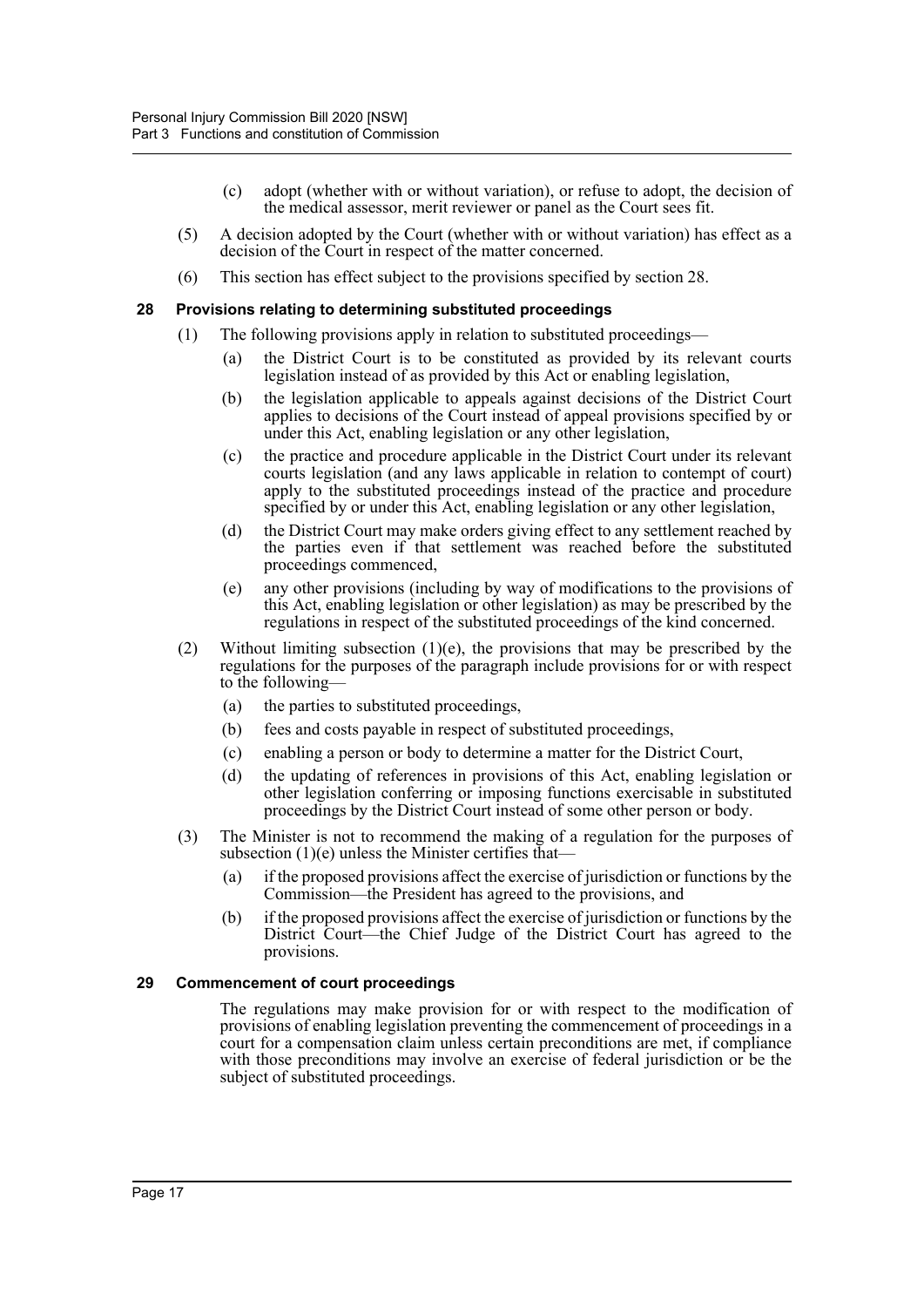### <span id="page-21-0"></span>**30 Relationship of Division to this Act and other laws**

- (1) The provisions of this Division (including of regulations made for the purposes of a provision of this Division) prevail to the extent of any inconsistency between those provisions and any other provisions of this Act, enabling legislation or other legislation.
- (2) To avoid doubt, subsection (1) applies despite anything in a Division Schedule for a Commission Division.

### <span id="page-21-1"></span>**Division 3.3 Constitution**

### <span id="page-21-2"></span>**31 Constitution of Commission**

(1) The Commission is to be constituted by one or more Division members of the Commission Division to which the function of dealing with the proceedings is allocated.

**Note.** A Division Schedule for a Commission Division may, in some cases, make special provision for the constitution of the Commission when exercising functions allocated to that Division (including the qualifications of members to sit in specified kinds of proceedings). It may also provide for certain Division functions to be exercised by a registrar.

- (2) The President may give directions as to the members who are to constitute the Commission for the purposes of any particular proceedings. **Note.** The President may delegate the function of constituting the Commission for particular proceedings to a Division Head of a Commission Division or another member. See section 18.
- (3) The President may give directions (whether for particular proceedings, classes of proceedings or generally) as to which member is to preside at proceedings in the Commission when the Commission is constituted by more than one member.
- (4) There may be more than one sitting of the Commission at the same time.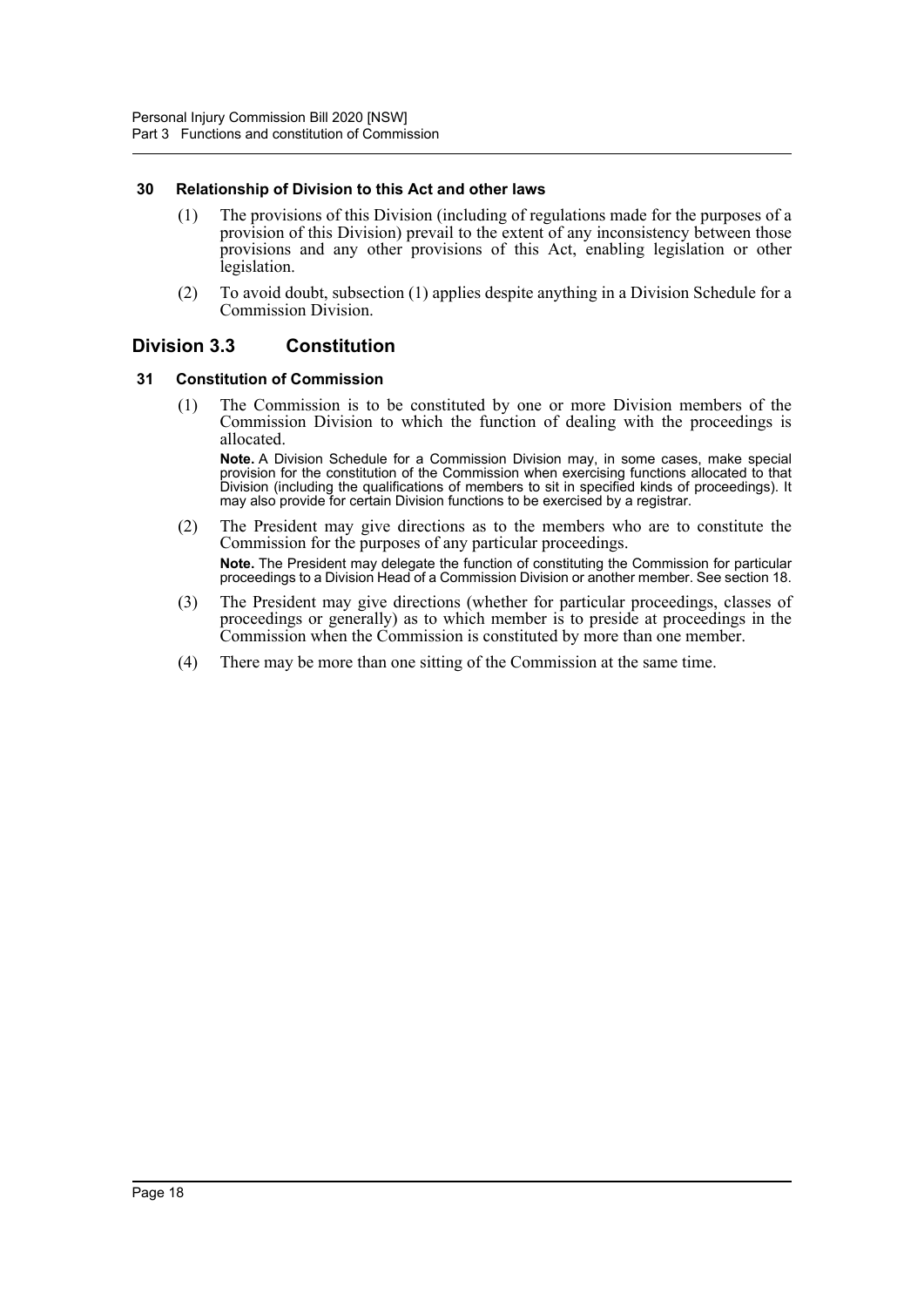# <span id="page-22-0"></span>**Part 4 Medical assessors, merit reviewers and mediators**

## <span id="page-22-1"></span>**Division 4.1 Medical assessors and merit reviewers**

### <span id="page-22-2"></span>**32 Definition**

In this Division—

*decision-maker* means a medical assessor or a merit reviewer.

### <span id="page-22-3"></span>**33 Appointment of medical assessors and merit reviewers**

- (1) The President may, in accordance with the regulations, appoint persons to be—
	- (a) medical assessors for the purposes of the *Workplace Injury Management and Workers Compensation Act 1998*, or
	- (b) medical assessors for the purposes of the *Motor Accident Injuries Act 2017* or *Motor Accidents Compensation Act 1999* (or both), or
	- (c) merit reviewers for the purposes of the *Motor Accident Injuries Act 2017*.
- (2) Without limiting subsection (1), a member or a Public Service employee may be appointed as a decision-maker.
- (3) A person is qualified to be appointed as a merit reviewer only if, in the opinion of the appointor, the person has special knowledge, skill or expertise in respect of the motor accidents legislation or administrative decision-making.
- (4) A merit reviewer is assigned to the Motor Accidents Division.
- (5) The terms of appointment of a decision-maker may restrict a decision-maker to disputes of a specified kind (including to disputes or assessments under specified legislation).
- (6) One or more medical assessors may be appointed as a senior medical assessor, either by the assessor's instrument of appointment or by a later instrument executed by the President.
- (7) The President is to ensure that, as far as reasonably practicable, there are medical assessors in the regional areas of the State.
- (8) The President may remove a decision-maker from office at any time.
- (9) A decision-maker who is not a member or Public Service employee is entitled to be paid the remuneration (including travelling and subsistence allowances) that the Minister may from time to time determine.
- (10) Nothing in this section prevents a person being appointed as a decision-maker of more than one class.

### <span id="page-22-4"></span>**34 Functions of decision-makers**

A decision-maker has the functions that are conferred on the decision-maker by or under—

- (a) this Act, and
- (b) the legislation for which the decision-maker was appointed.

### <span id="page-22-5"></span>**35 Lists of decision-makers**

- (1) The principal registrar may from time to time issue a list of persons who are appointed as decision-makers under this Division.
- (2) The list is evidence of the appointments concerned.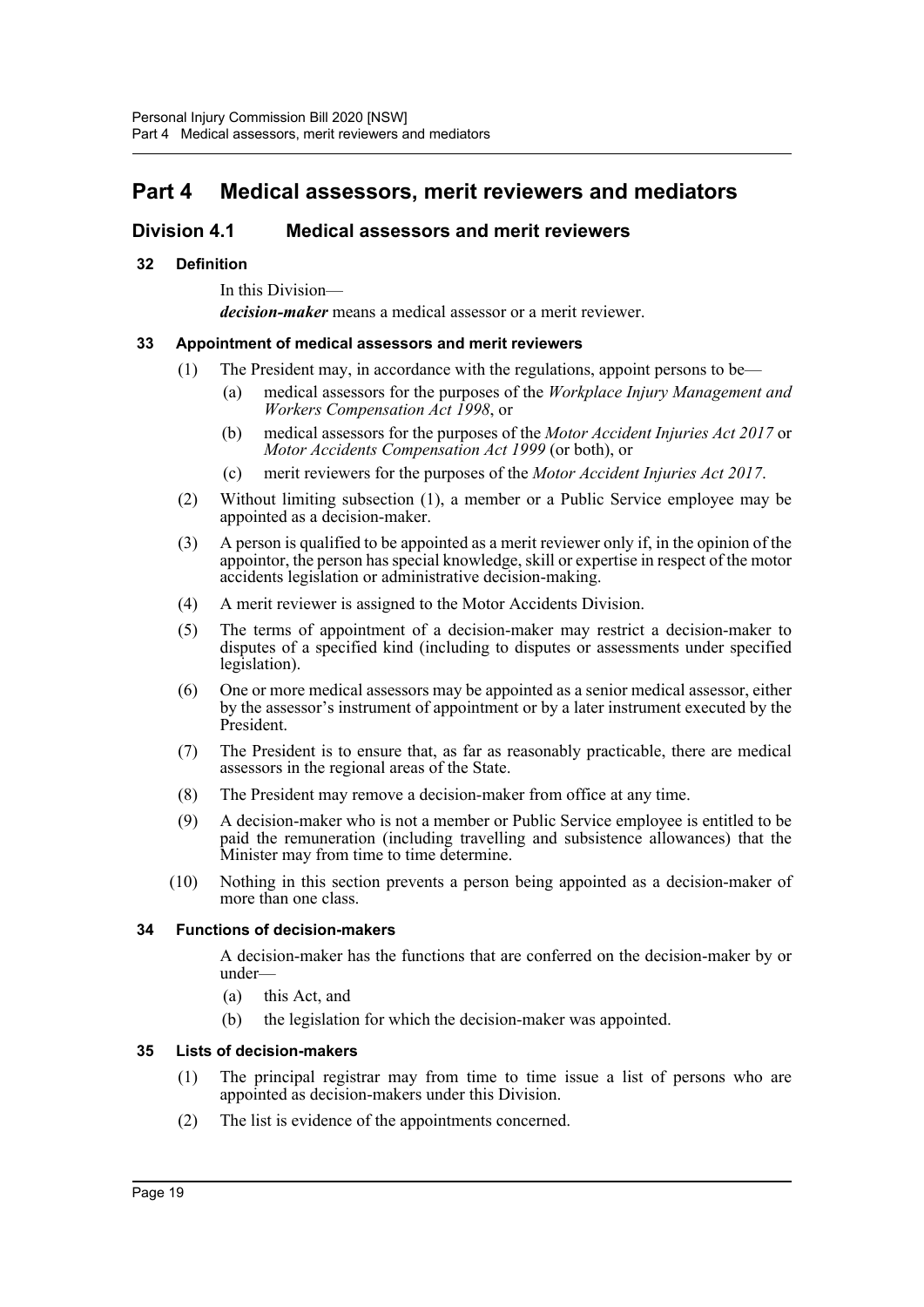### <span id="page-23-0"></span>**36 Control and direction of decision-makers**

- (1) Decision-makers are, in the exercise of their functions, subject to the general control and direction of the President.
- (2) However, a decision-maker is not subject to control and direction by the Commission (or a member), the Authority or any Public Service employee with regard to any of the decisions of the decision-maker that affect the interests of the parties to the merit review or medical assessment concerned.
- (3) The Commission (or a member), the Authority or any Public Service employee may not overrule or interfere with any decision in respect of any assessment or review.
- (4) Subsection (3) does not prevent an appeal or review panel from determining an appeal or review for which provision is made under enabling legislation.
- (5) This section does not affect the exercise of the functions of the head of a Public Service agency under the *Government Sector Employment Act 2013* with respect to decision-makers who are members of staff of the agency.

### <span id="page-23-1"></span>**37 Provision of training and information**

- (1) The Commission may make arrangements for the provision of training and information to medical assessors and merit reviewers to promote accurate and consistent decisions by medical assessors and merit reviewers.
- (2) In providing training for medical assessors, the Commission is to have regard to any relevant material prepared by the Authority.

### <span id="page-23-2"></span>**38 Protection of decision-makers**

A decision-maker is, in any legal proceedings, competent but not compellable to give evidence or produce documents in respect of any matter in which the decision-maker was involved in the course of the exercise of functions as a decision-maker. **Note.** See also section 64 (Protection of representatives, witnesses and relevant Commission officers).

### <span id="page-23-3"></span>**Division 4.2 Mediators**

### <span id="page-23-4"></span>**39 Appointment of mediators**

- (1) The President may, in accordance with the regulations, appoint persons to be—
	- (a) mediators for the purposes of the *Workplace Injury Management and Workers Compensation Act 1998* to mediate on claims for work injury damages within the meaning of that Act as and when required to do so by the Division Head of the Workers Compensation Division, or
	- (b) mediators for any other purposes prescribed by the regulations.
- (2) A person is qualified to be appointed as a mediator only if, in the opinion of the appointor, the person has—
	- (a) special knowledge, skill or expertise in respect of the enabling legislation concerned, and
	- (b) mediation qualifications of a kind prescribed by the regulations.
- (3) Mediators are, in the exercise of their functions, subject to the general control and direction of the President.
- (4) Subject to this section, a mediator holds office for the period (not exceeding 5 years) specified in the instrument of appointment of the mediator, but is eligible for reappointment.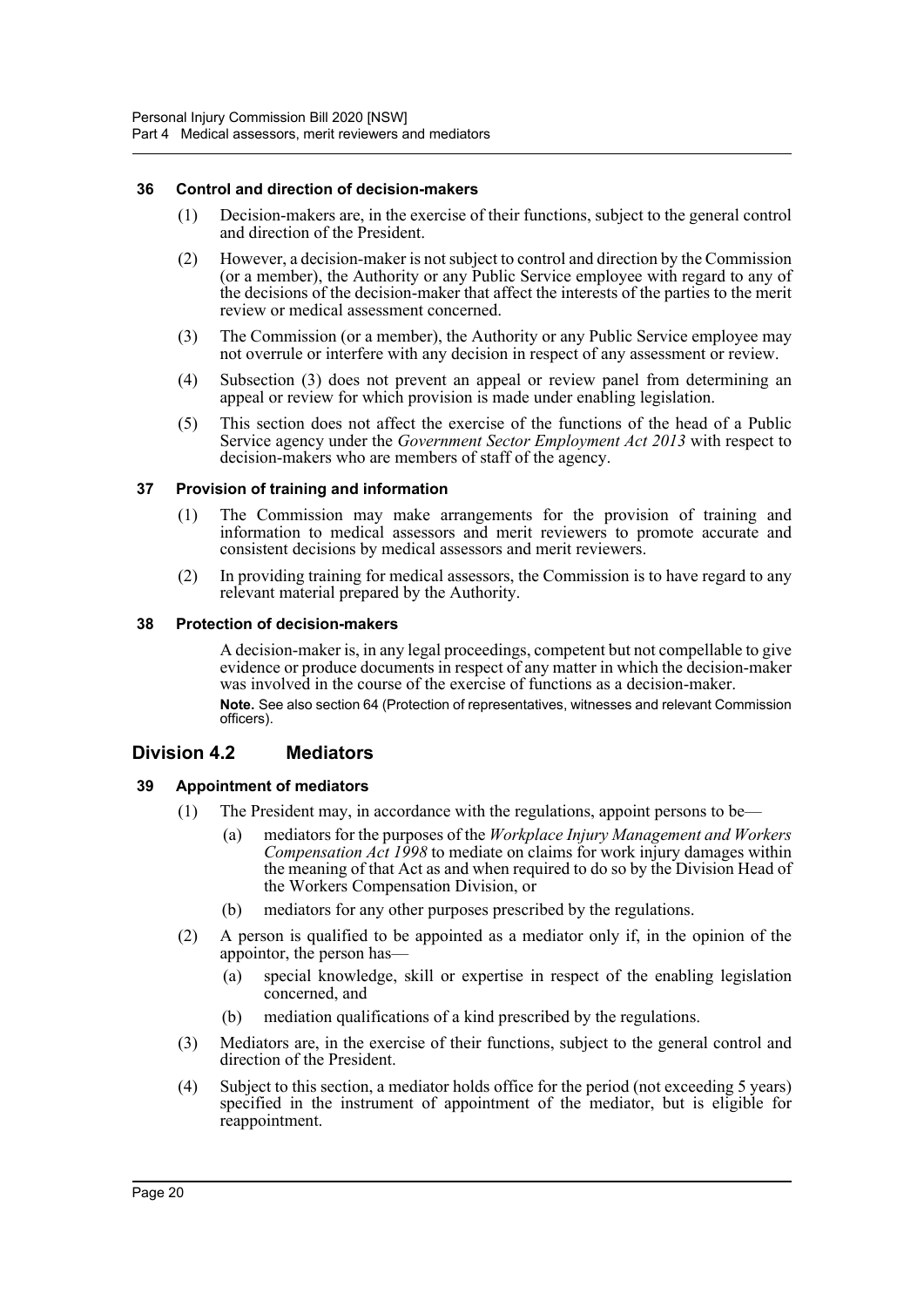- (5) A mediator is entitled to be paid the remuneration (including travelling and subsistence allowances) in respect of work done as a mediator as the Minister may from time to time determine in respect of the mediator.
- (6) A mediator vacates office if the mediator—
	- (a) dies, or
	- (b) completes a term of office and is not reappointed, or
	- (c) becomes bankrupt, applies to take the benefit of any law for the relief of bankrupt or insolvent debtors, compounds with his or her creditors or makes an assignment of his or her remuneration for their benefit, or
	- (d) becomes a mentally incapacitated person, or
	- (e) is convicted in New South Wales of an offence that is punishable by imprisonment for 12 months or more or is convicted elsewhere than in New South Wales of an offence that, if committed in New South Wales, would be an offence so punishable, or
	- (f) resigns the office by instrument in writing addressed to the President, or
	- (g) is removed from office by the President.
- (7) The President may at any time remove a mediator from office.
- (8) The provisions of the *Government Sector Employment Act 2013* relating to the employment of Public Service employees do not apply to a mediator.

### <span id="page-24-0"></span>**40 Protection of mediators**

A mediator is, in any legal proceedings, competent but not compellable to give evidence or produce documents in respect of any matter in which the mediator was involved in the course of the exercise of the mediator's functions as a mediator. **Note.** See also section 64 (Protection of representatives, witnesses and relevant Commission officers).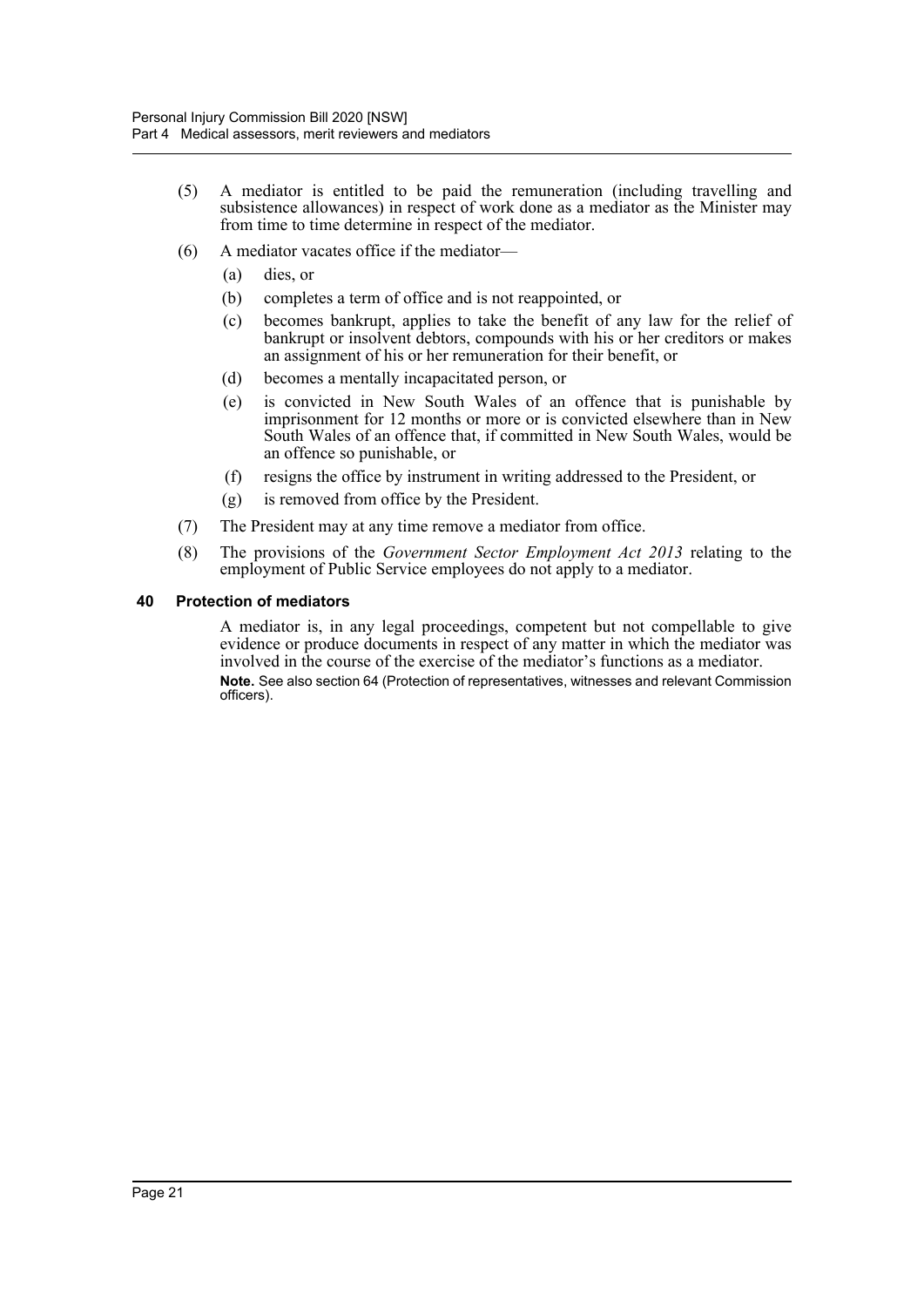# <span id="page-25-0"></span>**Part 5 Practice and procedure**

# <span id="page-25-1"></span>**Division 5.1 Introduction**

### <span id="page-25-2"></span>**41 Application of Part**

(1) Each of the provisions of this Part (including as applied by the Commission rules under subsection (2)) is subject to enabling legislation and the Commission rules.

**Note.** The Division Schedule for a Commission Division may, in some cases, make special provision for the practice and procedure to be followed in connection with certain proceedings allocated to the Division for determination. The provisions of the Division Schedule prevail to the extent of any inconsistency with the provisions of this Part. See section 13(2).

Section 5(3) also provides that any provisions of this Act or enabling legislation that are expressed to be subject to the Commission rules have effect subject to any exceptions, limitations or other restrictions specified by the Commission rules.

Enabling legislation may also make provision for matters relating to practice and procedure in relation to functions conferred on the Commission, including (for example) specifying periods within which applications or appeals under that legislation are to be made.

- (2) The Commission rules may make provision for or with respect to applying provisions of this Part (whether with or without modification) to the following—
	- (a) proceedings before a merit reviewer or medical assessor under enabling legislation,
	- (b) proceedings before a panel under enabling legislation determining an appeal against, or a review of, a decision of a merit reviewer or medical assessor.

#### <span id="page-25-3"></span>**42 Guiding principle to be applied to practice and procedure**

- (1) The *guiding principle* for this Act and the Commission rules, in their application to proceedings in the Commission, is to facilitate the just, quick and cost effective resolution of the real issues in the proceedings.
- (2) The Commission must seek to give effect to the guiding principle when it—
	- (a) exercises any power given to it by this Act or the Commission rules, or
	- (b) interprets any provision of this Act or the Commission rules.
- (3) Each of the following persons is under a duty to co-operate with the Commission to give effect to the guiding principle and, for that purpose, to participate in the processes of the Commission and to comply with directions and orders of the Commission—
	- (a) a party to proceedings in the Commission,
	- (b) an Australian legal practitioner or other person who is representing a party in proceedings in the Commission.
- (4) In addition, the practice and procedure of the Commission should be implemented so as to facilitate the resolution of the issues between the parties in such a way that the cost to the parties and the Commission is proportionate to the importance and complexity of the subject-matter of the proceedings.
- (5) However, nothing in this section requires or permits the Commission to exercise any functions that are conferred or imposed on it under enabling legislation in a manner that is inconsistent with the objects or principles for which that legislation provides in relation to the exercise of those functions.

### <span id="page-25-4"></span>**43 Procedure before Commission generally**

(1) Proceedings in any matter before the Commission are to be conducted with as little formality and technicality as the proper consideration of the matter permits.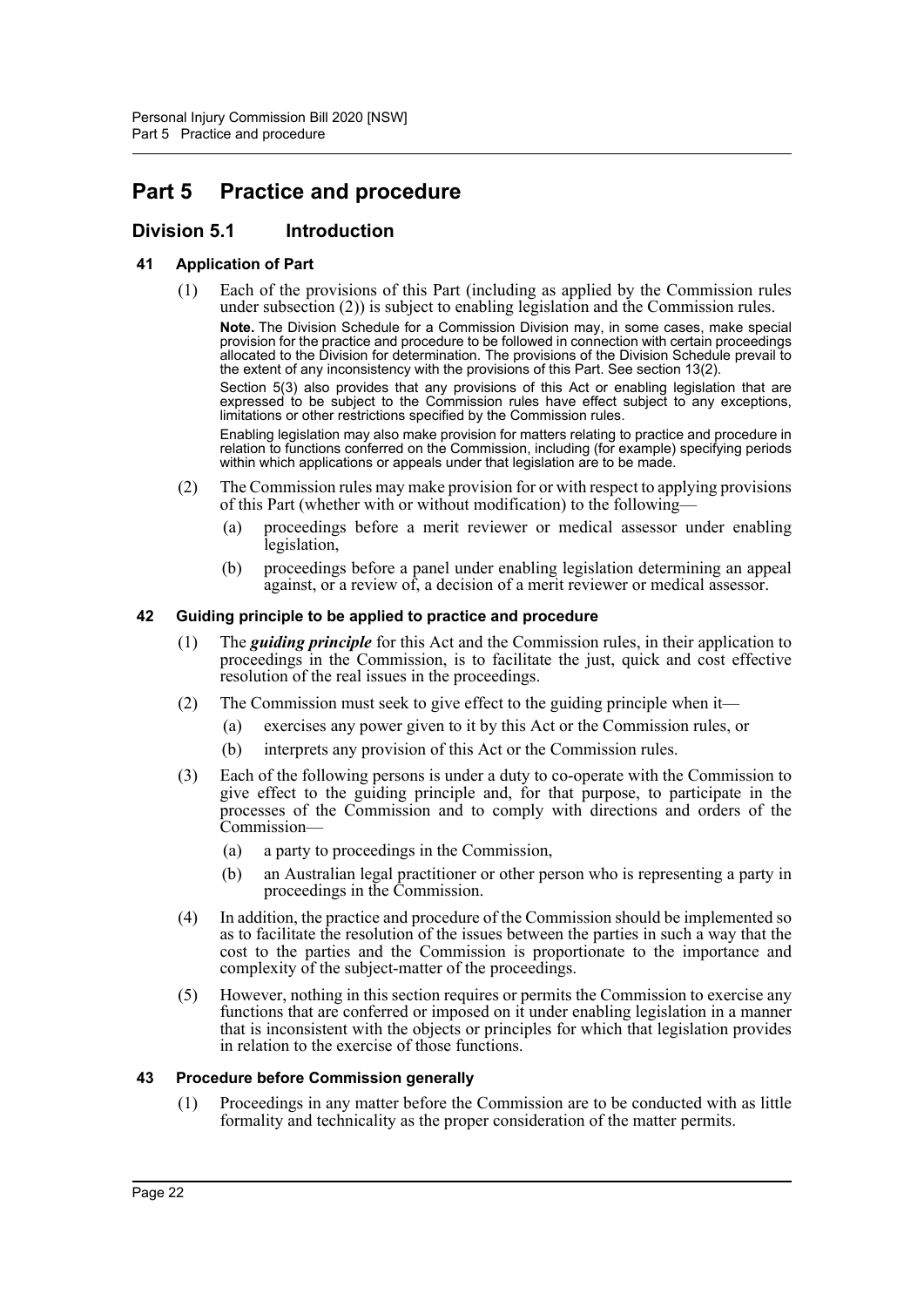- (2) The Commission is not bound by the rules of evidence but may inform itself on any matter in the manner the Commission thinks appropriate and as the proper consideration of the matter before the Commission permits.
- (3) The Commission is to act according to equity, good conscience and the substantial merits of the case without regard to technicalities or legal forms.

## <span id="page-26-0"></span>**Division 5.2 Commencement of proceedings**

### <span id="page-26-1"></span>**44 What constitutes an application**

For the purposes of this Act, an *application* to the Commission includes a referral or other mechanism (however expressed) by means of which enabling legislation provides for a matter to be brought to the attention of the Commission for a decision.

#### <span id="page-26-2"></span>**45 Making of applications and appeals**

An application or appeal to the Commission is to be made in the time and manner prescribed by enabling legislation or the Commission rules.

#### <span id="page-26-3"></span>**46 Service of documents outside the State**

The Commission may require a document to be served outside the State.

### <span id="page-26-4"></span>**Division 5.3 Participation in proceedings**

### <span id="page-26-5"></span>**47 Intervention by Authority**

The Authority—

- (a) has a right to be heard in any proceedings before the Commission, and
- (b) may, for that purpose, be represented by an Australian legal practitioner or a member of staff of the Authority or by any other person, and
- (c) may apply for an order for which any party may apply in those proceedings.

### <span id="page-26-6"></span>**48 Representation before Commission**

- (1) A person who is a party to proceedings before the Commission is entitled to be represented by an Australian legal practitioner or by an agent.
- (2) The Commission may refuse to permit a party to be represented by an agent if of the opinion that the agent does not have sufficient authority to make binding decisions on behalf of the party.
- (3) In proceedings in respect of a claim within the meaning of the *Workplace Injury Management and Workers Compensation Act 1998*, the Commission must refuse to permit an insurer to be represented by an Australian legal practitioner if the claimant is not represented by an Australian legal practitioner unless leave is granted by the Commission under subsection (4).
- (4) The Commission may, on the application of an insurer, grant leave for an insurer to be represented by an Australian legal practitioner only if satisfied that-
	- (a) the representation would enable the matter to be dealt with more efficiently, taking into account the complexity of the matter, or
	- (b) it would be unfair not to allow the insurer to be represented because the insurer is unable to represent the insurer effectively, or
	- (c) it would be unfair not to allow the insurer to be represented, taking into account fairness between the insurer and other parties in the proceedings.
- (5) The Commission may at any time revoke leave it has granted under subsection (4).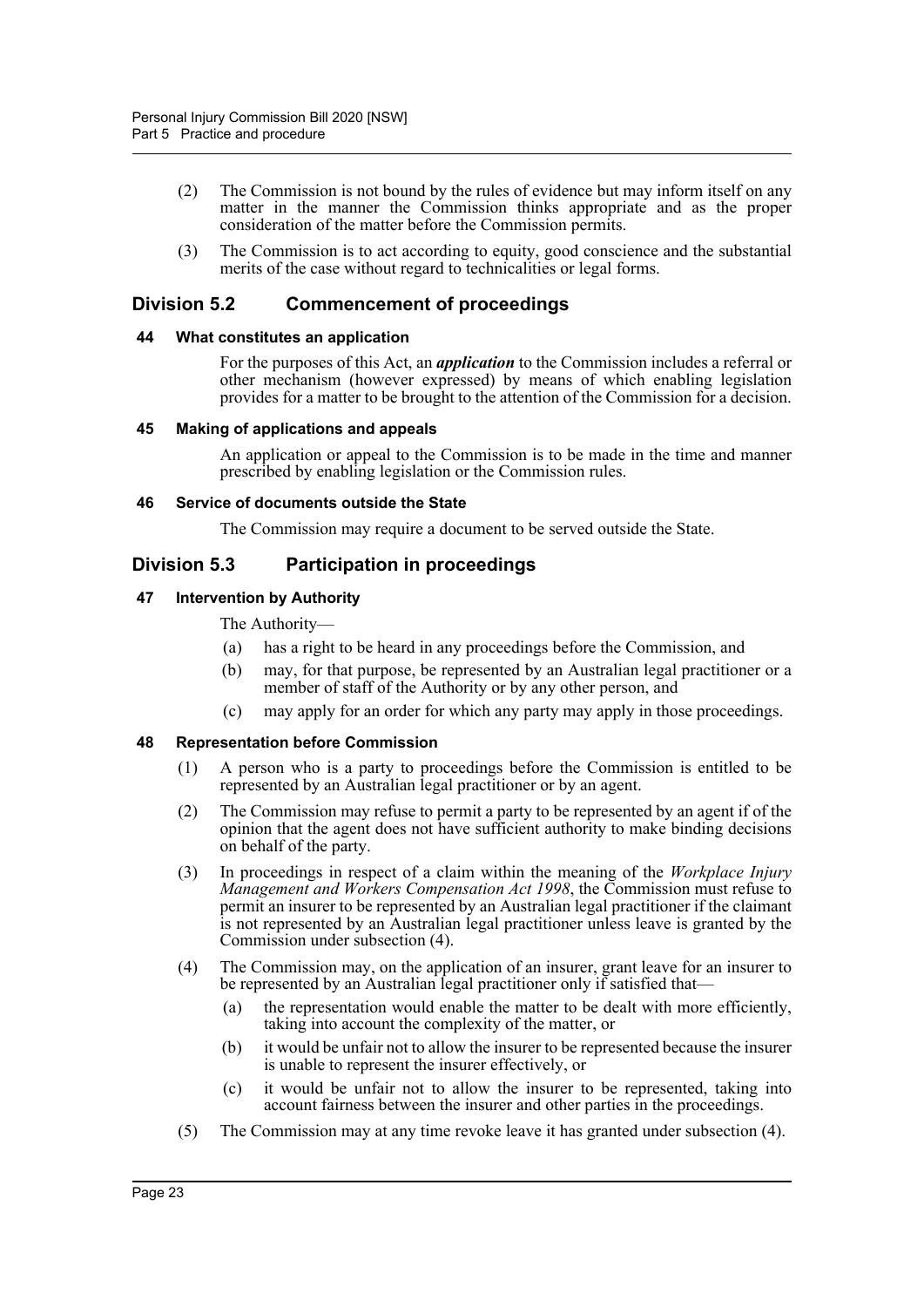- (6) A party to proceedings before the Commission is entitled to representation or assistance (for example, the assistance of an interpreter) as may be necessary to enable the party to communicate adequately at any conference or hearing.
- (7) The Commission must take into account any written submission prepared by an Australian legal practitioner acting for a party to proceedings and submitted by or on behalf of the party (whether or not the party is represented by an Australian legal practitioner at any conference or hearing in the proceedings).
- (8) In this section—

*agent*, in relation to proceedings allocated to the Workers Compensation Division, means—

- (a) an officer of an industrial organisation of employers or employees registered under the *Industrial Relations Act 1996*, or
- (b) an officer of an association of employers or employees registered under the *Fair Work Act 2009* of the Commonwealth, or
- (c) a person employed by a licensed insurer or former licensed insurer or by a self-insurer within the meaning of the *Workplace Injury Management and Workers Compensation Act 1998*, or
- (d) a person employed by a law practice within the meaning of the *Legal Profession Uniform Law (NSW)*.

### <span id="page-27-0"></span>**49 Power of Commission to require information**

- (1) The Commission may give a direction in writing to any person (whether or not a party to proceedings before the Commission) requiring the person—
	- (a) to produce, at a time and place specified in the direction, specified documents in the possession of the person, or
	- (b) to provide specified information within a time specified in the direction that the Commission considers relevant to the proceedings, or
	- (c) to give within a time specified in the direction any specified consent, authority or direction that the Commission considers necessary or desirable for the purpose of facilitating the provision by another person of documents or information pursuant to a direction under subsection (2).
- (2) The direction may require the documents to be produced or the information to be provided—
	- (a) to the Commission or to another party to proceedings before the Commission, in the case of a direction given to a party to the proceedings, or
	- (b) to the Commission in the case of a direction given to a person who is not a party to proceedings before the Commission.
- (3) A person must not, without reasonable excuse, fail to comply with a direction given to the person.

Maximum penalty—50 penalty units.

- (4) If a person does not, without reasonable excuse, produce a document or provide information in compliance with a direction given to the person under this section, the person cannot as a party to proceedings before the Commission or a court have the document or information admitted in the proceedings.
- (5) The Commission may exercise powers under this section at the request of a party to proceedings before the Commission or of the Commission's own motion.
- (6) A Division Head of a Commission Division or the principal registrar has and may exercise any power of the Commission under this section.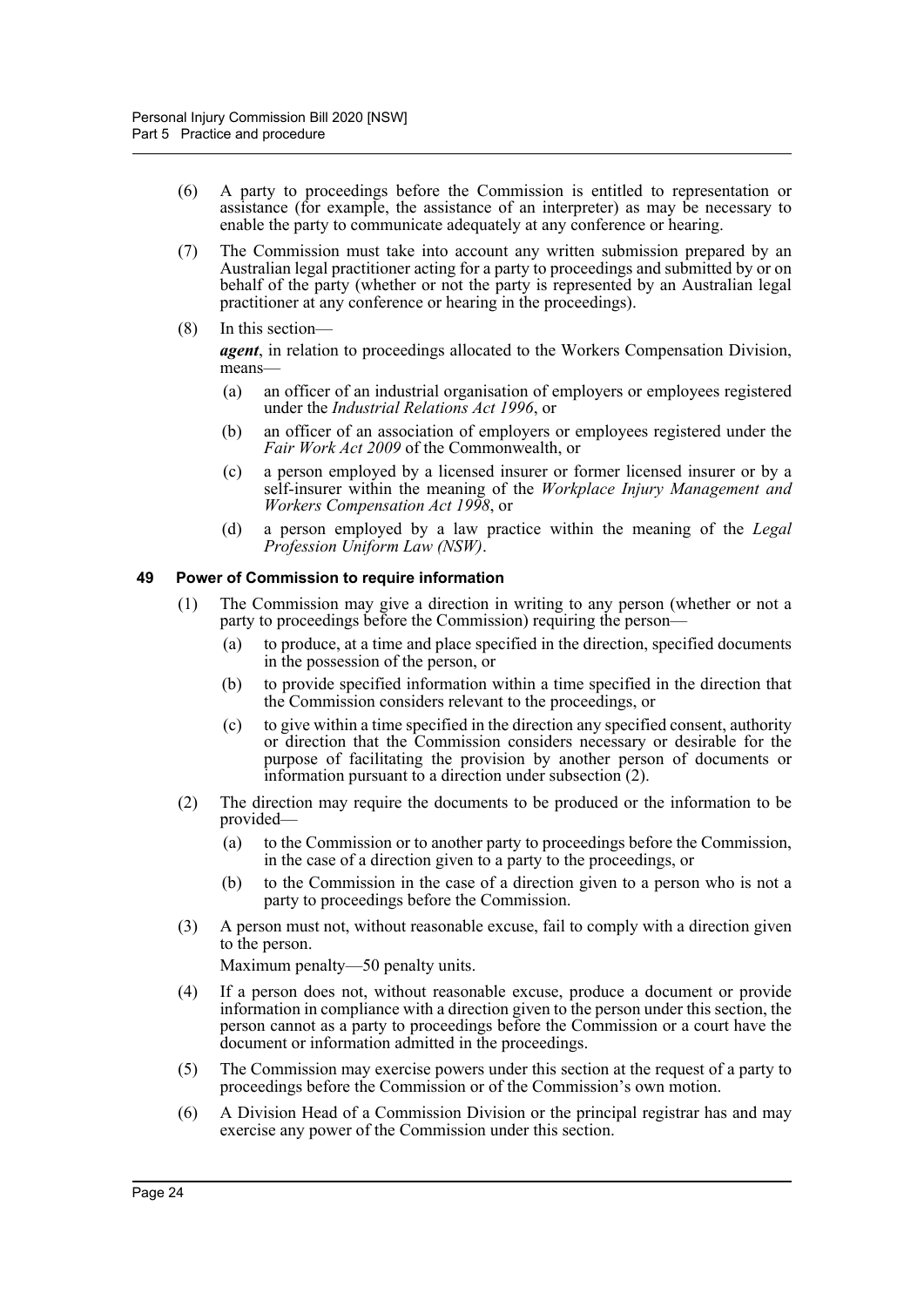- (7) The regulations or the Commission rules may make provision for or with respect to any of the following matters—
	- (a) exempting specified kinds of documents or information from the operation of this section,
	- (b) specifying cases and circumstances in which the Commission is required to exercise the Commission's powers under this section,
	- (c) specifying cases and circumstances in which the Commission is not to exercise the Commission's powers under this section.

### <span id="page-28-0"></span>**50 Power of Commission to provide documents and information to a party**

- (1) If documents or information relevant to proceedings before the Commission are produced or provided to the Commission by a party to the proceedings or another person (whether or not in compliance with a requirement under this Act), the Commission may produce or provide the documents or information to—
	- (a) any other party to the proceedings, or
	- (b) any Australian legal practitioner representing any party, or
	- (c) a medical practitioner (including a medical assessor).
- (2) The Commission may, when producing or providing information or documents to an Australian legal practitioner or medical practitioner, direct that the person must not cause or permit disclosure of the information, or the information in the documents, to another party.
- (3) An Australian legal practitioner or medical practitioner must not contravene the Commission's direction under this section. Maximum penalty—50 penalty units.
- (4) The regulations or the Commission rules may make provision for or with respect to any of the following matters—
	- (a) exempting specified kinds of documents or information from the operation of this section,
	- (b) specifying cases and circumstances in which the Commission is required to exercise the Commission's powers under this section,
	- (c) specifying cases and circumstances in which documents or information produced or provided to the Commission may not be produced or provided by the Commission to another party to the proceedings or to an Australian legal practitioner or medical practitioner.

#### <span id="page-28-1"></span>**51 Summons to appear at conference or hearing**

- (1) Subject to subsection (2), the Division Head of a Commission Division may issue a summons, in circumstances prescribed by the Commission rules, requiring the attendance of a person at any conference or hearing before the Commission in connection with proceedings before the Commission.
- (2) If the proceedings are allocated to the Motor Accidents Division, a summons may be issued only to a party to the proceedings.
- (3) A person must not, without reasonable excuse, fail to comply with a summons served on the person under this section. Maximum penalty—50 penalty units.
- (4) In this section—

*conference* includes a conference at which the parties (or some of them) participate by telephone, closed-circuit television or other means.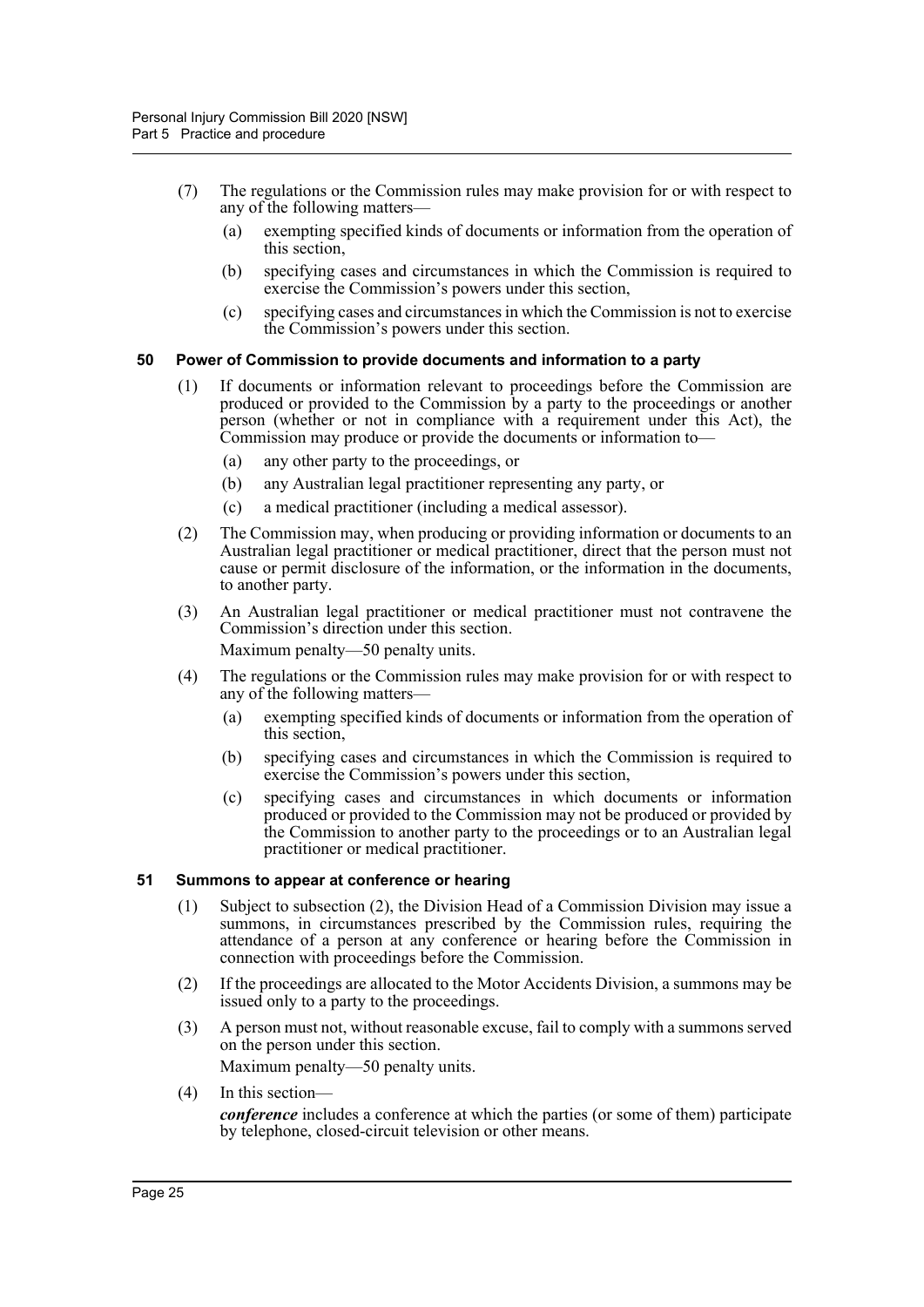# <span id="page-29-0"></span>**Division 5.4 Conduct of proceedings**

### <span id="page-29-1"></span>**52 Hearings and conferences**

- (1) Proceedings need not be conducted by formal hearing and may be conducted by way of a conference between the parties, including a conference at which the parties (or some of them) participate by telephone, closed-circuit television or other means.
- (2) Subject to any procedural directions, the Commission may hold a conference with all relevant parties in attendance and with relevant experts in attendance, or a separate conference in private with any of them.
- (3) If the Commission is satisfied that sufficient information has been supplied to it in connection with proceedings, the Commission may exercise functions under this Act and enabling legislation without holding any conference or formal hearing.
- (4) An assessment or determination is to be made by the Commission having regard to information that is conveniently available to the Commission, even if one or more of the parties to the assessment or determination proceedings do not co-operate or cease to co-operate.

### <span id="page-29-2"></span>**53 Reconstitution of Commission during proceedings**

- (1) The President may replace the member, or one of the members, constituting the Commission after the consideration of a matter by the Commission has commenced if, before the matter is determined, the member—
	- (a) becomes unavailable for any reason, or
	- (b) ceases to be a member, or
	- (c) ceases to have a qualification required for participation in the proceedings.
- (2) The President may not replace a member unless the President has first—
	- (a) afforded the parties an opportunity to make submissions about the proposed replacement, and
	- (b) taken their submissions into account.
- (3) The Commission as reconstituted is to have regard to the evidence, submissions and decisions in relation to the matter that were given or made before the Commission was reconstituted.

### <span id="page-29-3"></span>**54 Dismissal of proceedings**

The Commission may at any stage dismiss proceedings before it—

- (a) if it is satisfied that the proceedings have been abandoned, or
- (b) if it is satisfied that the proceedings are frivolous or vexatious or otherwise misconceived or lacking in substance, or
- (c) for any other ground of dismissal specified in the Commission rules.

## <span id="page-29-4"></span>**Division 5.5 Determination of issues and proceedings**

### <span id="page-29-5"></span>**55 Commission divided in opinion**

If the Commission is constituted by more than one member for the purposes of the determination of any proceedings and the members are divided in opinion, the opinion of the majority is taken to be the decision of the Commission.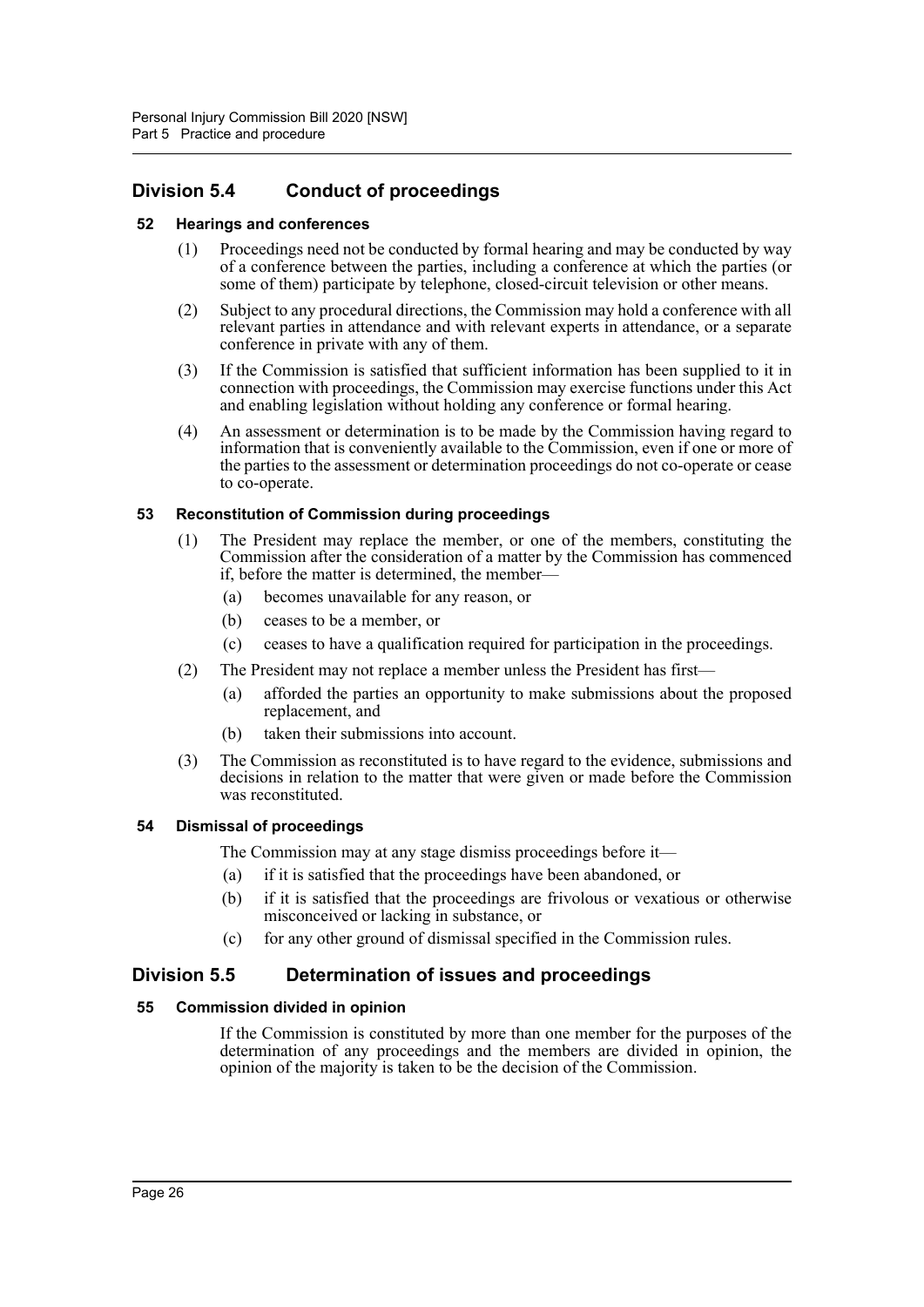### <span id="page-30-0"></span>**56 Effect of decisions of Commission**

- (1) Except as otherwise provided by this Act or enabling legislation, a decision of the Commission under the Workers Compensation Acts is final and binding on the parties and is not subject to appeal or review.
- (2) A decision of or proceeding before the Commission is not—
	- (a) to be vitiated because of any informality or want of form, or
	- (b) liable to be challenged, appealed against, reviewed, quashed or called into question by any court.
- (3) To avoid doubt, this section does not limit any power of the Supreme Court to provide relief for jurisdictional error in proceedings for the judicial review of a decision of the Commission.

### <span id="page-30-1"></span>**57 Reconsideration of decisions of Commission**

- (1) The Commission may reconsider any matter that has been dealt with by the Commission in the Workers Compensation Division and rescind, alter or amend any decision previously made or given by the Commission in that Division.
- (2) If after the making of a decision by the Commission (and without limiting subsection (1)), the President is satisfied that the decision contains an obvious error, the President may—
	- (a) alter the decision to correct the error, or
	- (b) direct a registrar to alter the decision to correct the error.
- (3) Without limiting subsection (2), if the decision is contained in a certificate, the President may—
	- (a) issue a replacement certificate with the error corrected, or
	- (b) direct a registrar to issue a replacement certificate with the error corrected.
- (4) If a decision is altered, the altered decision is taken to be the decision and notice of the alteration is to be given to the parties in the proceedings in the manner directed by the President.
- (5) If a replacement certificate is issued, the certificate prevails over any previous certificate.
- (6) Examples of obvious errors in a decision are where—
	- (a) there is an obvious clerical or typographical error in the text of the notice or statement, or
	- (b) there is an error arising from an accidental slip or omission, or
	- (c) there is a defect of form, or
	- (d) there is an inconsistency between the stated decision and the stated reasons.

### <span id="page-30-2"></span>**58 Publication of decisions**

- (1) The Commission must cause details of the following to be published in accordance with the Commission rules—
	- (a) decisions of the Commission,
	- (b) decisions of merit reviewers under Division 7.4 of the *Motor Accident Injuries Act 2017*,
	- (c) decisions of review panels for merit reviewers under Division 7.4 of the *Motor Accident Injuries Act 2017*,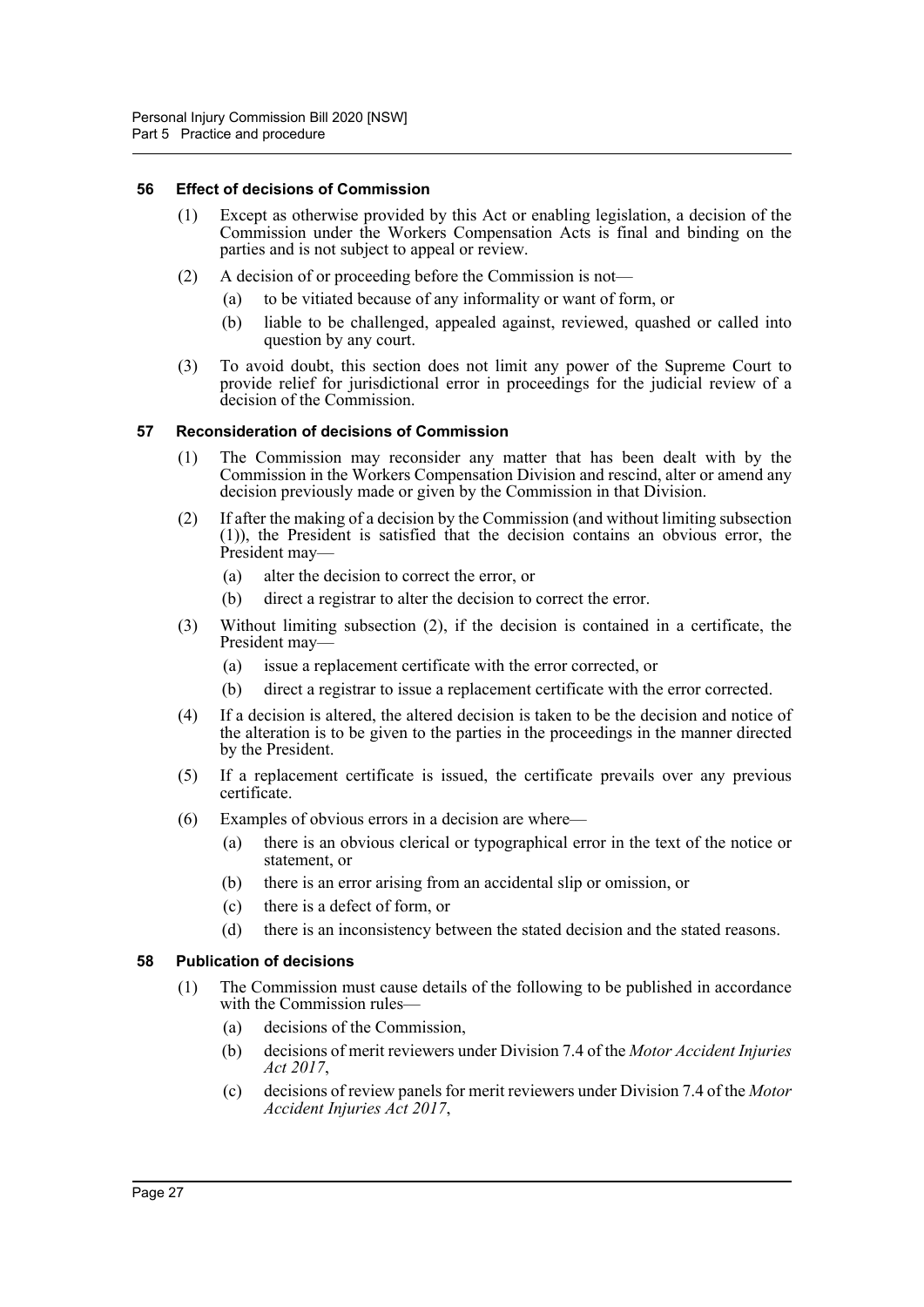- (d) decisions of Appeal Panels for medical assessments under Part 7 of Chapter 7 of the *Workplace Injury Management and Workers Compensation Act 1998*,
- (e) decisions of review panels for medical assessments under Part 3.4 of the *Motor Accidents Compensation Act 1999* or Division 7.5 of the *Motor Accident Injuries Act 2017*,
- (f) any other decisions prescribed by the Commission rules.
- (2) The Commission may make a summary of the details of agreements registered under the former section 66A of the *Workers Compensation Act 1987* (before its substitution by the *Workers Compensation Legislation Amendment (Miscellaneous Provisions) Act 2005*) available for public inspection by—
	- (a) employers, insurers, workers and the Authority (and their legal representatives), and
	- (b) persons or classes of persons as may be prescribed by the regulations.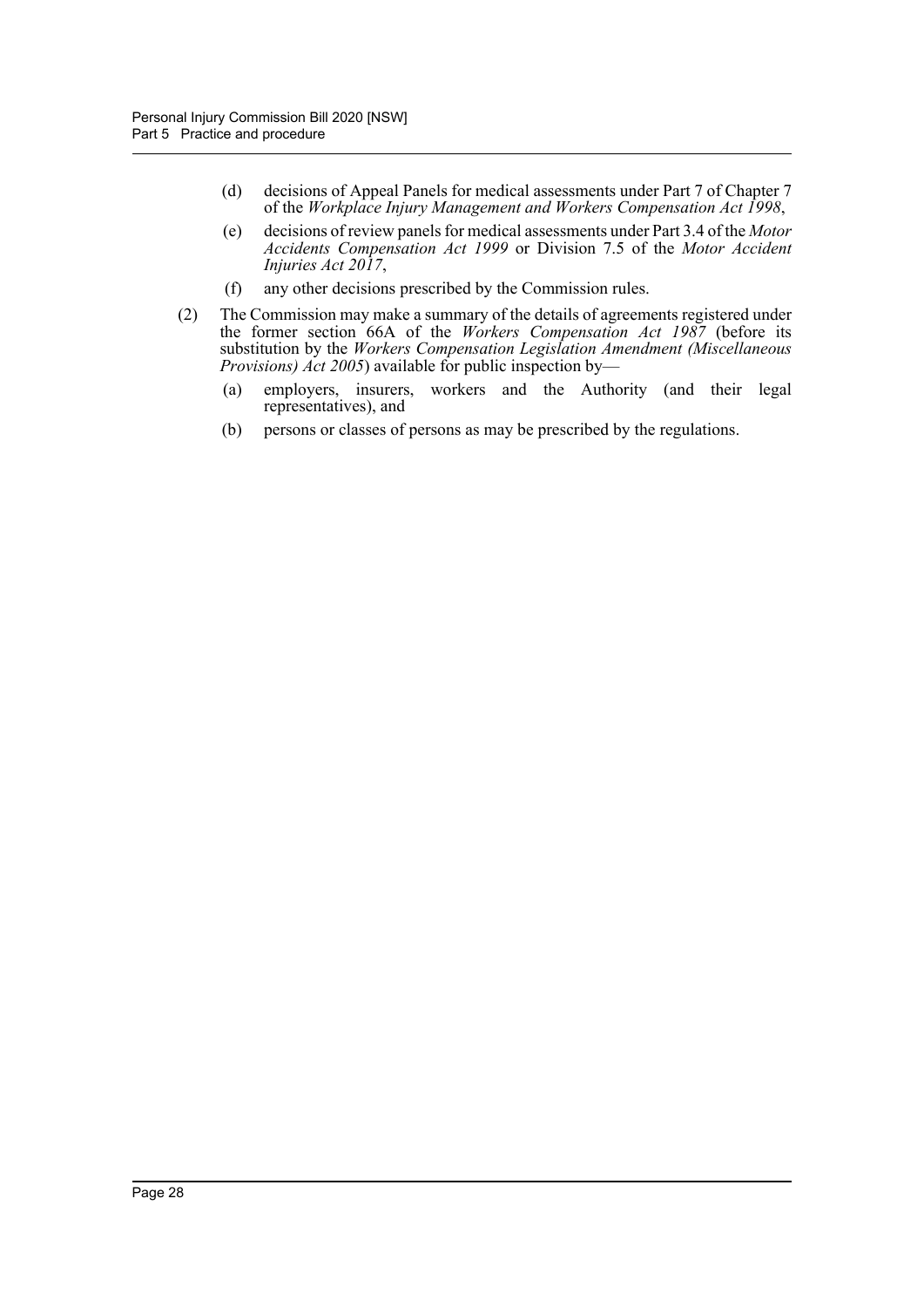# <span id="page-32-0"></span>**Part 6 Enforcement**

### <span id="page-32-1"></span>**59 Recovery of amounts ordered to be paid**

- (1) For the purposes of the recovery of any amount ordered to be paid by the Commission (including costs, but not including a civil or other penalty), the amount is to be certified by the principal registrar.
- (2) A certificate given under this section must identify the person liable to pay the certified amount.
- (3) A certificate of the principal registrar under this section that is filed in the registry of a court having jurisdiction to give judgment for a debt of the same amount as the amount stated in the certificate, operates as such a judgment.

### <span id="page-32-2"></span>**60 Proceedings for offences**

- (1) Proceedings for an offence under this Act may be dealt with summarily before the Local Court.
- (2) Proceedings for an offence under this Act may be commenced only by any of the following persons—
	- (a) the Minister,
	- (b) a person with the written consent of either the Minister or another person or body authorised by the Minister for that purpose.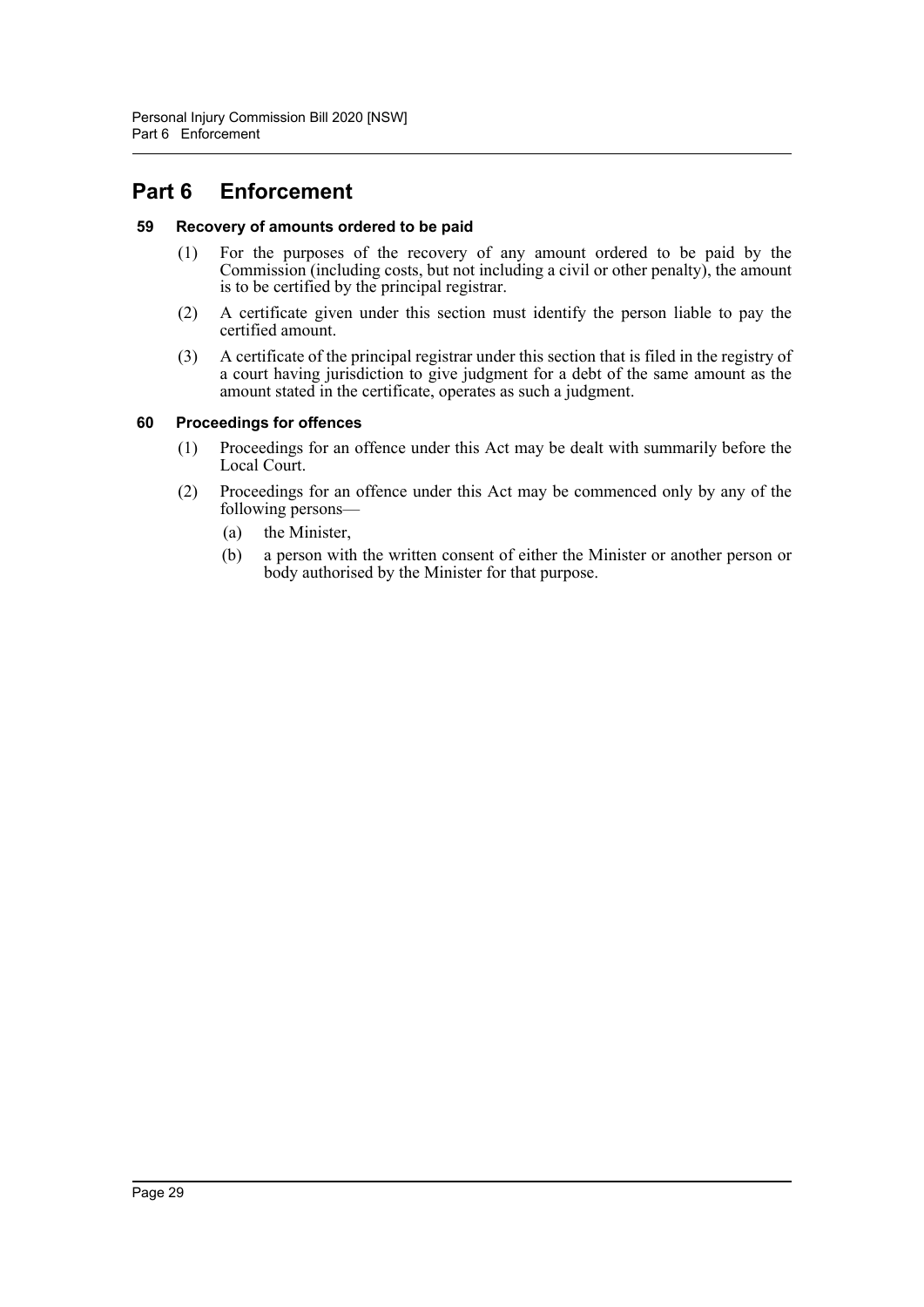# <span id="page-33-0"></span>**Part 7 Miscellaneous**

### <span id="page-33-1"></span>**61 Act to bind Crown**

This Act binds the Crown in right of New South Wales and, in so far as the legislative power of the Parliament of New South Wales permits, the Crown in all its other capacities.

### <span id="page-33-2"></span>**62 Authentication of documents**

- (1) Every document requiring authentication by the Commission is sufficiently authenticated without the seal of the Commission if it is—
	- (a) signed by any member or a registrar, or
	- (b) authenticated in a manner prescribed by the regulations.
- (2) Judicial notice is to be taken of the signature of the member concerned or a registrar when appearing on a document issued by the Commission.

### <span id="page-33-3"></span>**63 Proof of certain matters not required**

In any legal proceedings, no proof is required (unless evidence to the contrary is given) of—

- (a) the constitution of the Commission, or
- (b) any decision of the Commission, or
- (c) the appointment or qualifications of, or the holding of office by, a member, registrar, mediator, medical assessor or merit reviewer.

**Note.** See also section 52 (Proceedings of statutory bodies) of the *Interpretation Act 1987*.

### <span id="page-33-4"></span>**64 Protection of representatives, witnesses and relevant Commission officers**

- (1) An Australian legal practitioner, or any other person appearing before the Commission on behalf of a party in any proceedings, has the same protection and immunity as a barrister has in appearing for a party in proceedings in the Supreme Court.
- (2) Subject to this Act, a person summoned to attend or appearing before the Commission as a witness has the same protection, and is, in addition to the penalties provided by this Act, subject to the same liabilities, as a witness in proceedings in the Supreme Court.
- (3) Any thing done or omitted to be done by a relevant Commission officer in exercising the functions conferred or imposed on the relevant Commission officer by or under this or any other Act does not, if the thing was done or omitted to be done in good faith, subject the relevant Commission officer personally to any action, liability, claim or demand.

**Note.** See also clause 4 of Schedule 2 with respect to the protections and immunities of members of the Commission when exercising their functions.

- (4) Any liability that would attach to a person were it not for the operation of subsection (3) attaches instead to the Crown.
- (5) In this section—

*barrister* has the same meaning as in the *Legal Profession Uniform Law (NSW)*.

### <span id="page-33-5"></span>**65 Regulations**

(1) The Governor may make regulations, not inconsistent with this Act, for or with respect to any matter that by this Act is required or permitted to be prescribed or that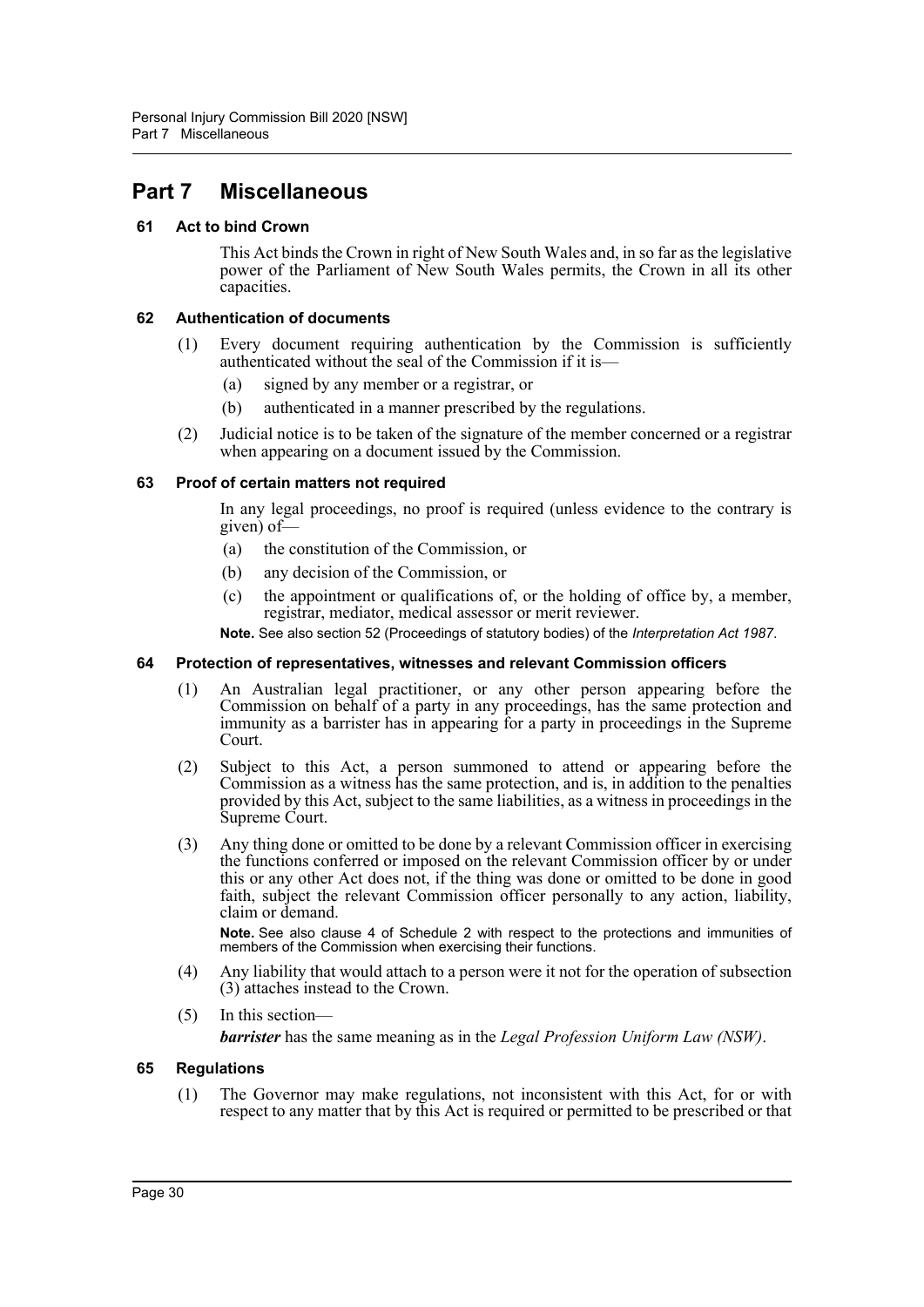is necessary or convenient to be prescribed for carrying out or giving effect to this Act.

- (2) Without limiting subsection (1), the regulations may make provision for or with respect to the following—
	- (a) qualifications or criteria for the appointment of mediators, medical assessors or merit reviewers,
	- (b) the procedure of the Rule Committee.

#### <span id="page-34-0"></span>**66 Annual reviews**

- (1) As soon as practicable after 30 June (but on or before 31 December) of each year, the President must provide both the Minister and the Authority with a review (an *annual review*) of the operations of the Commission for the period ending on 30 June in that year.
- (2) The President is, within 90 days of providing an annual review to the Minister, to cause the review to be published on a website the President considers appropriate.
- (3) The review is to be tabled in Parliament and for that purpose the Minister is to lay the report or cause it to be laid before both Houses of Parliament as soon as practicable after receiving the review.
- (4) The review is to include the following information—
	- (a) the number and type of proceedings instituted in each Commission Division during the year,
	- (b) the sources of those proceedings,
	- (c) the number and type of proceedings that were made during the year but not dealt with,
	- (d) the extent to which the operations of the Commission are funded by each operational fund,
	- (e) any other information that the President considers appropriate to be included or the Minister directs to be included.
- (5) In this section—

*operational fund* means each of the following—

- (a) the Motor Accidents Operational Fund (the SIRA Fund) under the *Motor Accident Injuries Act 2017*,
- (b) the Motor Accidents Operational Fund under the *Motor Accidents Compensation Act 1999*,
- (c) the Workers Compensation Operational Fund under the *Workplace Injury Management and Workers Compensation Act 1998.*

### <span id="page-34-1"></span>**67 Repeal of Workers Compensation Commission Rules 2011**

The *Workers Compensation Commission Rules 2011* are repealed on the establishment day.

### <span id="page-34-2"></span>**68 Review of Act**

- (1) The Minister is to undertake 2 reviews of this Act to determine whether the policy objectives of the Act remain valid and whether the terms of the Act remain appropriate for securing those objectives.
- (2) The reviews are to be undertaken as soon as possible after the period of 2 years, and then 7 years, from the date of assent to this Act.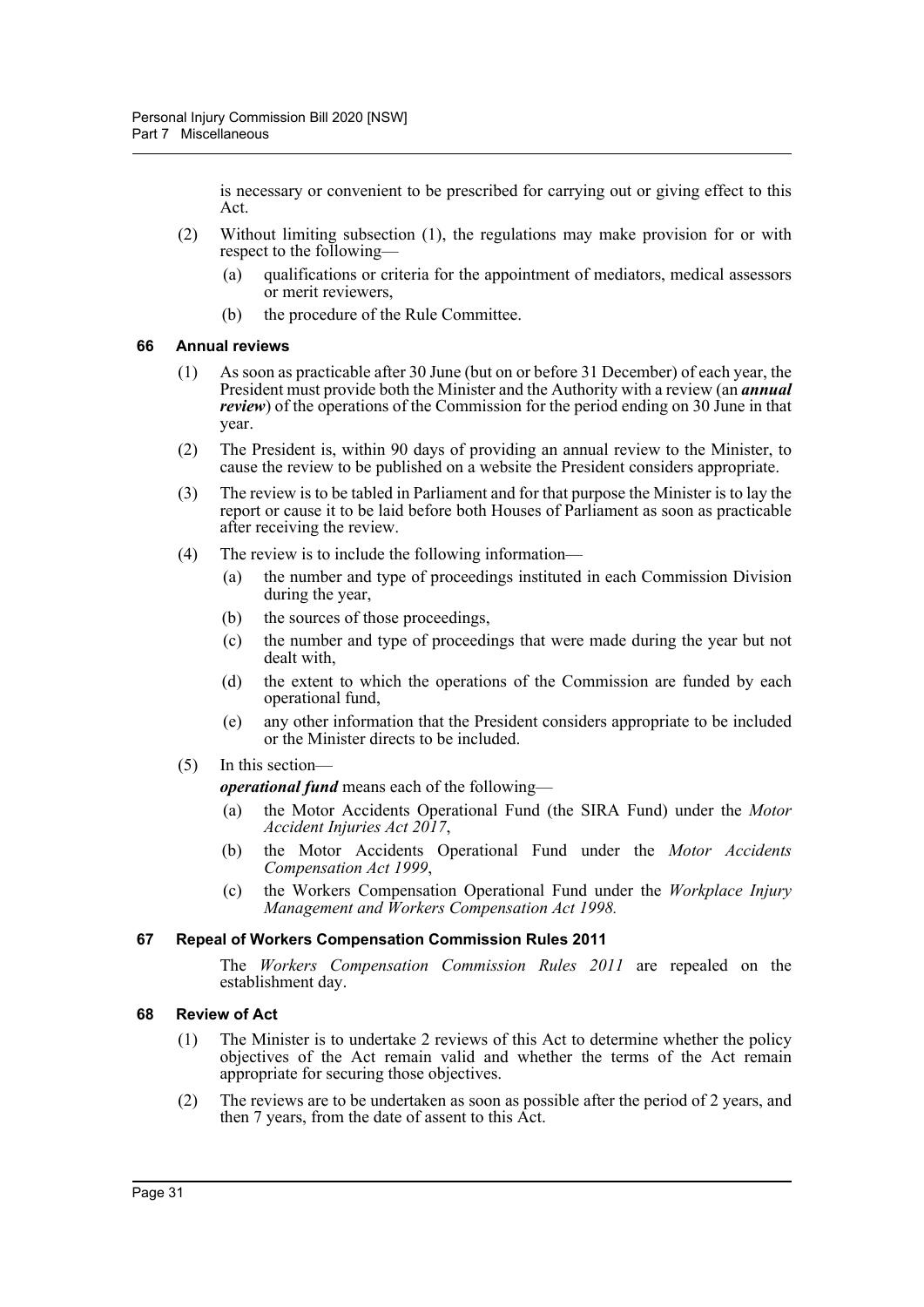(3) A report on the outcome of each review is to be tabled in each House of Parliament within 12 months after the end of the period of 2 years or 7 years (as the case requires).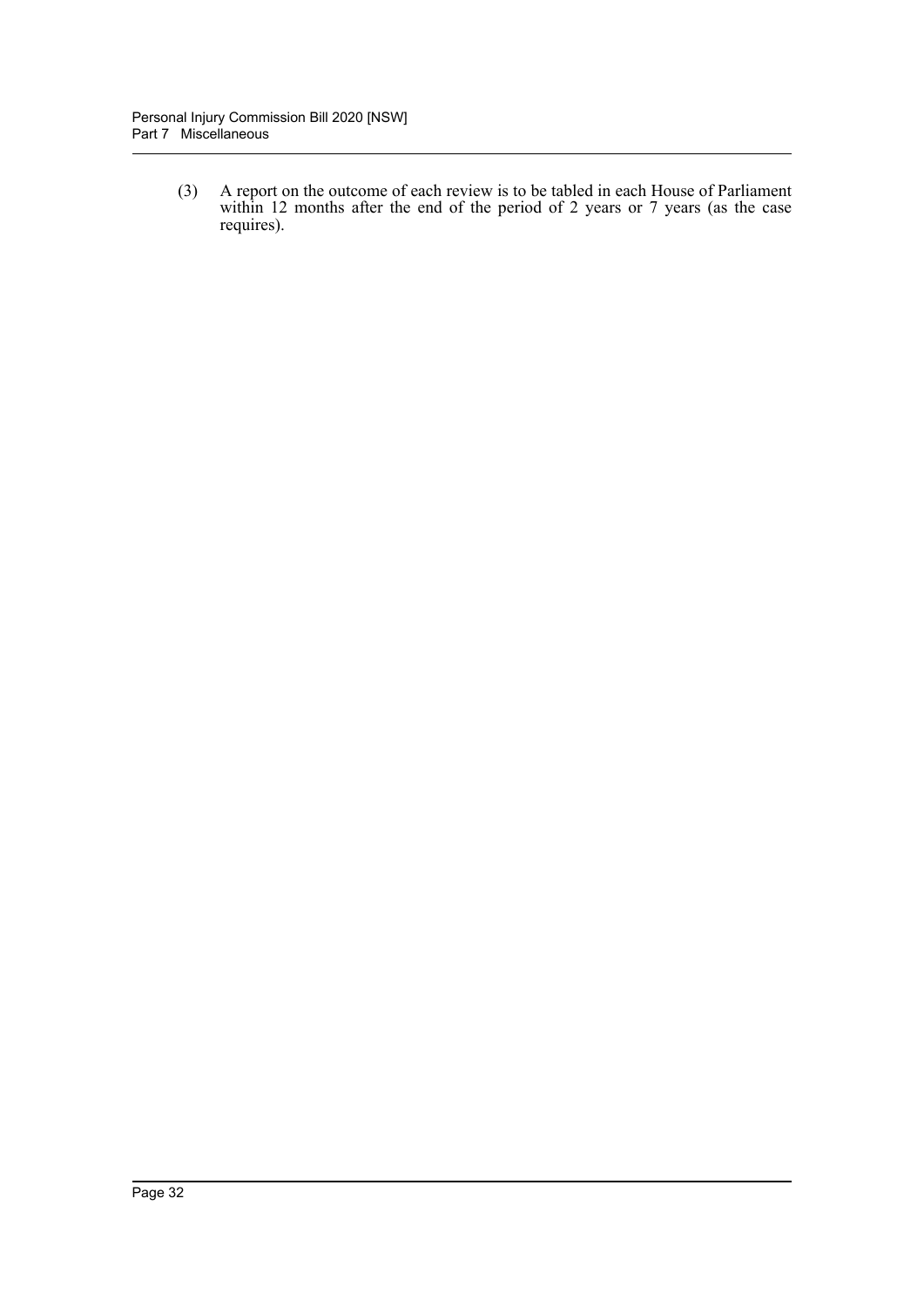# **Schedule 1 Savings, transitional and other provisions**

# **Part 1 General**

# **1 Regulations**

- (1) The regulations may contain provisions of a savings or transitional nature consequent on the enactment of this Act or any Act that amends this Act.
- (2) Any such provision has effect despite anything to the contrary in this Schedule. The regulations may make separate savings and transitional provisions or amend this Schedule to consolidate the savings and transitional provisions.
- (3) Any such provision may, if the regulations so provide, take effect from the date of assent to the Act concerned or a later date.
- (4) To the extent to which any such provision takes effect from a date that is earlier than the date of its publication on the NSW legislation website, the provision does not operate so as—
	- (a) to affect, in a manner prejudicial to any person (other than the State or an authority of the State), the rights of that person existing before the date of its publication, or
	- (b) to impose liabilities on any person (other than the State or an authority of the State) in respect of anything done or omitted to be done before the date of its publication.
- (5) Without limiting subclause (1), provision may be made for or with respect to proceedings (whether or not made or commenced or initiated) or rights to bring proceedings, or the exercise of any functions, in connection with services, bodies or offices that are abolished or transferred by operation of Part 2 of this Schedule.
- $(6)$  In this clause-

*proceedings* includes applications, requests, referrals, reviews and appeals (including those made to courts).

# **Part 2 Provisions consequent on enactment of this Act**

# **Division 1 Interpretation**

# **2 Definitions**

(1) In this Part—

*CARS* means the Motor Accidents Claims Assessment and Resolution Service of the Authority referred to in section 98 of the *Motor Accidents Compensation Act 1999* immediately before the establishment day.

*current approved medical specialist* means any person who, immediately before the establishment day, was an approved medical specialist appointed under Part 7 of Chapter 7 of the *Workplace Injury Management and Workers Compensation Act 1998* (including a senior approved medical specialist).

*current claims assessor* means any person (other than the current Principal Claims Assessor) who, immediately before the establishment day, was a claims assessor under the *Motor Accident Injuries Act 2017* or the *Motor Accidents Compensation Act 1999* (or both).

*current mediator* means any person who, immediately before the establishment day, was a mediator appointed under section 318F of the *Workplace Injury Management and Workers Compensation Act 1998*.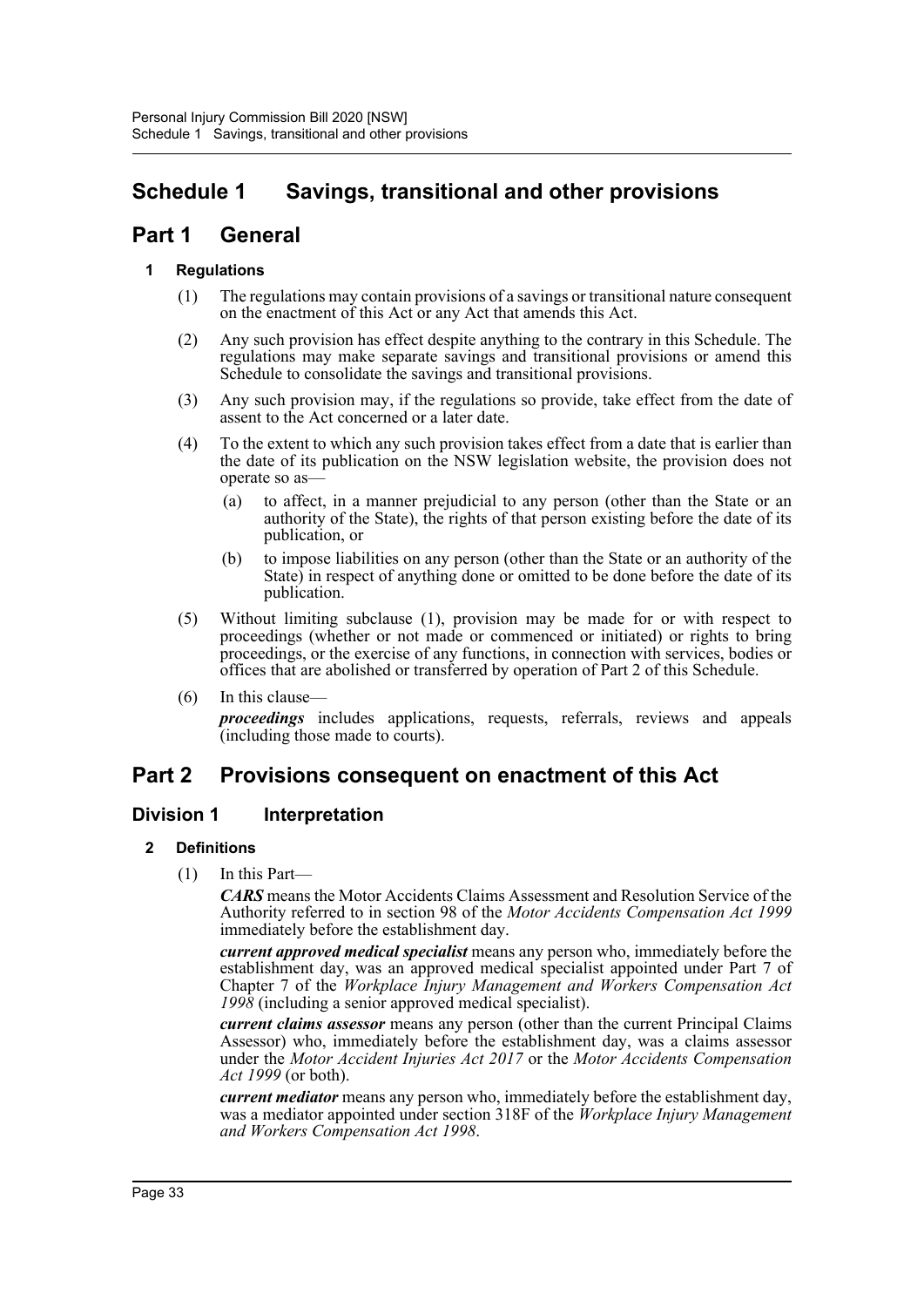*current medical assessor* means any person who, immediately before the establishment day, was a medical assessor under the *Motor Accident Injuries Act 2017* or the *Motor Accidents Compensation Act 1999* (or both).

*current merit reviewer* means any person who, immediately before the establishment day, was a merit reviewer under the *Motor Accident Injuries Act 2017*.

*current Principal Claims Assessor* means any person who, immediately before the establishment day, was the Principal Claims Assessor under the *Motor Accident Injuries Act 2017* or the *Motor Accidents Compensation Act 1999* (or both).

*current WCC member* means a person who was a member of the WCC immediately before the establishment day.

*current WIRO* means any person who, immediately before the establishment day, was the Workers Compensation Independent Review Officer under the *Workplace Injury Management and Workers Compensation Act 1998*.

*DRS* means the Dispute Resolution Service of the Authority established under Division 7.2 of the *Motor Accident Injuries Act 2017* provided in respect of motor vehicle accidents occurring on or after 1 December 2017.

*MAS* means the Motor Accidents Medical Assessment Service of the Authority referred to in section 57A of the *Motor Accidents Compensation Act 1999* immediately before the establishment day.

*WCC* means the Workers Compensation Commission established by the *Workplace Injury Management and Workers Compensation Act 1998*.

(2) If a provision of this Part provides for a matter or other thing to occur on a specified day, the matter or thing is taken to have occurred at the beginning of the specified day.

# **Division 2 Abolition of WCC, certain offices and dispute resolution services provided by Authority**

#### **3 Abolition of WCC and various motor accident services**

Each of the following is abolished on the establishment day—

- (a) the DRS,
- (b) the MAS,
- (c) the CARS,
- (d) the WCC.

# **4 Certain office holders cease to hold office on establishment day**

- (1) Any person who, immediately before the establishment day, held any of the following offices ceases to hold it on and from the establishment day—
	- (a) President of the WCC,
	- (b) Deputy President of the WCC,
	- (c) Registrar of the WCC,
	- (d) Senior Arbitrator of the WCC,
	- (e) Arbitrator of the WCC,
	- (f) Workers Compensation Independent Review Officer under the *Workplace Injury Management and Workers Compensation Act 1998*,
	- (g) senior approved medical specialist under the *Workplace Injury Management and Workers Compensation Act 1998*,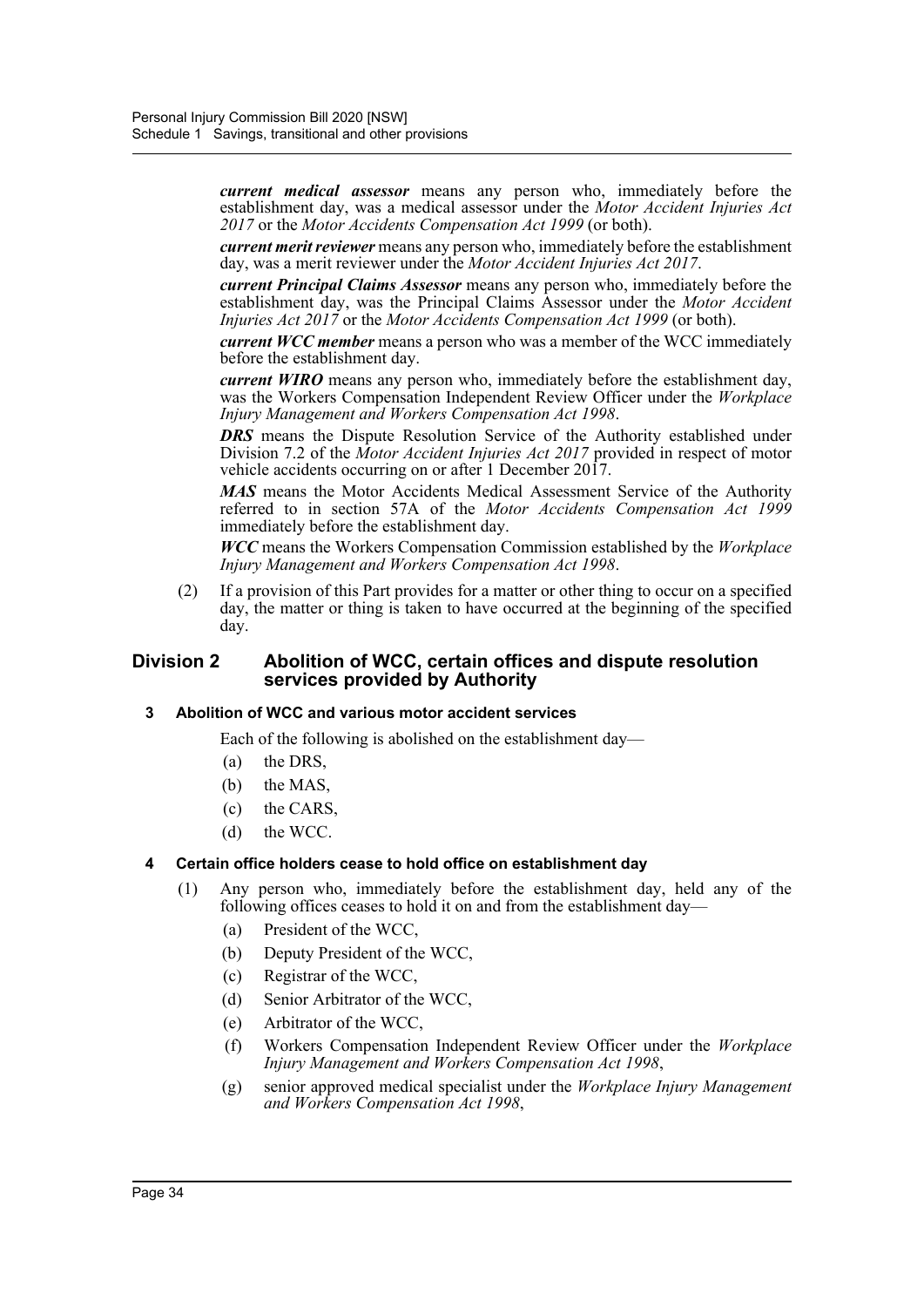- (h) approved medical specialist under the *Workplace Injury Management and Workers Compensation Act 1998*,
- (i) mediator under the *Workplace Injury Management and Workers Compensation Act 1998*.
- (2) Any person who, immediately before the establishment day, held any of the following offices ceases to hold it on and from the establishment day—
	- (a) Principal Claims Assessor under the *Motor Accident Injuries Act 2017* or the *Motor Accidents Compensation Act 1999* (or both),
	- (b) claims assessor under the *Motor Accident Injuries Act 2017* or the *Motor Accidents Compensation Act 1999* (or both),
	- (c) medical assessor under the *Motor Accident Injuries Act 2017* or the *Motor Accidents Compensation Act 1999* (or both),
	- (d) merit reviewer under the *Motor Accident Injuries Act 2017*.
- (3) If a person ceases to hold an office by operation of this clause, the person is—
	- (a) not entitled to any remuneration or compensation because of the loss of that office, and
	- (b) eligible (if otherwise qualified) to be appointed to hold an office in the Commission if Division 3 or Division 4 does not already operate to make the appointment.

**Note.** Division 3 and Division 4 provide for certain persons who cease to hold office by operation of this clause to be transferred to the Commission.

(4) This clause has effect despite anything to the contrary in any other legislation concerning the circumstances or processes for the removal of (or the vacation of office by) holders of the offices referred to in subclause (1) or (2).

# **Division 3 Transfers concerning members of Commission**

#### **5 WCC members to become members of Commission**

#### (1) **Transfer of WCC President**

A current WCC member who is the President of the WCC is taken, on and from the establishment day, to have been appointed under this Act as the President of the Commission.

#### (2) **Transfer of WCC Deputy Presidents**

A current WCC member who is a Deputy President of the WCC is taken, on and from the establishment day, to have been—

- (a) appointed under this Act as a Deputy President of the Commission, and
- (b) assigned under this Act to the Workers Compensation Division.

#### (3) **Transfer of WCC Registrar**

A current WCC member who is the Registrar of the WCC is taken, on and from the establishment day, to have been—

- (a) appointed under this Act as a principal member of the Commission, and
- (b) appointed under this Act as the Division Head of the Workers Compensation Division.

#### (4) **Transfer of WCC Senior Arbitrators**

A current WCC member who is a Senior Arbitrator of the WCC is taken, on and from the establishment day, to have been—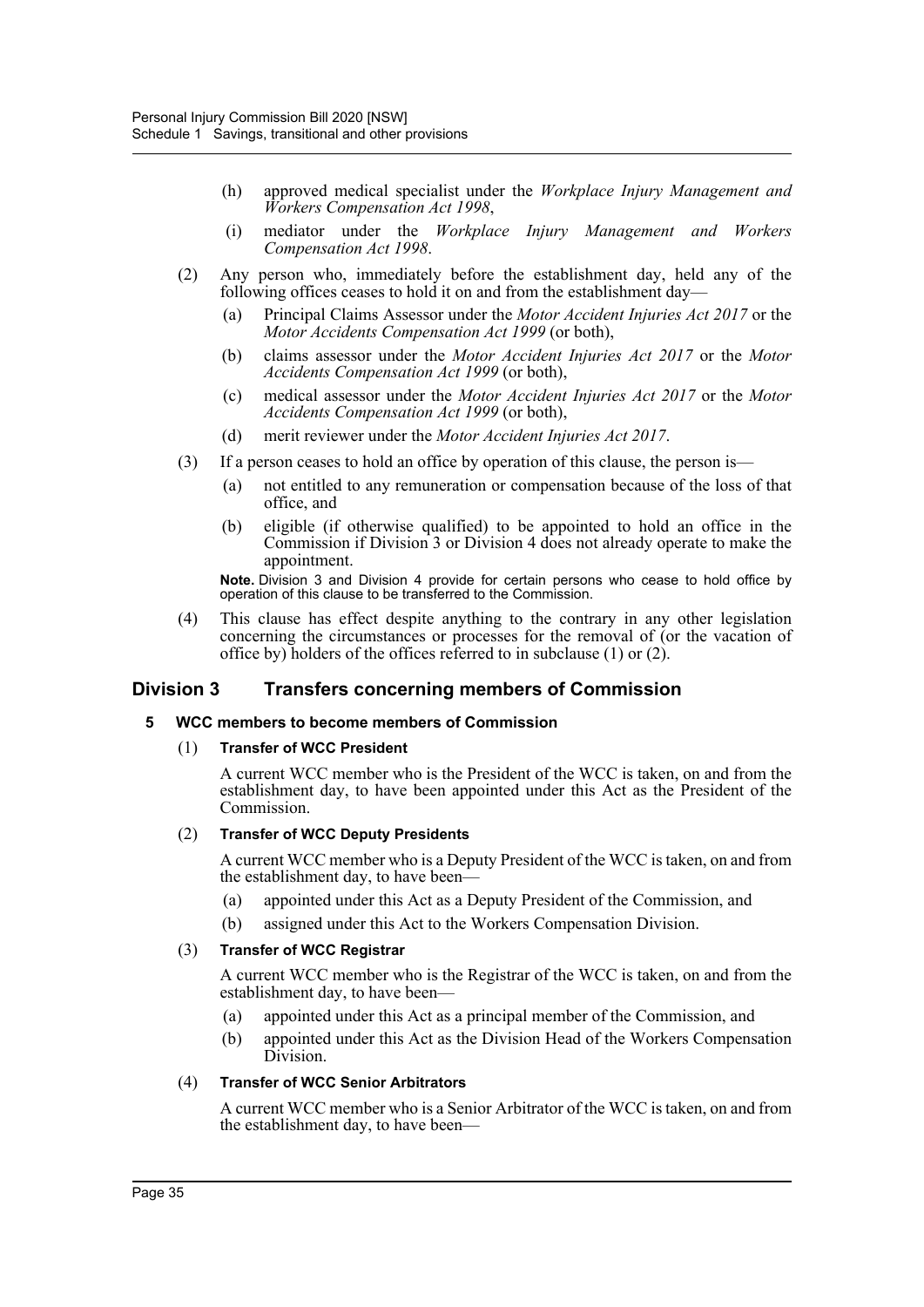- (a) appointed under this Act as a senior member of the Commission, and
- (b) assigned under this Act to the Workers Compensation Division.

## (5) **Transfer of other WCC Arbitrators**

A current WCC member who is an Arbitrator (other than a Senior Arbitrator) of the WCC is taken, on and from the establishment day, to have been—

- (a) appointed under this Act as a general member of the Commission, and
- (b) assigned under this Act to the Workers Compensation Division.
- (6) Subclause (5) does not apply to an Arbitrator who is a Public Service employee immediately before the establishment day.

## **6 Certain motor accident claims assessors to become members of Commission**

- (1) The current Principal Claims Assessor under the *Motor Accident Injuries Act 2017* is taken, on and from the establishment day, to have been—
	- (a) appointed under this Act as a principal member of the Commission, and
	- (b) appointed under this Act as the Division Head of the Motor Accidents Division.
- (2) A current claims assessor is taken, on and from the establishment day, to have been—
	- (a) appointed under this Act as a general member of the Commission, and
	- (b) assigned under this Act to the Motor Accidents Division.
- (3) Subclause (2) does not apply to a current claims assessor who is a Public Service employee immediately before the establishment day.

#### **7 Effect of Division in relation to transfers**

- (1) Despite clause 3 of Schedule 2, a person who is appointed as a member of the Commission by operation of this Division is taken to hold office as a member of the Commission for whichever of the following is the greater—
	- (a) the period of 12 months commencing on the establishment day,
	- (b) the balance of the term to which the person was appointed to the abolished office.
- (2) A person appointed as a member of the Commission by operation of this clause is taken to have been appointed on a basis other than full-time if the person's abolished office was not held on a full-time basis.
- (3) The Minister may issue an appropriate instrument of appointment to a person appointed as a member of the Commission by operation of this Division.
- (4) A person's appointment as a member of the Commission is effective whether or not an instrument of appointment is issued under subclause (3).
- (5) This Division does not—
	- (a) apply to a person who is appointed under this Act to be a member of the Commission before the establishment day, or
	- (b) prevent a person who becomes a member of the Commission or the holder of another position in the Commission by operation of this Division from—
		- (i) being appointed, with the consent of the person, to a different or additional office or position in the Commission under this Act, or
		- (ii) vacating office or the position, subject to subclauses (1) and (2), in accordance with the provisions of this Act.
- (6) In this clause—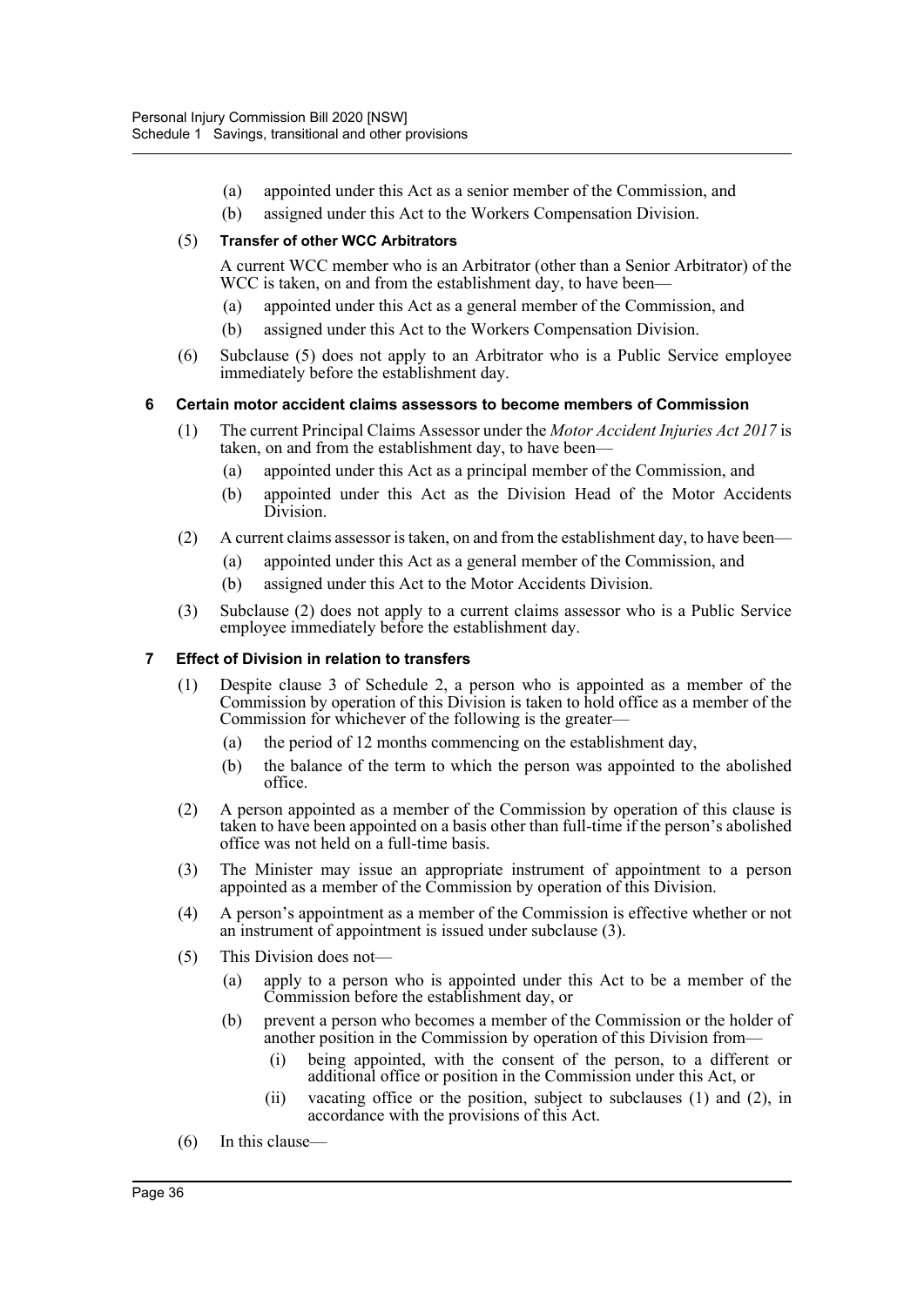*abolished office*, in relation to a person appointed as a member of the Commission by operation of this Division, means the office held by the person immediately before the establishment day.

# **Division 4 Transfers concerning WIRO, medical assessors, merit reviewers and mediators**

#### **8 Transfer of current WIRO**

The current WIRO is taken, on and from the establishment day, to have been appointed as the Independent Review Officer under this Act.

## **9 Transfer of current approved medical specialists**

- (1) A current approved medical specialist is taken, on and from the establishment day, to have been appointed under this Act as a medical assessor for the purposes of the *Workplace Injury Management and Workers Compensation Act 1998*.
- (2) Subclause (1) does not apply to a current approved medical specialist who is a Public Service employee immediately before the establishment day.

## **10 Transfer of current medical assessors**

- (1) A current medical assessor is taken, on and from the establishment day, to have been appointed as a medical assessor under this Act for the purposes of the Act under which they were originally appointed.
- (2) Subclause (1) does not apply to a current medical assessor who is a Public Service employee immediately before the establishment day.

#### **11 Transfer of current merit reviewers**

- (1) A current merit reviewer is taken, on and from the establishment day, to have been appointed as a merit reviewer under this Act for the purposes of the *Motor Accident Injuries Act 2017*.
- (2) Subclause (1) does not apply to a current merit reviewer who is a Public Service employee immediately before the establishment day.

#### **12 Transfer of current mediators**

- (1) A current mediator is taken, on and from the establishment day, to have been appointed as a mediator under this Act for the purposes of the *Workplace Injury Management and Workers Compensation Act 1998*.
- (2) Subclause (1) does not apply to a current mediator who is a Public Service employee immediately before the establishment day.

# **13 Effect of Division in relation to transfer of Independent Review Officer**

- (1) A person who is appointed as the Independent Review Officer by operation of this Division is taken to hold office as the Independent Review Officer for the balance of the term to which the person was appointed to the abolished office.
- (2) A person appointed as the Independent Review Officer by operation of this clause is taken to have been appointed on a basis other than full-time if the person's abolished office was not held on a full-time basis.
- (3) The Governor may issue an appropriate instrument of appointment to a person appointed as the Independent Review Officer by operation of this Division.
- (4) A person's appointment as the Independent Review Officer is effective whether or not an instrument of appointment is issued under subclause (3).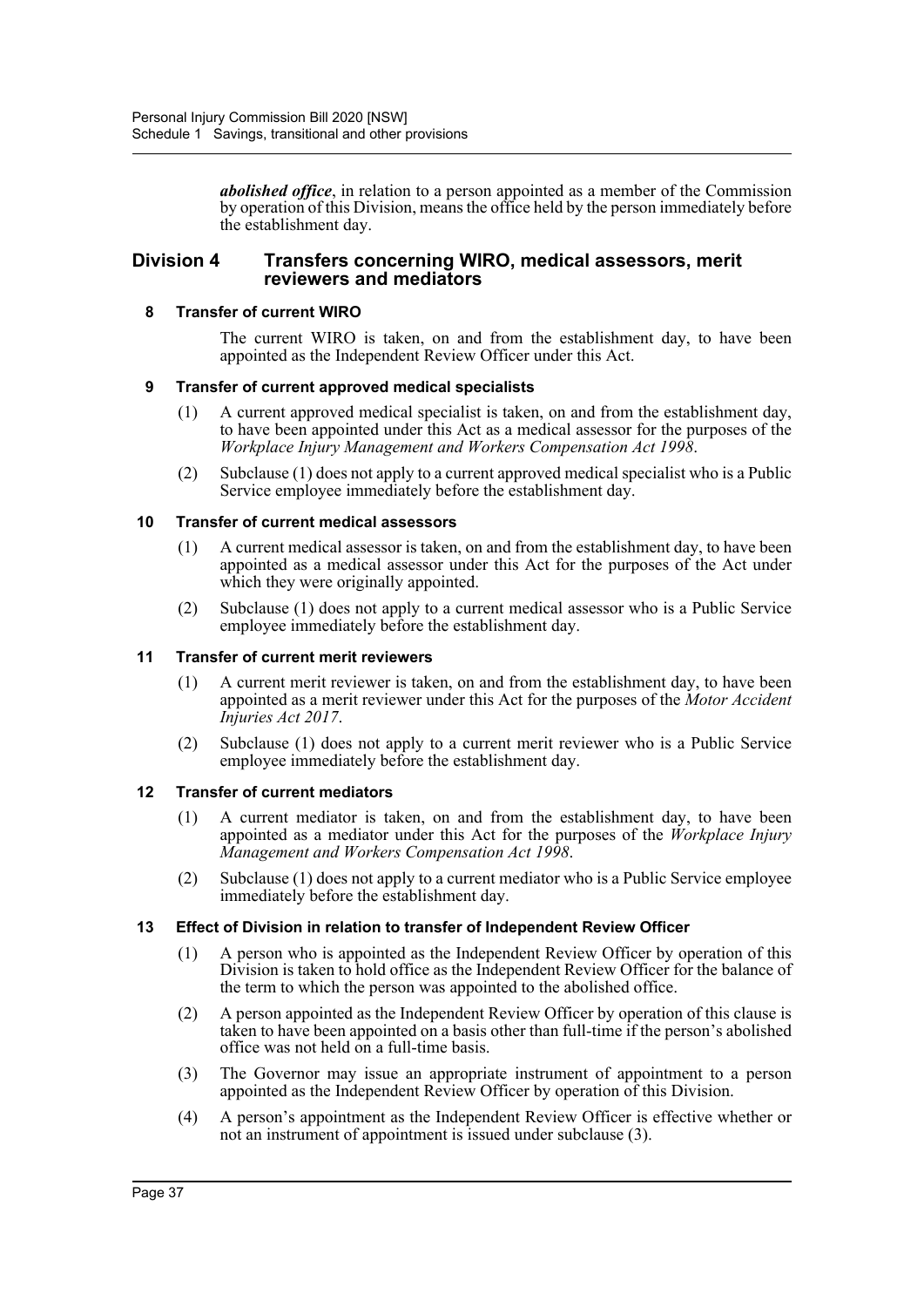- (5) This Division does not—
	- (a) apply to a person who is appointed under this Act as the Independent Review Officer before the establishment day, or
	- (b) prevent a person who becomes the Independent Review Officer by operation of this Division from—
		- (i) being appointed, with the consent of the person, to a different or additional office or position in the Commission under this Act, or
		- (ii) vacating office or the position, subject to subclauses (1) and (2), in accordance with the provisions of this Act.
- (6) In this clause—

*abolished office*, in relation to a person appointed as the Independent Review Officer by operation of this Division, means the office held by the person immediately before the establishment day.

#### **14 Effect of Division in relation to transfers of medical assessors, merit reviewers and mediators**

- (1) A person who is appointed as a medical assessor, merit reviewer or mediator by operation of this Division is taken to hold office as a medical assessor, merit reviewer or mediator for whichever of the following is the greater—
	- (a) the period of 12 months commencing on the establishment day,
	- (b) the balance of the term to which the person was appointed to the abolished office.
- (2) A person appointed as a medical assessor, merit reviewer or mediator by operation of this clause is taken to have been appointed on a basis other than full-time if the person's abolished office was not held on a full-time basis.
- (3) The President may issue an appropriate instrument of appointment to a person appointed as a medical assessor, merit reviewer or mediator by operation of this Division.
- (4) A person's appointment as a medical assessor, merit reviewer or mediator is effective whether or not an instrument of appointment is issued under subclause (3).
- (5) This Division does not prevent a person who becomes a member of the Commission or the holder of another position in the Commission by operation of this Division from—
	- (a) being appointed, with the consent of the person, to a different or additional office or position in the Commission under this Act, or
	- (b) vacating office or the position, subject to subclauses (1) and (2), in accordance with the provisions of this Act.
- (6) In this clause—

*abolished office*, in relation to a person appointed as a medical assessor, merit reviewer or mediator by operation of this Division, means the office held by the person immediately before the establishment day.

# **Division 5 Miscellaneous**

#### **15 Interim directions concerning practice and procedure**

(1) Until Commission rules first come into force, the President may issue directions (*interim practice and procedure directions*) concerning any matter for or in respect of which the Commission rules may make provision.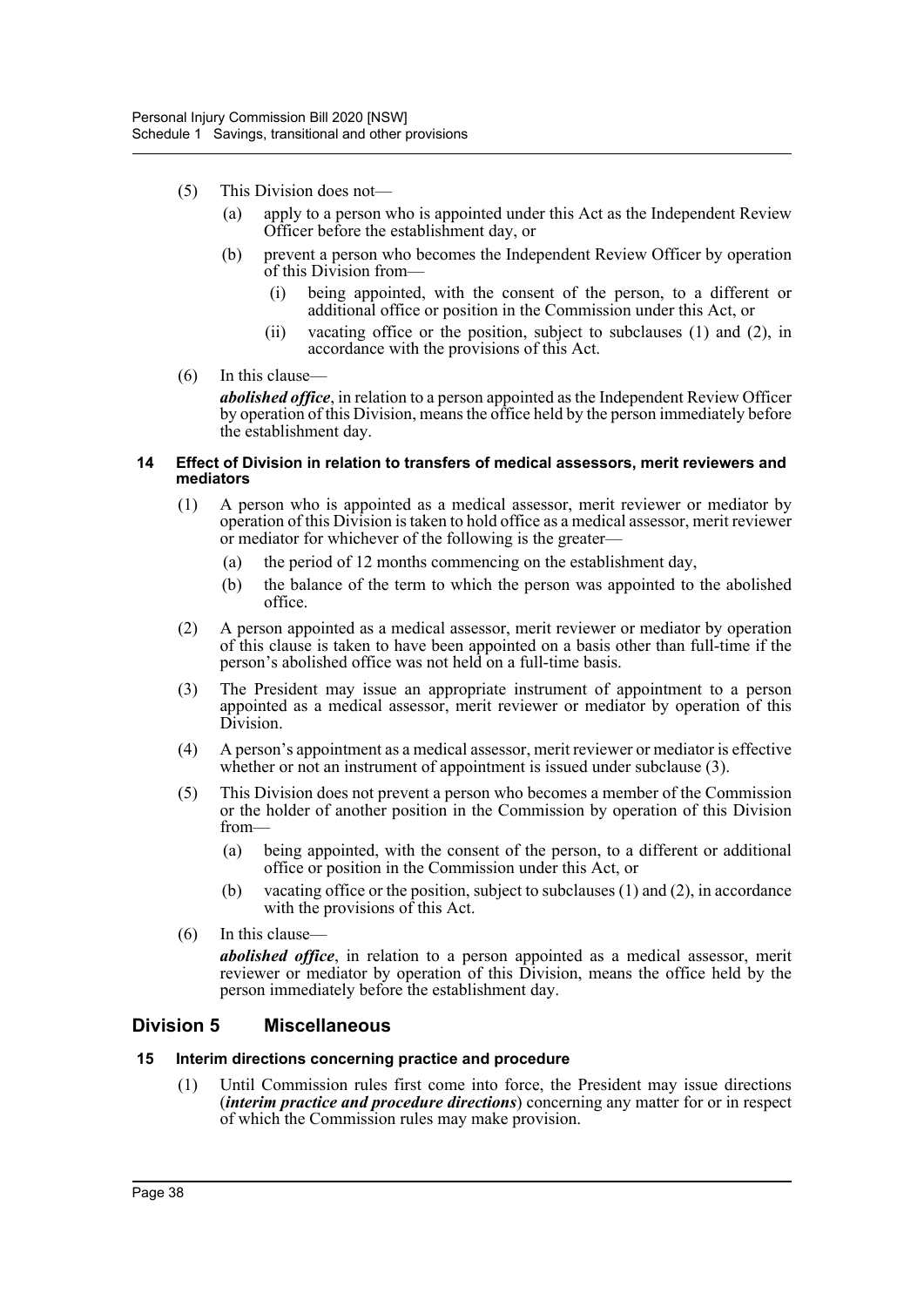- (2) An interim practice and procedure direction—
	- (a) must be published on the Commission's website, and
	- (b) takes effect on the day it is published or any later day specified in the direction, and
	- (c) ceases to have effect when the Commission rules first come into force, unless sooner revoked, and
	- (d) may be amended, replaced or revoked by a further direction.
- (3) An interim practice and procedure direction is taken to be a Commission rule for the purposes of any provision of legislation that refers to a matter for which the Commission rules may or must make provision (however described).
- (4) Without limiting subclause (3), an interim practice and procedure direction operates as a Commission rule for the purposes of this Act.
- (5) However, subclause (3) does not apply in respect of the following provisions—
	- (a) sections 39–41 of the *Interpretation Act 1987*,
	- (b) any other provision of legislation prescribed by the regulations.
- (6) This clause does not limit the power of the President to issue procedural directions under section 21.

#### **16 Making of first principal Regulation**

Part 2 of the *Subordinate Legislation Act 1989* is taken to apply to the first regulation made under this Act that is a principal statutory rule (within the meaning of the *Subordinate Legislation Act 1989*) as if the Minister administering the *Subordinate Legislation Act 1989* had given a certificate under section 6(1)(b) of that Act with respect to the regulation.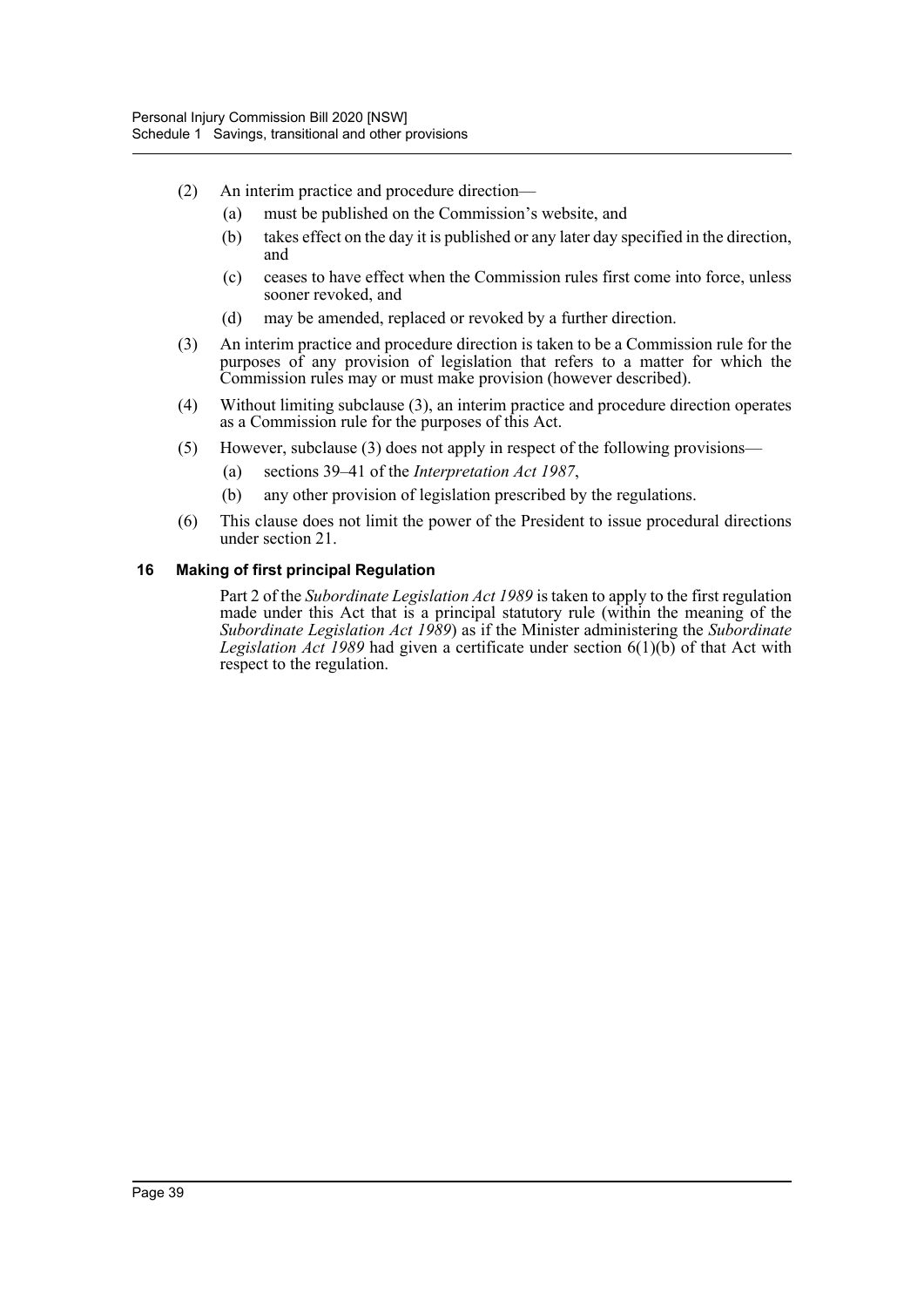# **Schedule 2 Provisions relating to members of Commission**

section 8

# **1 Definition**

In this Schedule—

*judicial office* means the office of—

- (a) Magistrate, or
- (b) Judge of the District Court, or
- (c) Judge of the Land and Environment Court, or
- (d) Judge of the Supreme Court.

## **2 Application of Schedule to acting members**

- (1) Subject to this clause, all of the provisions of this Schedule apply to acting members.
- (2) In this clause—

*acting member* means a person appointed by or under this Act to act as a member.

## **3 Terms of appointment**

- (1) Subject to this Act, a member holds office for the period specified in the member's instrument of appointment.
- (2) The term of an appointment must not exceed—
	- (a) for a presidential member—7 years, or
	- (b) for a non-presidential member—5 years.
- (3) A member is eligible for reappointment.

#### **4 Protection and immunities of member**

A member has, in the performance of functions performed as a member, the same protection and immunities as a Judge of the Supreme Court.

#### **5 Remuneration**

- (1) The following members are entitled to be paid remuneration (including travelling and subsistence allowances) in accordance with the *Statutory and Other Offices Remuneration Act 1975*—
	- (a) a presidential member,
	- (b) any other member appointed on a full-time basis by the member's instrument of appointment or by a later instrument executed by the Minister.
- (2) A member who is a Public Service employee is not entitled to receive remuneration under this Act while receiving remuneration as a Public Service employee.
- (3) Any other member is entitled to be paid remuneration (including travelling and subsistence allowances) in respect of work done as a member as the Minister determines from time to time in respect of the member.

#### **6 Vacancy in office**

- (1) The office of a member becomes vacant if the member—
	- (a) dies, or
	- (b) completes a term of office and is not reappointed, or
	- (c) resigns the office by instrument in writing addressed to the Minister, or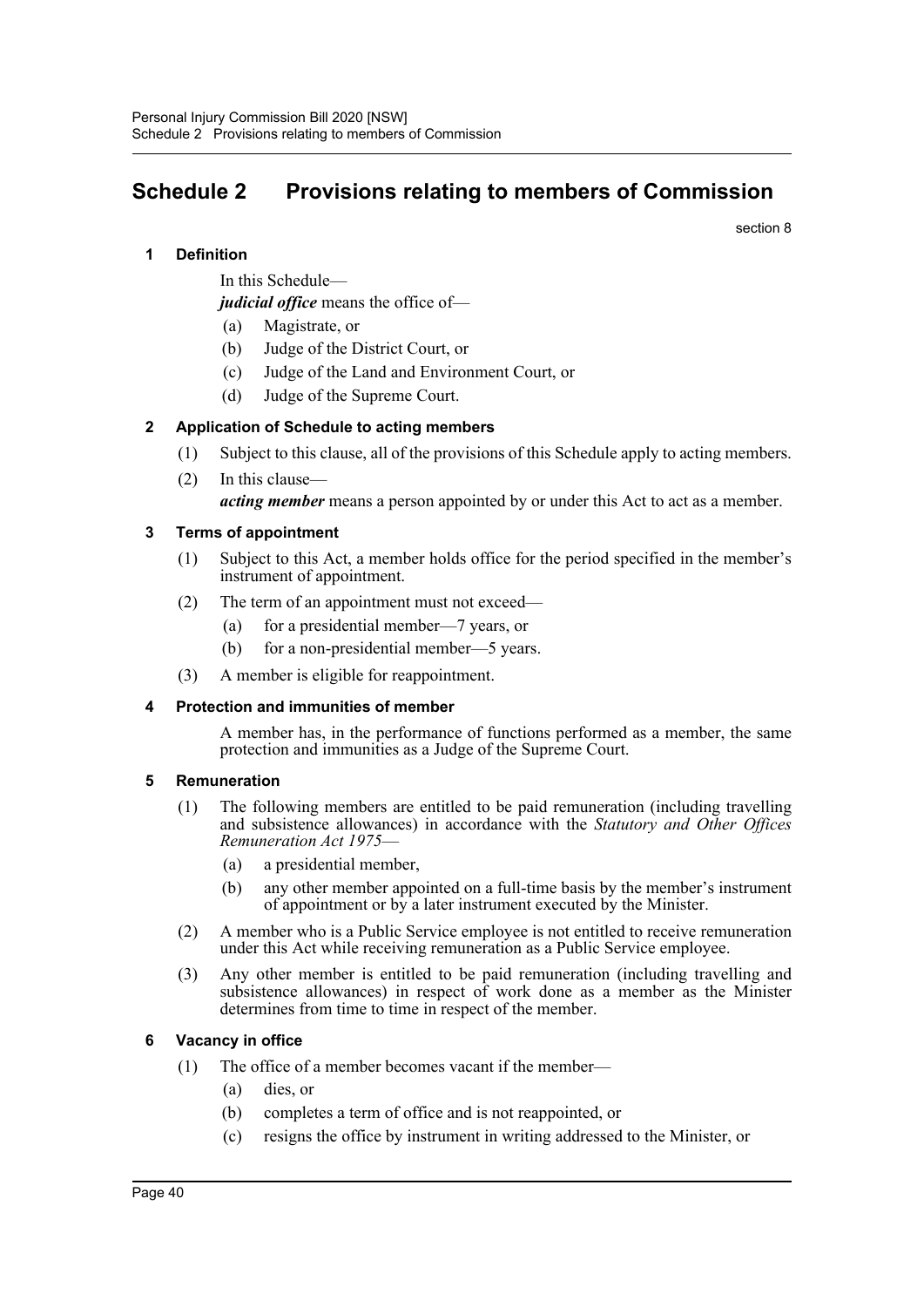- (d) is nominated for election as a member of the Legislative Council or of the Legislative Assembly or as a member of a House of Parliament or a legislature of another State or Territory or of the Commonwealth, or
- (e) becomes bankrupt, applies to take the benefit of any law for the relief of bankrupt or insolvent debtors, compounds with his or her creditors or makes an assignment of his or her remuneration for their benefit, or
- (f) becomes a mentally incapacitated person, or
- (g) is convicted in New South Wales of an offence that is punishable by imprisonment for 12 months or more or is convicted elsewhere than in New South Wales of an offence that, if committed in New South Wales, would be an offence so punishable, or
- (h) is removed from office under this clause.
- (2) The Minister may remove a member from office for incapacity, incompetence or misbehaviour.

# **7 Acting President**

- (1) If the President is absent from duty, the most senior Deputy President is to be Acting President unless the Minister makes an appointment under subclause (2).
- (2) The Minister may appoint a Deputy President or other member to be Acting President during the absence of the President from duty.
- (3) The Minister may make any appointment for a particular absence or for any absence that occurs from time to time.
- (4) An Acting President has the functions of the President and anything done by an Acting President in the exercise of those functions has effect as if it had been done by the President.
- (5) In this clause, *absence from duty* includes a vacancy in the office of President.

# **8 Acting Deputy Presidents**

- (1) If a Deputy President is absent from duty, the Minister may appoint a person to be an Acting Deputy President during the absence of the Deputy President.
- (2) The Minister may make an appointment for a particular absence or for any absence that occurs from time to time.
- (3) The Minister may also appoint such additional Acting Deputy Presidents as the Minister determines may be necessary having regard to the workload and the need for the proper and efficient exercise of the Commission's functions.
- (4) A person may be appointed as an Acting Deputy President only if the person is eligible to be appointed as a Deputy President.
- (5) An Acting Deputy President may be appointed for up to 12 months but may, despite the expiration of that period, complete or otherwise continue to deal with any matters relating to proceedings that have been heard, or partly heard, by the Acting Deputy President before the expiration of that period.
- (6) A retired judicial officer may be appointed as an Acting Deputy President even though that person has reached the age of 72 years (or will have reached that age before the appointment expires).
- (7) An Acting Deputy President has the functions of a Deputy President and anything done by an Acting Deputy President in the exercise of those functions has effect as if it had been done by a Deputy President.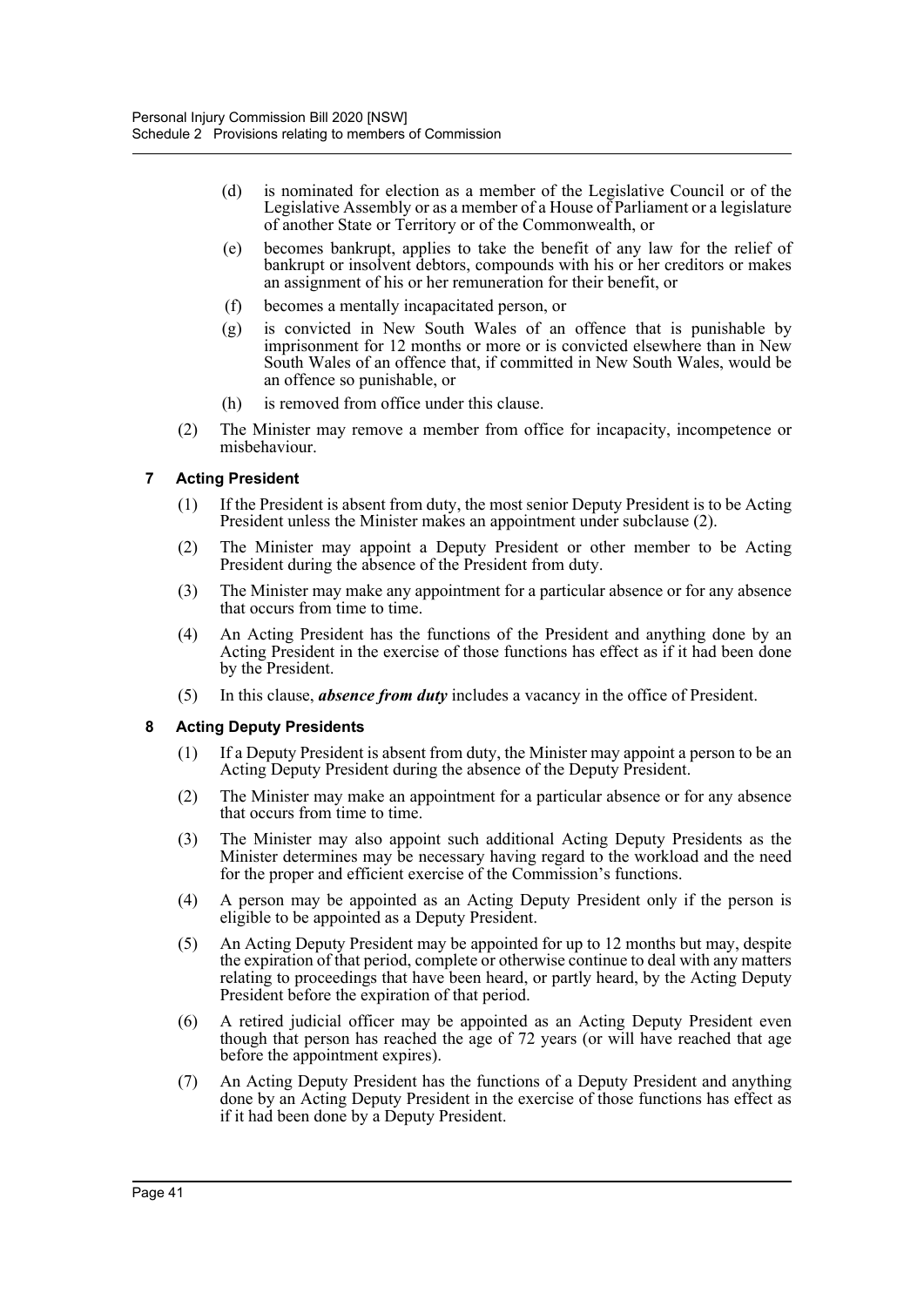- (8) Clause 3 does not apply to an Acting Deputy President.
- (9) In this clause *absence from duty* includes a vacancy in the office of a Deputy President and an absence due to a Deputy President being Acting President in accordance with clause 7.

#### **9 Acting principal member**

- (1) If a principal member is absent from duty, the Minister may appoint a person to be an acting principal member during the absence of the principal member.
- (2) The Minister may make an appointment for a particular absence or for any absence that occurs from time to time.
- (3) The Minister may also appoint such additional acting principal members as the Minister determines may be necessary having regard to the workload and the need for the proper and efficient exercise of the Commission's functions.
- (4) A person may be appointed as an acting principal member only if the person is eligible to be appointed as a principal member.
- (5) An acting principal member may be appointed for up to 12 months but may, despite the expiration of that period, complete or otherwise continue to deal with any matters relating to proceedings that have been heard, or partly heard, by the acting principal member before the expiration of that period.
- (6) An acting principal member has the functions of a principal member and anything done by an acting principal member in the exercise of those functions has effect as if it had been done by a principal member.
- (7) Clause 3 does not apply to an acting principal member.
- (8) In this clause—

*absence from duty* includes a vacancy in the office of a principal member and an absence due to a principal member being an Acting Deputy President in accordance with clause 8.

#### **10 Seniority**

- (1) The members have seniority according to the following order of precedence—
	- (a) the President,
	- (b) Deputy Presidents according to the days on which their appointments took effect or, if the appointments of 2 of them took effect on the same day, according to the precedence assigned to them by their instruments of appointment,
	- (c) principal members according to the days on which their appointments took effect or, if the appointments of 2 of them took effect on the same day, according to the precedence assigned to them by their instruments of appointment,
	- (d) senior members according to the days on which their appointments took effect or, if the appointments of 2 of them took effect on the same day, according to the precedence assigned to them by their instruments of appointment,
	- (e) general members according to the days on which their appointments took effect.
- (2) If a person is reappointed under this Act, the person's seniority is to be determined as if there had been no break in the person's service.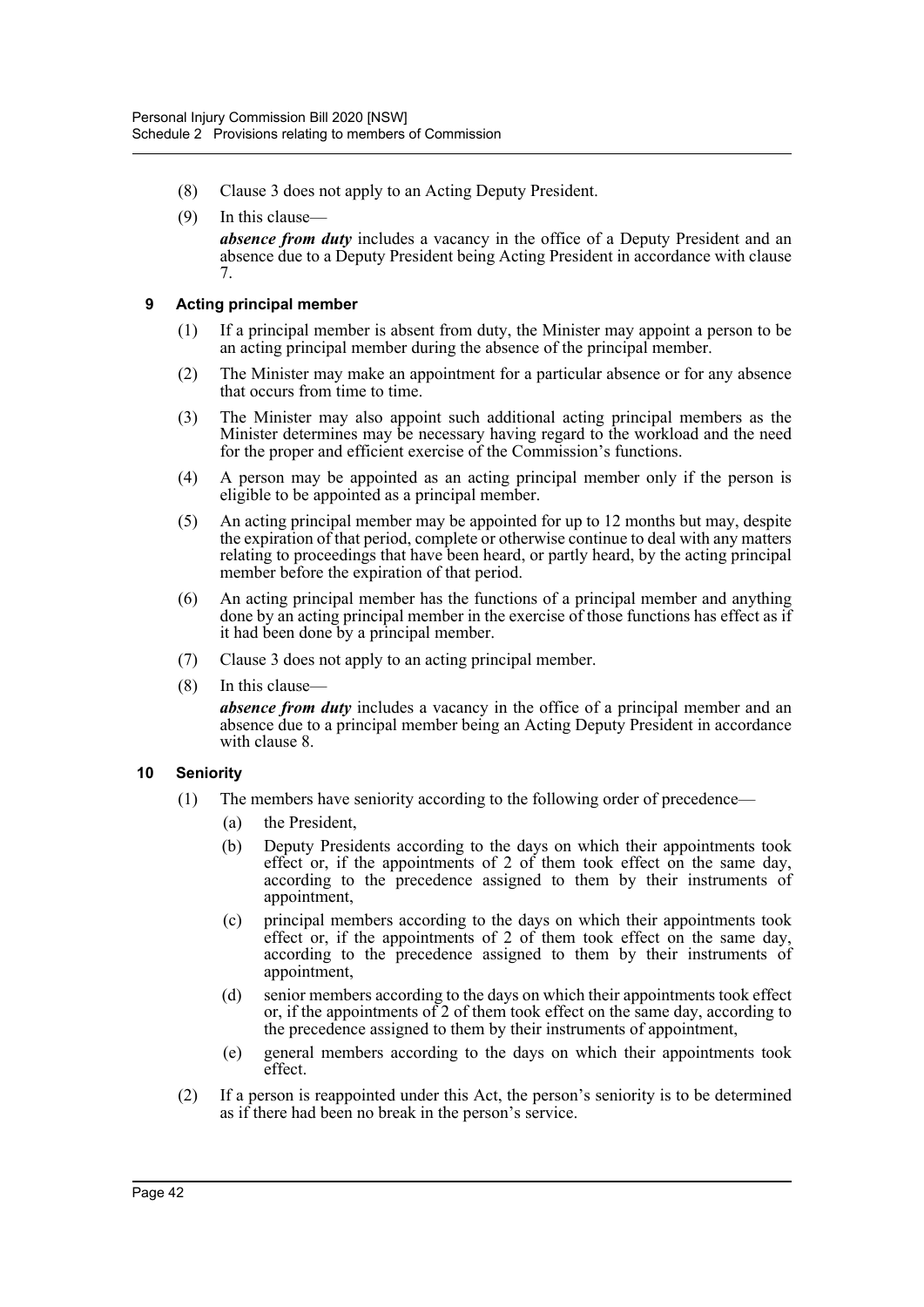#### **11 Members and former members may complete unfinished matters**

- (1) This clause applies to a member (an *affected member*) dealing with any matters relating to proceedings before the Commission that have been heard or partly heard (or were otherwise the subject of deliberations) by the member if, during the proceedings, either or both of the following occur—
	- (a) the member ceases to have a qualification specified by a Division Schedule for a Commission Division or enabling legislation for participation in the proceedings other than because of any of the following reasons—
		- (i) misconduct or unsatisfactory conduct of the member,
		- (ii) the mental incapacity of the member,
		- (iii) the member becoming bankrupt or insolvent,
	- (b) the member ceases to be a member because of the expiration of the period of the member's appointment.
- (2) An affected member may, despite becoming an affected member, complete or otherwise continue to deal with any matters in the proceedings concerned.
- (3) While completing or otherwise dealing with matters referred to in subclause (2), the affected member is taken to have and may exercise all the rights and functions of a member that the affected member had immediately before becoming an affected member.

## **12 Leave**

- (1) The entitlement of a member to annual and other leave is to be as stated in the instrument of the member's appointment.
- (2) A member may be granted leave—
	- (a) in the case of the President—by the Minister, and
	- (b) in any other case—by the President.

#### **13 Superannuation and leave—preservation of rights**

- (1) An eligible member—
	- (a) may continue to contribute to any superannuation scheme to which the eligible member was a contributor immediately before becoming an eligible member, and
	- (b) is entitled to receive any payment, pension or gratuity accrued or accruing under the scheme, as if the eligible member had continued to be such a contributor during service as a member.
- (2) Service by the eligible member as a member is taken to be service as an officer in the eligible member's previous employment for the purposes of any law under which the member continues to contribute to the scheme or by which an entitlement under the scheme is conferred.
- (3) The eligible member is to be regarded as an officer or employee, and the State is to be regarded as the employer, for the purposes of the scheme.
- (4) This clause ceases to apply to the eligible member if the eligible member becomes a contributor to another superannuation scheme, but the eligible member is not prevented from receiving a resignation benefit from the first superannuation scheme.
- (5) An eligible member retains any rights to annual leave, extended or long service leave and sick leave accrued or accruing in the eligible member's previous employment.
- (6) An eligible member is not entitled to claim, under both this Act and any other Act, dual benefits of the same kind for the same period of service.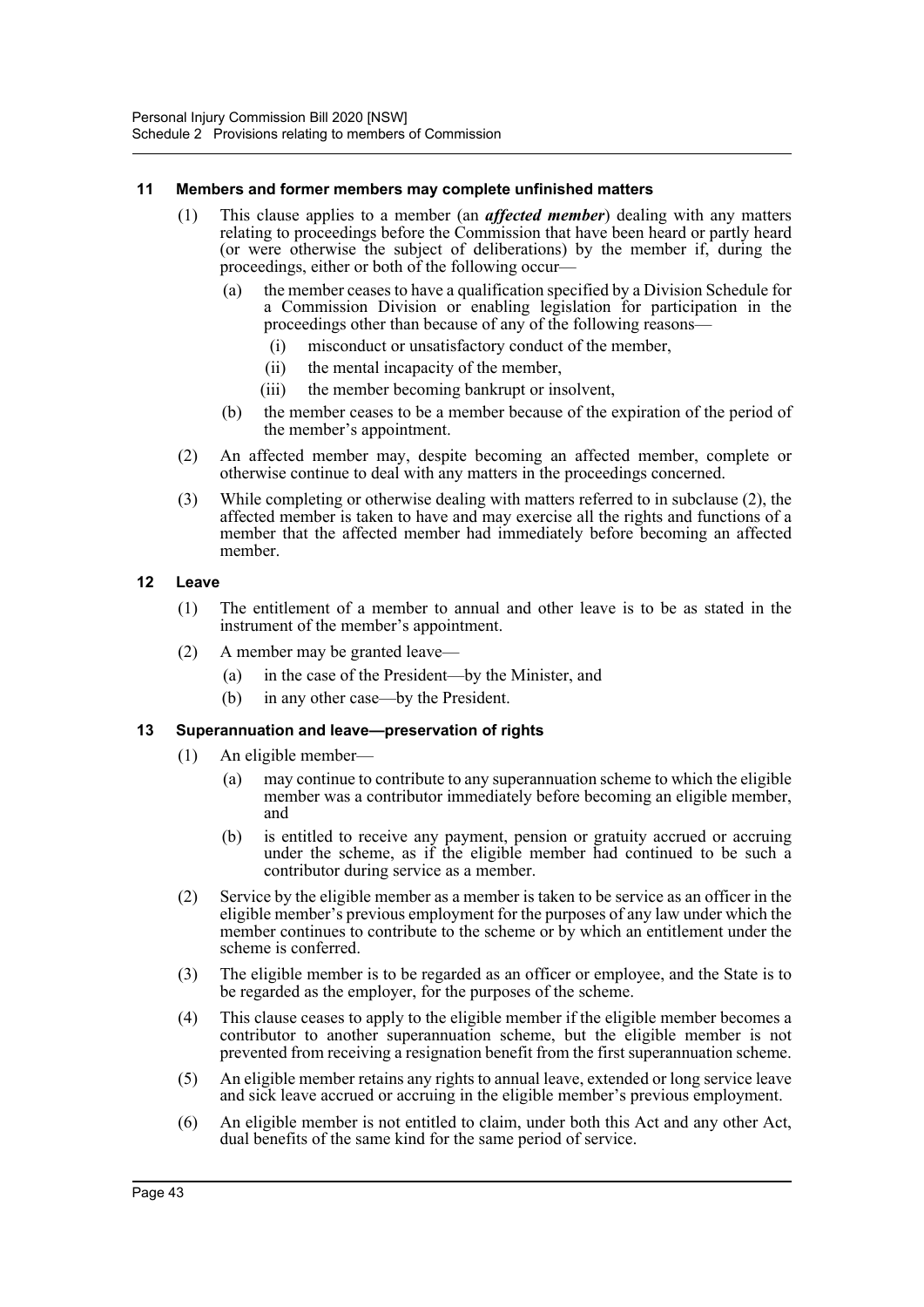(7) In this clause—

*eligible member* means a member who, immediately before holding that office, was a public servant or an officer or employee of a public authority declared by an Act or proclamation to be an authority to which this clause applies.

*superannuation scheme* means a scheme, fund or arrangement under which any superannuation or retirement benefits are provided and that is established by or under an Act.

## **14 Provisions where judicial officer is holding office as member**

- (1) The appointment of a person who is the holder of a judicial office as a member, or service by a person who is the holder of a judicial office as a member, does not affect—
	- (a) the person's tenure of that judicial office, or
	- (b) the person's rank, title, status, remuneration or other rights or privileges as the holder of that judicial office.
- (2) The person's service as a member is, for all purposes, taken to be service as the holder of that judicial office.
- (3) This clause is subject to clause 6.

#### **15 Disclosure of pecuniary and other interests**

The regulations may make provision for or with respect to—

- (a) the disclosure by members of interests (whether pecuniary or otherwise) that could conflict with the proper performance of the functions of a member in proceedings, and
- (b) the participation of members in proceedings in which there may be a conflict of interest (including the effect of participation on the validity of decisions made in the proceedings).

#### **16 Effect of other Acts**

- (1) The office of a member is a statutory office and the provisions of the *Government Sector Employment Act 2013* relating to the employment of Public Service employees do not apply to that office.
- (2) If, by or under any Act, provision is made—
	- (a) requiring a person who is the holder of a specified office to devote the whole of the person's time to the duties of that office, or
	- (b) prohibiting the person from engaging in employment outside the duties of that office,

the provision does not operate to disqualify the person from holding that office and also the office of a non-full-time member or from accepting and retaining any remuneration payable to the person under this Act as a non-full-time member.

(3) In this clause—

*non-full-time member* means a member holding office other than on a full-time basis.

#### **17 Oaths**

The Minister may require oaths to be taken by the President and any Deputy President.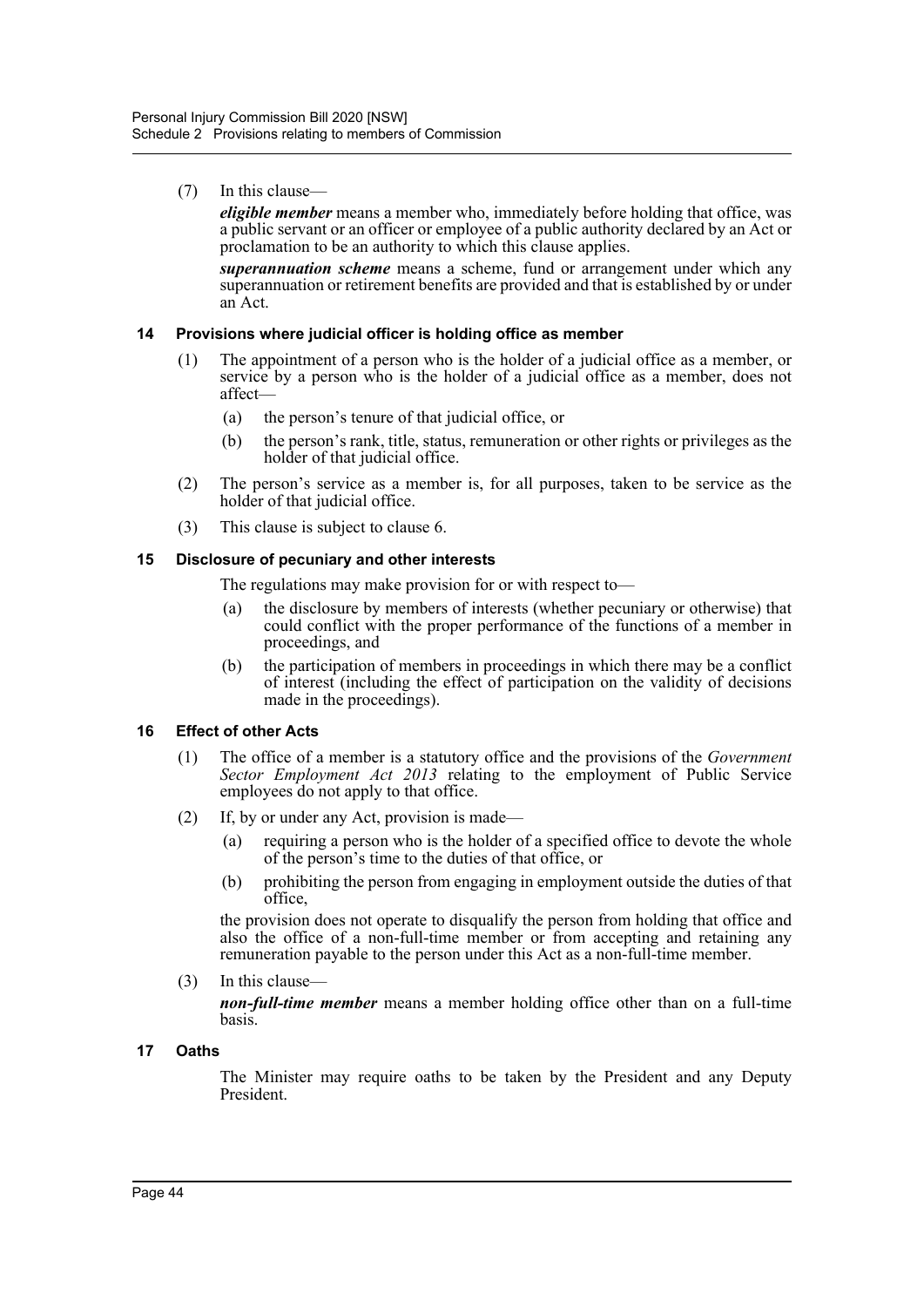# **Schedule 3 Workers Compensation Division**

section 13

# **Part 1 Interpretation**

# **1 Definitions**

In this Schedule—

*Division function* means a function of the Commission allocated to the Division by this Schedule.

*Division Head* means the Division Head of the Division.

*Division member* means a member who is assigned to the Division.

*substantive Division function* means a Division function other than a Division function exercised by a registrar.

*the Division* means the Workers Compensation Division of the Commission.

# **Part 2 Composition of Division**

# **2 Division members**

- The Division is composed of the following members—
- (a) the Division Head,
- (b) any other members assigned to the Division by or under this Act.

# **Part 3 Functions of Division**

# **3 Functions allocated to Division**

(1) The functions of the Commission in relation to the workers compensation legislation are allocated to the Division.

**Note.** Section 5(2) provides that a reference in this Act (however expressed) to the exercise by the Commission of its functions in relation to enabling legislation includes a reference both to its functions under the enabling legislation and its functions under this Act or any other legislation in relation to the enabling legislation.

- (2) Without limiting subclause (1), the functions of the Commission in relation to the workers compensation legislation include the following—
	- (a) expedited assessments under Part 5 of Chapter 7 of the *Workplace Injury Management and Workers Compensation Act 1998*,
	- (b) the resolution of disputes about work capacity decisions within the meaning of the *Workers Compensation Act 1987*,
	- (c) the assessment of costs under provisions concerning assessments made by regulations for the purposes of section 347(4) of the *Workplace Injury Management and Workers Compensation Act 1998*.

# **Part 4 Special constitution requirements**

# **4 Constitution generally**

Except as provided by this Part or sections 351 and 352 of the *Workplace Injury Management and Workers Compensation Act 1998*, the Commission when exercising its substantive Division functions is to be constituted by—

(a) 1 Division member who is a non-presidential member, or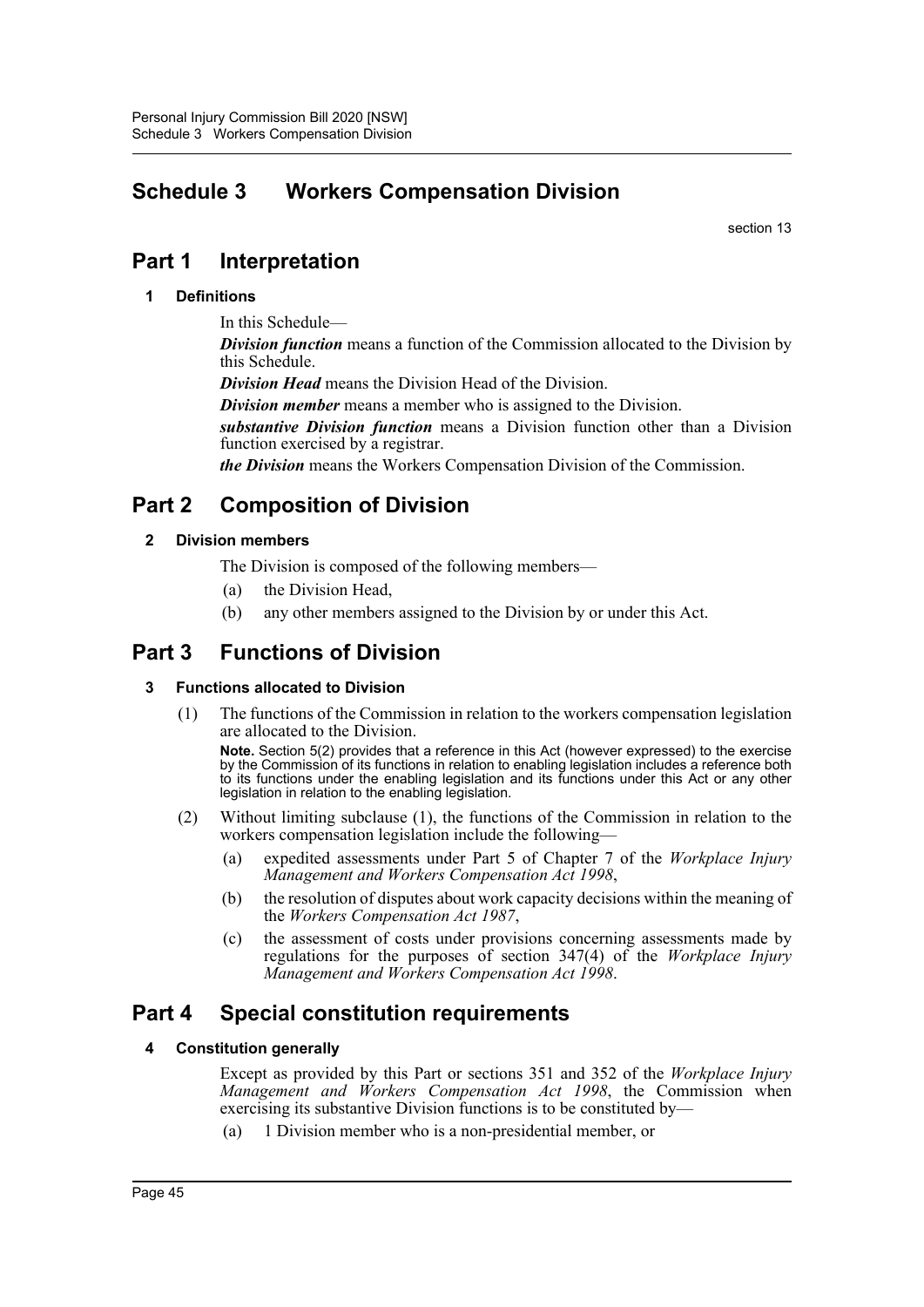(b) the Division Head (but only if the Division Head is a Deputy President).

#### **5 Constitution for costs assessments and appeals against costs assessments**

- (1) This clause applies to the exercise of—
	- (a) a substantive Division function in respect of an assessment of costs by the Commission under provisions for assessments of costs made by regulations for the purposes of section 347(4) of the *Workplace Injury Management and Workers Compensation Act 1998* (a *costs assessment function*), and
	- (b) a substantive Division function in respect of an appeal to the Commission against an assessment of costs under provisions for appeals made by regulations for the purposes of section 347(4) of the *Workplace Injury Management and Workers Compensation Act 1998* (a *costs assessment appeal function*).
- (2) The Commission, when exercising a costs assessment function, is to be constituted by 1 Division member who is a non-presidential member.
- (3) The Commission, when exercising a costs assessment appeal function, is to be constituted by 1 Division member who is a presidential member.

# **Part 5 Special practice and procedure**

## **6 Commission to attempt conciliation**

- (1) The Commission constituted by a non-presidential member is not, in the exercise of its substantive Division functions, to make an award or otherwise determine a dispute referred to the Commission for determination without first using the member's best endeavours to bring the parties to the dispute to a settlement acceptable to all of them.
- (2) No objection may be taken to the making of an award or the determination of a dispute by the Commission constituted by a non-presidential member on the ground that the member had previously used the member's best endeavours to bring the parties to the dispute to a settlement.

#### **7 Evidence of statements made in Commission**

In proceedings before a court with respect to a claim for work injury damages (other than proceedings under section 235A or 235C of the *Workplace Injury Management and Workers Compensation Act 1998* or under the *Crimes Act 1900* with respect to fraud), evidence of a statement made in proceedings before the Commission is not admissible unless the person who made the statement agrees to the evidence being admitted.

#### **8 Powers of Commission to require evidence**

- (1) The Commission may require any person appearing before the Commission in proceedings allocated to the Division—
	- (a) to give evidence on oath or affirmation (and may, for that purpose, administer an oath or affirmation), and
	- (b) to answer any relevant question put to the person.
- (2) A person must not, without reasonable excuse, refuse or fail to comply with a requirement duly made under this clause. Maximum penalty—50 penalty units.
- (3) A person is not required to answer a question under this clause if the answer to that question would tend to incriminate the person of an offence.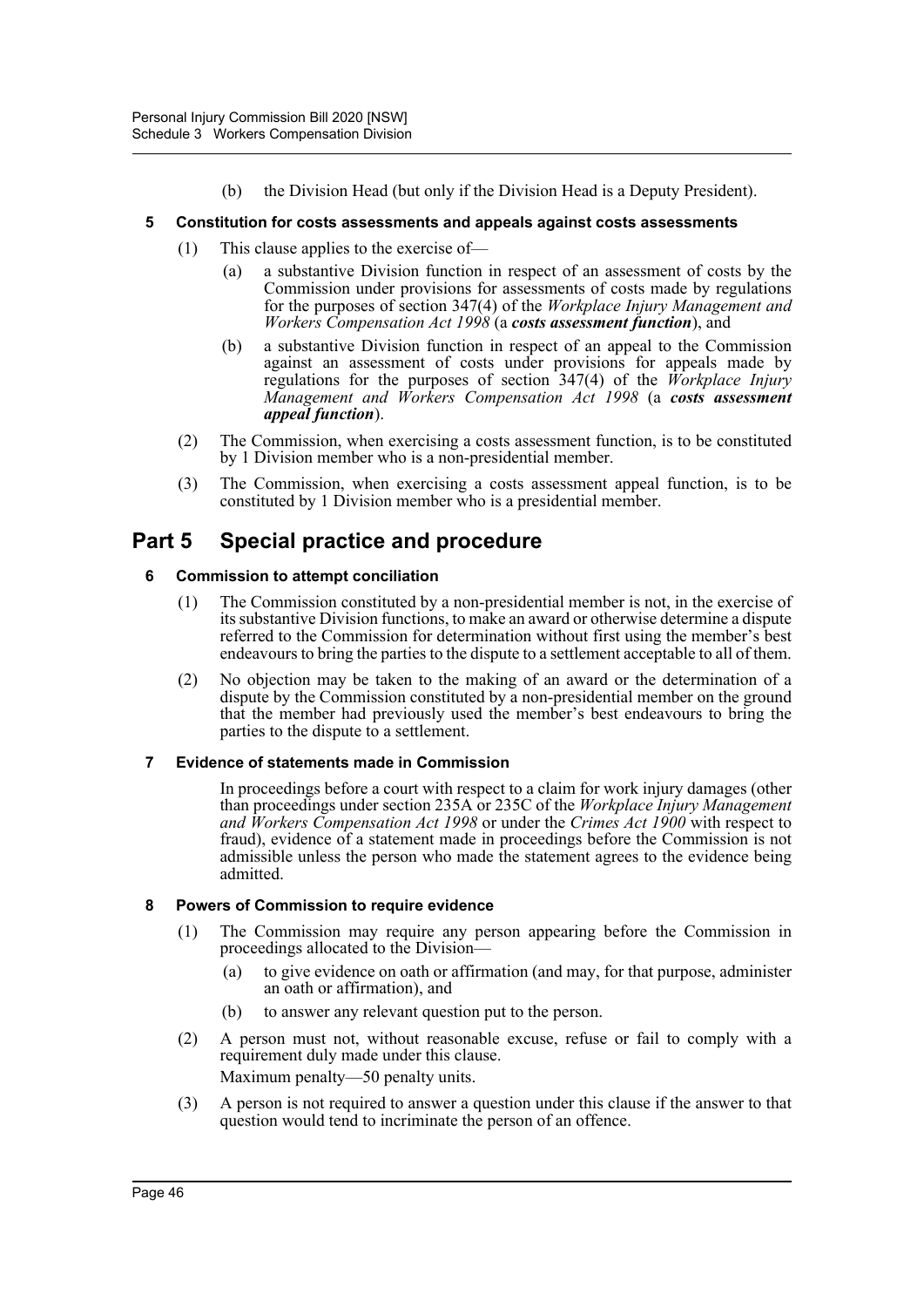# **Part 6 Division functions exercisable by registrar**

## **9 Registrar may exercise expedited assessment functions if directed**

- (1) Despite Part 4, a registrar or any other member of staff of the Commission may, at the direction of the President, exercise any of the functions of the Commission referred to in clause 3(2).
- (2) The President may direct a registrar or any other member of staff of the Commission to refer the exercise of such a function in a particular matter to the Commission and the registrar or other member of staff must comply with the direction.
- (3) A registrar or any other member of staff of the Commission may refer a particular matter in the exercise of such a function to the Commission if the registrar or member of staff considers it would be more appropriate for the Commission to deal with the matter.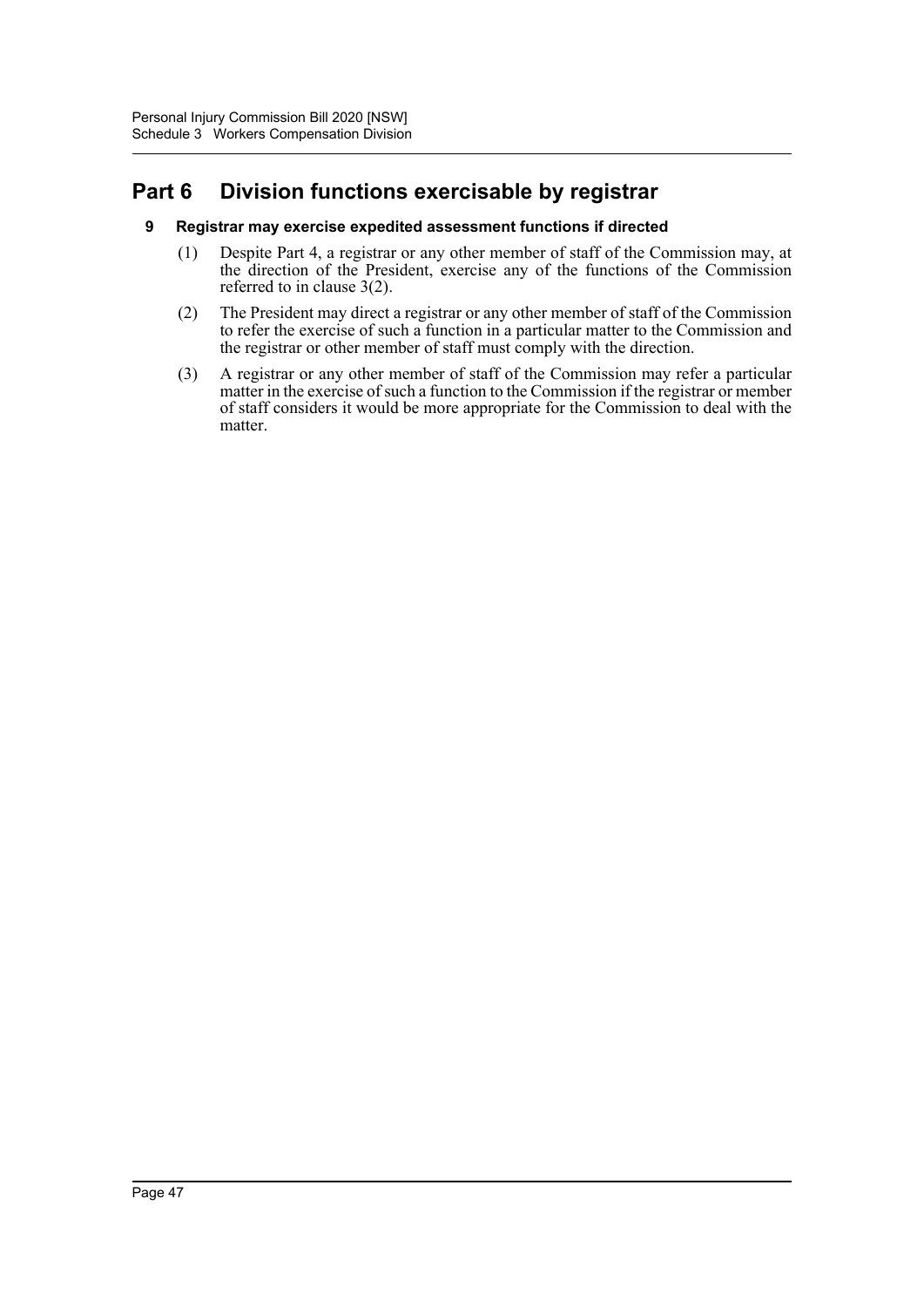# **Schedule 4 Motor Accidents Division**

section 13

# **Part 1 Interpretation**

# **1 Definitions**

In this Schedule—

*Division function* means a function of the Commission allocated to the Division by this Schedule.

*Division Head* means the Division Head of the Division.

*Division member* means a member who is assigned to the Division.

*substantive Division function* means a Division function other than a Division function exercised by a registrar.

*the Division* means the Motor Accidents Division of the Commission.

# **Part 2 Composition of Division**

# **2 Division members**

The Division is composed of the following members—

- (a) the Division Head,
- (b) any other members assigned to the Division by or under this Act.

# **Part 3 Functions of Division**

# **3 Functions allocated to Division**

The functions of the Commission in relation to the motor accidents legislation are allocated to the Division.

**Note.** Section 5(2) provides that a reference in this Act (however expressed) to the exercise by the Commission of its functions in relation to enabling legislation includes a reference both to its functions under the enabling legislation and its functions under this Act or any other legislation in relation to the enabling legislation.

# **Part 4 Special constitution requirements**

#### **4 Constitution generally**

Except as provided by this Part, the Commission when exercising its substantive Division functions is to be constituted by 1 Division member.

#### **5 Exempt claim functions**

The Commission, when exercising its substantive Division functions for the purposes of section 7.34(1)(b) of the *Motor Accident Injuries Act 2017* or section 92(1)(b) of the *Motor Accidents Compensation Act 1999*, is to be constituted by—

- (a) the President, or
- (b) at the direction of the President, the Division Head.

#### **6 Functions under Motor Accidents (Lifetime Care and Support) Act 2006**

The Commission, when exercising its substantive Division functions for the purposes of Division 2 of Part 3 of the *Motor Accidents (Lifetime Care and Support) Act 2006*, is to be constituted by 3 Division members.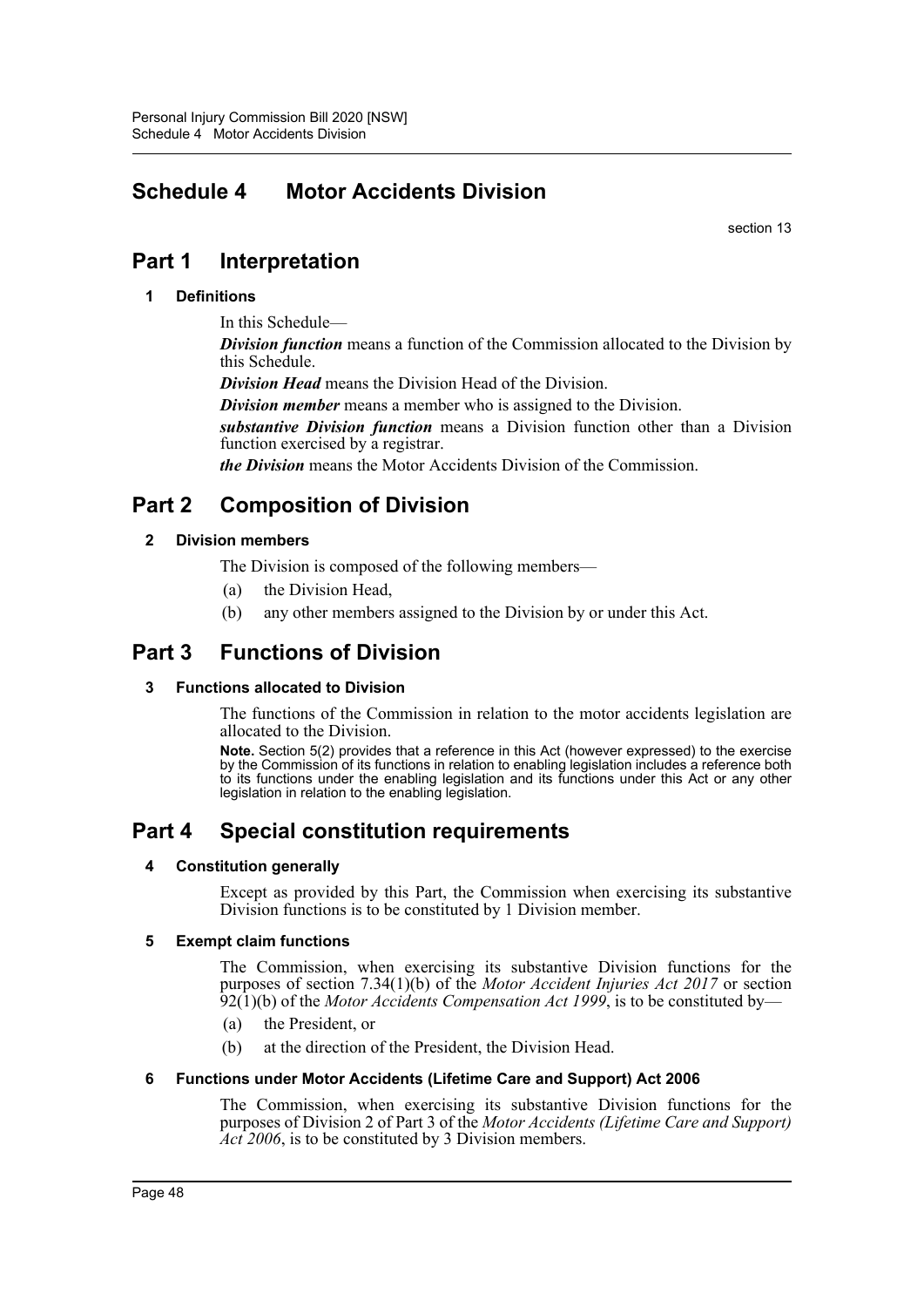# **Part 5 Special practice and procedure**

# **7 Evidence about assessment conference**

- (1) In proceedings before a court with respect to a claim, evidence of a statement made during an assessment conference is not admissible unless the person who made the statement agrees to the evidence being admitted.
- (2) Subclause (1) does not apply in respect of proceedings before a court under—
	- (a) Division 6.6 of the *Motor Accident Injuries Act 2017*, or
	- (b) Part 4.6 of the *Motor Accidents Compensation Act 1999*.
- (3) In this clause—

*assessment conference* means any conference or other proceeding held with or before the Commission in connection with an assessment of a claim, and includes any such proceedings at which the parties (or some of them) participate by telephone, closed-circuit television or other means.

*claim* means a claim within the meaning of the *Motor Accident Injuries Act 2017* or the *Motor Accidents Compensation Act 1999*.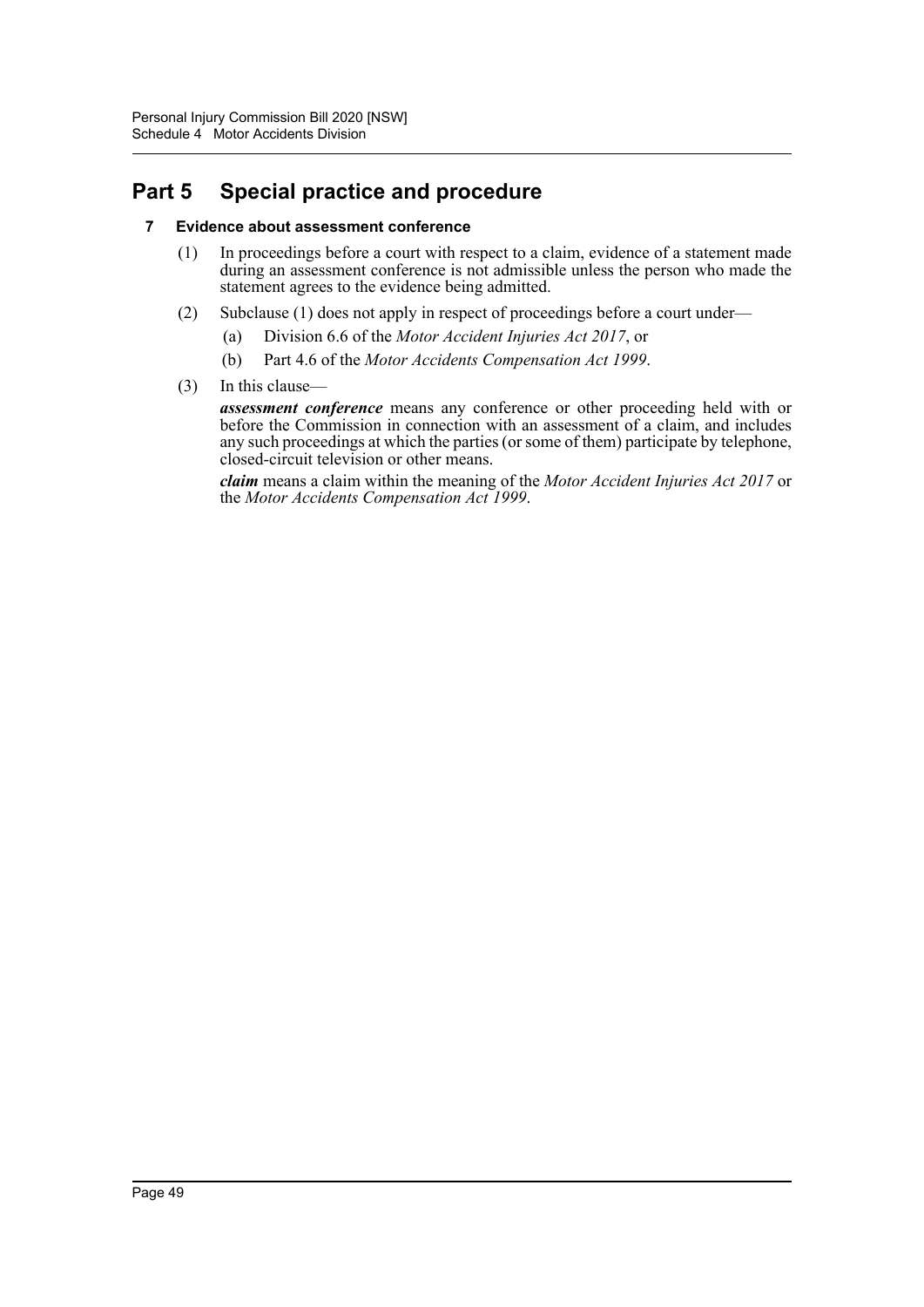# **Schedule 5 Independent Review Officer**

# **Part 1 Introduction**

# **1 Definitions**

In this Schedule—

*claimant* means a person who makes or is entitled to make—

- (a) a claim within the meaning of the *Workplace Injury Management and Workers Compensation Act 1998*, or
- (b) a claim within the meaning of the *Motor Accident Injuries Act 2017*, or

(c) a claim within the meaning of the *Motor Accidents Compensation Act 1999*. *employer* has the same meaning as in the *Workplace Injury Management and Workers Compensation Act 1998*.

*ILARS* means the Independent Legal Assistance and Review Service established by Part 5 of this Schedule.

*ILARS guidelines*—see clause 10.

*insurer* means a licensed insurer under any of the enabling legislation.

*Nominal Defendant* means the Nominal Defendant within the meaning of the *Motor Accident Injuries Act 2017* or *Motor Accidents Compensation Act 1999*.

*Nominal Insurer* means the Nominal Insurer within the meaning of the *Workers Compensation Act 1987.*

# **Part 2 Administrative arrangements**

# **2 Appointment of Independent Review Officer**

- (1) The Governor may appoint an Independent Review Officer.
- (2) The Independent Review Officer holds office for such term not exceeding 5 years as may be specified in the instrument of appointment, but is eligible (if otherwise qualified) for reappointment.
- (3) The office of Independent Review Officer is a full-time office and the holder of the office is required to hold it on that basis, except to the extent permitted by the Governor.
- (4) The Independent Review Officer is entitled to be paid—
	- (a) remuneration in accordance with the *Statutory and Other Offices Remuneration Act 1975*, and
	- (b) such travelling and subsistence allowances as the Minister may from time to time determine.
- (5) The office of Independent Review Officer is a statutory office and the provisions of the *Government Sector Employment Act 2013* relating to the employment of Public Service employees do not apply to that office.

# **3 Vacancy in office of Independent Review Officer**

- (1) The office of Independent Review Officer becomes vacant if the holder—
	- (a) dies, or
	- (b) completes a term of office and is not reappointed, or
	- (c) resigns the office by instrument in writing addressed to the Governor, or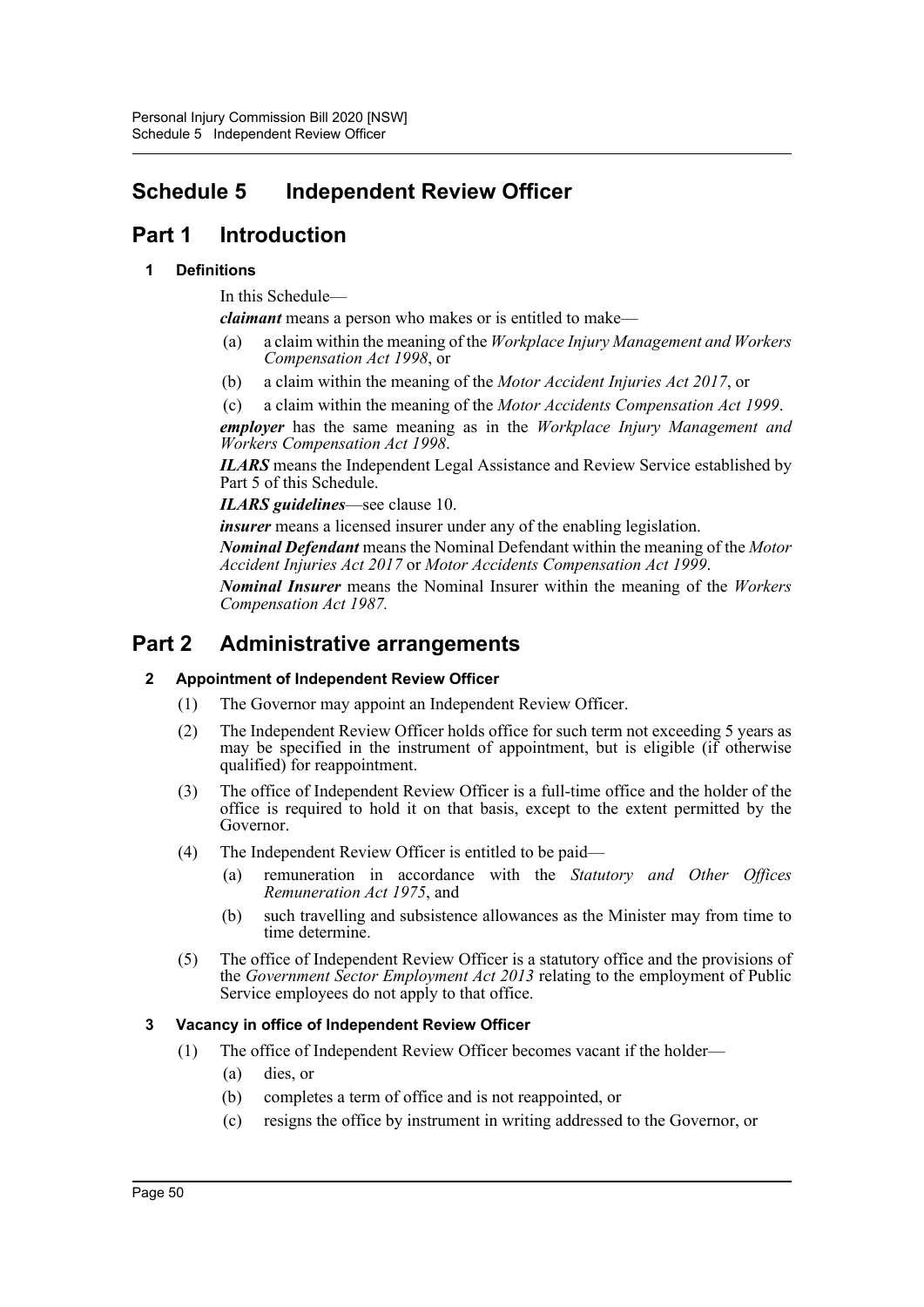- (d) becomes bankrupt, applies to take the benefit of any law for the relief of bankrupt or insolvent debtors, compounds with his or her creditors or makes an assignment of his or her remuneration for their benefit, or
- (e) becomes a mentally incapacitated person, or
- (f) is convicted in New South Wales of an offence that is punishable by imprisonment for 12 months or more or is convicted elsewhere than in New South Wales of an offence that, if committed in New South Wales, would be an offence so punishable, or
- (g) is removed from office under this clause.
- (2) The Governor may remove the Independent Review Officer from office—
	- (a) for misbehaviour, or
	- (b) for incapacity, or
	- (c) if the Independent Review Officer is absent from duty for a period in excess of his or her leave entitlement as approved by the Governor unless the absence is caused by illness or other unavoidable cause.
- (3) The Independent Review Officer cannot be removed from office under Part 6 of the *Government Sector Employment Act 2013*.
- (4) If the office of Independent Review Officer becomes vacant, a person is, subject to this Act, to be appointed to fill the vacancy.

#### **4 Appointment of acting Independent Review Officer**

- (1) The Minister may, from time to time, appoint a person to act in the office of the Independent Review Officer during—
	- (a) the illness or absence of the Independent Review Officer, or
	- (b) a vacancy in the office of the Independent Review Officer.
- (2) The person, while so acting, has all the functions of the Independent Review Officer and is taken to be the Independent Review Officer.
- (3) The Minister may, at any time, remove a person from office as acting Independent Review Officer.
- (4) An acting Independent Review Officer is entitled to be paid such remuneration (including travelling and subsistence allowances) as the Minister may from time to time determine.

#### **5 Staff**

(1) Persons may be employed in the Public Service under the *Government Sector Employment Act 2013* to enable the Independent Review Officer to exercise the Officer's functions.

**Note.** Section 59 of the *Government Sector Employment Act 2013* provides that the persons so employed (or whose services the Independent Review Officer makes use of) may be referred to as officers or employees, or members of staff, of that Officer. Section 47A of the *Constitution Act 1902* precludes that Officer from employing staff.

- (2) The persons so employed are to be employed in a separate Public Service agency and may (together with the persons referred to in subclause (3)) be referred to as members of staff of the Independent Review Officer.
- (3) The Independent Review Officer may also—
	- (a) arrange for the use of the services of any staff or facilities of a Public Service agency or a local or public authority, or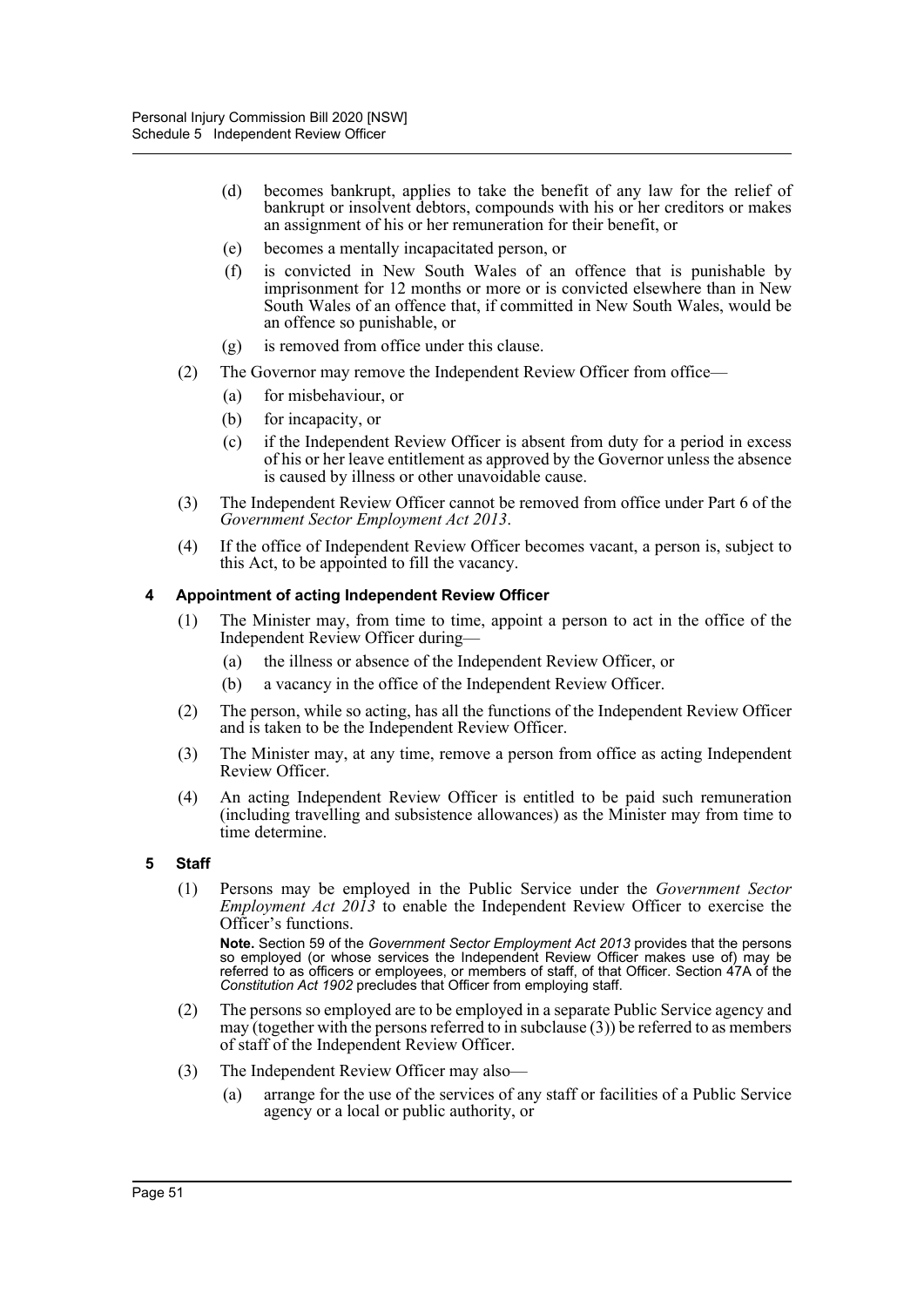(b) engage persons as consultants to the Independent Review Officer or to perform services for the Officer.

# **Part 3 Functions**

# **6 Functions of Independent Review Officer**

The Independent Review Officer has the following functions—

- (a) to deal with complaints made to the Independent Review Officer under this Schedule,
- (b) to inquire into and report to the Minister on any matters arising in connection with the operation of this Act or the enabling legislation as the Independent Review Officer considers appropriate or as may be referred to the Independent Review Officer for inquiry and report by the Minister,
- (c) to encourage the establishment by insurers and employers of complaint resolution processes for complaints arising under the enabling legislation,
- (d) to manage and administer ILARS (including by issuing ILARS guidelines),
- (e) any other functions as may be conferred on the Independent Review Officer by or under this Act or any other Act (including the enabling legislation).

## **7 Requirement to provide information**

- (1) The Independent Review Officer may require an insurer to provide specified information that the Independent Review Officer reasonably requires for the purposes of the exercise of any function of the Independent Review Officer.
- (2) It is a condition of an insurer's licence that the insurer comply with a request for the provision of information under this clause.
- (3) The Independent Review Officer can decline to deal with a complaint if the claimant who makes the complaint fails to comply with a request to provide information to the Independent Review Officer.
- (4) The Authority, the Nominal Insurer and the Nominal Defendant must provide the Independent Review Officer with such information as the Independent Review Officer reasonably requires and requests for the purposes of the exercise of any function of the Independent Review Officer.
- (5) The Independent Review Officer must provide the Authority with such information as the Authority reasonably requires and requests for the purposes of the exercise of any function of the Authority.

# **Part 4 Complaints**

# **8 Complaints about insurers**

- (1) A claimant may complain to the Independent Review Officer about any act or omission (including any decision or failure to decide) of an insurer that affects the entitlements, rights or obligations of the claimant under the enabling legislation.
- (2) The Independent Review Officer deals with a complaint by investigating the complaint and reporting to the claimant and the insurer on the findings of the investigation, including the reasons for those findings.
- (3) The Independent Review Officer's findings can include non-binding recommendations for specified action to be taken by the insurer or the claimant.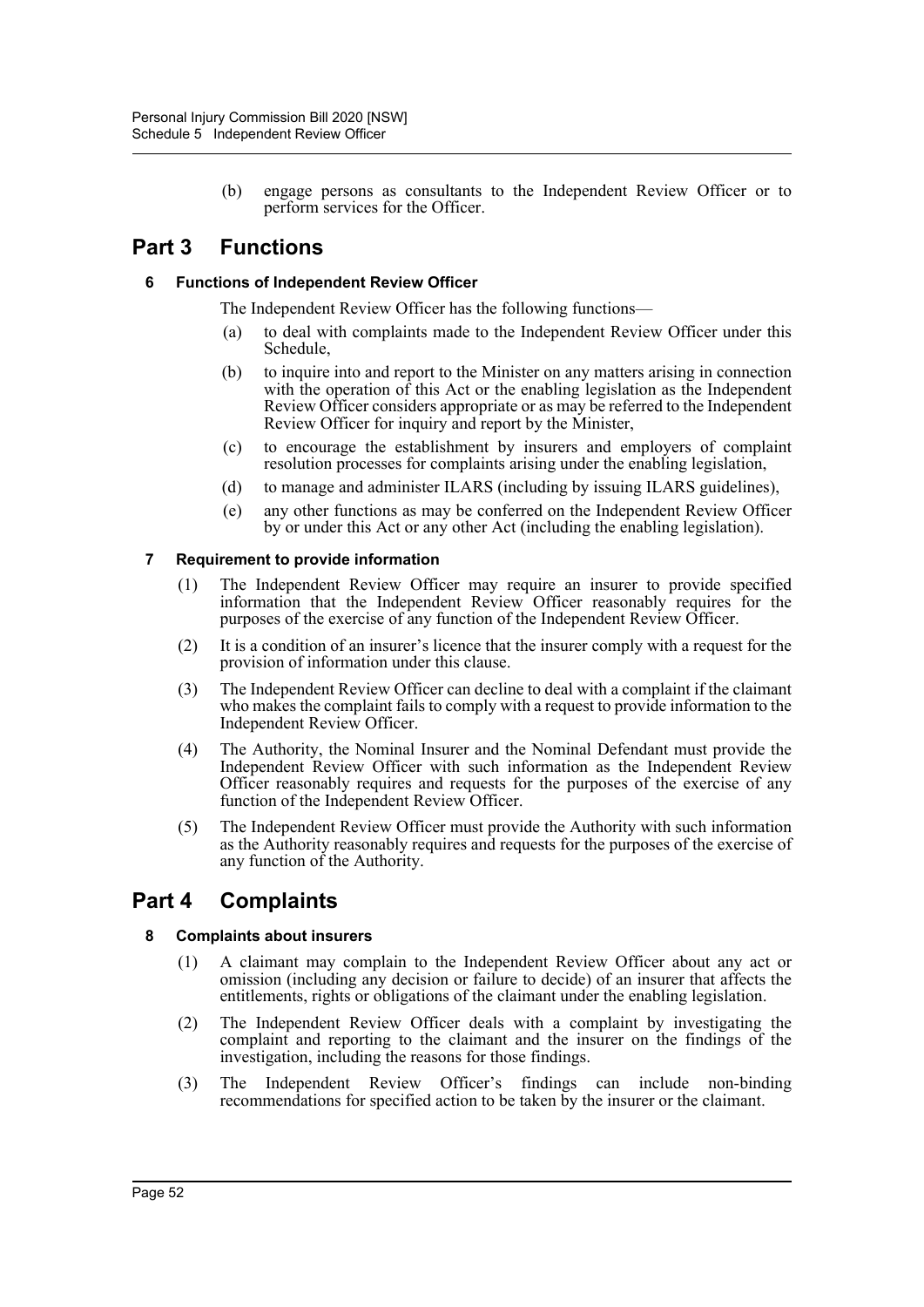- (4) The Independent Review Officer is to deal with a complaint within a period of 30 days after the complaint is made unless the Independent Review Officer notifies the claimant and the insurer within that period that a specified longer period will be required to deal with the complaint.
- (5) The Independent Review Officer may decline to deal with a complaint on the basis that it is frivolous or vexatious or should not be dealt with for such other reason as the Independent Review Officer considers relevant.
- (6) The regulations may make provision for or with respect to requiring the Independent Review Officer to notify the Authority of specified kinds of contraventions of this Act or the enabling legislation of which the Officer becomes aware.
- (7) Without limiting subsection (6), the regulations may—
	- (a) provide for the way in which notification is to be given, and
	- (b) provide for when the notification is to be given, and
	- (c) provide for the information required to be notified, and
	- (d) provide for any further requirements relating to the notification (for example, a requirement to provide further information or answer questions).

# **Part 5 Independent Legal Assistance and Review Service**

## **9 Independent Legal Assistance and Review Service**

- (1) There is to be an Independent Legal Assistance and Review Service managed and administered by the Independent Review Officer.
- (2) The purpose of ILARS is to provide funding for legal and associated costs for workers under the Workers Compensation Acts seeking advice regarding decisions of insurers for those Acts and to provide assistance in finding solutions for disputes between workers and insurers.

# **10 Guidelines concerning ILARS**

- (1) The Independent Review Officer may issue guidelines (*ILARS guidelines*) for or with respect to the following—
	- (a) the approval of lawyers to be granted funding under ILARS (including qualifications and experience for approval),
	- (b) the allocation and amount of funding for legal and associated costs under ILARS.
- (2) The Independent Review Officer may (wholly or partly) amend, revoke or replace ILARS guidelines.
- (3) ILARS guidelines may adopt the provisions of other publications, whether with or without modification or addition and whether in force at a particular time or from time to time.

#### **11 Publication and Parliamentary scrutiny of ILARS guidelines**

- (1) ILARS guidelines are to be published on the NSW legislation website and take effect on the day of that publication or, if a later day is specified in the guidelines for that purpose, on the day so specified.
- (2) Sections 40 (Notice of statutory rules to be tabled) and 41 (Disallowance of statutory rules) of the *Interpretation Act 1987* apply to ILARS guidelines in the same way as those sections apply to statutory rules.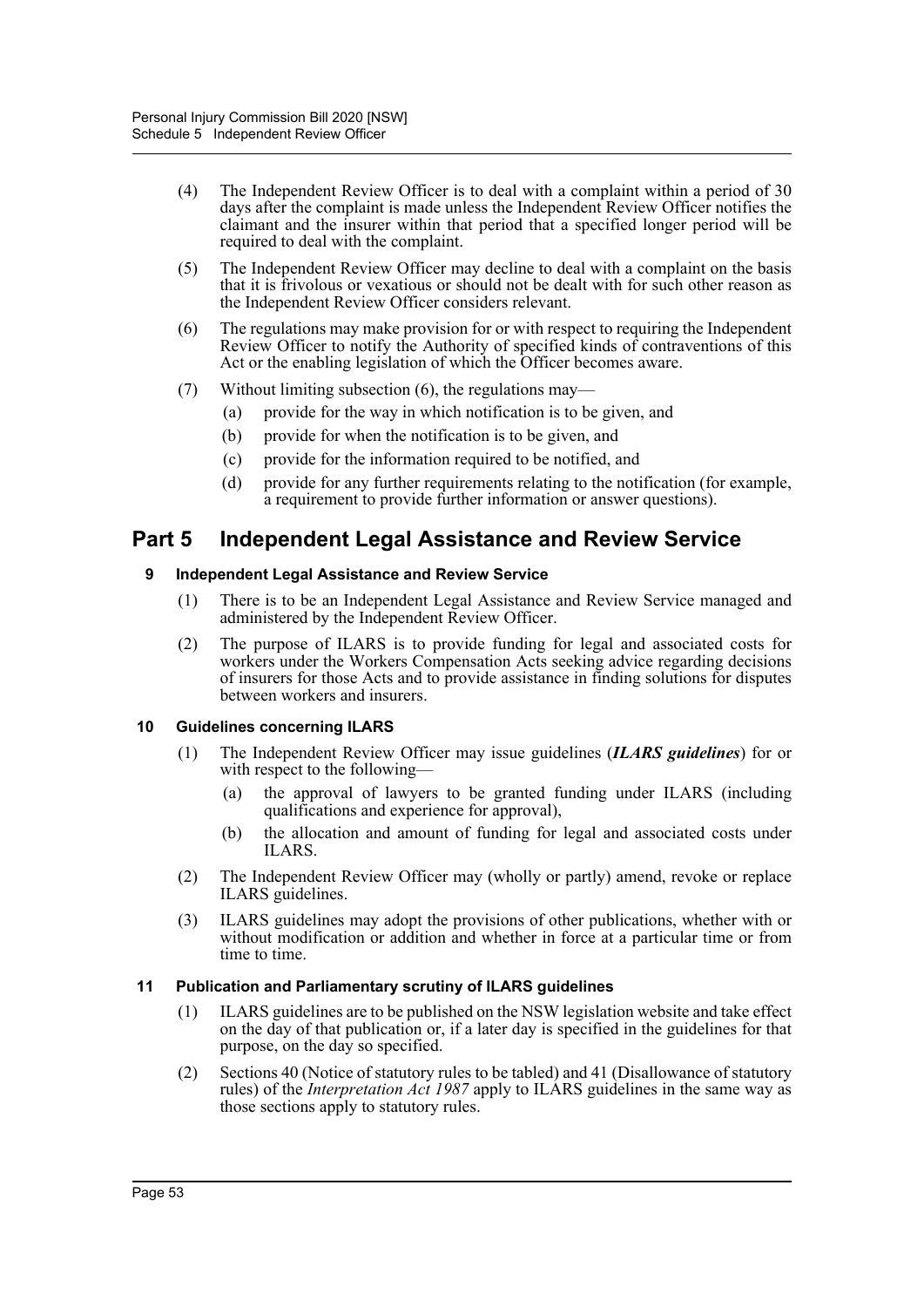## **12 Review of ILARS by supervisory committee of Legislative Council**

(1) The committee of the Legislative Council designated for the purposes of section 27 of the *State Insurance and Care Governance Act 2015* is to enquire into and report on the whether ILARS should be extended to claimants for statutory benefits under the *Motor Accident Injuries Act 2017*.

**Note.** Section 27 of the *State Insurance and Care Governance Act 2015* provides for the Legislative Council to designate a committee of the Council to supervise the operation of the insurance and compensation schemes established under the workers compensation and motor accidents legislation. The Standing Committee on Law and Justice was the designated committee at the time of the enactment of this Act.

(2) The enquiry and report are to be undertaken by the designated committee as part of its next review of the operation of the *Motor Accident Injuries Act 2017* following the commencement of this Schedule.

# **Part 6 General**

# **13 Annual report**

- (1) As soon as practicable after 30 June (but before 31 December) in each year, the Independent Review Officer is to prepare and forward to the Minister a report on his or her activities for the 12 months ending on 30 June in that year.
- (2) The report is to be tabled in Parliament and for that purpose the Minister is to lay the report or cause it to be laid before both Houses of Parliament as soon as practicable after receiving the report.
- (3) The Minister is to give the Authority and insurers an opportunity to comment on the report before it is tabled in Parliament and may include with the report when it is tabled a statement as to the comments of the Authority and insurers.
- (4) The report is to include the following information—
	- (a) the number and type of complaints made and dealt with under this Schedule during the year,
	- (b) the sources of those complaints,
	- (c) the number and type of complaints that were made during the year but not dealt with,
	- (d) the operation of ILARS,
	- (e) any other information as the Independent Review Officer considers appropriate to be included or as the Minister directs to be included.
- (5) Matters included in a report must not identify individual claimants.

# **14 Delegation of functions**

The Independent Review Officer may delegate the exercise of any function of the Independent Review Officer (other than this power of delegation) to—

- (a) any member of staff of the Independent Review Officer, or
- (b) any person, or any class of persons, authorised for the purposes of this clause by the regulations.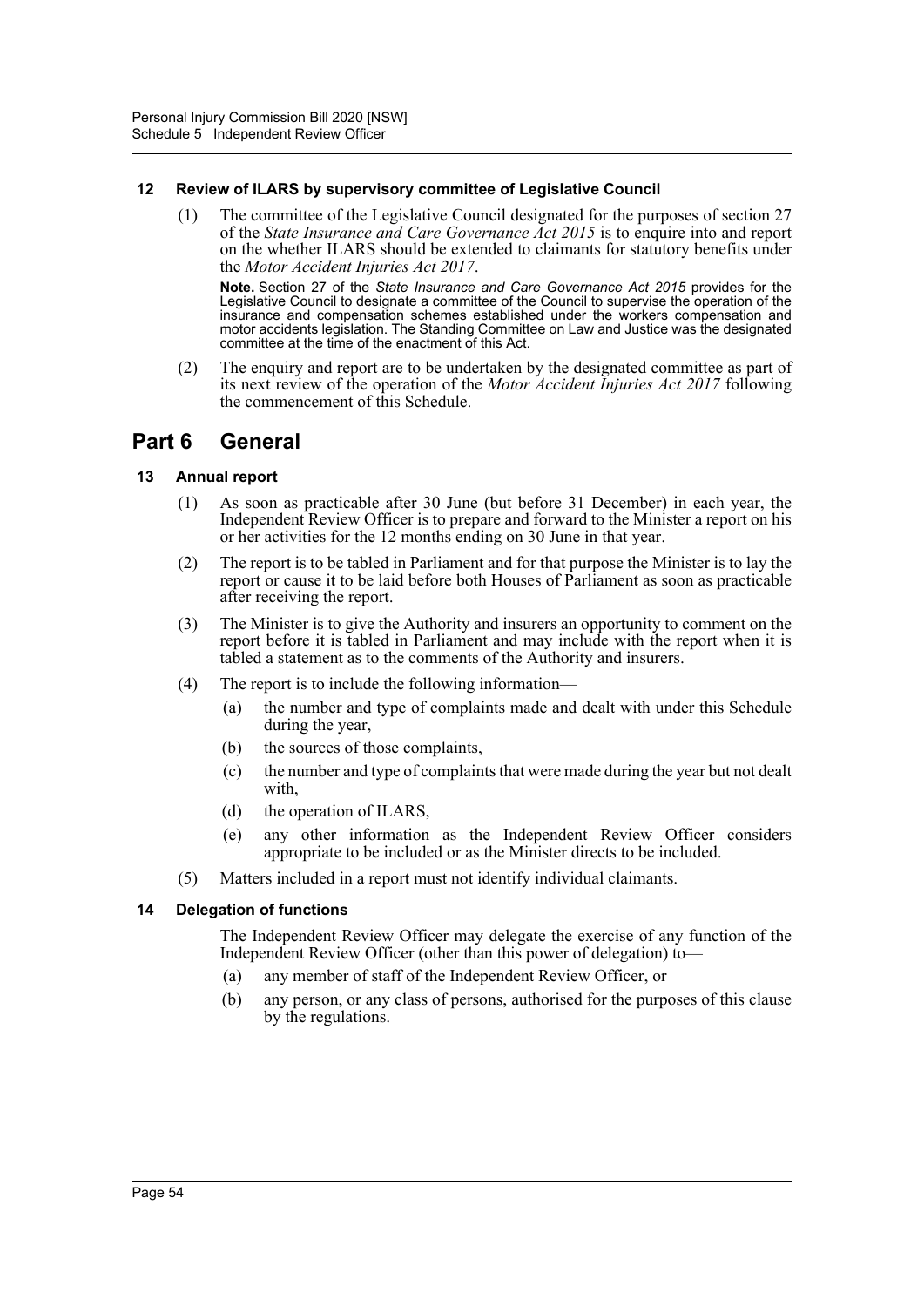# **Schedule 6 Amendment of other legislation**

# **6.1 Defamation Act 2005 No 77**

# **Schedule 2 Additional kinds of public documents**

Omit clause 3. Insert instead—

# **3 Documents relating to Personal Injury Commission**

- (1) Without limiting section  $28(4)(a)$ –(f), a document that consists of–
	- (a) a report made by a member of the Personal Injury Commission of a decision or determination of the member in respect of proceedings under enabling legislation, or
	- (b) a report made by a merit reviewer, medical assessor or registrar of a decision or determination of the reviewer, assessor or registrar in respect of any proceedings under enabling legislation.
- (2) Words and expressions used in this clause that are defined in the *Personal Injury Commission Act 2020* have the same meanings as in that Act.

# **6.2 District Court Act 1973 No 9**

# **Section 44 Actions**

Insert after section  $44(1)(d2)$ —

(d3) without limiting paragraphs (d) and (d1), any substituted proceedings within the meaning of Division 3.2 of the *Personal Injury Commission Act 2020* irrespective of the amount claimed,

# **6.3 Electronic Transactions Regulation 2017**

# **[1] Clause 8 Definition of "court" for purposes of Schedule 1 to the Act**

Omit "Workers Compensation Commission" from clause 8(1).

Insert instead "Personal Injury Commission".

# **[2] Clause 8(2)**

Omit the subclause.

# **6.4 Government Information (Public Access) Regulation 2018**

# **Schedule 3 Agencies declared to be part of other agencies**

Omit the matter relating to the Workers Compensation Commission. Insert in appropriate order of agency—

Personal Injury Commission Department of Customer Service

# **6.5 Government Sector Employment Act 2013 No 40**

# **Schedule 1 Public Service agencies**

Insert in alphabetical order in Part 3—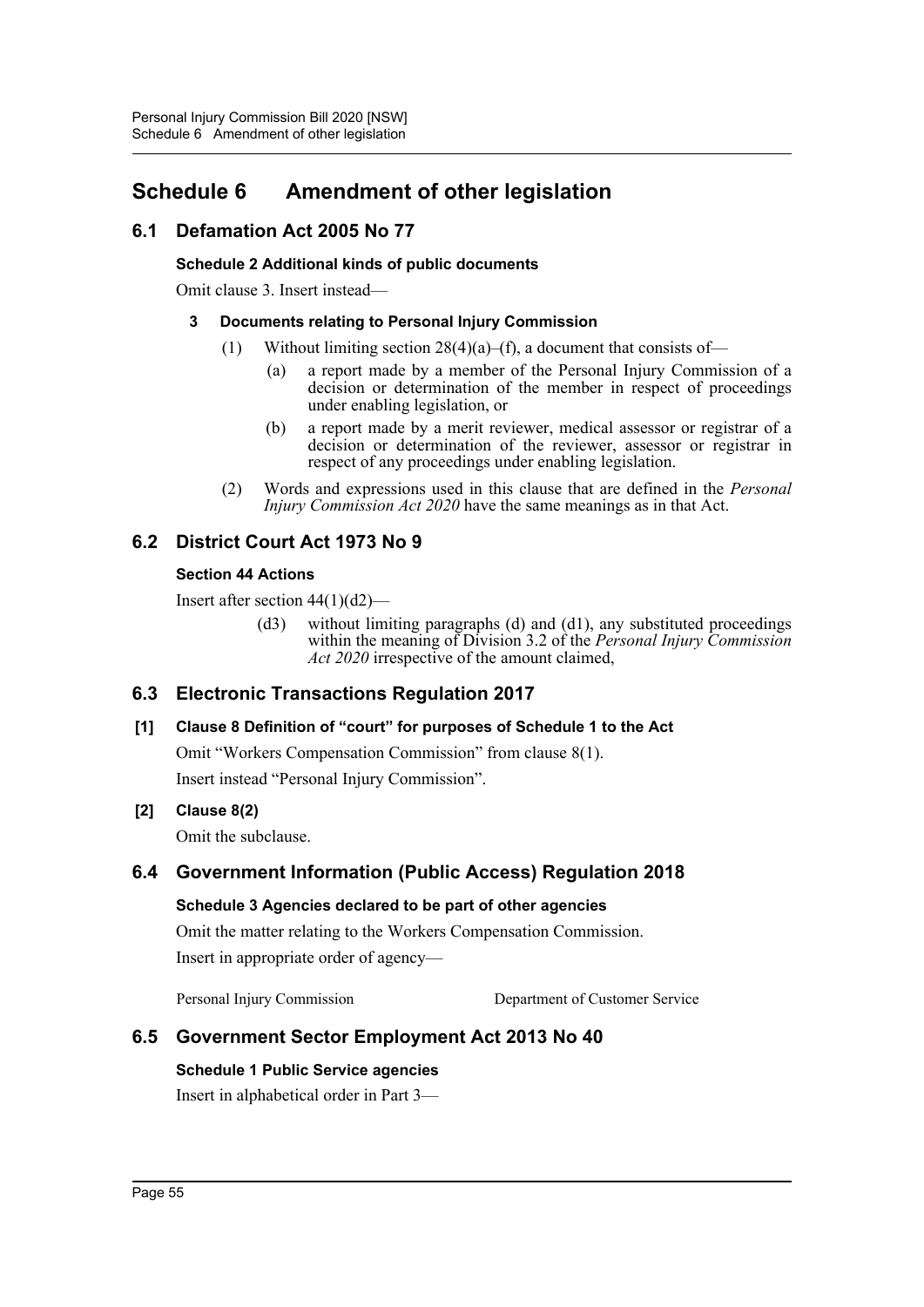Office of the Independent Review Officer \*Independent Review Officer

# **6.6 Motor Accident Injuries Act 2017 No 10**

#### **[1] Section 1.4 Definitions**

Omit the definitions of *claims assessor*, *Dispute Resolution Service* and *Principal Claims Assessor* from section 1.4(1).

## **[2] Section 1.4(1)**

Insert in alphabetical order—

*Commission* means the Personal Injury Commission of New South Wales established by the *Personal Injury Commission Act 2020*.

*Commission rules* has the same meaning as in the *Personal Injury Commission Act 2020*.

*President* means the President of the Commission.

## **[3] Section 1.4(1), definitions of "medical assessor" and "merit reviewer"**

Omit the definitions. Insert instead—

*medical assessor* means a person appointed under the *Personal Injury Commission Act 2020* as a medical assessor for the purposes of this Act.

*merit reviewer* means a person appointed under the *Personal Injury Commission Act 2020* as a merit reviewer for the purposes of this Act.

# **[4] Section 1.6 Meaning of "minor injury"**

Omit section 1.6(5). Insert instead—

- (5) The Motor Accident Guidelines may make provision for or with respect to the assessment of whether an injury is a minor injury for the purposes of this Act.
- (6) Subsection (5) does not enable the Motor Accident Guidelines to make provision for or with respect to the resolution of disputes by the Commission or medical assessor.

**Note.** The rules of the Commission make provision for these matters.

#### **[5] Section 2.31 Rejection of claim for failure to make due inquiry and search to establish identity of vehicle**

Omit "Dispute Resolution Service" from section 2.31(1)(b).

Insert instead "Commission".

#### **[6] Section 3.3 Determination of relevant insurer**

Omit "Dispute Resolution Service" from section 3.3(2). Insert instead "Commission".

# **[7] Section 3.20 Refund of weekly payments paid after return to employment**

Omit "Dispute Resolution Service" wherever occurring in section  $3.20(1)$ –(4) and (6). Insert instead "Commission".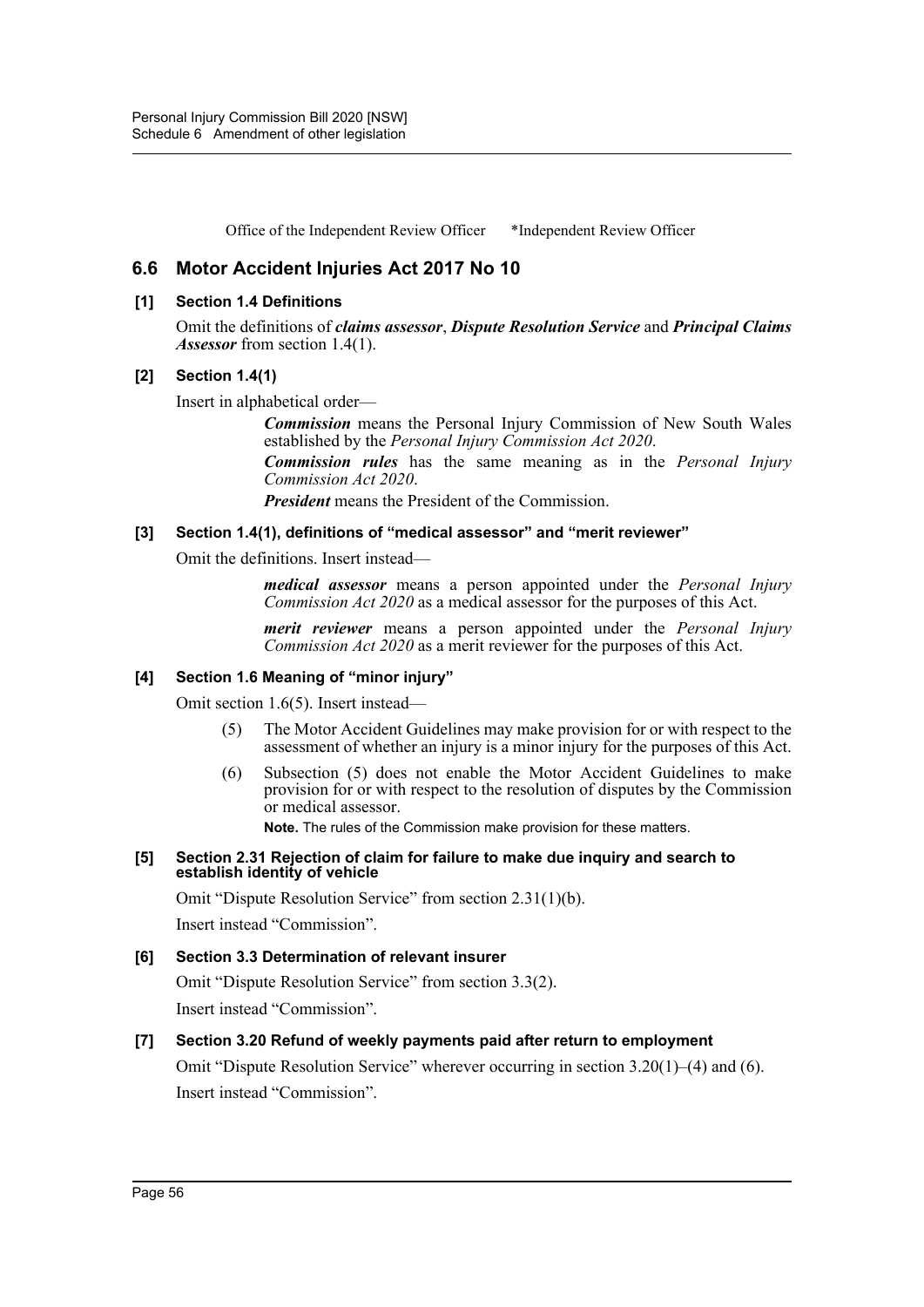**[8] Section 3.21 Weekly statutory benefits to persons residing outside Australia**

Omit "Dispute Resolution Service" from section 3.21(2)(a). Insert instead "Commission".

**[9] Section 3.38 Reduction of weekly statutory benefits after 6 months for contributory negligence**

Omit "Dispute Resolution Service" wherever occurring in section  $3.38(2)(a)$  and  $(3)$ . Insert instead "Commission".

#### **[10] Section 3.44 Statutory benefits determinations relating to fault etc not binding in relation to common law claims**

Omit "Dispute Resolution Service" from section 3.44(1). Insert instead "Commission".

**[11] Section 3.45 Special provisions relating to payment of statutory benefits for treatment and care by Lifetime Care and Support Authority as relevant insurer**

Omit "Dispute Resolution Service" from section 3.45(5).

Insert instead "Commission".

# **[12] Section 4.1 Damages in respect of motor accidents**

Omit "a claims assessor" from section 4.1(2)(b). Insert instead "the Commission".

- **[13] Section 4.2 General regulation of award of damages** Omit "claims assessor" from section 4.2(2). Insert instead "Commission".
- **[14] Section 4.7 Future economic loss—claimant's prospects and adjustments** Omit "claims assessor" wherever occurring in section 4.7(1) and (3). Insert instead "Commission".

#### **[15] Section 4.8 Assessment of impairment of earning capacity if dispute over degree of impairment**

Omit "claims assessor" and "Dispute Resolution Service" wherever occurring in the note to the section.

Insert instead "the Commission" and "Commission", respectively.

#### **[16] Section 4.12 Assessment of permanent impairment required if dispute over impairment threshold**

Omit "claims assessor" and "Dispute Resolution Service" wherever occurring in the note to section 4.12(1).

Insert instead "the Commission" and "Commission", respectively.

# **[17] Section 4.14 Publication of information to assist determination of non-economic loss** Omit "claims assessor" from section 4.14(2). Insert instead "the Commission".

# **[18] Section 4.16 Payment of interest**

Omit "claims assessor" wherever occurring in section 4.16(2) and (3)(a). Insert instead "Commission".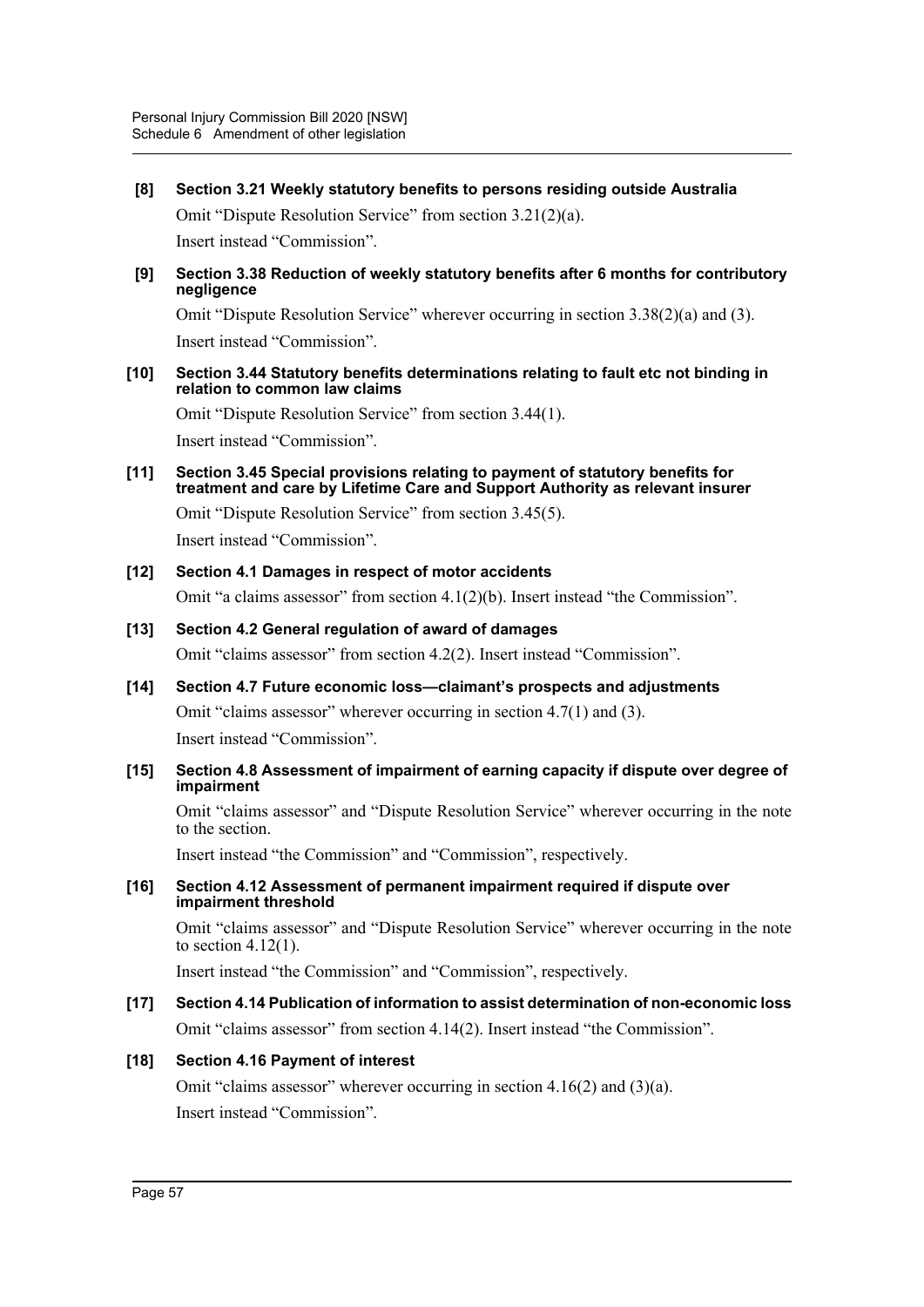## **[19] Section 4.17 Contributory negligence—generally**

Omit "claims assessor" wherever occurring in section  $4.17(2)(a)$  and  $(3)$ . Insert instead "Commission".

#### **[20] Section 6.6**

Omit the section. Insert instead—

#### **6.6 Directions for compliance with duties**

- (1) The Commission when undertaking a claims assessment, or a merit reviewer when undertaking a merit review under Part 7, may give directions to a party to a claim for the purpose of ensuring compliance by the party with a duty arising under this Division.
- (2) If a claimant fails to comply with such a direction without reasonable excuse, the giver of the direction may direct the insurer to suspend weekly payments of statutory benefits to the claimant under Part 3 while the failure continues.
- (3) If an insurer fails to comply with such a direction without reasonable excuse, the giver of the direction may direct the insurer not to discontinue or reduce weekly payments of statutory benefits to the claimant under Part 3 while the failure continues.
- (4) The principal registrar of the Commission is to inform the Authority of the following if an insurer fails to comply with a direction given under this section—
	- (a) the name of the insurer,
	- (b) the name of the claimant,
	- (c) particulars about the insurer's failure.

```
[21] Section 6.7 Reports to Authority on compliance
Omit "Dispute Resolution Service". Insert instead "Commission".
```
- **[22] Section 6.9 Compliance with verification requirements—claim for statutory benefits** Omit "Dispute Resolution Service" from section 6.9(b). Insert instead "Commission".
- **[23] Section 6.10 Compliance with verification requirements—claim for damages** Omit "Dispute Resolution Service" wherever occurring in section 6.10(1). Insert instead "Commission".
- **[24] Section 6.14 Time for making of claims for damages** Omit "Dispute Resolution Service" from section 6.14(5)(b). Insert instead "Commission".
- **[25] Section 6.15 How notice of claims given** Omit "Dispute Resolution Service" from section 6.15(5)(b). Insert instead "Commission".
- **[26] Section 6.21 Costs penalty for unreasonable denial of liability** Omit "claims assessor" wherever occurring in section 6.21(1). Insert instead "Commission".
- **[27] Section 6.22 Duty of insurer to make offer of settlement on claim for damages** Omit "Dispute Resolution Service" from the note to section 6.22(5).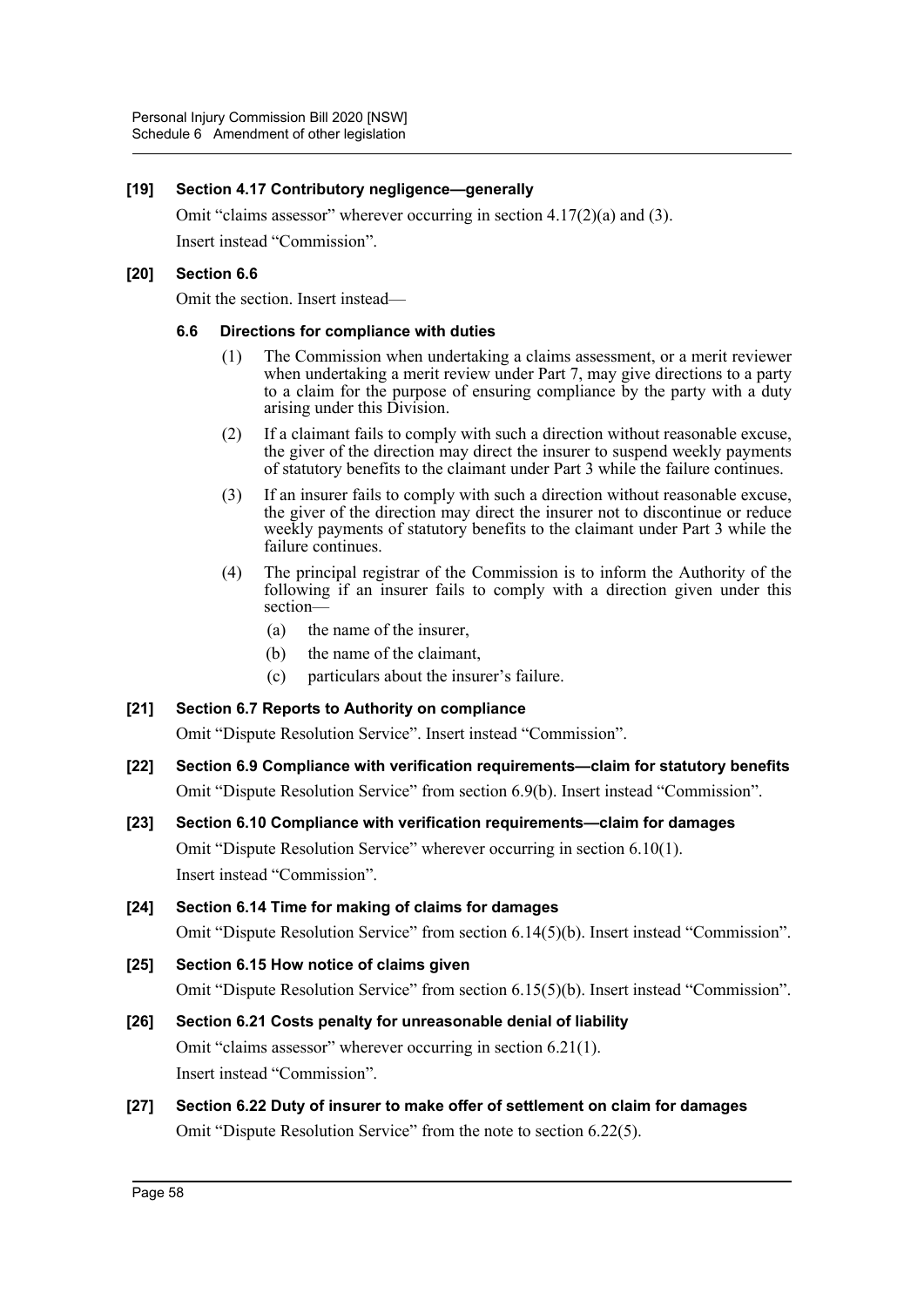Insert instead "Commission".

## **[28] Section 6.23 Restrictions on settlement of claim for damages**

Omit "Dispute Resolution Service" wherever occurring in section 6.23(2)(b) and (3). Insert instead "Commission".

#### **[29] Section 6.26 Consequences of failure to provide relevant particulars of claim for damages**

Omit "Authority" from section 6.26(4)(a). Insert instead "Commission".

## **[30] Section 6.26(5)**

Omit the subsection.

## **[31] Section 6.26(6) and (7)**

Omit "Dispute Resolution Service" wherever occurring. Insert instead "Commission".

## **[32] Section 6.27 Medical and other examination of claimant**

Omit "Dispute Resolution Service" from section 6.27(3). Insert instead "Commission".

#### **[33] Section 6.31 Claims assessment or exemption pre-condition for commencement of court proceedings**

Omit section 6.31(1). Insert instead—

- (1) Subject to Division 3.2 of the *Personal Injury Commission Act 2020*, a claimant is not entitled to commence court proceedings against another person in respect of a claim unless—
	- (a) the Commission has issued a certificate in respect of the claim under section 7.34 (Claims exempt from assessment), or
	- (b) the Commission has issued a certificate in respect of the claim under section 7.36 (Assessment of claims).

#### **[34] Section 6.32 Time limitations on commencement of court proceedings**

Omit "Dispute Resolution Service" from section 6.32(2). Insert instead "Commission".

#### **[35] Section 6.34 Matter to be remitted for further claims assessment where significant new evidence produced in court proceedings**

Omit "a claims assessor" and "the claims assessor" wherever occurring. Insert instead "the Commission".

#### **[36] Section 6.38, heading**

Omit "**Dispute Resolution Service**". Insert instead "**Commission**".

#### **[37] Section 6.38(1)(b)**

Omit "a claims assessor". Insert instead "the Commission".

#### **[38] Section 7.1 Definitions**

Omit the definitions of *claims assessor*, *decision-maker*, *medical assessor* and *merit reviewer*.

Insert in alphabetical order—

*decision-maker* means a medical assessor or merit reviewer.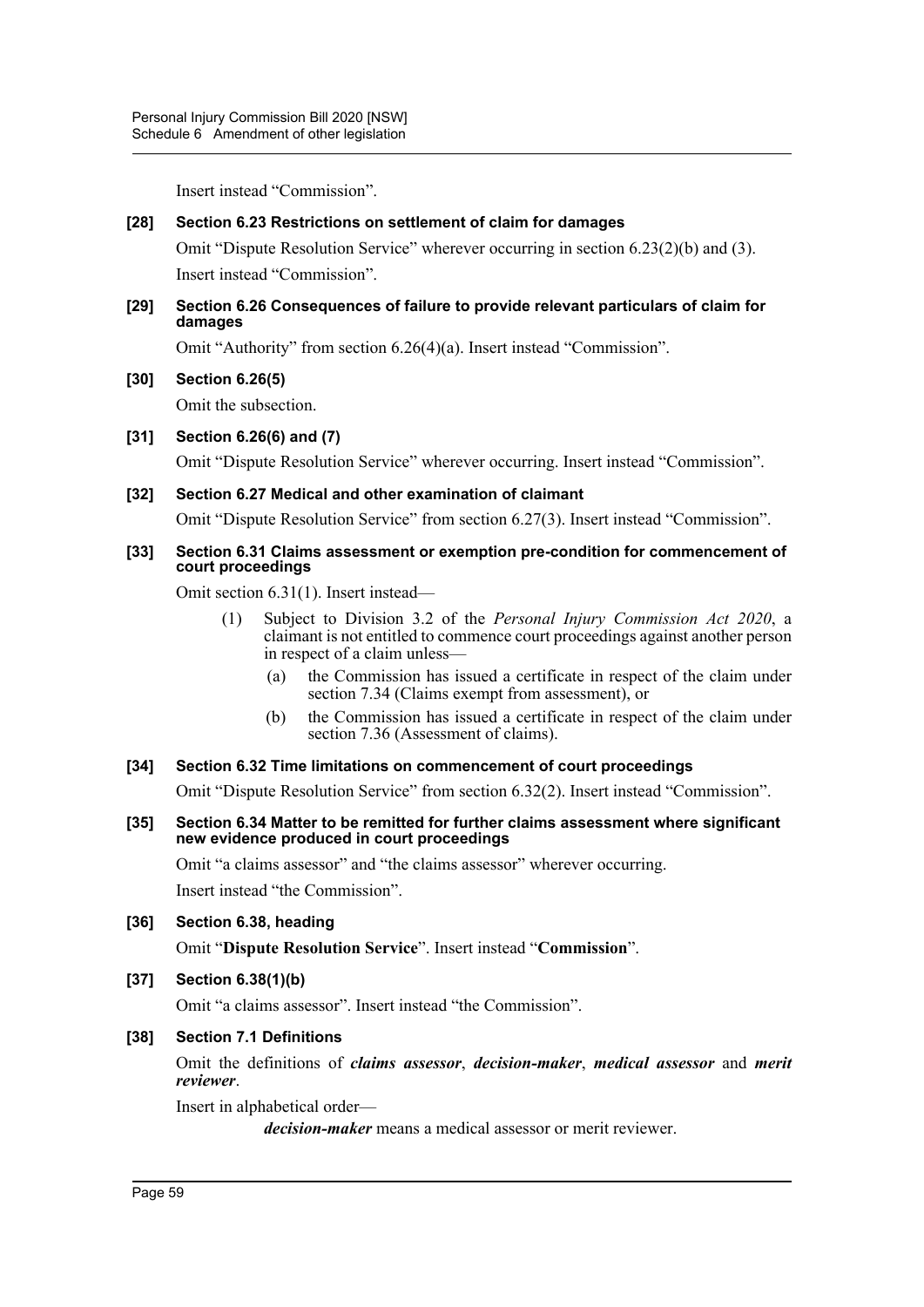# **[39] Section 7.1(2) and (3)**

Insert at the end of section 7.1—

- (2) A function conferred by a provision of this Act on a decision-maker in relation to any matter is to be exercised in accordance with the Commission rules by a decision-maker designated by the President except if it is—
	- (a) a dispute about the assessment of a claim under Division 7.6, or
	- (b) a merit review matter, or
	- (c) a medical assessment matter, or
	- (d) a miscellaneous claims assessment matter.
- (3) A function conferred on the Commission by a provision of this Act in respect of any matter is to be exercised in accordance with the Commission rules.

# **[40] Division 7.2 Dispute Resolution Service**

Omit the Division.

# **[41] Section 7.10 Definitions**

Omit the definition of *proper officer of the Authority*.

## **[42] Section 7.12 Application for merit review**

Omit "Dispute Resolution Service" wherever occurring in section 7.12(1) and (2). Insert instead "President".

## **[43] Section 7.12(1)**

Omit "Motor Accident Guidelines". Insert instead "Commission rules".

# **[44] Section 7.13 Determination of merit review application** Omit section 7.13(5).

# **[45] Section 7.15 Review of merit review decision by review panel**

Omit "proper officer of the Authority" wherever occurring in section 7.15(1) and (3). Insert instead "President".

# **[46] Section 7.15(3)**

Omit "if the proper officer". Insert instead "if the President".

# **[47] Section 7.15(6)**

Omit the subsection. Insert instead—

(6) An application under this section must be made within 28 days after the parties to the merit review were issued with a certificate referred to in section  $\bar{7}$ .13(4) as to the merit reviewer's determination.

#### **[48] Section 7.16 Regulations**

Omit "or a merit review" from section 7.16(b).

#### **[49] Section 7.17 Definitions**

Omit "a claims assessor" from paragraph (b) of the definition of *medical dispute*. Insert instead "the Commission".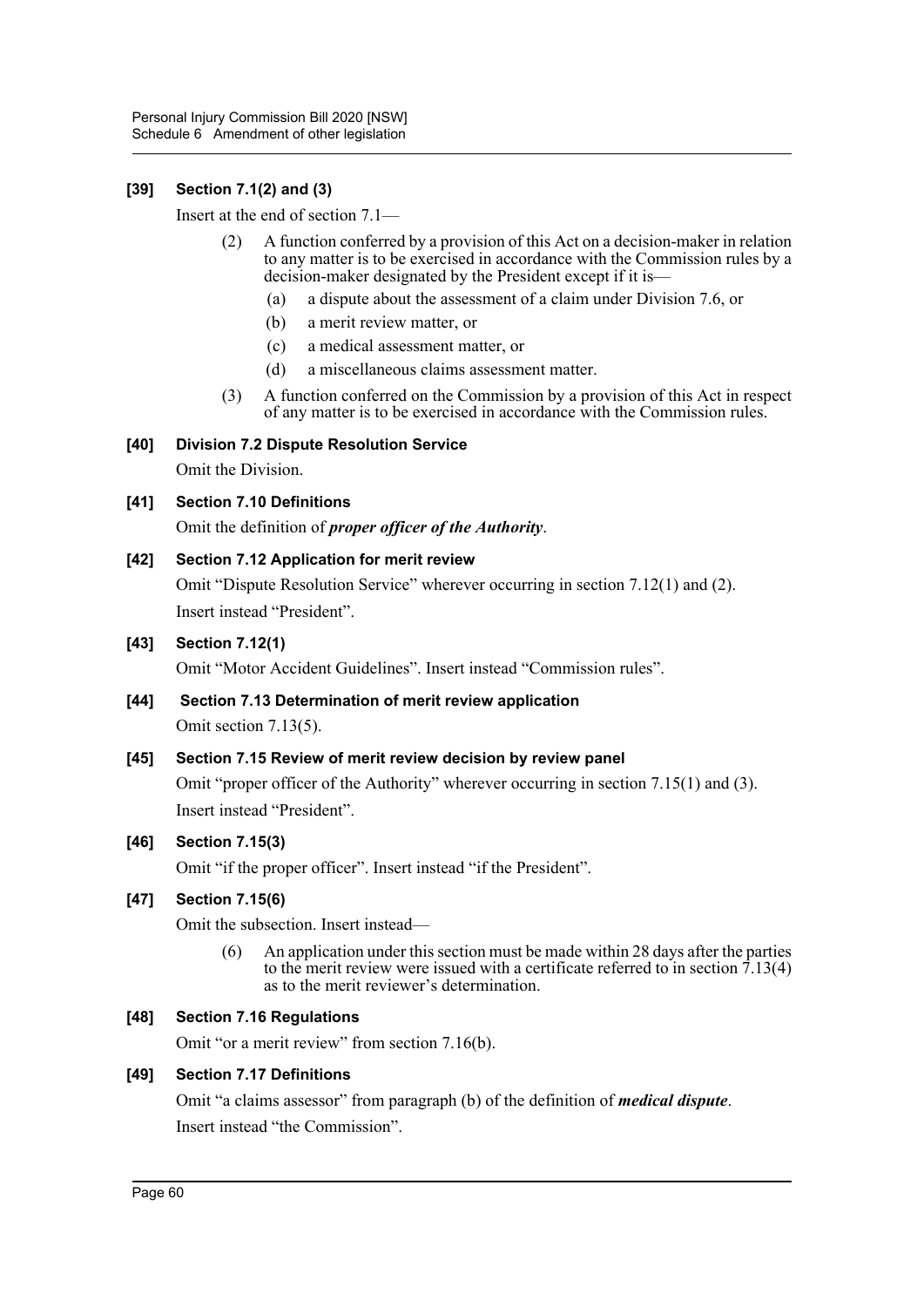## **[50] Section 7.20 Medical assessment procedures**

Omit section 7.20(1). Insert instead—

- (1) A medical dispute about a claim may be referred to the President for assessment under this Division by—
	- (a) either party to the dispute, or
	- (b) a court or the Commission, or
	- (c) a merit reviewer.

## **[51] Section 7.20(2) and (3)**

Omit "Dispute Resolution Service" wherever occurring. Insert instead "President".

## **[52] Section 7.24 Further medical assessment after initial medical assessment**

Omit "a claims assessor" from section 7.24(1). Insert instead "the Commission".

## **[53] Section 7.24(4) and (5)**

Omit "proper officer of the Authority" wherever occurring. Insert instead "President".

## **[54] Section 7.24(5)**

Omit "if the proper officer". Insert instead "if the President".

#### **[55] Section 7.26 Review of medical assessment by review panel**

Omit section 7.26(1). Insert instead—

(1) A claimant or an insurer may apply to the President to refer a medical assessment under this Division by a single medical assessor to a review panel for review.

# **[56] Section 7.26(5) and (5A)**

Omit section 7.26(5). Insert instead—

- (5) The President is to arrange for the medical assessment to be referred to a review panel, but only if the President is satisfied that there is reasonable cause to suspect that the medical assessment was incorrect in a material respect having regard to the particulars set out in the application.
- (5A) The panel is to be constituted by 3 persons chosen by the President as follows—
	- (a) 2 medical assessors,
	- (b) 1 member of the Commission who is a member assigned to the Motor Accidents Division of the Commission.

# **[57] Section 7.26(6A)**

Insert after section 7.26(6)—

(6A) To avoid doubt, any medical re-examination of the claimant for the purposes of the review need not be conducted by all of the members of the panel if the members agree for it to be conducted by only some of the members.

#### **[58] Section 7.26(10)**

Omit the subsection. Insert instead—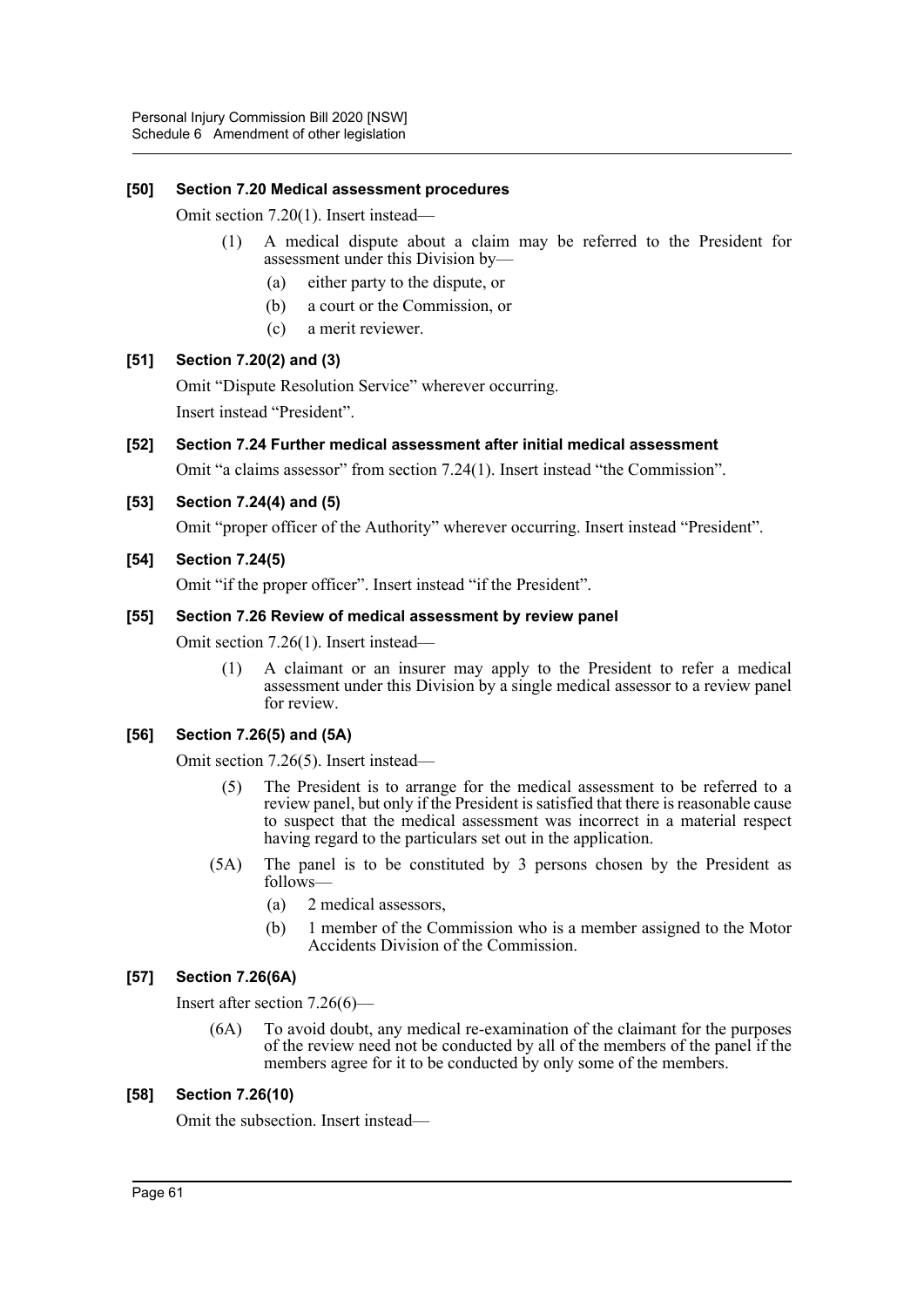(10) An application under this section must be made within 28 days after the parties to the medical dispute were issued with the original certificate for the medical assessment for which the review is sought.

## **[59] Section 7.27 Non-binding opinion of medical assessor**

Omit "Dispute Resolution Service" wherever occurring in section 7.27(1) and (2).

Insert instead "President".

#### **[60] Section 7.27(1) and (3)**

Omit "claims assessor" wherever occurring. Insert instead "the Commission".

#### **[61] Section 7.29 Application of Motor Accident Guidelines**

Omit the section.

#### **[62] Section 7.32 Reference of claim**

Omit section 7.32(1) and (2). Insert instead—

(1) A claim for damages may be referred to the Commission by the claimant or the insurer, or both, for assessment under this Division.

#### **[63] Section 7.33 Time limits for referring claims and making assessment**

Omit "Dispute Resolution Service and a claims assessor" and "Motor Accident Guidelines".

Insert instead "Commission and the Commission" and "Commission rules", respectively.

#### **[64] Section 7.34 Claims exempt from assessment**

Omit section 7.34(1)(b). Insert instead—

(b) the Commission has made a preliminary assessment of the claim and has determined (with the approval of the President) that the claim is not suitable for assessment under this Division.

#### **[65] Section 7.34(2)**

Omit "Principal Claims Assessor". Insert instead "President".

# **[66] Section 7.35 Arrangements for assessment**

Omit the section.

#### **[67] Section 7.36 Assessment of claims**

Omit "claims assessor" wherever occurring in section 7.36(1), (2), (4) and (5). Insert instead "Commission".

#### **[68] Section 7.36(1)**

Omit "the assessor". Insert instead "the Commission".

# **[69] Section 7.36(5)**

Omit "assessor's". Insert instead "Commission's".

#### **[70] Section 7.36(6)**

Omit the subsection.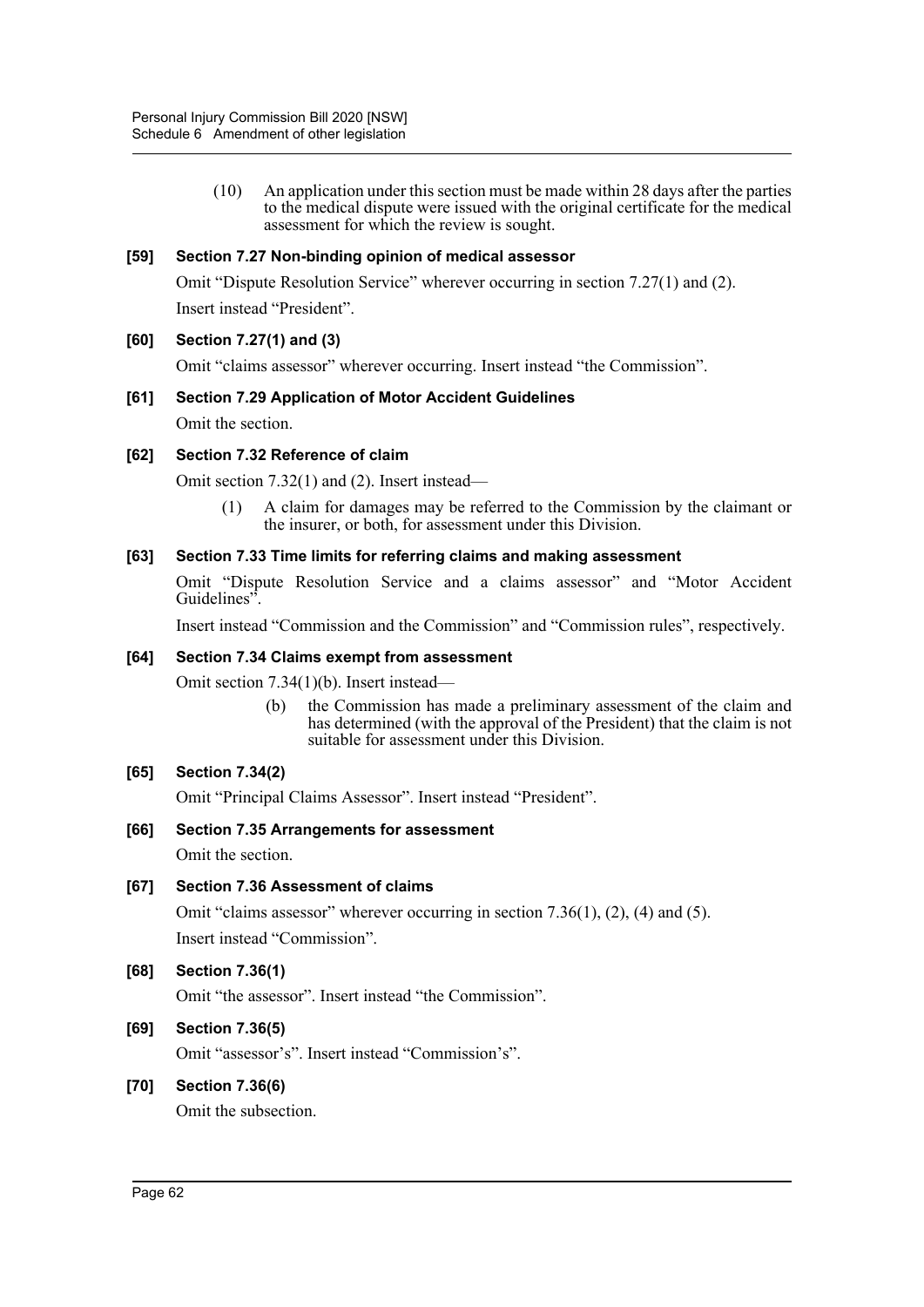# **[71] Section 7.37, heading**

Omit "**Claims assessor**". Insert instead "**Commission**".

# **[72] Section 7.37(1) and (3)**

Omit "a claims assessor" wherever occurring. Insert instead "the Commission".

# **[73] Section 7.39 Motor Accident Guidelines**

Omit the section.

# **[74] Section 7.42 Assessment of miscellaneous disputes in connection with claims** Omit "Dispute Resolution Service" from section 7.42(1). Insert instead "Commission".

# **[75] Division 7.6, Subdivision 4 Claims assessors** Omit the Subdivision.

# **[76] Section 7.46**

Insert before section 7.47—

# **7.46 Compliance with Commission legislation is condition of insurer's licence**

It is a condition of an insurer's licence under this Act that the insurer comply with relevant provisions of—

- (a) the *Personal Injury Commission Act 2020* and the regulations under that Act, and
- (b) the Commission rules.

# **[77] Section 7.47 Persons under legal incapacity**

Omit "Dispute Resolution Service" and "Motor Accident Guidelines" from section 7.47(1). Insert instead "Commission" and "Commission rules", respectively.

# **[78] Section 7.47(2), definition of "appointed representative"**

Omit "a claims assessor". Insert instead "the Commission".

# **[79] Section 7.48 Effect of decisions under this Part**

Insert after section 7.48(4)—

- (5) In this section
	- *decision-maker* means—
		- (a) the Commission, or
		- (b) a merit reviewer, or
	- (c) a medical assessor.

# **[80] Section 7.49 Advisory service**

Insert "or the *Personal Injury Commission Act 2020*" after "this Part".

# **[81] Section 7.50 Publication of decisions under this Part**

Omit the section.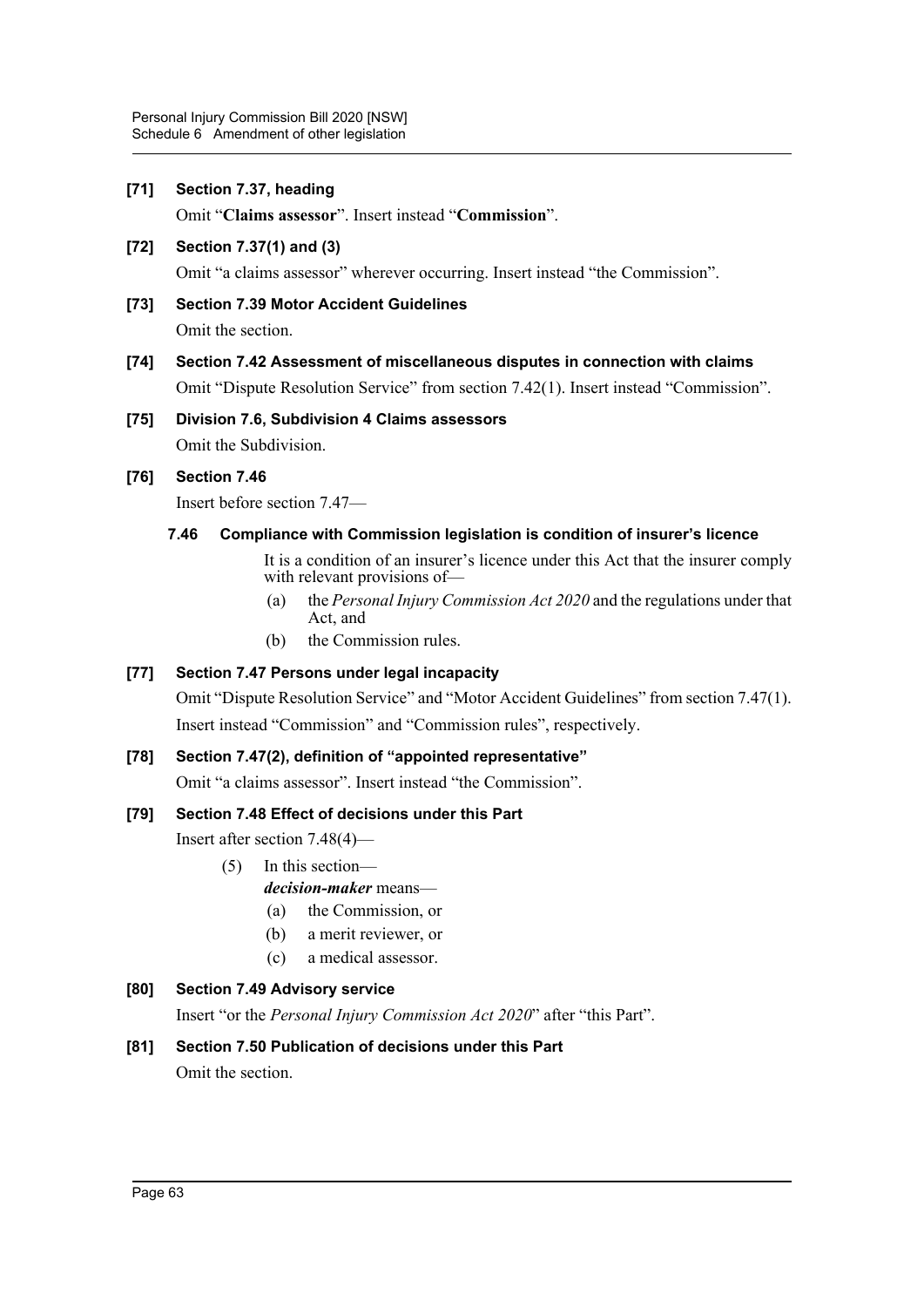#### **[82] Section 8.3 Regulations fixing maximum costs etc recoverable by Australian legal practitioners**

Omit "Dispute Resolution Service" from section 8.3(4). Insert instead "Commission".

#### **[83] Section 8.4 Maximum fees recoverable by health practitioners for medico-legal services**

Omit "Dispute Resolution Service proceedings" from section 8.4(1)(c).

Insert instead "proceedings in the Commission or before a medical assessor or merit reviewer".

#### **[84] Section 8.9 Maximum fees payable by insurers for treatment and care not provided at hospitals or provided at private hospitals**

Omit "Dispute Resolution Service" from section 8.9(3). Insert instead "Commission".

#### **[85] Section 8.10 Recovery of costs and expenses in relation to claims for statutory benefits**

Omit "Dispute Resolution Service" wherever occurring in section 8.10(3) and (4). Insert instead "Commission".

## **[86] Section 10.1 Functions of the Authority**

Omit "claims assessors" from section 10.1(1)(a). Insert instead "the Commission".

# **[87] Section 10.1(1)(e)**

Omit the paragraph. Insert instead—

(e) to monitor compliance by insurers with—

- (i) this Act and relevant Motor Accident Guidelines, and
- (ii) the *Personal Injury Commission Act 2020* and the statutory rules under that Act,

# **[88] Section 10.1(1)(h)**

Omit the paragraph.

# **[89] Section 10.1(1)(i)**

Insert "or the *Personal Injury Commission Act 2020*" after "Part 7".

# **[90] Section 10.12 Motor Accidents Operational Fund (the SIRA Fund)**

Omit section 10.12(3)(b). Insert instead—

- the costs associated with the establishment and operation of the Motor Accidents Division of the Commission arising from this Act, including—
	- (i) the expenditure incurred by the Commission in providing merit reviews and reviews of merit reviews under this Act, and
	- (ii) the expenditure incurred by the Commission in providing medical assessments and reviews of medical assessments under this Act,
- (b1) the remuneration of the Independent Review Officer (within the meaning of the *Personal Injury Commission Act 2020*) and staff of the Independent Review Officer and costs incurred in connection with the exercise of the functions of the Independent Review Officer arising under this Act,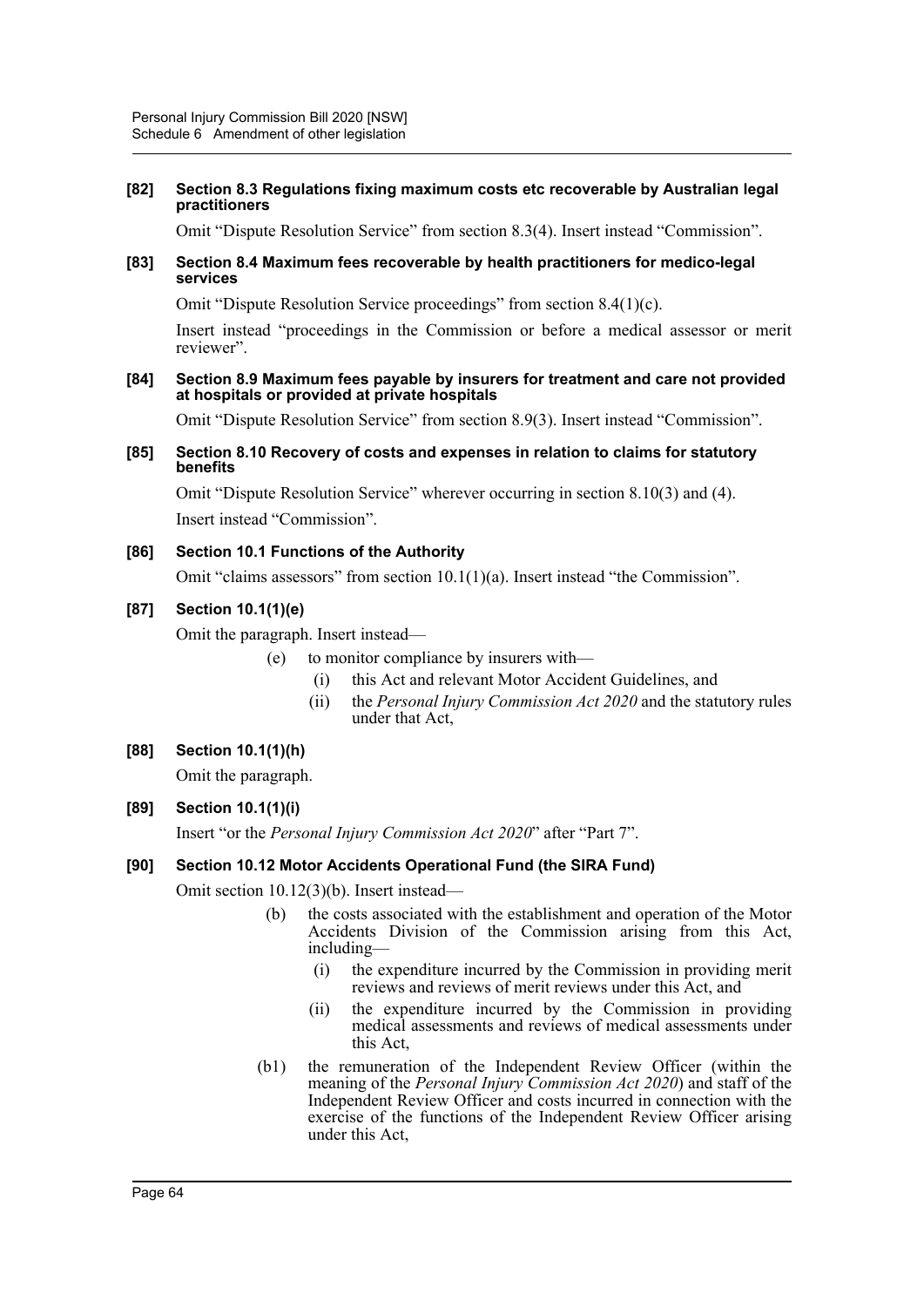# **[91] Schedule 2, heading**

Omit the heading. Insert instead—

# **Schedule 2 Matters for the purposes of Part 7**

#### **[92] Schedule 2**

Omit the note at the beginning of the Schedule. Insert instead—

**Note.** This Schedule sets out merit review matters, medical assessment matters and miscellaneous claims assessment matters for the purposes of Part 7. The assessment of claims is dealt with by Division 7.6.

See section 7.1(2) for the exercise of other miscellaneous functions not included in this Schedule.

#### **[93] Schedule 3 Provisions relating to Principal Claims Assessor**

Omit the Schedule.

## **6.7 Motor Accidents Compensation Act 1999 No 41**

#### **[1] Section 3 Definitions**

Omit the definitions of *claims assessor*, *Motor Accidents Claims Assessment Guidelines* and *Principal Claims Assessor* from section 3.

Insert in alphabetical order—

*Commission* means the Personal Injury Commission of New South Wales established by the *Personal Injury Commission Act 2020*.

*Commission rules* has the same meaning as in the *Personal Injury Commission Act 2020*.

*President* means the President of the Commission.

#### **[2] Section 34A Rejection of claim for failure to make due inquiry and search to establish identity of vehicle**

Omit "a claims assessor" from section 34A(1)(b). Insert instead "the Commission".

#### **[3] Section 44 Medical Guidelines of Authority**

Omit section 44(1)(d).

**[4] Section 56 Maximum fees payable by insurers for medical treatment and other treatment or services not provided at hospitals or for treatment at private hospitals**

Omit "a claims assessor" from section  $56(5)(c)$ . Insert instead "the Commission".

**[5] Section 56(6)**

Omit the subsection.

#### **[6] Section 57 Definitions**

Omit the definitions of *medical assessor* and *medical assessors review panel*.

Insert instead—

*medical assessor* means a person appointed under the *Personal Injury Commission Act 2020* as a medical assessor for the purposes of this Act.

#### **[7] Section 57A Motor Accidents Medical Assessment Service**

Omit the section.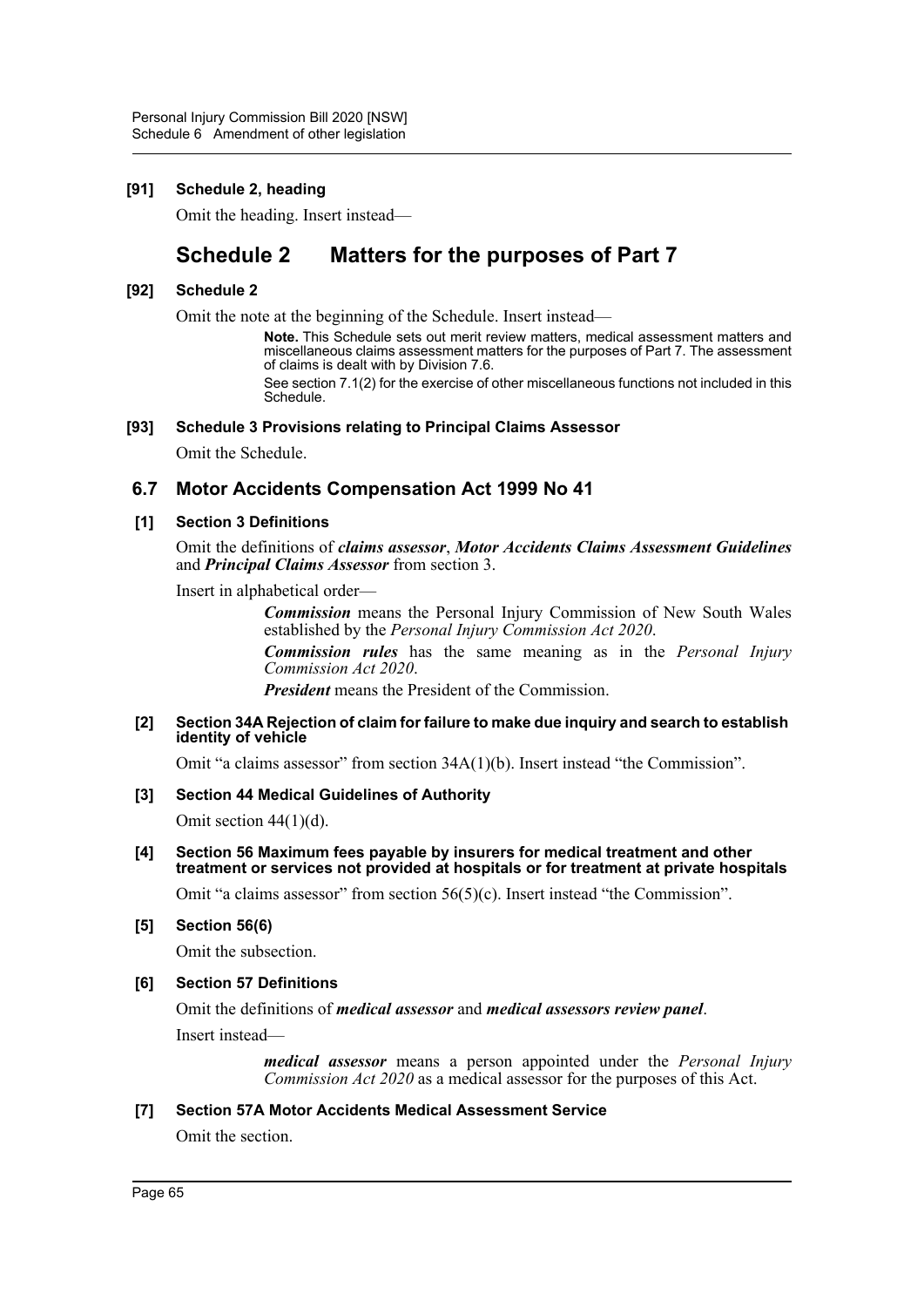#### **[8] Section 58 Application**

Omit "a claims assessor" from section 58(2). Insert instead "the Commission".

- **[9] Section 59 Appointment of medical assessors** Omit the section.
- **[10] Section 59A Protection of medical assessors**

Omit the section.

#### **[11] Section 60**

Omit the section. Insert instead—

#### **60 Medical assessment procedures**

- (1) A medical dispute may be referred to the President for assessment under this Part by either party to the dispute or by a court or the Commission.
- (2) The President is to arrange for the dispute to be referred to one or more medical assessors.

# **[12] Section 61 Status of medical assessments**

Omit "a claims assessor" from section 61(2). Insert instead "the Commission".

#### **[13] Section 61(10)(b)**

Omit "Authority". Insert instead "President".

#### **[14] Section 62 Referral of matter for further medical assessment**

Omit "claims assessor" from section 62(1)(b). Insert instead "the President".

#### **[15] Section 62(1B)**

Omit the subsection. Insert instead—

(1B) Referral of a matter under this section is to be by referral to the President.

#### **[16] Section 63 Review of medical assessment by review panel**

Omit section 63(1). Insert instead—

(1) A party to a medical dispute may apply to the President to refer a medical assessment under this Part by a single medical assessor to a review panel for review.

#### **[17] Section 63(2B) and (3)**

Omit section 63(3). Insert instead—

- (2B) The President is to arrange for any such application to be referred to a review panel, but only if the President is satisfied that there is reasonable cause to suspect that the medical assessment was incorrect in a material respect having regard to the particulars set out in the application.
	- (3) The review panel is to be constituted by 3 persons chosen by the President as follows—
		- (a) 2 medical assessors,
		- (b) 1 member of the Commission who is a member assigned to the Motor Accidents Division of the Commission.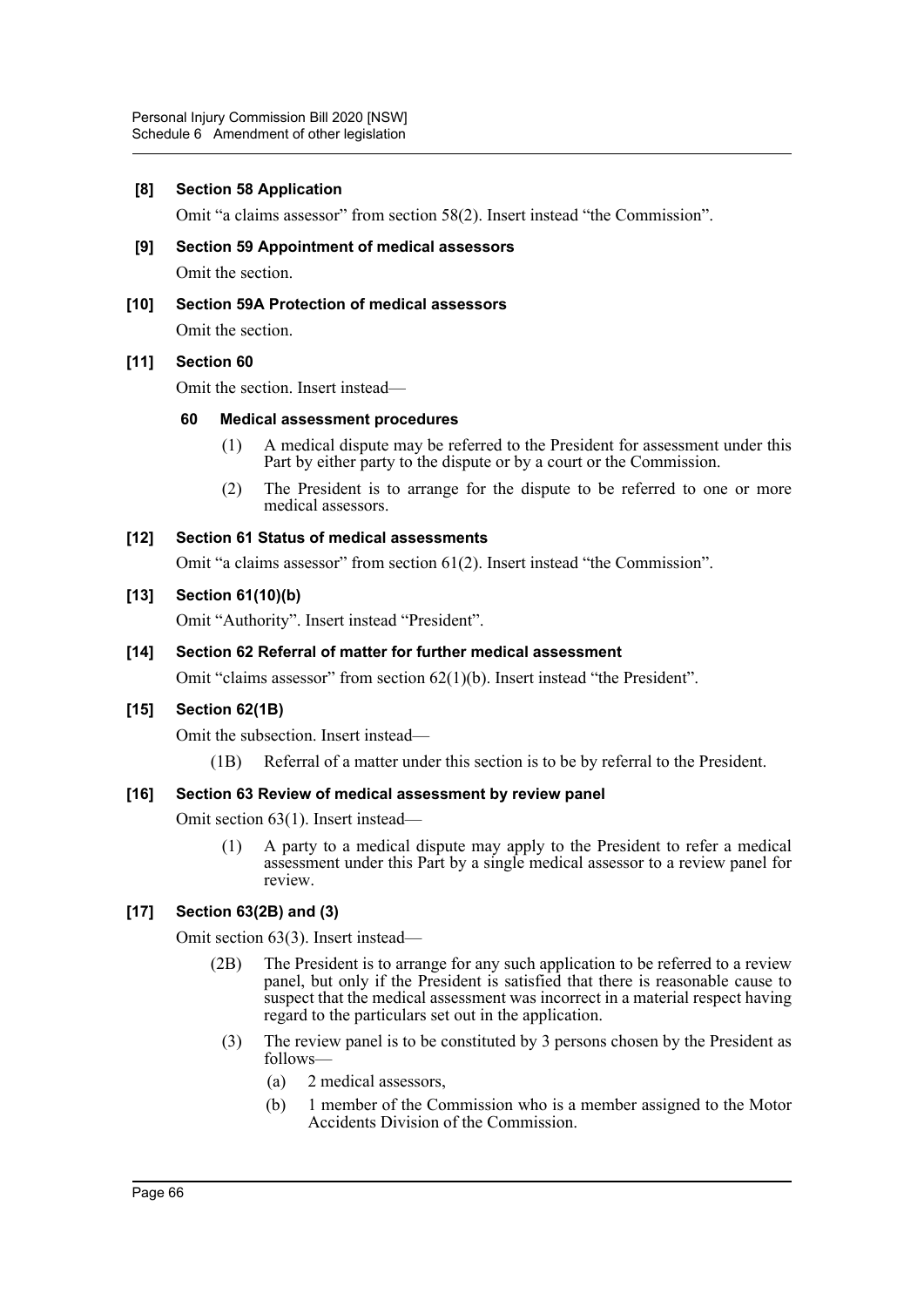# **[18] Section 63(3B)**

Insert after section 63(3A)—

(3B) To avoid doubt, any medical re-examination of the claimant for the purposes of the review need not be conducted by all of the members of the panel if the members agree for it to be conducted by only some of the members.

## **[19] Section 63(7)**

Omit the subsection. Insert instead—

(7) An application under this section must be made within 28 days after the parties to the medical dispute were issued with the original certificate for the medical assessment for which the review is sought.

## **[20] Section 65 Authority monitoring and oversight**

Omit the section.

- **[21] Section 69 Claims Assessment Guidelines of Authority** Omit the section.
- **[22] Section 70 Reporting of motor accident to police**

Omit "a claims assessor" from section 70(3)(b). Insert instead "the Commission".

## **[23] Section 73 Late making of claims**

Omit "a claims assessor" wherever occurring in section 73(3)(b) and the note to the section. Insert instead "the Commission".

#### **[24] Section 75 Other approved forms**

Insert after section 75(2)—

(3) This section does not authorise the Authority to approve forms in connection with proceedings before the Commission or for use in medical assessments by medical assessors.

#### **[25] Section 76 Rejecting claims for failure to comply with section 74**

Omit "a claims assessor" from section 76(1)(b). Insert instead "the Commission".

- **[26] Section 82 Duty of insurer to make offer of settlement** Omit "a claims assessor" from the note to section 82(6). Insert instead "the Commission".
- **[27] Section 83 Duty of insurer to make hospital, medical and other payments** Omit "a claims assessor" from the note to section 83(2). Insert instead "the Commission".
- **[28] Section 84A Duty of insurer to make interim payments in case of financial hardship** Omit "a claims assessor" from the note to section 84A(1). Insert instead "the Commission".

# **[29] Section 85B Consequences of failure to provide relevant particulars of claim**

Omit "Authority" from section 85B(4)(a). Insert instead "Commission".

# **[30] Section 85B(5)**

Omit the subsection.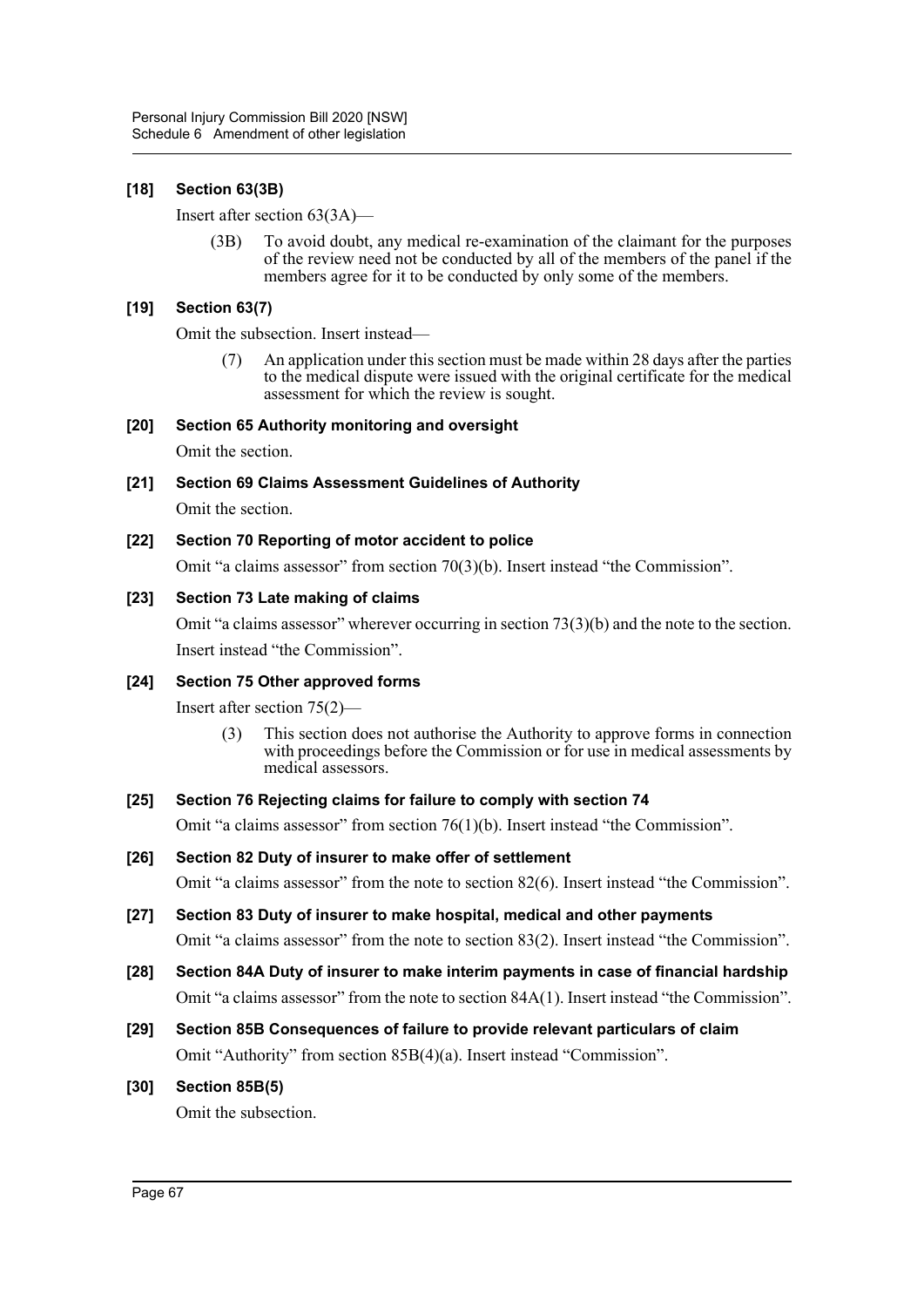| $[31]$ | Section 85B(6)                                                                                                                                                                                    |
|--------|---------------------------------------------------------------------------------------------------------------------------------------------------------------------------------------------------|
|        | Omit "claims assessor". Insert instead "Commission".                                                                                                                                              |
| $[32]$ | Section 85B(7)                                                                                                                                                                                    |
|        | Omit "Principal Claims Assessor". Insert instead "Commission".                                                                                                                                    |
| $[33]$ | Section 86 Medical and other examination of claimant                                                                                                                                              |
|        | Omit "Authority" from section 86(3). Insert instead "President".                                                                                                                                  |
| $[34]$ | Section $86(4)(a)$                                                                                                                                                                                |
|        | Omit "Authority". Insert instead "Commission".                                                                                                                                                    |
| $[35]$ | Section 89A Parties required to participate in settlement conference                                                                                                                              |
|        | Omit "Authority" from section 89A(2). Insert instead "Commission".                                                                                                                                |
| $[36]$ | Section 89A(3)                                                                                                                                                                                    |
|        | Omit "a claims assessor". Insert instead "the Commission".                                                                                                                                        |
| $[37]$ | Section 89B Parties to exchange documents before settlement conference                                                                                                                            |
|        | Omit "a claims assessor" and "the claims assessor" from section 89B(2).                                                                                                                           |
|        | Insert instead "the Commission".                                                                                                                                                                  |
| $[38]$ | Section 89C Settlement offers to be made if claim not settled                                                                                                                                     |
|        | Omit "Authority" from section 89C(2). Insert instead "Commission".                                                                                                                                |
| $[39]$ | Section 89C(4)                                                                                                                                                                                    |
|        | Omit "a claims assessor" from section 89C(4). Insert instead "the Commission".                                                                                                                    |
| $[40]$ | <b>Section 89D Compliance with Division</b>                                                                                                                                                       |
|        | Omit "A claims assessor" and "the claims assessor" from section 89D(1).                                                                                                                           |
|        | Insert instead "The Commission" and "the Commission", respectively.                                                                                                                               |
| $[41]$ | Section 90 Reference of claim                                                                                                                                                                     |
|        | Omit "Authority". Insert instead "Commission".                                                                                                                                                    |
| $[42]$ | Section 92 Claims exempt from assessment                                                                                                                                                          |
|        | Omit section $92(1)(b)$ . Insert instead—                                                                                                                                                         |
|        | (b)<br>the Commission has made a preliminary assessment of the claim and<br>has determined (with the approval of the President) that the claim is not<br>suitable for assessment under this Part. |
| $[43]$ | Section 92(2)                                                                                                                                                                                     |
|        | Omit "Principal Claims Assessor". Insert instead "President".                                                                                                                                     |
| $[44]$ | <b>Section 93 Arrangements for assessment</b>                                                                                                                                                     |
|        | Omit the section.                                                                                                                                                                                 |

# **[45] Section 94 Assessment of claims**

Omit "claims assessor" wherever occurring in section 94(1), (2), (4) and (5).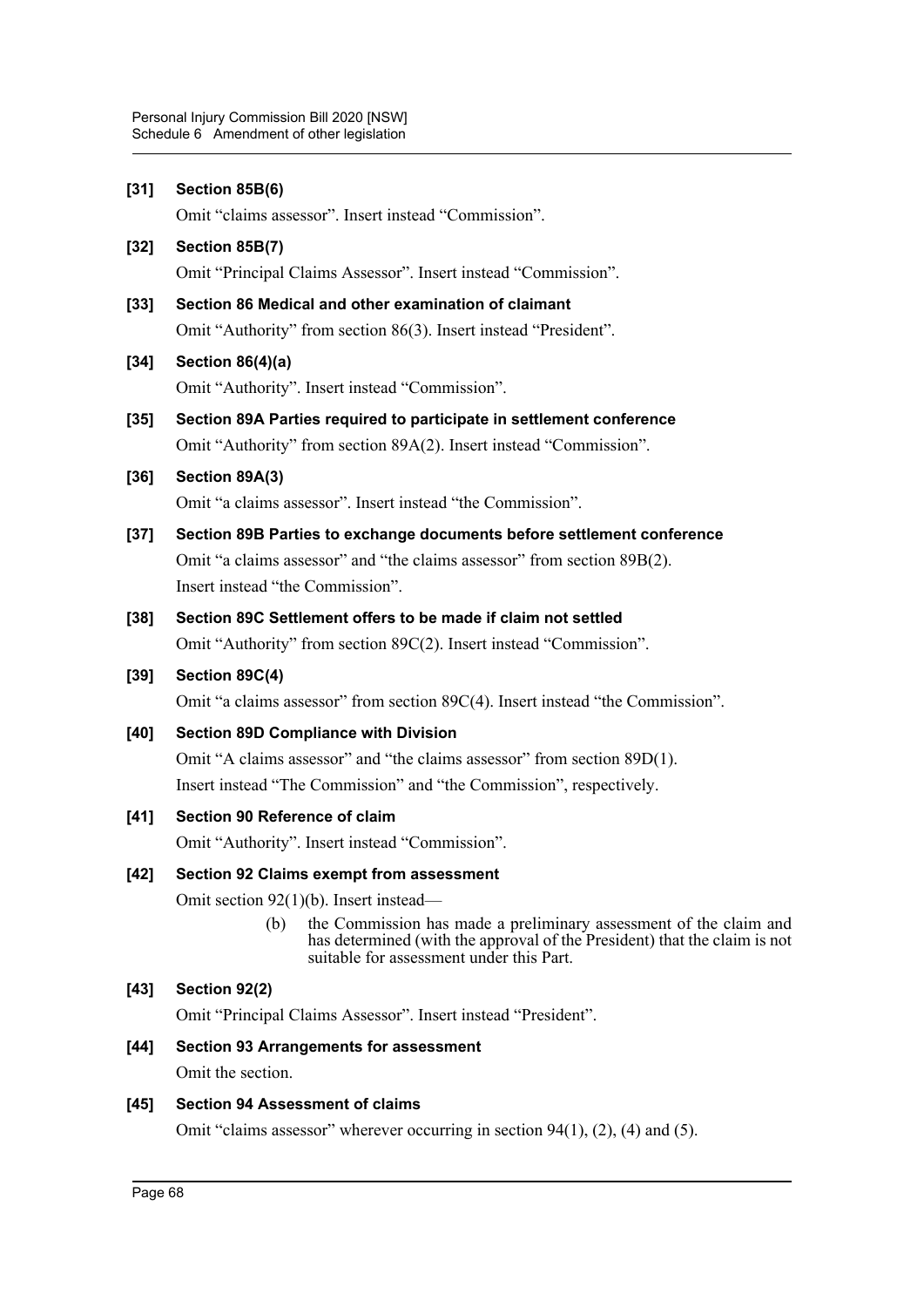Insert instead "Commission".

| $[46]$ | Section 94(1)                                                                                                                                                                                  |
|--------|------------------------------------------------------------------------------------------------------------------------------------------------------------------------------------------------|
|        | Omit "the assessor". Insert instead "the Commission".                                                                                                                                          |
| $[47]$ | Section 94(5)                                                                                                                                                                                  |
|        | Omit "assessor's". Insert instead "Commission's".                                                                                                                                              |
| [48]   | Section 94(6)                                                                                                                                                                                  |
|        | Omit the subsection.                                                                                                                                                                           |
| $[49]$ | Section 94A, heading                                                                                                                                                                           |
|        | Omit "Claims assessor". Insert instead "Commission".                                                                                                                                           |
| [50]   | Section 94A(1) and (3)                                                                                                                                                                         |
|        | Omit "a claims assessor" wherever occurring. Insert instead "the Commission".                                                                                                                  |
| [51]   | Section 96 Special assessments of certain disputes in connection with claims                                                                                                                   |
|        | Omit "Authority" from section 96(2). Insert instead "Commission".                                                                                                                              |
| $[52]$ | Section 96(3)                                                                                                                                                                                  |
|        | Omit "a claims assessor" and "the claims assessor". Insert instead "the Commission".                                                                                                           |
| $[53]$ | <b>Section 97 Regulations</b>                                                                                                                                                                  |
|        | Omit the section.                                                                                                                                                                              |
| [54]   | Part 4.4, Division 3 Provisions relating to claims assessors                                                                                                                                   |
|        | Omit the Division.                                                                                                                                                                             |
| $[55]$ | Section 108 Claims assessment or exemption pre-condition for commencement of<br>court proceedings                                                                                              |
|        | Omit section 108(1). Insert instead—                                                                                                                                                           |
|        | Subject to Division 3.2 of the Personal Injury Commission Act 2020, a<br>(1)<br>claimant is not entitled to commence court proceedings against another person<br>in respect of a claim unless— |
|        | a certificate has been issued in respect of the claim under section 92<br>(a)                                                                                                                  |

- (Claims exempt from assessment), or
- (b) a certificate has been issued in respect of the claim under section 94 (Assessment of claims).

### **[56] Section 109 Time limitations on commencement of court proceedings**

Omit "Authority" from section 109(2). Insert instead "Commission".

**[57] Section 111 Matter to be remitted for further claims assessment where significant new evidence produced in court proceedings**

Omit "a claims assessor" and "the claims assessor" wherever occurring.

Insert instead "the Commission".

# **[58] Section 115, heading**

Omit "**claims assessor**". Insert instead "**Commission**".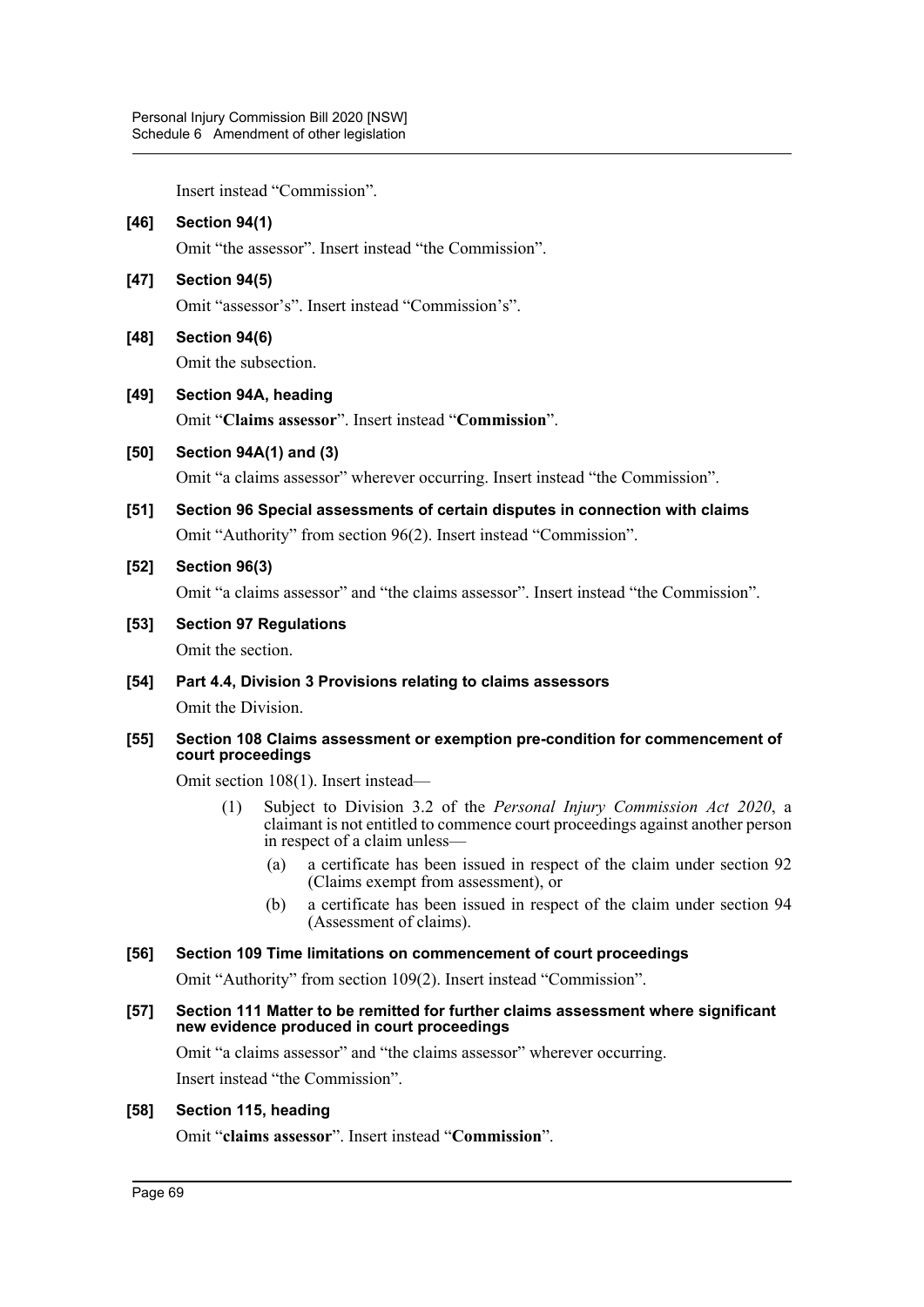### **[59] Section 115(1)(b)**

Omit "a claims assessor". Insert instead "the Commission".

### **[60] Section 115A**

Insert before section 116—

### **115A Compliance with Commission legislation is condition of insurer's licence**

It is a condition of a licence granted under Part 7.1 that the insurer comply with relevant provisions of—

- (a) the *Personal Injury Commission Act 2020* and the regulations under that Act, and
- (b) the Commission rules.

### **[61] Section 122 Damages in respect of motor accidents**

Omit "a claims assessor" from section 122(3). Insert instead "the Commission".

**[62] Section 135 Publication of information to assist determination of non-economic loss** Omit the section.

### **[63] Section 150 Maximum fees recoverable by medical practitioners for medico-legal services**

Omit "a claims assessor" wherever occurring in section 150(1). Insert instead "the Commission".

### **[64] Section 151 Costs where claims assessment made**

Omit "claims assessor" wherever occurring in section 151(3). Insert instead "Commission".

# **[65] Section 206 Authority's functions under this Act**

Insert "and the Commission" after "insurers" in section 206(2)(a).

### **[66] Section 206(2)(e)**

Insert "and the *Personal Injury Commission Act 2020*" after "this Act".

### **[67] Section 212 Motor Accidents Operational Fund**

Omit section 212(3)(c). Insert instead—

(c) the costs associated with the establishment and operation of the Motor Accidents Division of the Commission arising from this Act (including the expenditure incurred by the Commission in providing medical assessments and reviews of medical assessment under this Act),

# **[68] Section 212(3)(c3)**

Insert after section 212(3)(c2)—

(c3) the remuneration of the Independent Review Officer (within the meaning of the *Personal Injury Commission Act 2020*) and staff of the Independent Review Officer and costs incurred in connection with the exercise of the functions of the Independent Review Officer arising under this Act,

# **[69] Section 222 Service of documents generally**

Insert "or Commission" after "Authority" in section 222(1).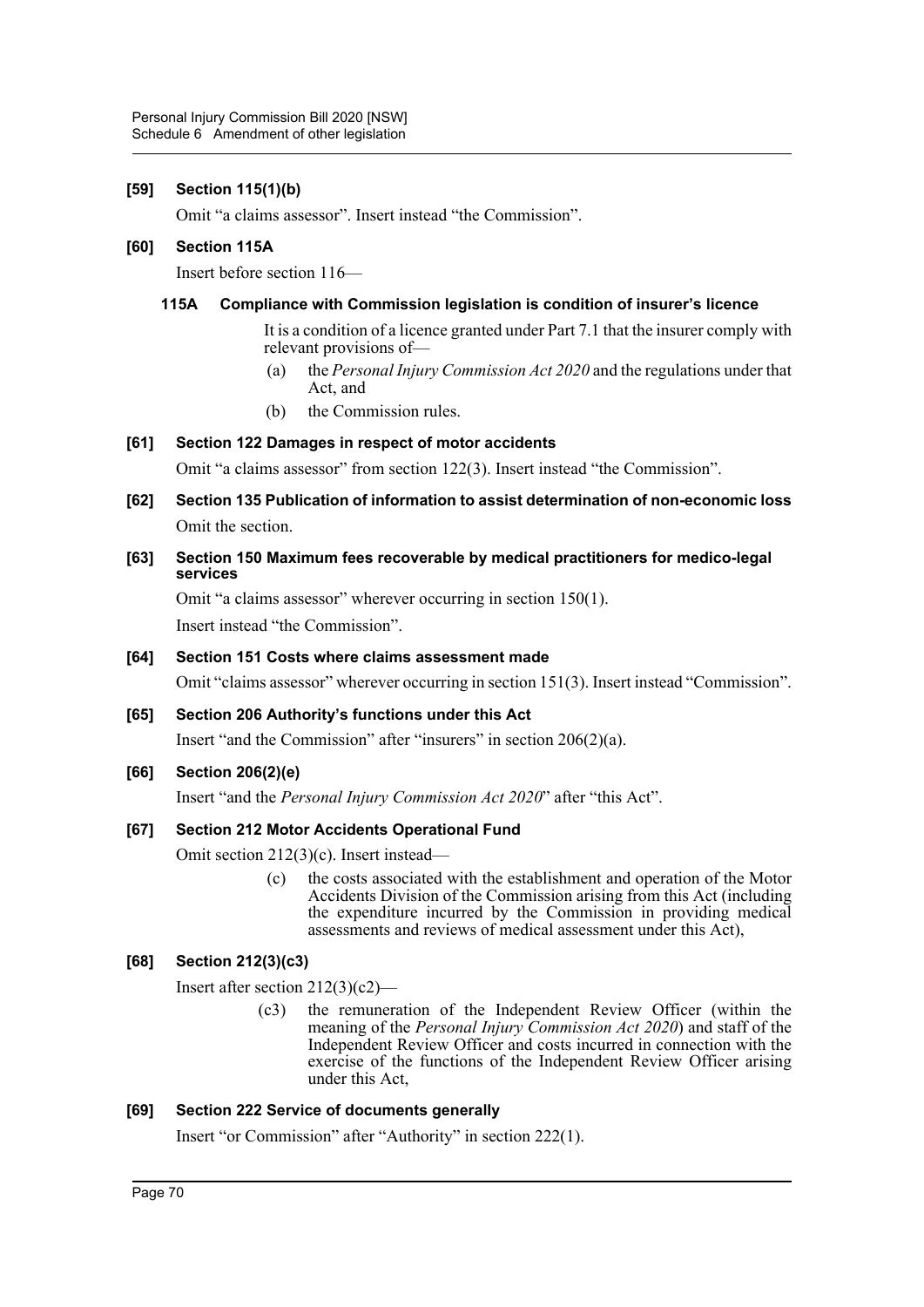### **[70] Schedule 3 Provisions relating to Principal Claims Assessor**

Omit the Schedule.

# **6.8 Motor Accidents (Lifetime Care and Support) Act 2006 No 16**

### **[1] Section 20 Determination of disputes**

Omit section 20(3). Insert instead—

(3) The Authority is to refer the dispute to the President for the determination of the Commission under Part 4.4 of the *Motor Accidents Compensation Act 1999*.

**Note.** Part 4 of Schedule 4 to the *Personal Injury Commission Act 2020* requires the Commission to be constituted by 3 general members of the Commission assigned to the Motor Accidents Division of the Commission.

#### **[2] Sections 20(4) and (5) and 21(1) and(2)**

Omit "panel" and "panel's" wherever occurring.

Insert instead "Commission" and "Commission's", respectively.

# **6.9 Statutory and Other Offices Remuneration Act 1975 (1976 No 4)**

#### **[1] Schedule 2 Public offices**

Omit the matters relating to the President, Deputy President, Acting Deputy President, Registrar and Senior Arbitrator or other full-time Arbitrator of the Workers Compensation Commission from Part 1.

Insert instead—

President of the Personal Injury Commission

Deputy President of the Personal Injury Commission

Acting Deputy President of the Personal Injury Commission

Full-time non-presidential member of the Personal Injury Commission

### **[2] Schedule 2, Part 1**

Omit the matters relating to the Principal Claims Assessor under the *Motor Accidents Compensation Act 1999* and Principal Claims Assessor under the *Motor Accident Injuries Act 2017*.

# **6.10 Workers Compensation Act 1987 No 70**

### **[1] Section 32A Definitions**

Omit "an approved medical specialist" wherever occurring in paragraph (b) of the definition of *worker with high needs* and paragraph (b) of the definition of *worker with highest needs* in section 32A(1).

Insert instead "a medical assessor".

### **[2] Section 53 Weekly payments—residence outside the Commonwealth**

Omit "an approved medical specialist" from section 53(1).

Insert instead "a medical assessor".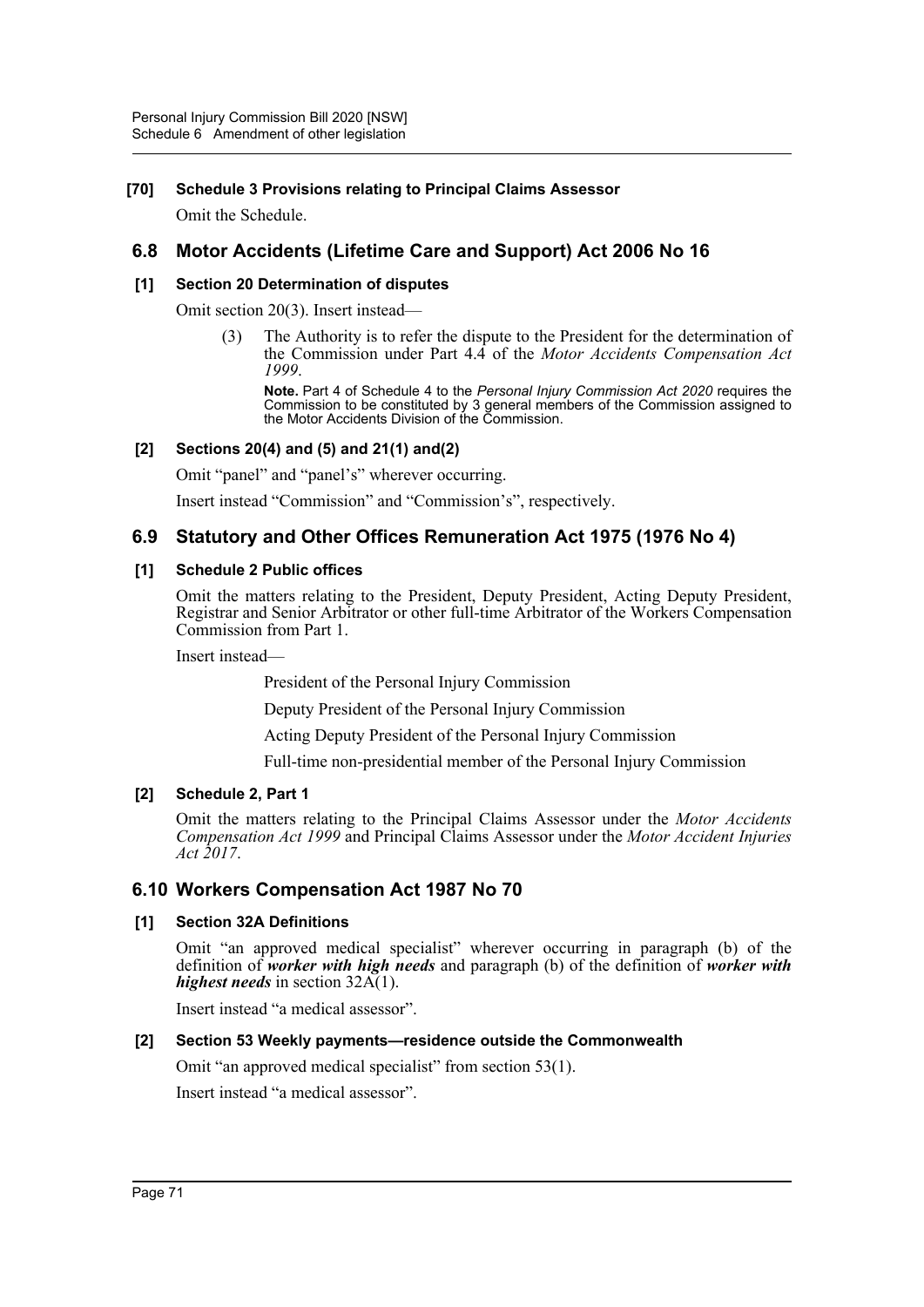- **[3] Section 57 Worker to notify return to work etc with other employer** Omit "Registrar" from section 57(3). Insert instead "President". **[4] Section 58 Refund of weekly payments paid after return to work etc** Omit "Registrar" from section 58(3). Insert instead "President". **[5] Section 60 Compensation for cost of medical or hospital treatment and rehabilitation etc** Omit "Registrar" and "an approved medical specialist" from section 60(5). Insert instead "President" and "a medical assessor", respectively. **[6] Section 87H Registration of commutation agreements** Omit "Registrar" and "Registrar's" wherever occurring in section 87H(1)–(4). Insert instead "President" and "President's", respectively. **[7] Section 145 Employer or insurer to reimburse Insurance Fund** Omit "section 362 of the 1998 Act" from 145(7). Insert instead "section 59 of the *Personal Injury Commission Act 2020*". **[8] Section 151DA Time not to run for commencement of proceedings in certain cases** Omit "approved medical specialist" from section 151DA(5). Insert instead "medical assessor". **[9] Section 154M Certain provisions extended to scheme agents** Insert "and *Personal Injury Commission Act 2020*" after "1998 Act" in section 154M(2). **[10] Section 154M(2)** Omit ", 345 and 356". Insert instead "and 345 of the 1998 Act". **[11] Section 154M(2)** Insert at the end of the subsection— Section 51 of the *Personal Injury Commission Act 2020*. **[12] Section 245 Disputes as to fitness—medical assessment** Omit "an approved medical specialist" from section 245(1). Insert instead "a medical assessor". **[13] Section 245(2)** Omit "approved medical specialist". Insert instead "medical assessor". **6.11 Workplace Injury Management and Workers Compensation Act 1998 No 86 [1] Section 4 Definitions**
	- Omit the definition of *approved medical specialist* from section 4(1). Insert in alphabetical order—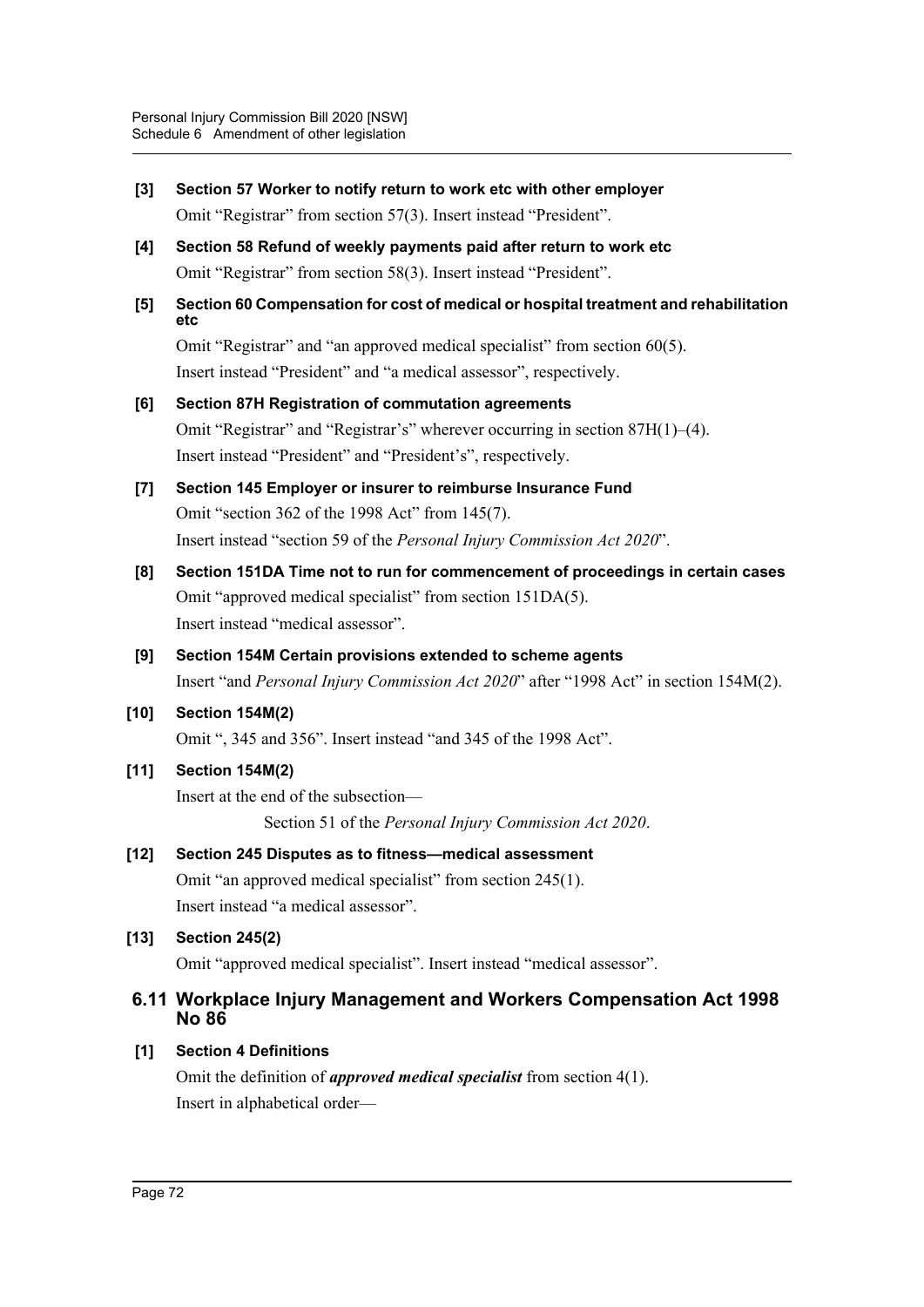*medical assessor* means a person appointed under the *Personal Injury Commission Act 2020* as a medical assessor for the purposes of this Act.

### **[2] Section 4(1), definition of "Arbitrator"**

Omit the definition.

### **[3] Section 4(1), definition of "Commission"**

Omit the definition. Insert instead—

*Commission* means the Personal Injury Commission of New South Wales established by the *Personal Injury Commission Act 2020*.

### **[4] Section 4(1), definition of "Independent Review Officer"**

Omit the definition. Insert instead—

*Independent Review Officer* means the Independent Review Officer appointed under Schedule 5 to the *Personal Injury Commission Act 2020*.

### **[5] Section 4(1), definition of "mediator"**

Omit the definition. Insert instead—

*mediator* means a person appointed as a mediator for the purposes of this Act under the *Personal Injury Commission Act 2020*.

#### **[6] Section 4(1), definition of "medical assessment"**

Omit "an approved medical specialist". Insert instead "a medical assessor".

### **[7] Section 4(1)**

Omit the definition of *Presidential member*.

Insert in alphabetical order—

*non-presidential member* means a member of the Commission other than a presidential member.

*presidential member* has the same meaning as in the *Personal Injury Commission Act 2020*.

### **[8] Section 4(1), definition of "Registrar"**

Omit the definition. Insert in alphabetical order—

*principal registrar* means the principal registrar of the Commission.

### **[9] Section 4(1), definition of "Rules"**

Omit the definition. Insert in alphabetical order—

*Commission rules* has the same meaning as in the *Personal Injury Commission Act 2020*.

### **[10] Chapter 2, Part 3 Workers Compensation Independent Review Officer**

Omit the Part.

### **[11] Section 35 Payments into and from Fund**

Insert "arising under the Workers Compensation Acts" after "functions of the Independent Review Officer" in section  $35(2)(c)$ .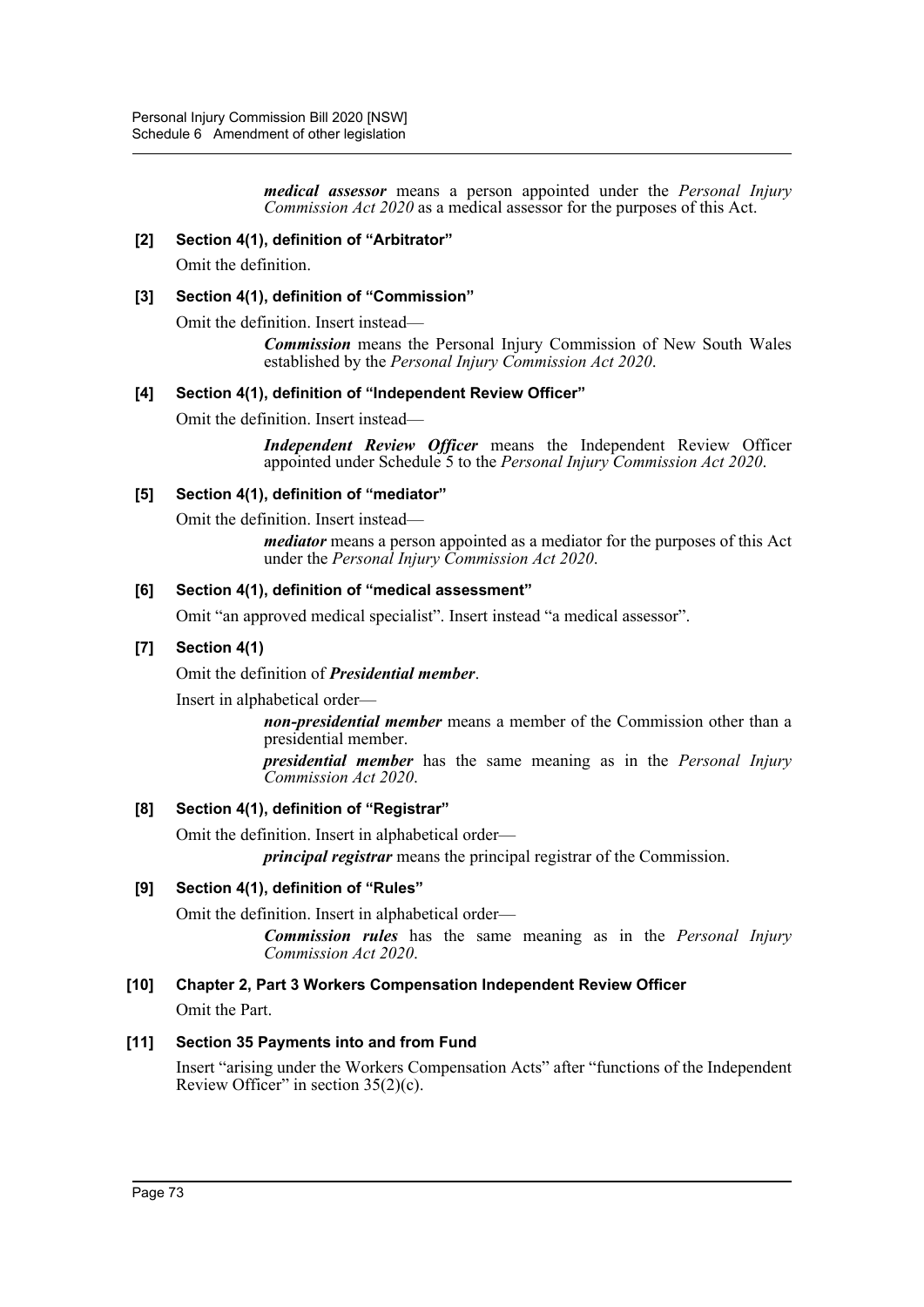# **[12] Section 35(2)(e1)**

Omit the paragraph. Insert instead—

- (e1) the costs associated with the establishment and operation of the Workers Compensation Division of the Commission arising from the Workers Compensation Acts, including—
	- (i) the expenditure incurred by the Commission in providing medical assessments and reviews of medical assessments for the purposes of those Acts, and
	- (ii) the expenditure incurred by the Commission in providing services (including mediation services) in respect of claims for work injury damages,

# **[13] Section 73 Insurer to provide copies of reports to worker**

Omit "an approved medical specialist" from section 73(3)(c). Insert instead "a medical assessor".

**[14] Section 75 Report about delays and the incurring of unreasonable costs by insurers** Omit "The Registrar or another member" from section 75(1). Insert instead "A member".

### **[15] Section 80 Required period of notice**

Omit "Workers Compensation" from the note to section 80(3).

- **[16] Section 106 Authority may intervene in proceedings** Omit the section.
- **[17] Section 119 Medical examination of workers at direction of employer** Omit "an approved medical specialist" from section  $119(6)(c)$ . Insert instead "a medical assessor".
- **[18] Section 120 Medical examination of worker at direction of Commission** Omit "an approved medical specialist" and "Registrar" from section 120(1). Insert instead "a medical assessor" and "Commission", respectively.
- **[19] Section 125 Reimbursement of worker for loss of wages and expenses associated with medical examination**

Omit "an approved medical specialist" from section 125(2). Insert instead "a medical assessor".

- **[20] Section 126 Copies of certain medical reports to be supplied to worker** Omit "an approved medical specialist" from section 126(3)(c). Insert instead "a medical assessor".
- **[21] Section 239 Authority may obtain documents from certain registries** Omit "Registrar of the Commission" from section 239(2). Insert instead "principal registrar of the Commission".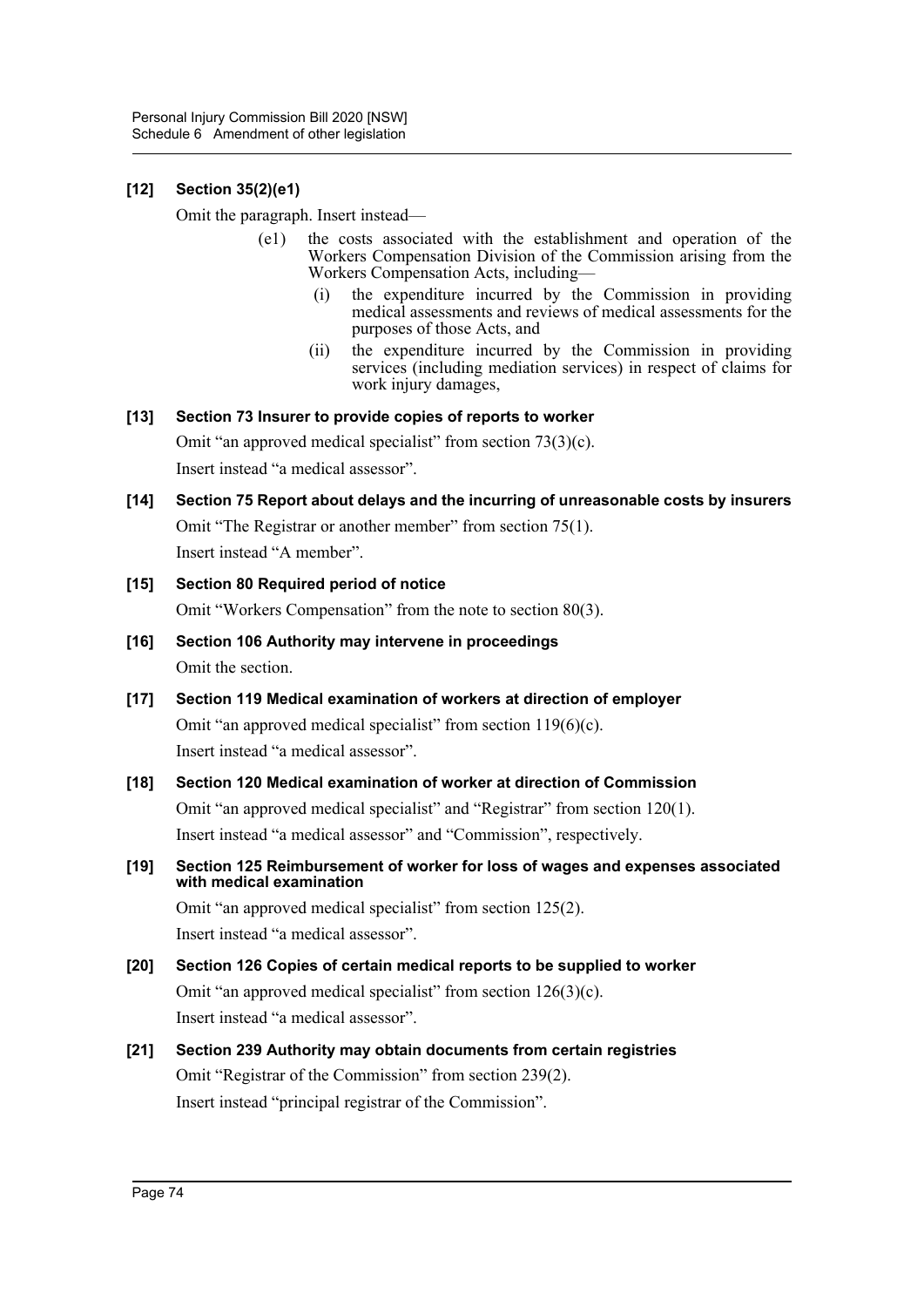| $[22]$ | <b>Section 239(3)</b>                                                                          |
|--------|------------------------------------------------------------------------------------------------|
|        | Insert "or principal registrar" after "Registrar".                                             |
| $[23]$ | Section 281 Liability to be accepted and settlement offer made                                 |
|        | Omit "an approved medical specialist" from section $281(2)(a)$ .                               |
|        | Insert instead "a medical assessor".                                                           |
| $[24]$ | Section 284 Insurer liable to pay fee if claim goes to assessment                              |
|        | Omit "Registrar" wherever occurring in section 284(1) and (6). Insert instead "President".     |
| $[25]$ | Section 288 Referral of disputes to Commission                                                 |
|        | Omit "Registrar" wherever occurring. Insert instead "President".                               |
| $[26]$ | Section 289A Further restrictions as to when a dispute can be referred to<br><b>Commission</b> |
|        | Omit "Registrar" from section 289A(2)(b). Insert instead "President".                          |
| $[27]$ | Section 289B Stay of disputed work capacity decision                                           |
|        | Omit "Registrar" from section 289B(3). Insert instead "President".                             |
| [28]   | Section 290 Information exchange between parties                                               |
|        | Omit "Registrar" wherever occurring in section 290(1) and (6).                                 |
|        | Insert instead "President".                                                                    |
| $[29]$ | Sections 290(1), 294A, 302, 315(1), 316(1)(b) and 318A(6)                                      |
|        | Omit "Rules" wherever occurring. Insert instead "Commission rules".                            |
| $[30]$ | <b>Section 290(5)</b>                                                                          |
|        | Omit "regulations" wherever occurring. Insert instead "Commission rules".                      |
| $[31]$ | <b>Section 292 Expedited assessment</b>                                                        |
|        | Omit "Registrar". Insert instead "President".                                                  |
| $[32]$ | <b>Section 293 Medical assessment</b>                                                          |
|        | Omit "Registrar" wherever occurring in section 293(1) and (3). Insert instead "President".     |
| $[33]$ | Section 294 Certificate of Commission's determination                                          |
|        | Omit section 294(3).                                                                           |
| $[34]$ | Sections 294A and 302, headings                                                                |
|        | Omit "Rules" wherever occurring. Insert instead "Commission rules".                            |
| $[35]$ | <b>Section 294A(1)(b)</b>                                                                      |
|        | Omit "approved medical specialists". Insert instead "medical assessors".                       |
| $[36]$ | Sections 296, 307 and 308, headings                                                            |
|        | Omit "Registrar" wherever occurring. Insert instead "President".                               |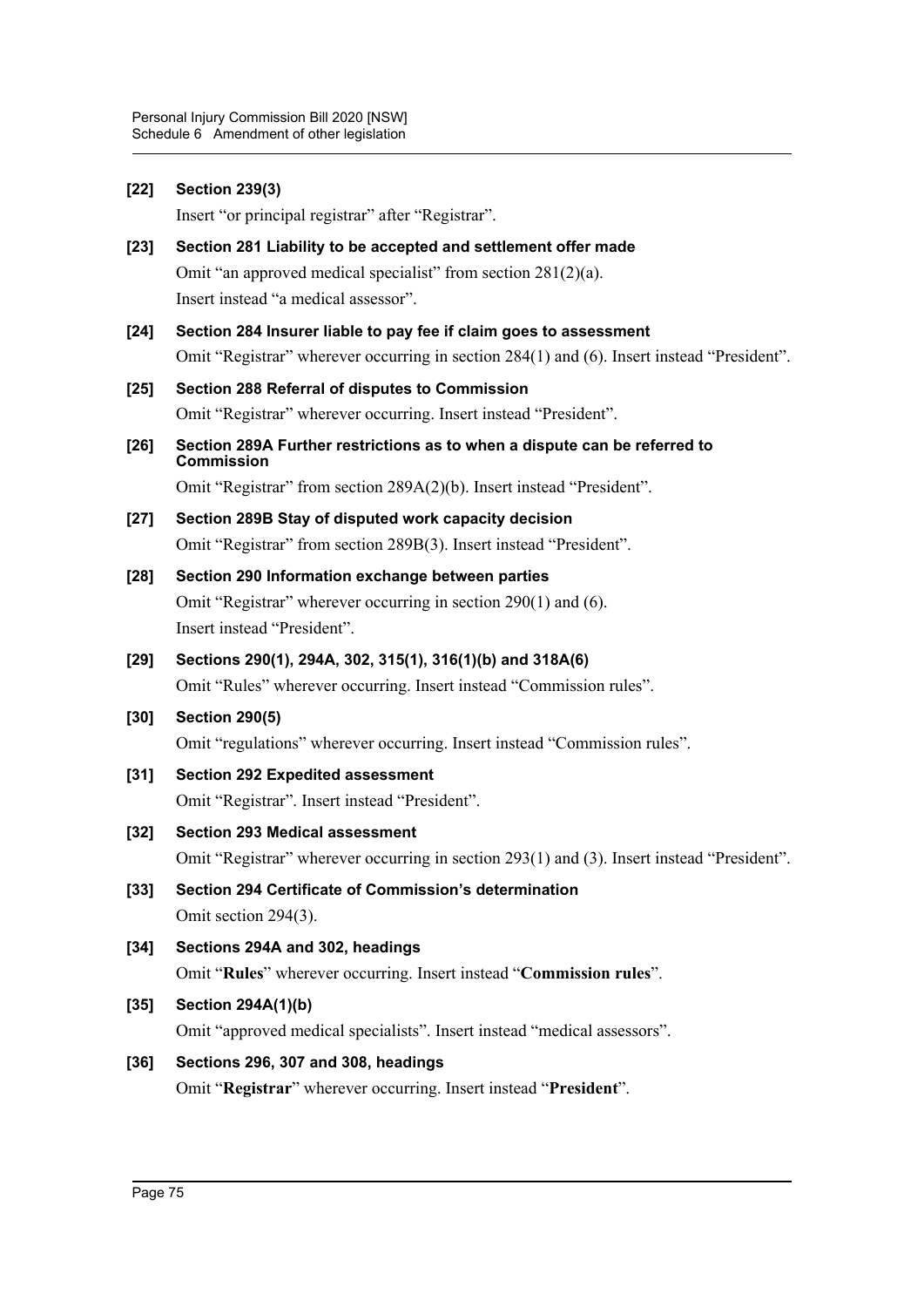# **[37] Sections 296, 297(1), (3) and (4), 299(1), 302, 303, 306, 307, 308(1), 309 and 310**

Omit "Registrar" wherever occurring. Insert instead "President".

### **[38] Section 304B**

Omit the section. Insert instead—

### **304B President may deal with dispute**

- (1) The President may determine the dispute instead of the Commission.
- (2) For the purposes of determining the dispute, the President has all the functions of the Commission under the Workers Compensation Acts and any determination of the President is taken to be the determination of the Commission.

**Note.** The President has power under section 18 of the *Personal Injury Commission Act 2020* to delegate the President's function under this Act to certain members and registrars of the Commission.

(3) This Division does not affect any jurisdiction of the Commission to determine a dispute involving weekly payments of compensation.

### **[39] Sections 308(2) and (3) and 317(3)**

Omit "Registrar's" wherever occurring. Insert instead "President's".

#### **[40] Section 313 Threshold dispute prevents service of pre-filing statement and commencement of court proceedings**

Omit "an approved medical specialist". Insert instead "a medical assessor".

### **[41] Section 314 What constitutes threshold dispute**

Omit "an approved medical specialist" wherever occurring in section 314(1) and (2)(b). Insert instead "a medical assessor".

# **[42] Section 317 Defective pre-filing statement**

Omit "Registrar" wherever occurring in section 317(2) and (3). Insert instead "President".

# **[43] Section 318A Mediation of claim before commencement of court proceedings**

Omit "Registrar" wherever occurring in section 318A(5). Insert instead "President".

# **[44] Section 318D Powers of mediators**

Omit "sections 357–359" from section 318D(1). Insert instead "sections 49–51 of the *Personal Injury Commission Act 2020*".

- **[45] Section 318F Appointment of mediators** Omit the section.
- **[46] Section 318G Protection of mediators** Omit the section.

# **[47] Section 318I Orders for access to information and premises**

Omit "Registrar" from section 318I(1). Insert instead "President".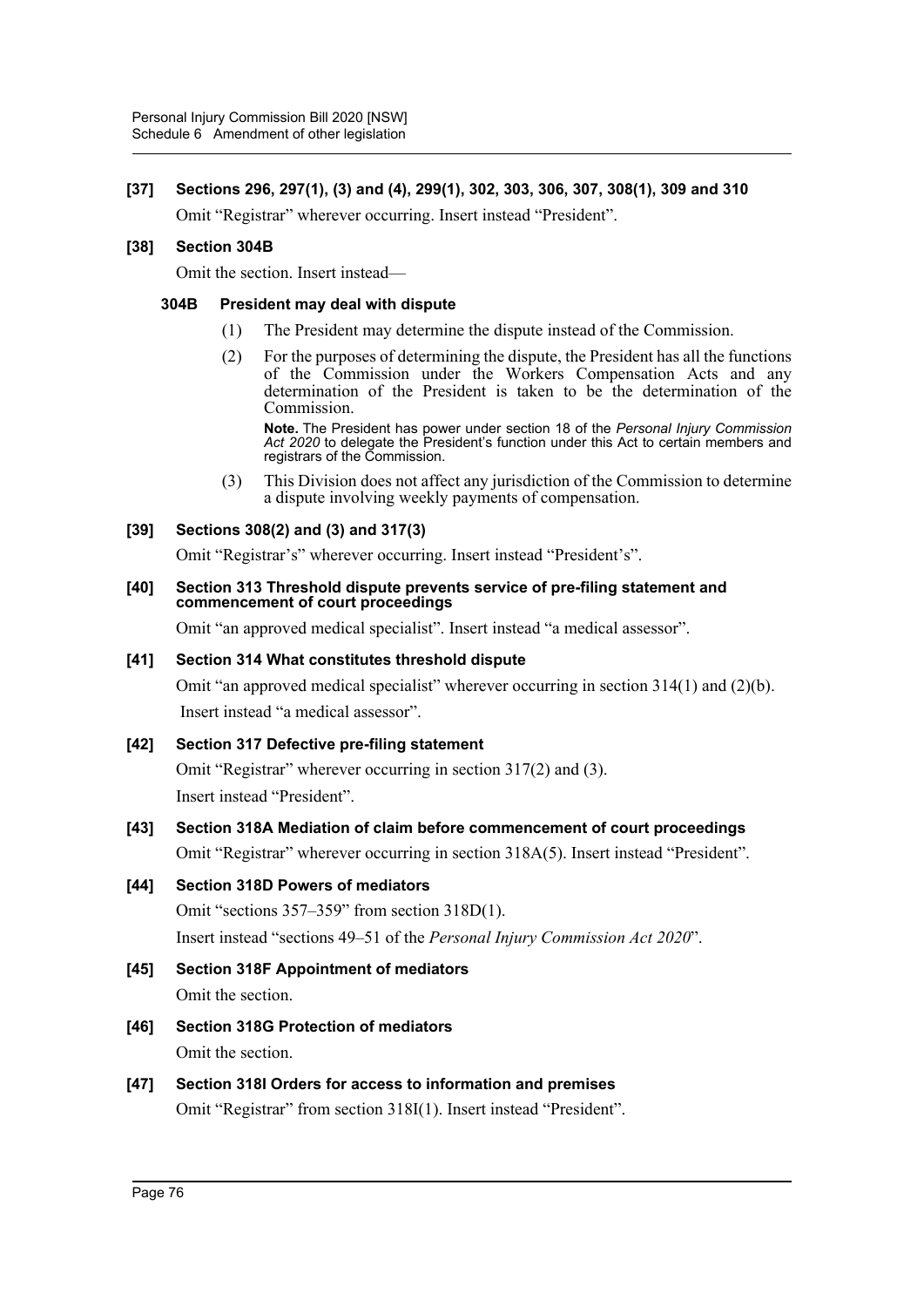| [48]   | Section 318I, note                                                                                     |
|--------|--------------------------------------------------------------------------------------------------------|
|        | Omit "section 357".                                                                                    |
|        | Insert instead "section 49 of the Personal Injury Commission Act 2020".                                |
| $[49]$ | <b>Section 319 Definitions</b>                                                                         |
|        | Omit the definition of <i>approved medical specialist</i> .                                            |
| $[50]$ | Section 320 Appointment of approved medical specialists                                                |
|        | Omit the section.                                                                                      |
| $[51]$ | Section 321 Referral of medical dispute for assessment                                                 |
|        | Omit "Registrar" and "approved medical specialist" wherever occurring.                                 |
|        | Insert instead "President" and "medical assessor", respectively.                                       |
| $[52]$ | Section 321A Referral of medical dispute concerning permanent impairment                               |
|        | Omit "Registrar" from section 321A(3). Insert instead "President".                                     |
| [53]   | <b>Section 322 Assessment of impairment</b>                                                            |
|        | Omit "An approved medical specialist" and "the approved medical specialist" from section<br>$322(4)$ . |
|        | Insert instead "A medical assessor" and "the medical assessor", respectively.                          |
| [54]   | Section 322A One assessment only of degree of permanent impairment                                     |
|        | Omit "Arbitrator" from section 322A(4).                                                                |
|        | Insert instead "non-presidential member".                                                              |
| [55]   | Section 323 Deduction for previous injury or pre-existing condition or abnormality                     |
|        | Omit "approved medical specialist" from section 323(3). Insert instead "medical assessor".             |
| [56]   | Section 324, heading                                                                                   |
|        | Omit "approved medical specialist". Insert instead "medical assessor".                                 |

### **[57] Section 324(1) and (2)**

Omit "approved medical specialist" wherever occurring. Insert instead "medical assessor".

### **[58] Section 324(3) and (4)**

Omit section 324(3). Insert instead—

- (3) This section extends to the assessment of a medical dispute in the course of an appeal or further assessment under this Part.
- (4) A medical assessor hearing the appeal or who is assessing the matter by way of further assessment has all the powers of a medical assessor under this section on an assessment of a medical dispute.

### **[59] Section 325 Medical assessment certificate**

Omit "approved medical specialist", "Registrar" and "approved medical specialist's" wherever occurring in section  $325(1)$ –(3).

Insert instead "medical assessor", "President" and "medical assessor's", respectively.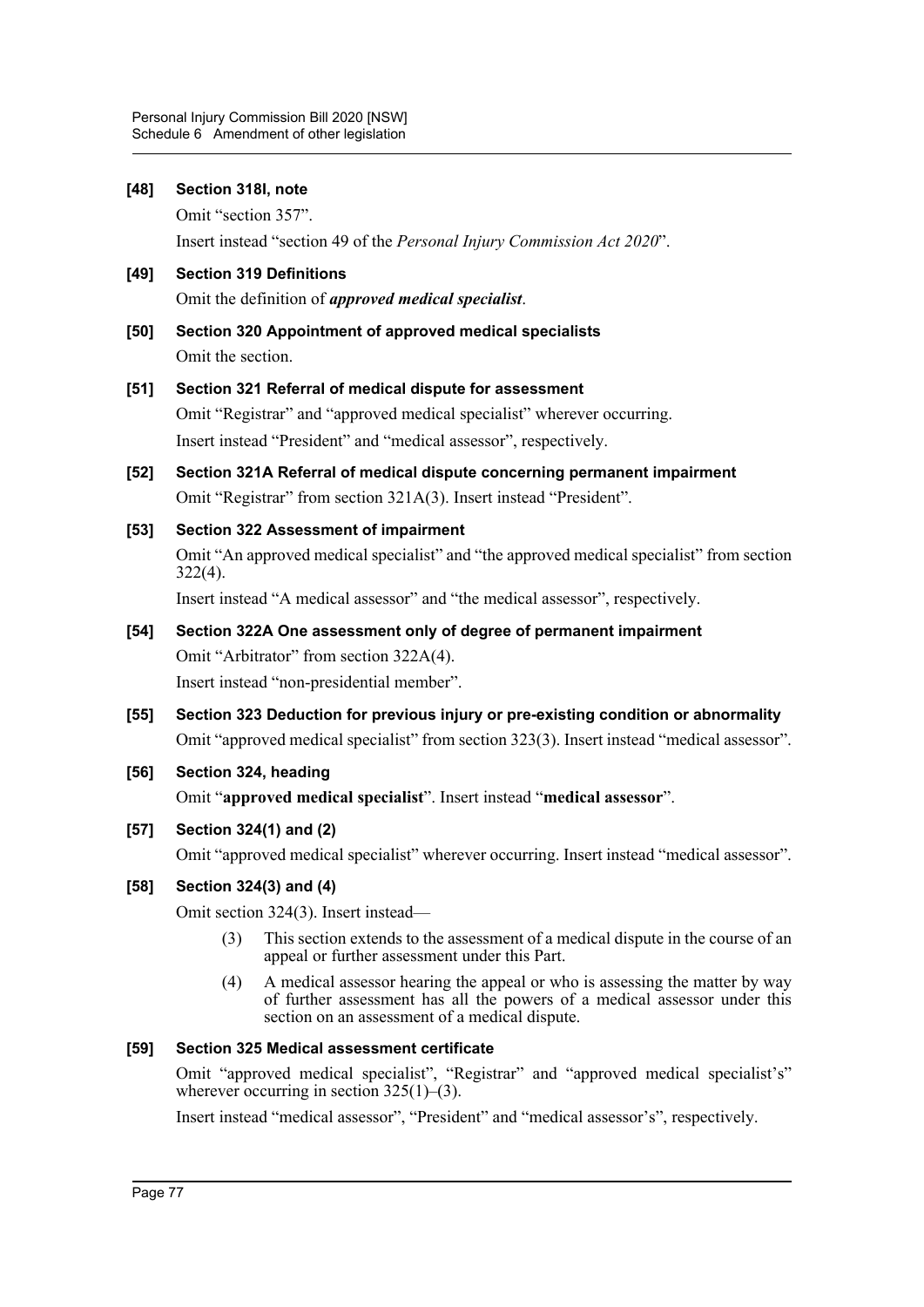# **[60] Section 325(4)**

Omit the subsection. Insert instead—

(4) A medical assessor is competent to give evidence as to matters in a certificate given by the assessor under this section, but may not be compelled to give evidence.

### **[61] Section 327 Appeal against medical assessment**

Omit "an approved medical specialist" and "the approved medical specialist" from section  $327(2)$  and  $(6)$ .

Insert instead "a medical assessor" and "the medical assessor", respectively.

### **[62] Section 327(4), (5) and (6)**

Omit "Registrar" wherever occurring. Insert instead "President".

### **[63] Section 328 Procedure on appeal**

Omit section 328(1) and (2). Insert instead—

- (1) An appeal against a medical assessment is to be heard by an Appeal Panel constituted by 3 persons chosen by the President as follows—
	- (a) 2 medical assessors,
	- (b) 1 member of the Commission who is a member assigned to the Workers Compensation Division of the Commission.
- (2) The appeal is to be by way of review of the original medical assessment but the review is limited to the grounds of appeal on which the appeal is made.
- (2A) To avoid doubt, any medical re-examination of the worker for the purposes of the review need not be conducted by all of the members of the Appeal Panel if the members agree for it to be conducted by only some of the members.

# **[64] Section 329 Referral of matter for further medical assessment or reconsideration**

Omit "Registrar" and "approved medical specialist" wherever occurring in section 329(1) and (1A).

Insert instead "President" and "medical assessor", respectively.

### **[65] Section 330 Costs of medical assessment**

Omit "approved medical specialists" from section 330(1). Insert instead "medical assessors".

**[66] Section 331, heading**

Omit "**Guidelines**". Insert instead "**Commission rules**".

# **[67] Section 331**

Omit "Workers Compensation Guidelines". Insert instead "Commission rules".

### **[68] Section 347 Regulations for costs assessment**

Omit section 347(4). Insert instead—

(4) Without limiting this section (but subject to the *Personal Injury Commission Act 2020* and the Commission rules), the regulations may make provision for or with respect to—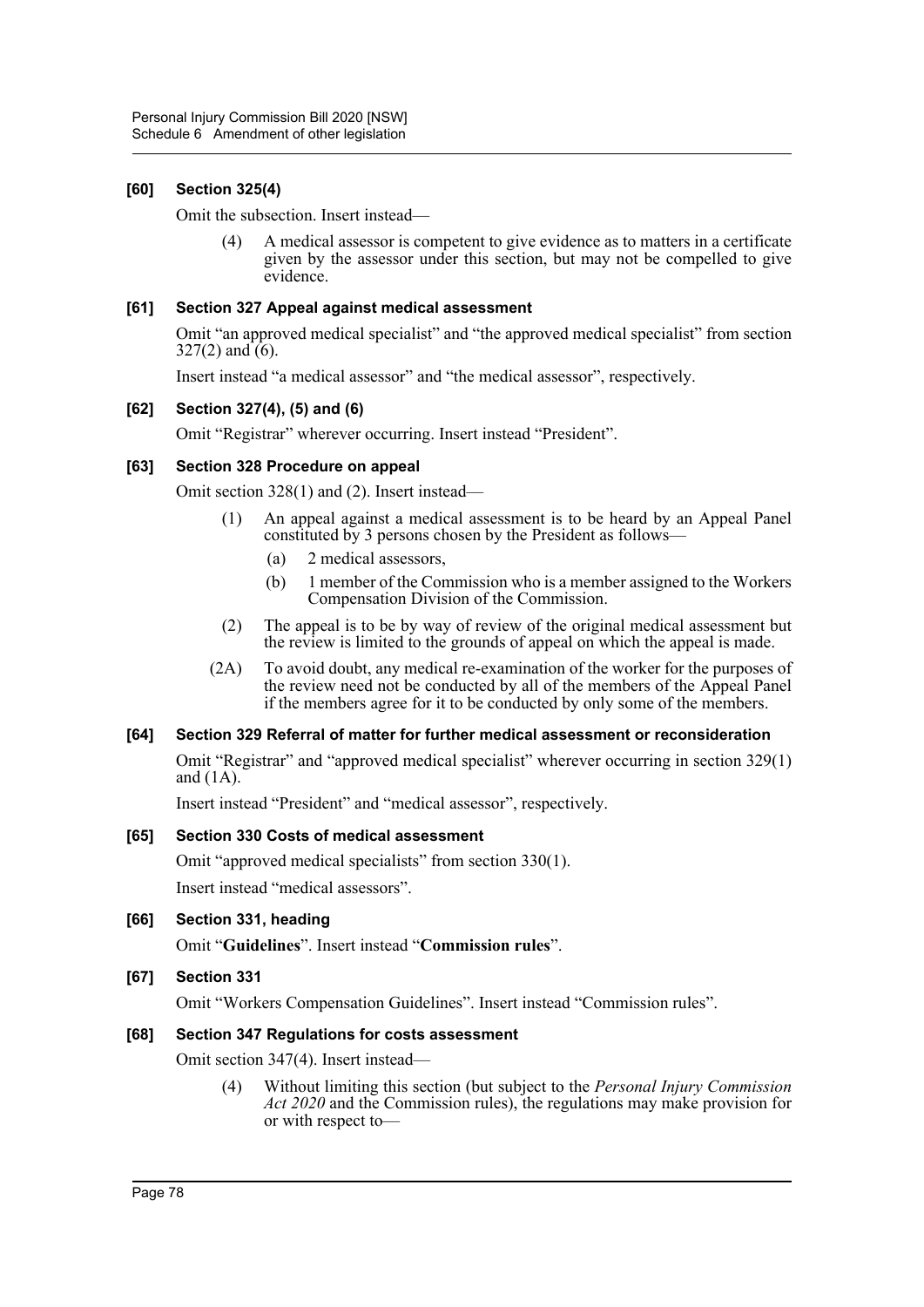- (a) the assessment of costs by the Commission, and
- (b) appeals to the Commission against the assessments of costs by the Commission.

**Note.** Clause 5 of Schedule 3 to the *Personal Injury Commission Act 2020* provides for the Commission to be constituted by 1 non-presidential member assigned to the Workers Compensation Division of the Commission when dealing with costs assessments under the regulations. The clause also provides that the Commission is to be constituted by a presidential member of the Division when dealing with appeals against costs assessments.

### **[69] Chapter 7, Part 9, heading**

Omit the heading. Insert instead—

# **Part 9 References and appeals**

**[70] Sections 349, 350, 354–362, 364 and 365**

Omit the sections.

**[71] Sections 351 and 353, headings**

Omit "**Presidential**" wherever occurring. Insert instead "**presidential**".

### **[72] Section 351(1)**

Omit the subsection. Insert instead—

(1) A question of law arising in proceedings under the Workers Compensation Acts before the Commission constituted by a non-presidential member may, with the leave of the President, be referred by the member for the opinion of the Commission constituted by the President.

# **[73] Section 351(2)**

Omit "Arbitrator's". Insert instead "non-presidential member's".

### **[74] Section 351(5)**

Omit "an Arbitrator". Insert instead "a non-presidential member".

### **[75] Section 352, heading**

Omit "**Arbitrator**". Insert instead "**non-presidential member**".

### **[76] Section 352(1)–(2B)**

Omit section 352(1) and (2). Insert instead—

- (1) A party to a dispute in connection with a claim for compensation may appeal to the Commission constituted by a presidential member against a decision in respect of the dispute by the Commission constituted by a non-presidential member.
- (2) An appeal is to be made by application to the President.
- (2A) The appeal is not to proceed unless the President is satisfied that the procedural requirements of this section and any applicable Commission rules and regulations as to the making of an appeal have been complied with.
- (2B) The President is not required to be satisfied as to the substance of the appeal.